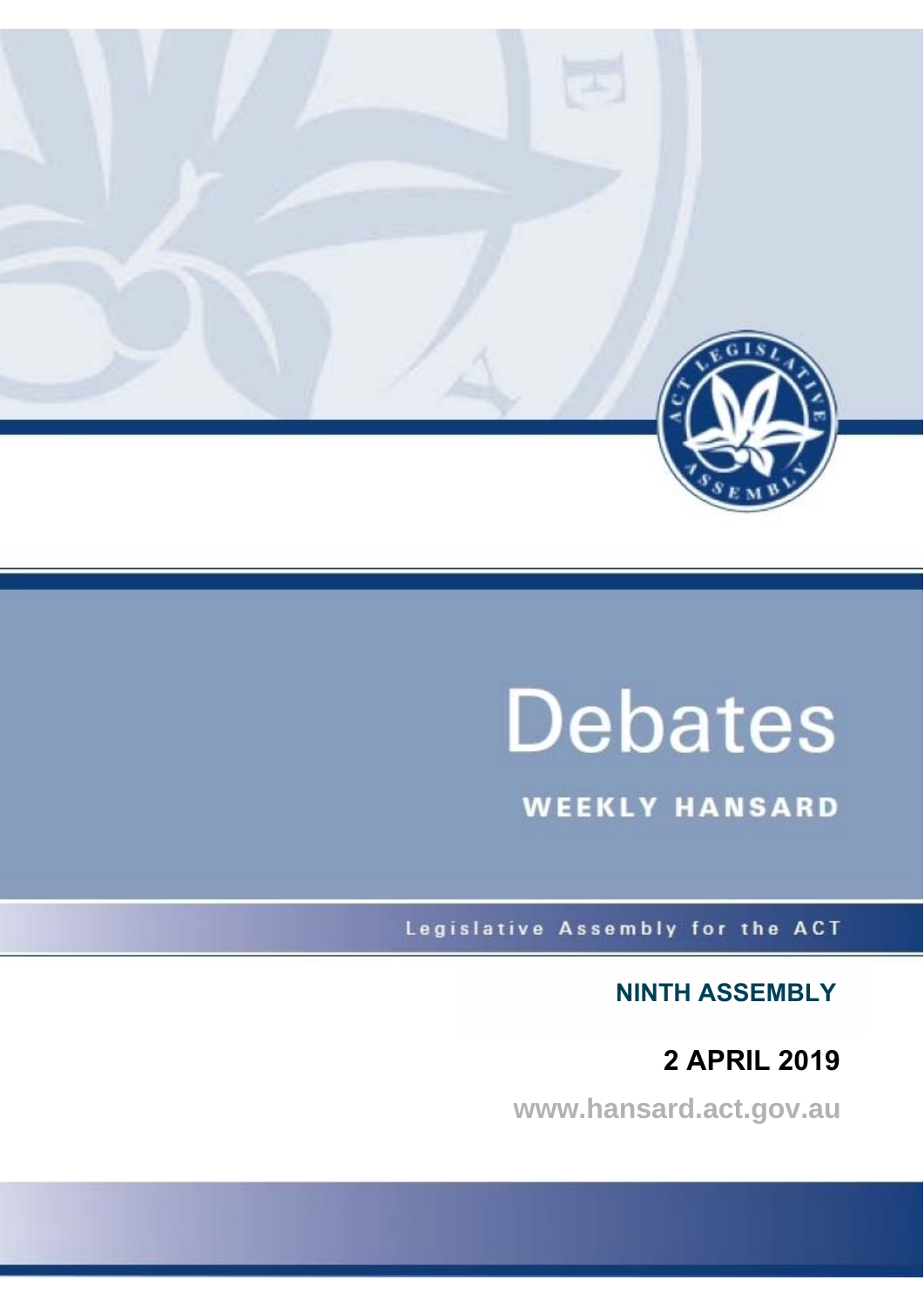# **[Tuesday, 2 April 2019](#page-2-0)**

| Education, Employment and Youth Affairs-Standing Committee1126            |  |  |  |
|---------------------------------------------------------------------------|--|--|--|
| Economic Development and Tourism-Standing Committee 1129                  |  |  |  |
|                                                                           |  |  |  |
| A step up for our kids-snapshot report (Ministerial statement) 1132       |  |  |  |
|                                                                           |  |  |  |
|                                                                           |  |  |  |
| Questions without notice:                                                 |  |  |  |
| Aboriginals and Torres Strait Islanders-Ngunnawal Bush Healing Farm. 1155 |  |  |  |
|                                                                           |  |  |  |
| Aboriginals and Torres Strait Islanders-Ngunnawal Bush Healing Farm. 1157 |  |  |  |
|                                                                           |  |  |  |
|                                                                           |  |  |  |
| Canberra Health Services—unauthorised examinations 1162                   |  |  |  |
|                                                                           |  |  |  |
|                                                                           |  |  |  |
| Canberra Health Services—unauthorised examinations 1166                   |  |  |  |
|                                                                           |  |  |  |
| Aboriginals and Torres Strait Islanders—closing the gap1167               |  |  |  |
|                                                                           |  |  |  |
|                                                                           |  |  |  |
|                                                                           |  |  |  |
|                                                                           |  |  |  |
| Supplementary answer to question without notice:                          |  |  |  |
| National disability insurance scheme—mental health1175                    |  |  |  |
| Centenary Hospital for Women and Children-unauthorised examinations  1175 |  |  |  |
|                                                                           |  |  |  |
| Road transport (Third-Party Insurance) Act 2008—section 275 review  1176  |  |  |  |
| Planning and Development Act—variation No 345 to the Territory Plan—      |  |  |  |
|                                                                           |  |  |  |
|                                                                           |  |  |  |
| Climate change (Discussion of matter of public importance) 1181           |  |  |  |
|                                                                           |  |  |  |
|                                                                           |  |  |  |
| Adjournment:                                                              |  |  |  |
|                                                                           |  |  |  |
|                                                                           |  |  |  |
|                                                                           |  |  |  |
|                                                                           |  |  |  |
|                                                                           |  |  |  |
| Schedules of amendments:                                                  |  |  |  |
| Schedule 1: Financial Management Amendment Bill 2019 1218                 |  |  |  |
|                                                                           |  |  |  |
|                                                                           |  |  |  |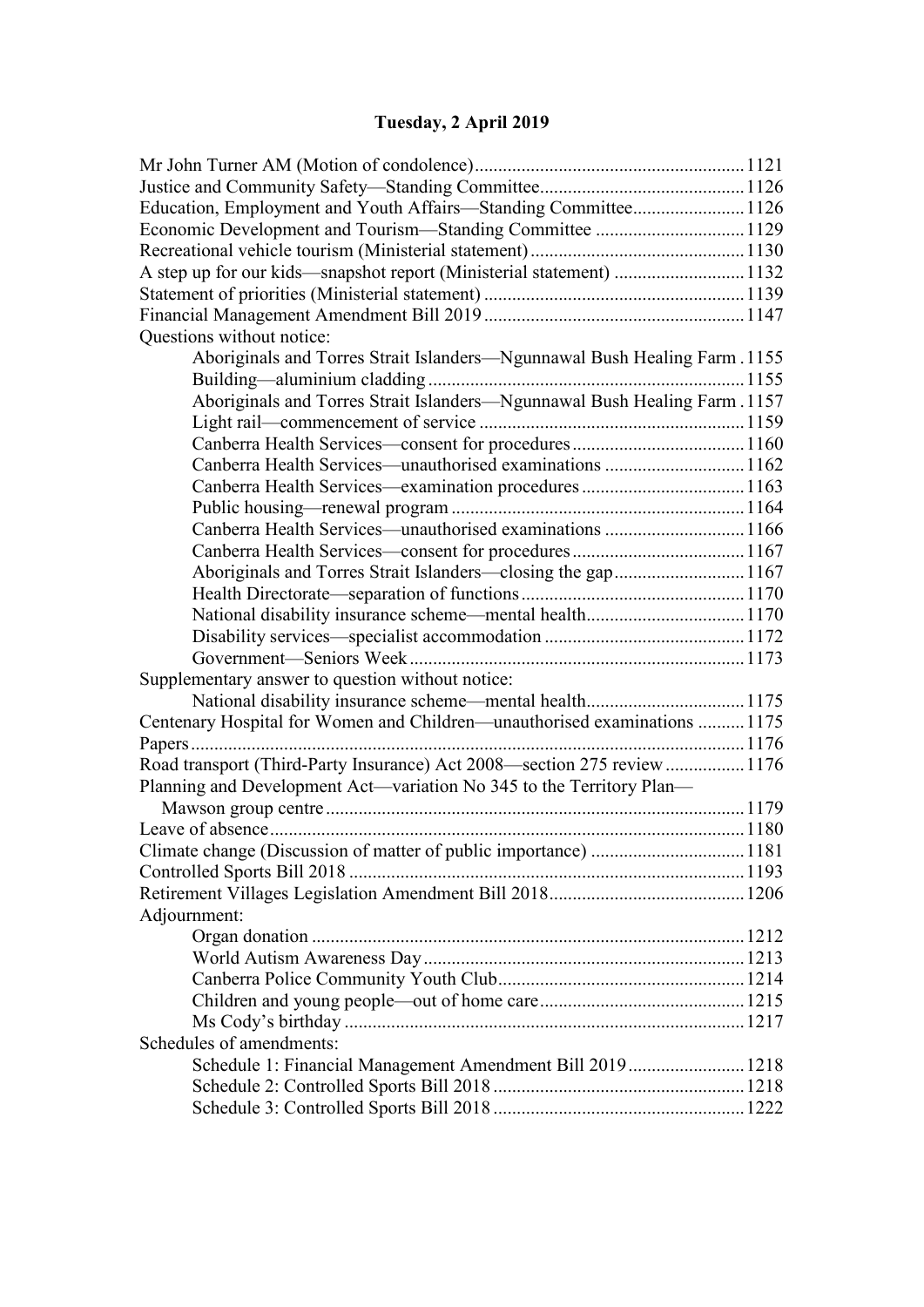# <span id="page-2-0"></span>**Tuesday, 2 April 2019**

**MADAM SPEAKER** (Ms J Burch) took the chair at 10 am, made a formal recognition that the Assembly was meeting on the lands of the traditional custodians, and asked members to stand in silence and pray or reflect on their responsibilities to the people of the Australian Capital Territory.

### <span id="page-2-2"></span><span id="page-2-1"></span>**Mr John Turner AM Motion of condolence**

**MR BARR** (Kurrajong—Chief Minister, Treasurer, Minister for Social Inclusion and Equality, Minister for Tourism and Special Events and Minister for Trade, Industry and Investment) (10.01): I move:

That this Assembly expresses its deep regret at the death of Mr John Turner AM, former Chief Executive of the ACT Department of Urban Services from 1989 to 1997 and tenders its profound sympathy to his family, friends and colleagues in their bereavement.

John Turner was in many ways a founding father of modern Canberra, not only through his work as a dedicated public servant over many decades, but also through his extensive community engagement. John's contribution to the ACT's transition to effective self-government really cannot be overstated, and his lifetime of engagement with local community organisations and not-for-profit organisations was second to none.

John's connection with the ACT actually began in Melbourne. He started his public service career with the Department of the Navy, and later moved to the Department of the Interior, where he first became involved in the management of the ACT. In 1959, as part of the broader transfer of commonwealth departments from Melbourne, John moved to Canberra, which he described as being like a "big country town" back then. Like many who have made such a move, John ultimately made Canberra his permanent home. In 1994 he told the *Canberra Times* he loved our national capital so much that he decided to stay. Madam Speaker, we are pleased that he did.

After joining the commonwealth Department of the Capital Territory, John became involved in moves to establish self-government for the territory during the years of the Whitlam and Fraser governments. He then went on to become one of the architects of self-government following Bob Hawke's election in 1983.

In 1987 John became the ACT city manager, overseeing roads, technical services, public transport, parks and conservation, recreation, housing, and the ACT Fire Brigade. No small task, Madam Speaker; one that is currently overseen by a number of different ministers. John told the *Canberra Times* that he loved this role because of the direct relevance it had to the community in which he lived.

After self-government in 1989, John became the Chief Executive of the ACT Department of Urban Services, a role he held until his retirement from the public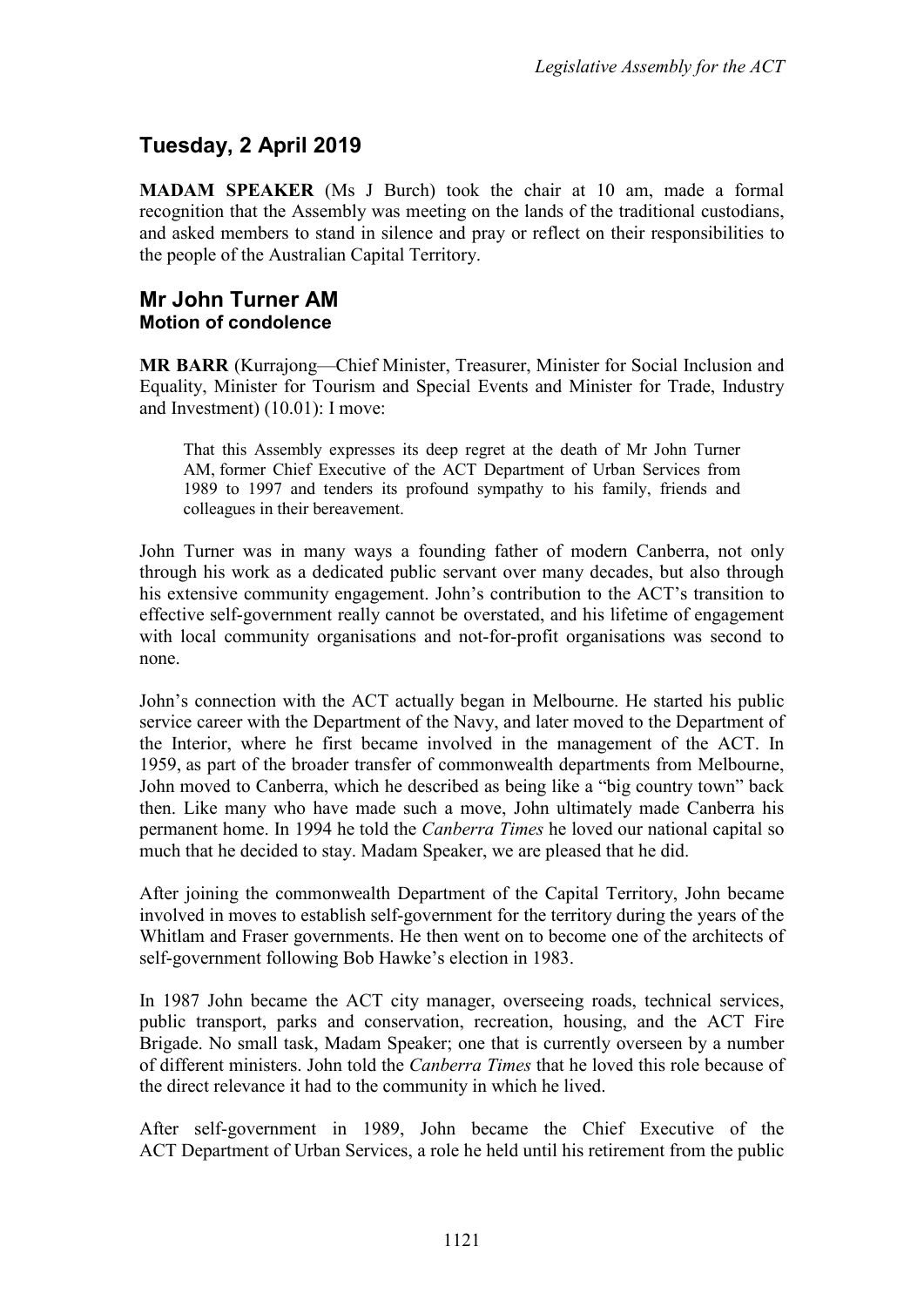service in 1997. Part of his responsibilities in this new role was to brief and provide advice to newly elected ministers of the territory's first government, the Follett government, who were, of course, responsible for running the newly self-governing territory.

Ellnor Grassby was the ACT's first Minister for Housing and Urban Services. She recalls John as being a true gentleman who really knew how the public service worked and how to get things done. Ellnor said that, as the head of her department, John got straight to the point and provided frank and fearless advice, but he was polite at all times. "Canberra had to stand on its own two feet at some point, and we're going to make a real go at it," Ellnor recalled John telling her early on. That is exactly what they did. By the time John retired in 1997, he oversaw a department of nearly 4½ thousand staff and a budget of more than \$180 million, providing a huge range of services right across the ACT.

Another significant part of John's role, especially in the early years of self-government, was to help Canberrans understand that the ACT government's budget, freshly severed from the resources of the commonwealth, had its limits. I can empathise with the enormity of that task. It is one that continues to this day.

John also served as the general manager of ACTION bus services, a director of the ACT Electricity and Water Authority, Chair of Ecowise Environment, chair of the interim Gungahlin Development Authority, and deputy chair of the ACT Tourism Commission.

By the ministers he served, John will be remembered for his frank and fearless advice. By the colleagues he worked with, he will be remembered as a dedicated and calm leader who brought a wealth of experience in government administration, a commitment to excellence and a down-to-earth common sense, described as a "great but rare quality". By Canberrans more broadly, he will be remembered through his role in the creation of Floriade, the declaration of the Namadgi National Park, the establishment of the parks and conservation service and the creation of the first ACT government shopfronts.

His contribution to Canberra went far beyond his day job. He was also an avid supporter of cricket, both as a player and as an administrator. He played for the Eastlake Cricket Club. He joined the board of Cricket ACT, where he served as chairman for a record 10-year term, and in 2009 he was fittingly appointed a life member of Cricket ACT.

John was also instrumental in the redevelopment of Manuka Oval as a first-class venue for cricket and as a venue for AFL. I hope he would have been proud of Canberra's first international test cricket match between Australia and Sri Lanka that was played at Manuka Oval just a few weeks before his passing. I should note that on the AFL front John supported the Collingwood Football Club, proving that no-one is perfect.

Sport was not the only place where John made his mark on the community. Between 2004 and 2010, he was chair of Communities $@$ Work, a not-for-profit organisation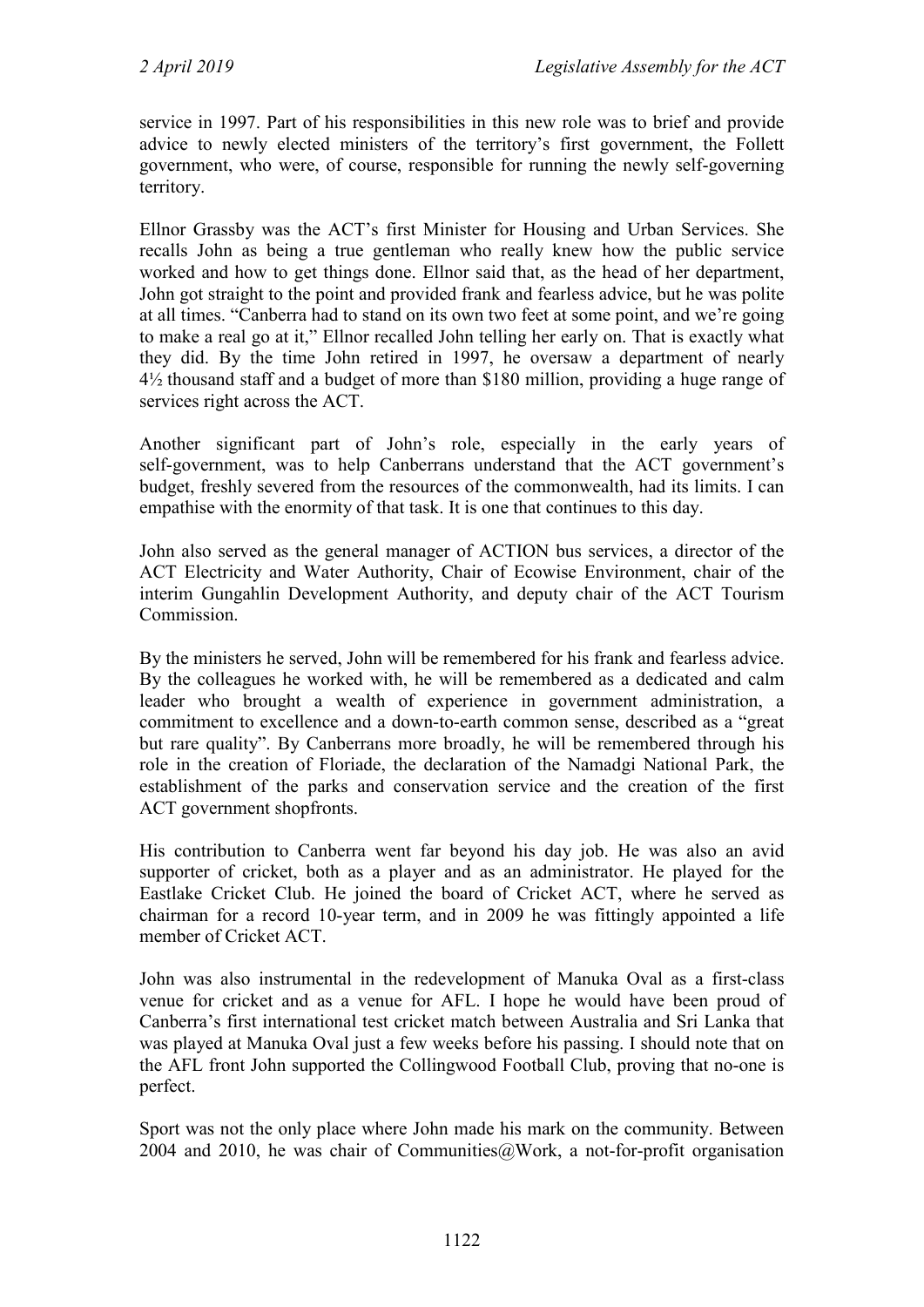offering services for children, people with disabilities and those in the community experiencing hardship. He oversaw the development of several new community services, and initiated significant projects for Communities@Work, including development of a purpose-built facility in Holder. When the new Communities@Work building was completed in 2016, it was named in John's honour.

His outstanding and significant contribution was also recognised in 2015 when he was appointed as a Member of the Order of Australia. His citation in the Queen's birthday honours read:

For significant service to the community through policy direction and reform in public administration, and the social welfare sector, and to cricket.

May that be how he is remembered, Madam Speaker: for his significant service to the community through policy direction and reform in public administration, the social welfare sector, and, of course, his beloved sport of cricket.

I would like to conclude this morning by expressing, on behalf of this chamber, our condolences to John's wife Kathryn; to his brother Robert; to Richard, Meredith, Philip and Cath; to their children; and to John's close friends and former colleagues who are here with us in the chamber this morning.

**MR COE** (Yerrabi—Leader of the Opposition) (10.09): I too rise today to express condolences on behalf of the ACT opposition at the passing of Mr John Turner AM. Born in February 1939 in Melbourne, Mr Turner joined the public service as a base-grade clerk at the age of 15, before moving to Canberra in 1959, describing it as a "big country town". Originally only working under a six-month contract, Mr Turner, having enjoyed his time in Canberra, decided to move here permanently. "You went shopping on a Friday night in Kingston and met the entire population," he said, describing a city of only 45,000 people at the time.

Mr Turner joined the Department of the Interior in 1965, working in a number of different roles. He enjoyed working on "things that mattered in your own city" and spent a considerable amount of time on ACT-focused projects within that department. Mr Turner was appointed as ACT city manager in 1987 and played a crucial role in the preparations for self-governance that were to follow in 1989. The city manager role was an important one, with extensive responsibilities, including transport, housing, traffic and roads. However, Mr Turner's love of contributing to this city saw him commit extensive amounts of time to ensuring that his city was well managed. It was not just a job but it surely was something that he had a real passion for. He said in 1988:

So many public servants work in policy areas that have nothing to do with the city. I enjoy it because I'm working in a job directly relevant to the community in which I live.

Throughout the transition and early days of self-government, Mr Turner managed the Department of Urban Services, a role that he stayed in until 1997. In those eight years he worked for several ACT governments in what were perhaps tumultuous days,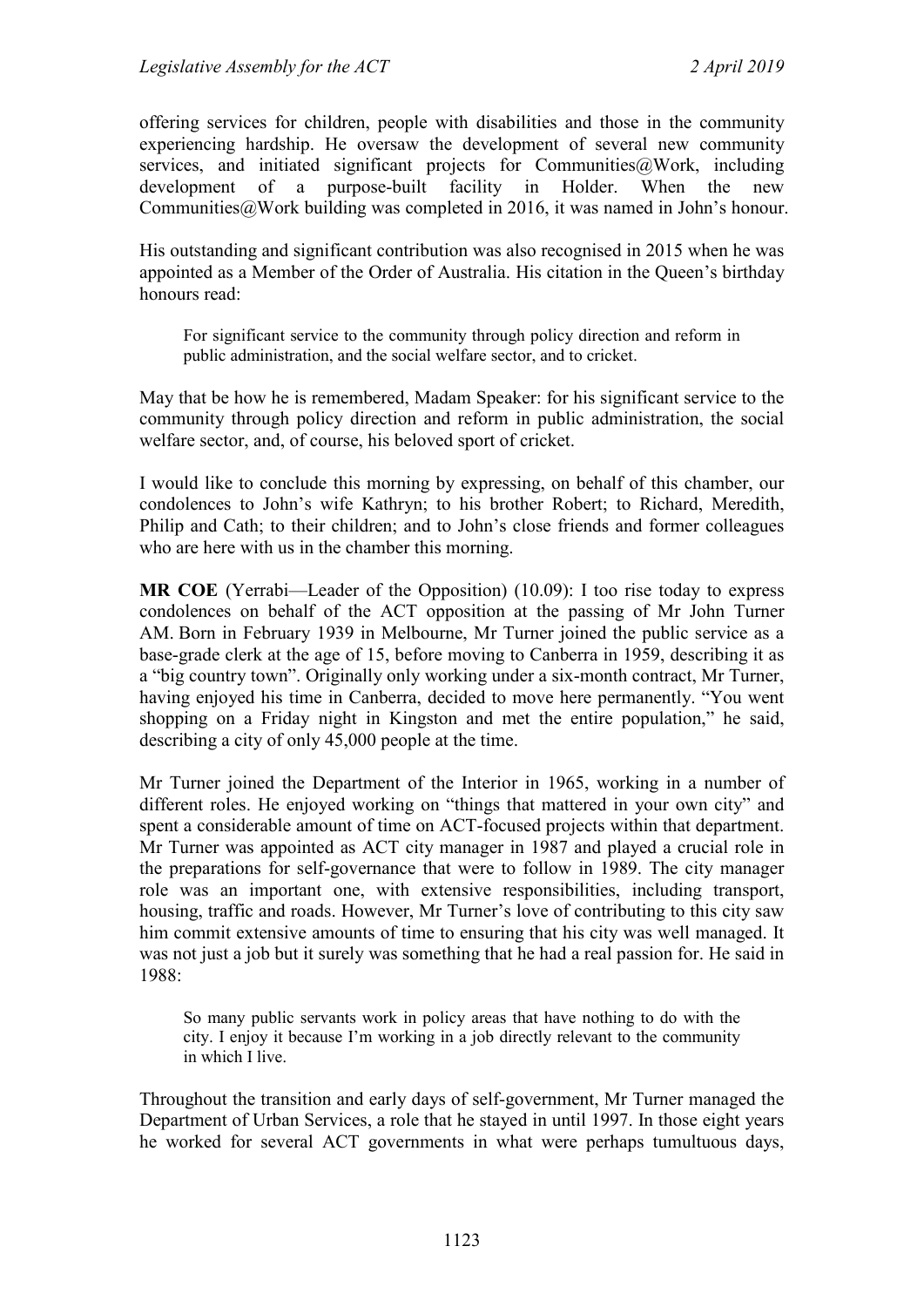especially in the chamber. He was credited with the idea of introducing ACT government shopfronts, which allowed Canberrans to better access ACT government services.

Upon his retirement in 1997, he had left a legacy of providing direct and unfiltered advice throughout his time as a public servant. He was inducted in 2015 as a Member of the Order of Australia.

In his time in the ACT he was involved in the establishment of new payroll systems following the establishment of self-government, a major restructuring of the Department of Urban Services in 1992, and the rollout of Telecom's CityWide Spectrum service, which involved 11,000 government telephone numbers and 350 locations. He acted as the chief executive of Health and was on the board of the ACT Tourism Commission.

It was reported, on the anniversary of having served 40 years in the public service, that he expressed pride in the speed in which the "remote" commonwealth culture had been replaced with a "parochial" outlook. He was also instrumental in the relocation of the ACT Legislative Assembly to here in the South Building.

A major contribution Mr Turner made to Canberra that was not through the public service was, indeed, through cricket, as the Chief Minister just said. He was a keen cricketer, playing over 200 games in the 1970s and 80s. After his retirement from the public service, he continued to work with Cricket ACT, where he served as a board member from 1997. He became chairman in 2000, a role in which he served until 2010.

Prior to that—many years prior—he was president of East Canberra Cricket Club, now Eastlake. In that capacity he brought a major sponsorship deal to the club in 1978 from Palmdale Insurance. He also secured the lease for the club to use Kingston Oval. He was instrumental in securing funds for much needed upgrades at Manuka Oval, and he was honoured with life membership of Cricket ACT in 2009.

Mr Turner was also an advocate for those in need and spent a large amount of time working with Communities@Work, where he served as chair between 2003 and 2010, and was awarded life membership for his distinguished service.

Mr Turner remains one of the ACT's most distinguished public servants, as well as a great contributor to our Canberra community. On behalf of the opposition, we join the government in honouring him, and we extend our condolences to his wife Kathryn and his children Richard, Meredith and Philip.

**MR RATTENBURY** (Kurrajong) (10.14): On behalf of the ACT Greens, I join my Assembly colleagues in expressing my condolences on the death of John Turner, who played a pivotal role in helping to set up the city of Canberra that we know today. Mr Turner died on 14 February, aged 80.

As has been outlined, Mr Turner worked in public administration for 43 years, becoming Canberra's city manager, and has been described as setting up the "nuts and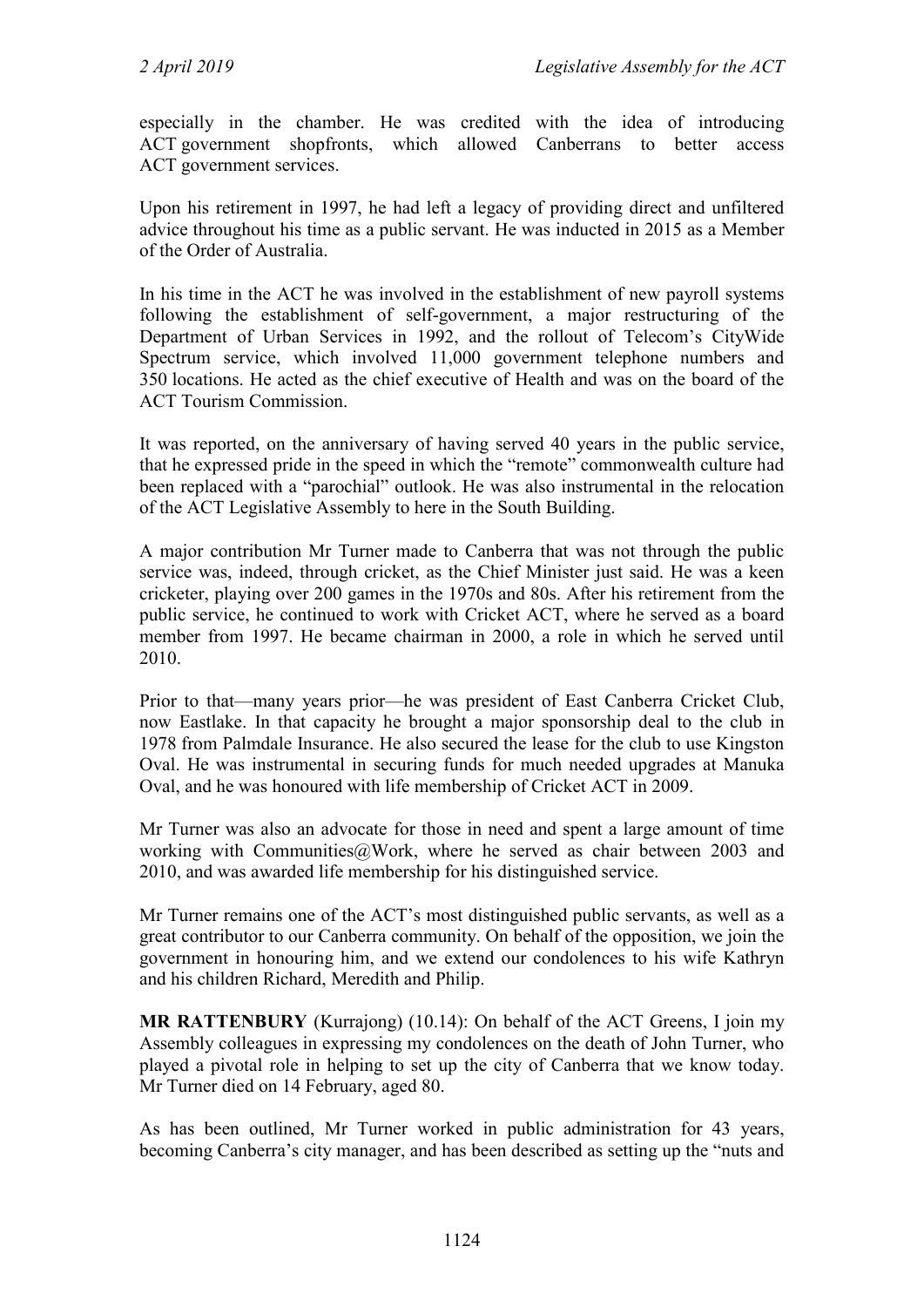bolts" of self-government in this city. During the transition to self-government Mr Turner briefed incoming ministers on their responsibilities. He worked for three decades with the ACT administration under the commonwealth, which would become the ACT government following the transition to self-government.

Mr Turner had a great appreciation for the ACT's natural environment, and is in many ways responsible for Canberra being labelled the bush capital of Australia. He was instrumental in setting up Floriade, as well as the declaration of Namadgi National Park and the establishment of the parks and conservation service.

Mr Turner had a great passion for this city and clearly enjoyed working to improve the lives of its residents. At the Department of the Interior he enjoyed "working on things that matter in your own city". When asked about his role as the ACT city manager, he said, as Mr Coe has outlined:

So many public servants work in policy areas that have nothing to do with the city. I enjoy it because I'm working in a job directly relevant to the community in which I live.

Despite his great contribution to our city, Mr Turner's career as a public servant did not begin in Canberra; rather, he first joined the Department of the Navy in Melbourne as a 15-year-old clerk. He moved to Canberra in 1959 on what was supposed to be a six-month posting. I think that is a quintessential Canberra story. He initially thought of Canberra as a "big country town", which was probably an apt description of a city which at that time only had 45,000 people. "You went shopping on a Friday night in Kingston and met the entire population," he said. That may now be Braddon, but that was clearly relevant in his time.

In 1965 he was recruited to the Department of the Interior. In 1987 he became the ACT city manager, and had responsibility for transport policy, roads, traffic management, technical services, public transport, parks and conservation, recreation, housing, and the fire brigade.

From 1988 to 1997 he managed the Department of Urban Services. In this role he had responsibility for 4,400 staff and an annual budget of more than \$180 million. In this role Mr Turner also set up the ACT shopfronts, which are now known as Access Canberra. This brought together multiple ACT government services in single offices, with the first opening in Civic in 1988. These were seen as having a big impact on the Canberra community by making it easier for the community to interact with different government agencies. He retired as the Chief Executive of Urban Services in 1997.

Following his retirement he continued to be involved with the Canberra community. Mr Turner was the chair of Cricket ACT and Communities $@$ Work, and is a life member of both organisations. Cricket was a lifelong passion. He played in Melbourne; then for the Manuka-cum-Eastlake Cricket Club.

Mr Turner was inducted as a Member of the Order of Australia in the Queen's birthday honours in 2015 "for significant service to the community through policy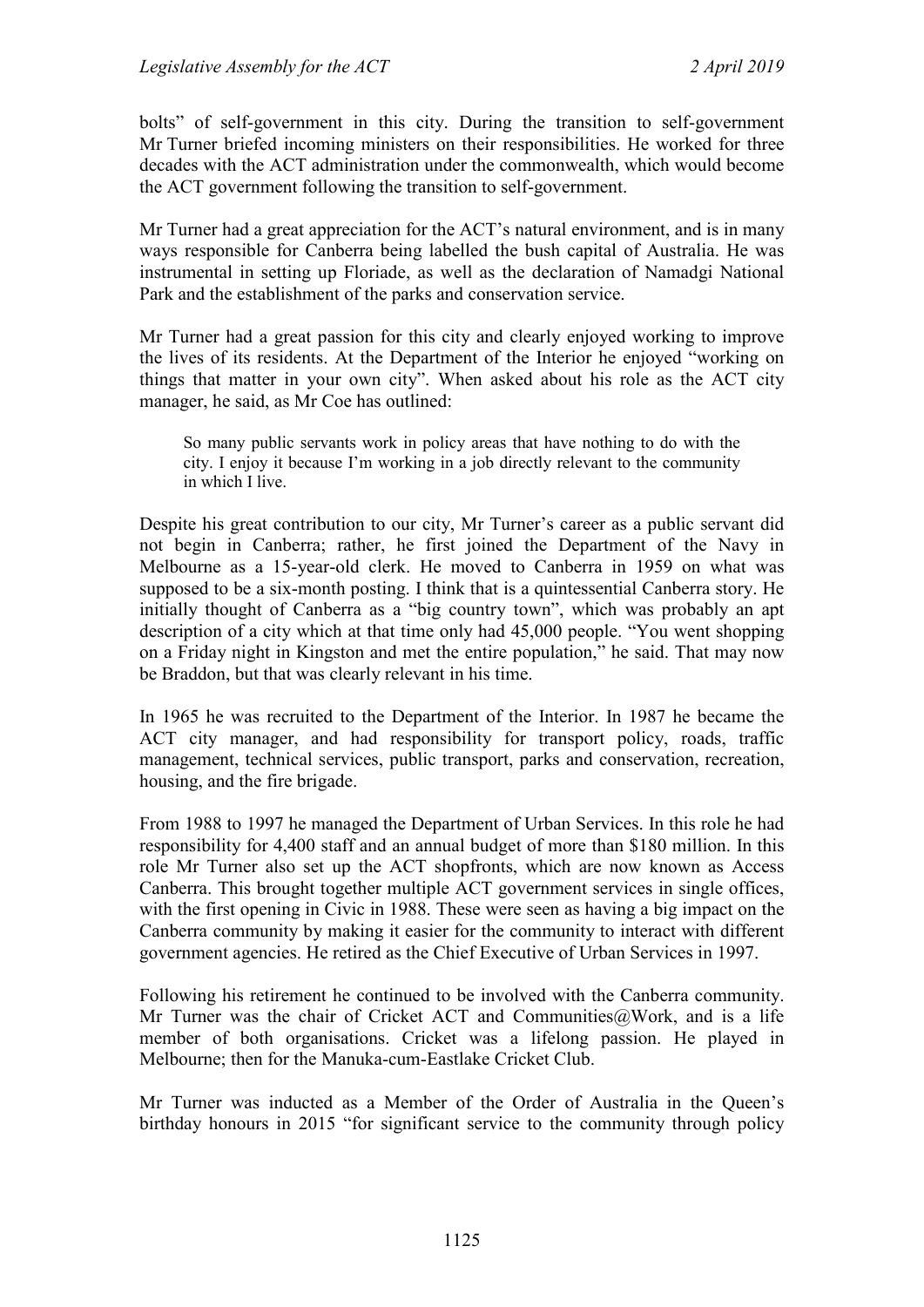direction and reform in public administration, and the social welfare sector, and to cricket".

There are perhaps few people who have had such an impact on the streetscape of Canberra and the operation of the ACT government as Mr Turner. The Canberra community has been extremely lucky to have benefited from Mr Turner's years of dedicated service to our community. On behalf of the ACT Greens, I join my Assembly colleagues in conveying our thoughts and sympathies to his widow, Kath, and his three children, Richard, Meredith and Philip.

*Question resolved in the affirmative, members standing in their places.*

*At 10.20 am, the sitting was suspended until the ringing of the bells.* 

*The bells having been rung, Madam Speaker resumed the chair at 10.23 am.*

# <span id="page-7-0"></span>**Justice and Community Safety—Standing Committee Scrutiny report 29**

**MRS JONES** (Murrumbidgee) (10.23): I present the following report:

Justice and Community Safety—Standing Committee (Legislative Scrutiny Role)—Scrutiny Report 29*,* dated 1 April 2019, together with a copy of the extracts of the relevant minutes of proceedings.

I seek leave to make a brief statement.

Leave granted.

**MRS JONES**: Scrutiny report 29 contains the committee's comments on three bills, 15 pieces of subordinate legislation and one regulatory impact statement. The report was circulated to members when the Assembly was not sitting. I commend the report to the Assembly.

## <span id="page-7-1"></span>**Education, Employment and Youth Affairs—Standing Committee Report 5**

**MR PETTERSSON** (Yerrabi) (10.23): I present the following report:

Education, Employment and Youth Affairs—Standing Committee—Report 5— *Standardised Testing in ACT Schools,* dated 26 March 2019, together with a copy of the extracts of the relevant minutes of proceedings.

I move:

That the report be noted.

In May 2018 the Standing Committee on Education, Employment and Youth Affairs resolved to conduct an inquiry into standardised testing in the ACT. The committee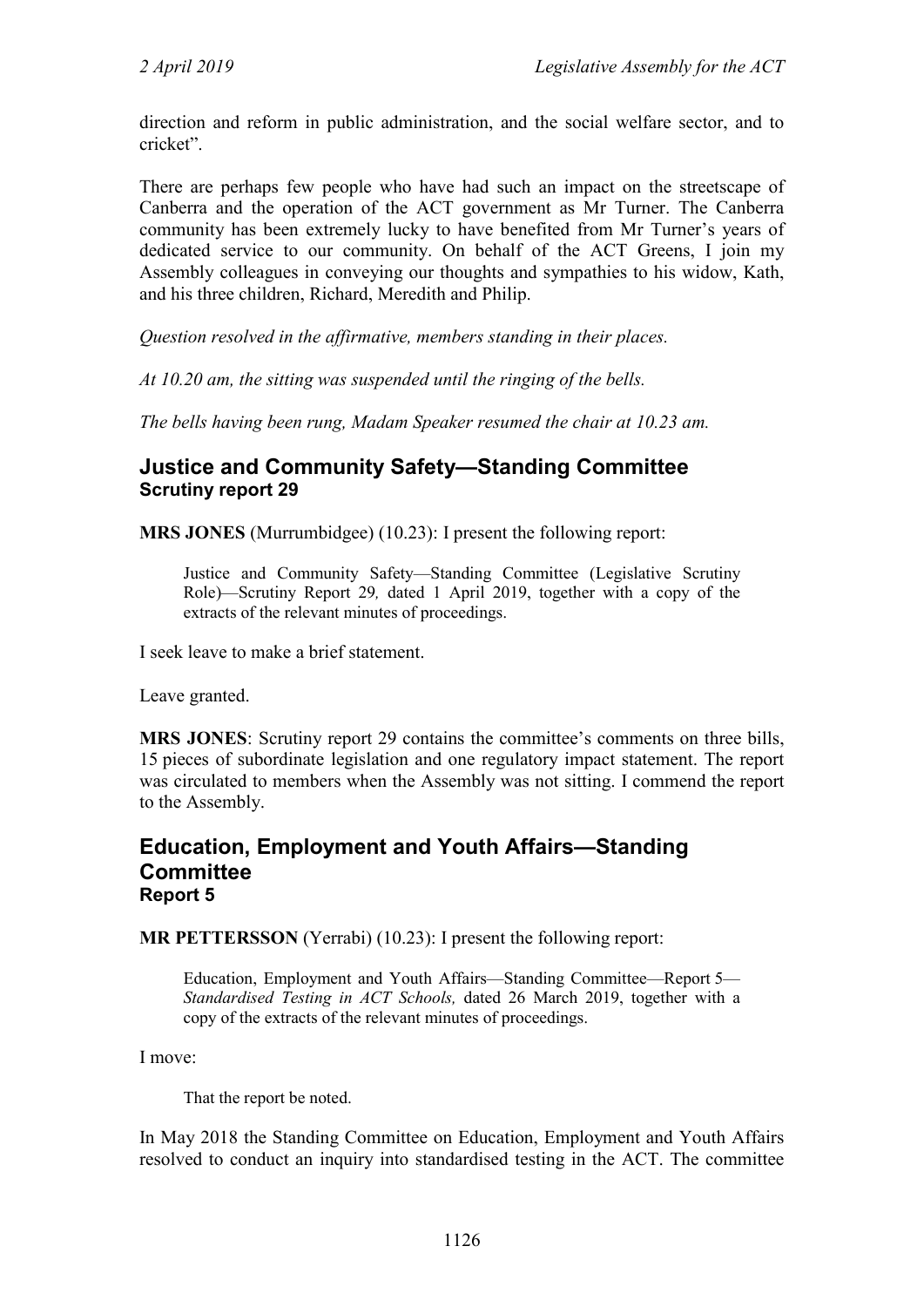initiated this inquiry to understand the purpose and use of standardised testing results, including the processes that supported standardised testing. This includes well-known tests such as NAPLAN, program for international student assessment and trends in international mathematics and science study. The committee also considered alternative forms of assessment and reporting currently used, such as A-E reporting.

The committee conducted five public hearings and received 12 submissions. The committee made 20 recommendations. They acknowledge that standardised testing can be useful to students, parents and educators when conducted correctly. A number of recommendations consider how results are published in the media. The report also highlights that standardised testing should be a considered a low-stakes test and not generate additional stress for students, parents or educators. The committee recommends clear guidelines for prohibiting preparation for tests enforced across all schools in the ACT.

The committee would like to acknowledge the significant contributions from those participating in the inquiry either by providing submissions or attending as witnesses. I particularly thank the Minister for Education and Early Childhood Development who provided the committee with a number of additional resources that assisted us in making our final recommendations.

**MS LEE** (Kurrajong) (10.25): I welcome this opportunity to speak briefly on this report. I was not a member of the committee when this inquiry was taking evidence but as shadow minister for education I followed its progress closely and had the opportunity to deliberate in preparing the report for tabling today.

In May last year, amid a long, concerted campaign by the union and, some could argue, perhaps even the minister, to discredit NAPLAN, the education committee decided to conduct its own inquiry and broadened its scope to cover standardised testing across the board. That includes PISA, program for international student assessment, also PIPS, performance indicators in primary school, and PIRLS, progress in international reading literacy study.

Over a period of some months the committee sought and received a number of submissions from a wide number of sources and held a number of public hearings where evidence could be examined and tested. I believe that the 20 recommendations listed in the report will provide a very useful reference for the ACT Education Directorate and also the minister in her work on the education ministerial council.

The report acknowledges that standardised testing and particularly NAPLAN have an important role to play but of course are not without their flaws. But should NAPLAN be scrapped because some are not comfortable with it? Should NAPLAN be scrapped because this minister and this government do not like the numerous independent experts' findings that the ACT has been sliding in academic performance? I do not believe so and, fortunately, the education committee does not either.

In moving to some of the recommendations, they overwhelmingly reflect support for continuation of standardised testing which can be a valuable diagnostic tool when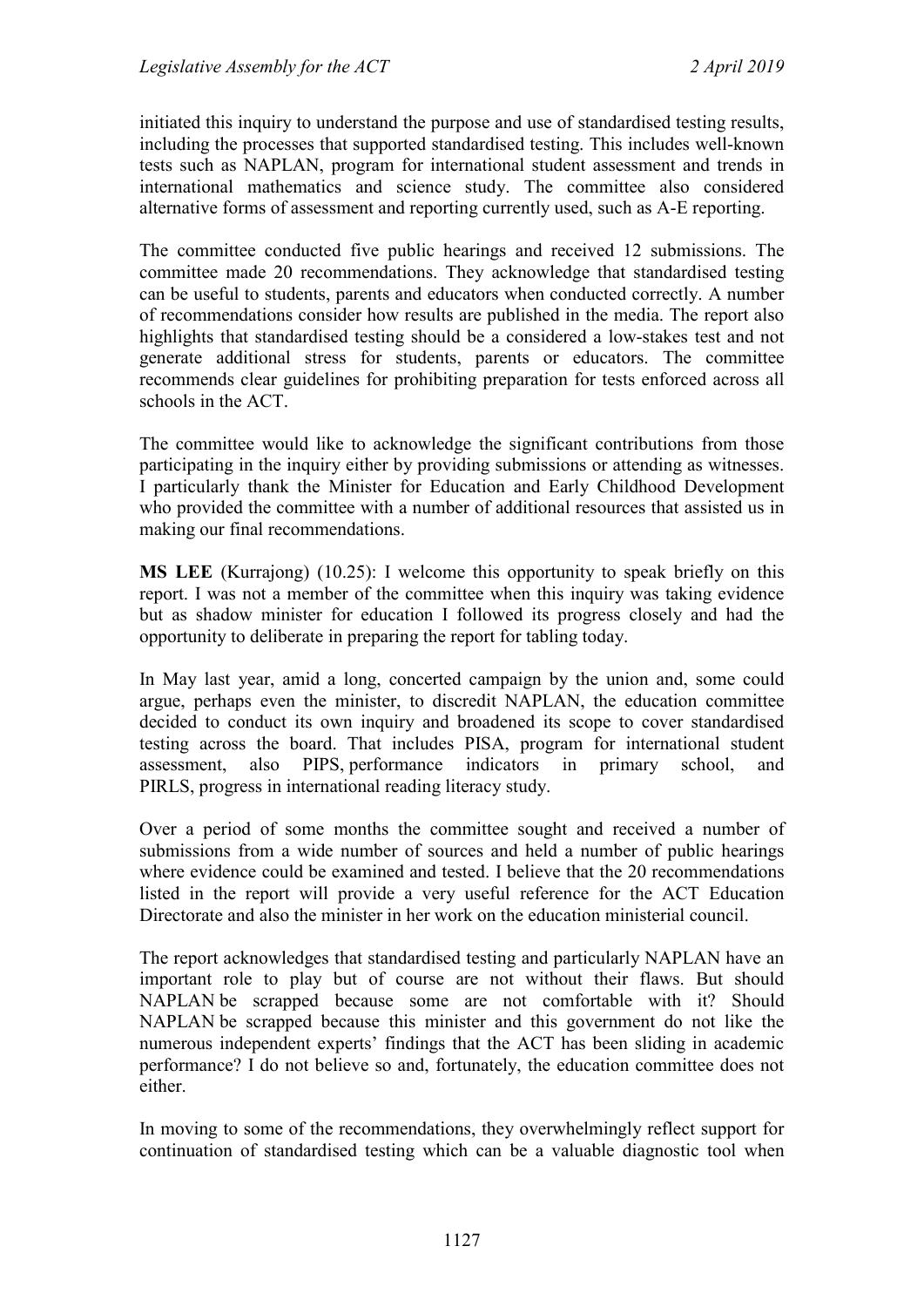used appropriately. There was much evidence provided that the ACT is indeed underperforming academically.

Professor Andrew Macintosh spoke to his ANU working paper on academic underperformance in ACT schools during the inquiry. He said in part:

Across the ACT school sector there was an alarming number of schools where the students were, on average, more than six months behind the levels of learning of students in other comparable schools.

The ACT Council of P&C Associations also highlighted the fact that data from standardised testing over the past few years indicated a decline in student performance, inconsistent with resourcing and educational advantage. The Grattan Institute's 2018 report measuring student progress, a state-by-state report card, also noted:

… the ACT consistently makes the least progress of all states and territories, at both primary and secondary level, compared to similar schools in other states.

An analysis paper commissioned by the ACT Education Directorate by Professor Stephen Lamb, titled "Government School Performance in the ACT", came to similar conclusions that, compared to similar schools in other states, ACT students in both primary and secondary schools made around three months less progress than the national average in a number of subject areas.

The committee had the benefit of the ACT Auditor-General's Report No 4 of 2017, *Performance information in ACT schools*, and also the government's response to the Auditor-General's recommendations.

One of the recommendations emanating from the evidence taken is that the directorate initiate a public inquiry, in collaboration with the government and non-government school sectors, into the causes of the underperformance of ACT schools. Aligned with that is a recommendation that the education minister request the Education Council to commission research why some states make greater progress in some areas than others, particularly as the ACT is consistently making progress below the national average.

The minister has often suggested that it is merely a case of the other states catching up. Let us test that. In any case, we should never be satisfied to just sit on past performance or not give our children the benefit of achieving their full potential just to allow other states to play catch-up.

One consistent theme was the delay in testing results being returned to schools so that meaningful, timely interventions could be made to improve a student's performance. The committee recommends that the Education Directorate work more closely with the Australian Curriculum and Reporting Authority on the development and delivery of NAPLAN online.

Other criticisms were the way results were presented and that data used for comparison needed to be presented in a manner that recognised factors that influenced results.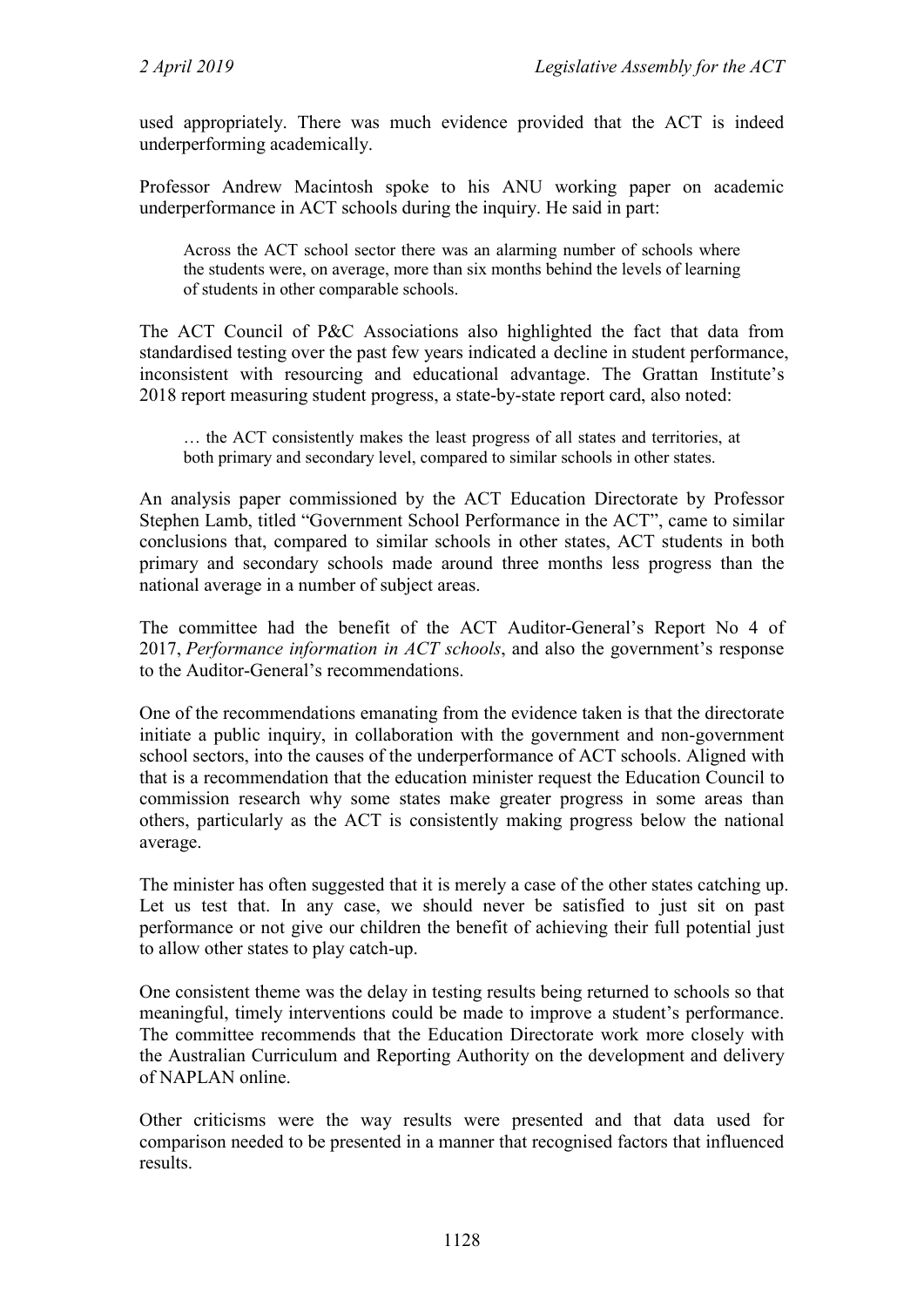The report recommends that we support our teachers by providing them with training to increase their understanding of data analysis in respect of all standardised tests used in ACT schools. It also recommends that schools not teach to the test, not prepare students in any coaching way, and reassure and educate parents that it is a window into a student's progress at a particular time, to be used to target teaching support where it might be needed.

We have the capacity and the ability to be the best in the country and the evidence provided to the committee in this inquiry is a big part of what will help us to get there. Despite attempts by some in the education sector to sugar coat everything, we have to acknowledge that everything is not all rosy in the education garden in the ACT and it could be better. To pretend otherwise is doing our current and future students a disservice and we owe our future generation more than that.

Question resolved in the affirmative.

# <span id="page-10-0"></span>**Economic Development and Tourism—Standing Committee Statement by chair**

**MR HANSON** (Murrumbidgee) (10.31): Pursuant to standing order 246A, I wish to make a statement on behalf of the Standing Committee on Economic Development and Tourism relating to statutory appointments, in accordance with continuing resolution 5A. I wish to inform the Assembly that during the period 1 July 2018 to 31 December 2018 the standing committee considered two statutory appointments to the ACT Government Procurement Board. I present the following paper:

Economic Development and Tourism—Standing Committee—Schedule of Statutory Appointments—9th Assembly—Period 1 July to 31 December 2018.

#### **Statement by chair**

**MR HANSON** (Murrumbidgee) (10.31): Pursuant to standing order 246A, I wish to make a statement on behalf of the Standing Committee on Economic Development and Tourism relating to petition 19-18 concerning fair treatment for international students which was referred to the committee on 24 October 2018. The committee notes the response from the ACT government dated 14 December 2018 and intends to take no further action on this petition.

#### **Statement by chair**

**MR HANSON** (Murrumbidgee) (10.32): Pursuant to standing order 246A, I wish to make a statement on behalf of the Standing Committee on Economic Development and Tourism relating to the committee's inquiry into drone delivery services. On 1 November 2018 the Assembly resolved that the committee inquire into and report on drone delivery systems in the ACT. The committee is required to report no later than the last sitting week in 2019. The committee has held three public hearings and has begun drafting its report.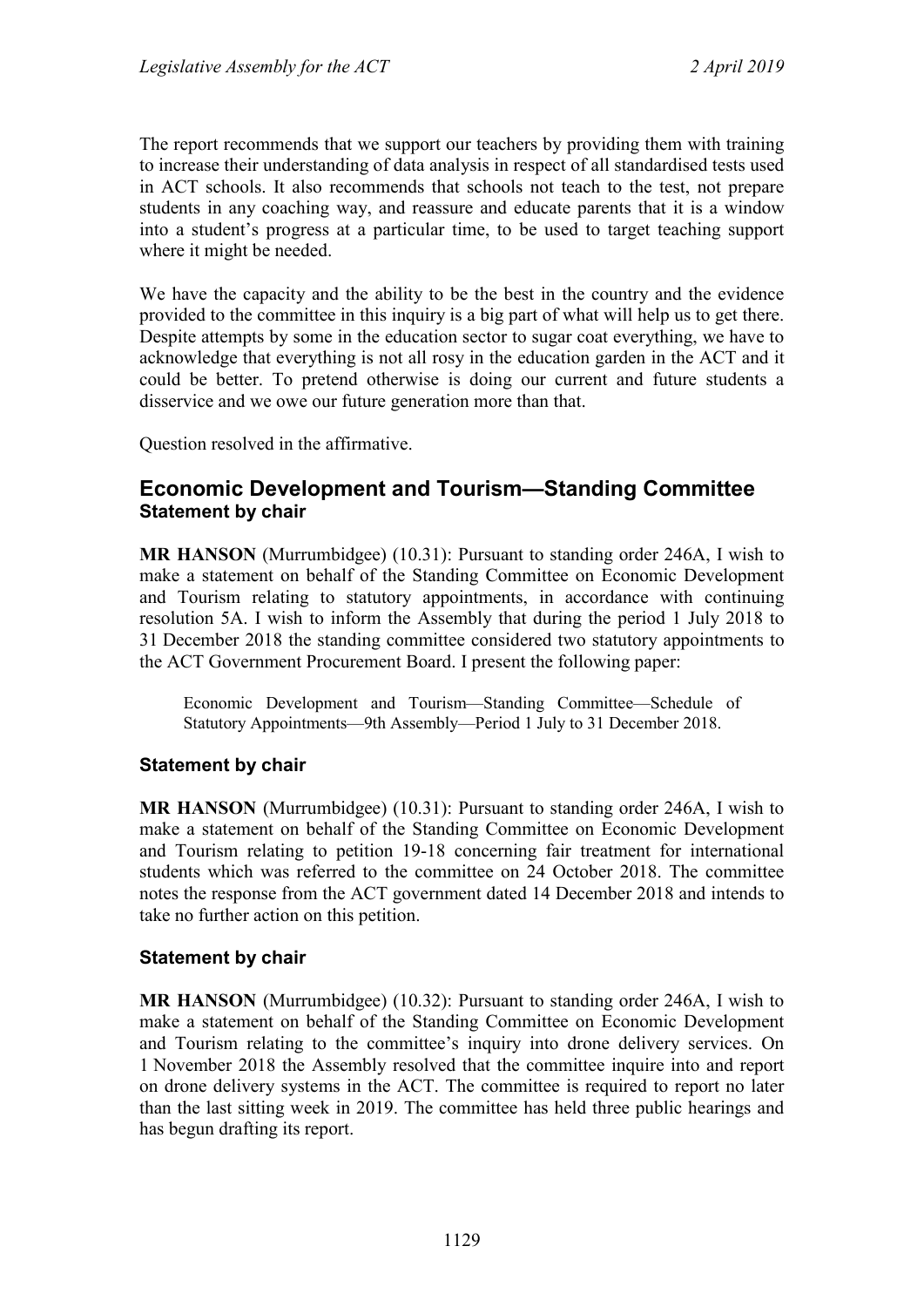Over the course of the inquiry it became clear that there are a number of agencies with regulatory roles relating to drones and that there may be gaps in the regulatory responsibilities. A specific issue relating to the interpretation of commonwealth regulations has been brought to the committee's attention. The committee has written to the responsible federal minister seeking further information but notes that, with the impending federal election, there may be a delay in receiving a response. The committee intends to wait until it has received a response from the federal minister before tabling its report in the Assembly.

# <span id="page-11-1"></span><span id="page-11-0"></span>**Recreational vehicle tourism Ministerial statement**

**MR BARR** (Kurrajong—Chief Minister, Treasurer, Minister for Social Inclusion and Equality, Minister for Tourism and Special Events and Minister for Trade, Industry and Investment) (10.33): I am pleased to report back to the Assembly on the implementation of practical solutions to better support the needs of the recreational vehicle market. In 2013 the ACT government developed a tourism 2020 strategy to provide a framework of programs and activities that could help grow the value of the ACT's overnight visitor expenditure to \$2.5 billion by December 2020, from a base of \$1.58 billion for the year ending June 2013.

I am pleased to report that the current value of overnight visitor expenditure in the ACT is \$2.37 billion, indicating that progress towards our 2020 target is well on track. As a tourism destination, Canberra has undergone significant change over the past decade. This includes the launch of a wide range of new tourism products and experiences and significant investment in new hotel development and tourism infrastructure, along with the creation of thriving and vibrant new city precincts for locals and visitors alike.

In line with this evolution, Canberra is also experiencing rapid perception change amongst consumers as a short break destination. This is largely due to the development and promotion of our city's unique destination positioning, tied to proximity and diversity or, in other words, the breadth and depth of experiences closely concentrated in and around the Canberra region. This ease of access competitively differentiates Canberra's tourism offering from most other short break destinations. It also makes Canberra highly suitable for all types of short break travellers, including the recreational vehicle market.

In 2017 VisitCanberra undertook further research to identify and understand the different motivations that exist nationally for short break travellers. The research identified five distinct groups that were considered directly relevant for Canberra. These groups are those who seek variety, those who seek to make memories, discoverers, rechargers and event seekers.

As a destination marketing organisation, and in ensuring the most efficient use of resources, VisitCanberra focuses its market efforts on these key visitor segments and their specific motivations for travel, rather than being based on variables such as age, life stage, income levels and travel mode. This targeted approach helps to provide the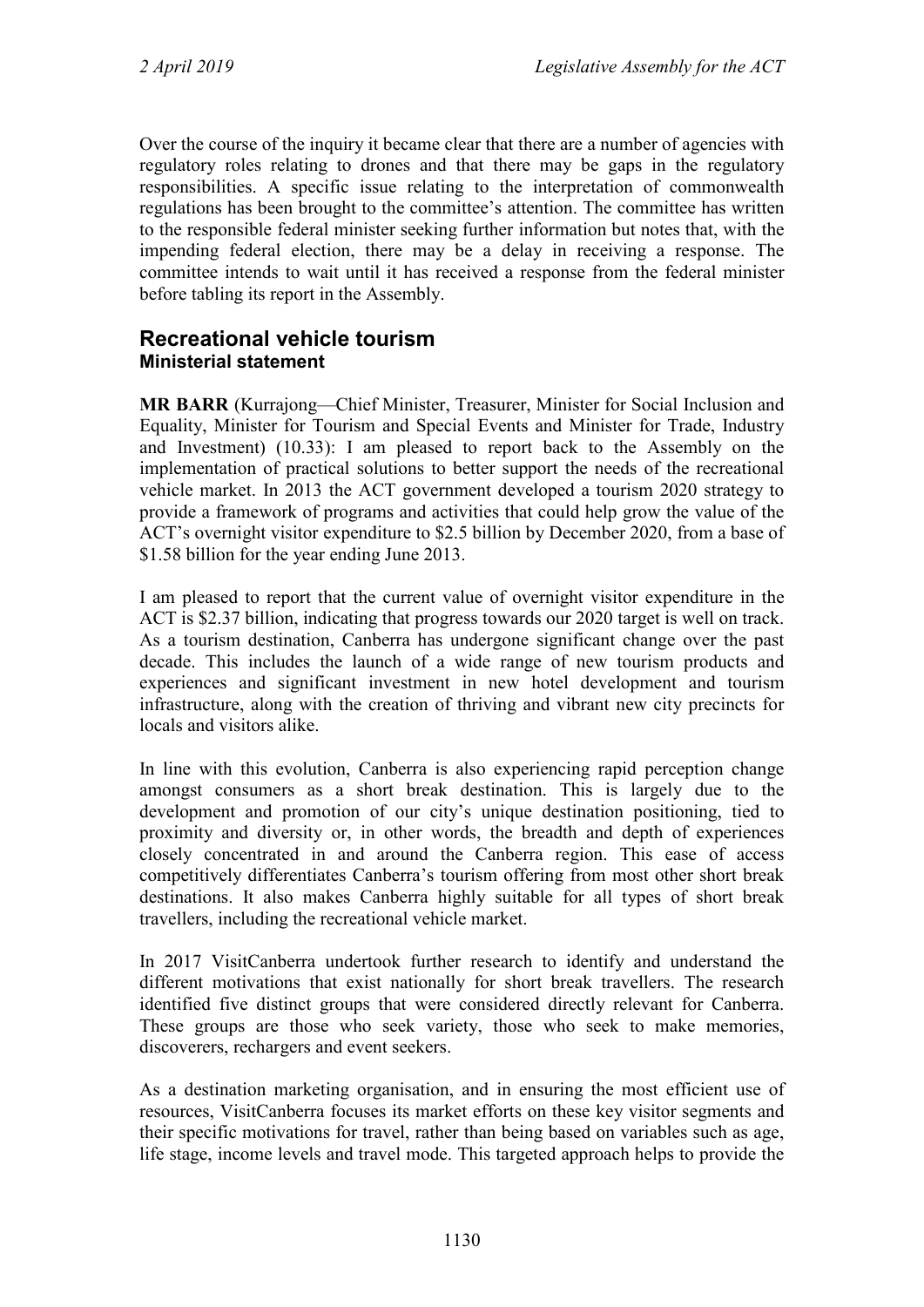greatest return to the ACT economy. However, it should be noted that Canberra does have an identified strength in drive tourism, with two-thirds of domestic overnight visitors using self-drive vehicles to access the destination.

Therefore, in line with the tourism 2020 strategy and its desired outcomes, the ACT government is working on practical solutions to better support the RV sector, including better promotion of existing facilities, ongoing review of existing facilities to inform future infrastructure investment, and investigating options to leverage the strong relationship between the ACT government and the Canberra Region Joint Organisation to support a whole-of-tourism-region approach.

In specifically responding to the needs of the RV market, I can report back as follows. First, I deal with the provision of appropriate RV parking close to town centres, and fresh produce shopping. The 2016 relocation of the Canberra and region visitors centre to Regatta Point now sees this outstanding tourist information facility situated within walking distance, as in less than one kilometre, to the CBD and major shopping and dining precincts.

Coupled with easy walking access to Lake Burley Griffin and major national attractions, the Canberra visitor information centre provides all-day free parking for RV owners, along with one hour free parking for other vehicles. This was specifically negotiated by the ACT government as part of lease conditions with the National Capital Authority. The Canberra and region visitors centre also serves as a designated pick-up and drop-off point for the recently introduced culture loop shuttle bus, a free service which transports passengers on a convenient loop to the Canberra Centre and to our city's cultural attractions and places of interest.

The next item was the provision of short-term, low cost overnight parking for RVs. While no Australian capital city or other major city location is accredited as RV friendly, it should be noted that Canberra already provides a strong range of facilities for the RV market. Six properties currently offer short-term overnight parking for RVs, with a further location at Canberra Park, adjacent to Exhibition Park in Canberra, due to come on line in the middle of this year.

Exhibition Park in Canberra also provides extensive overnight parking availability for RVs, while Canberra Park is in its final stages of developing approximately 80 premium powered sites, including drive-through sites for larger vehicles. Both of these properties are well positioned to facilitate access to Canberra's light rail service, which will provide easy connectivity to the CBD as well as to dining and shopping precincts located along the light rail corridor.

The other available locations are also suitably equipped to meet the needs of the RV market, with a combined 230 sites, powered and unpowered, on offer. Additionally, there are three RV sites in the region which have a pet-friendly policy: Exhibition Park, Eaglehawk Holiday Park and Capital Country Holiday Village.

I turn to access to potable water at appropriate locations. Potable water is available at the Canberra and region visitors centre and at each of the overnight parking accommodation options I have just mentioned, again, with free all-day parking for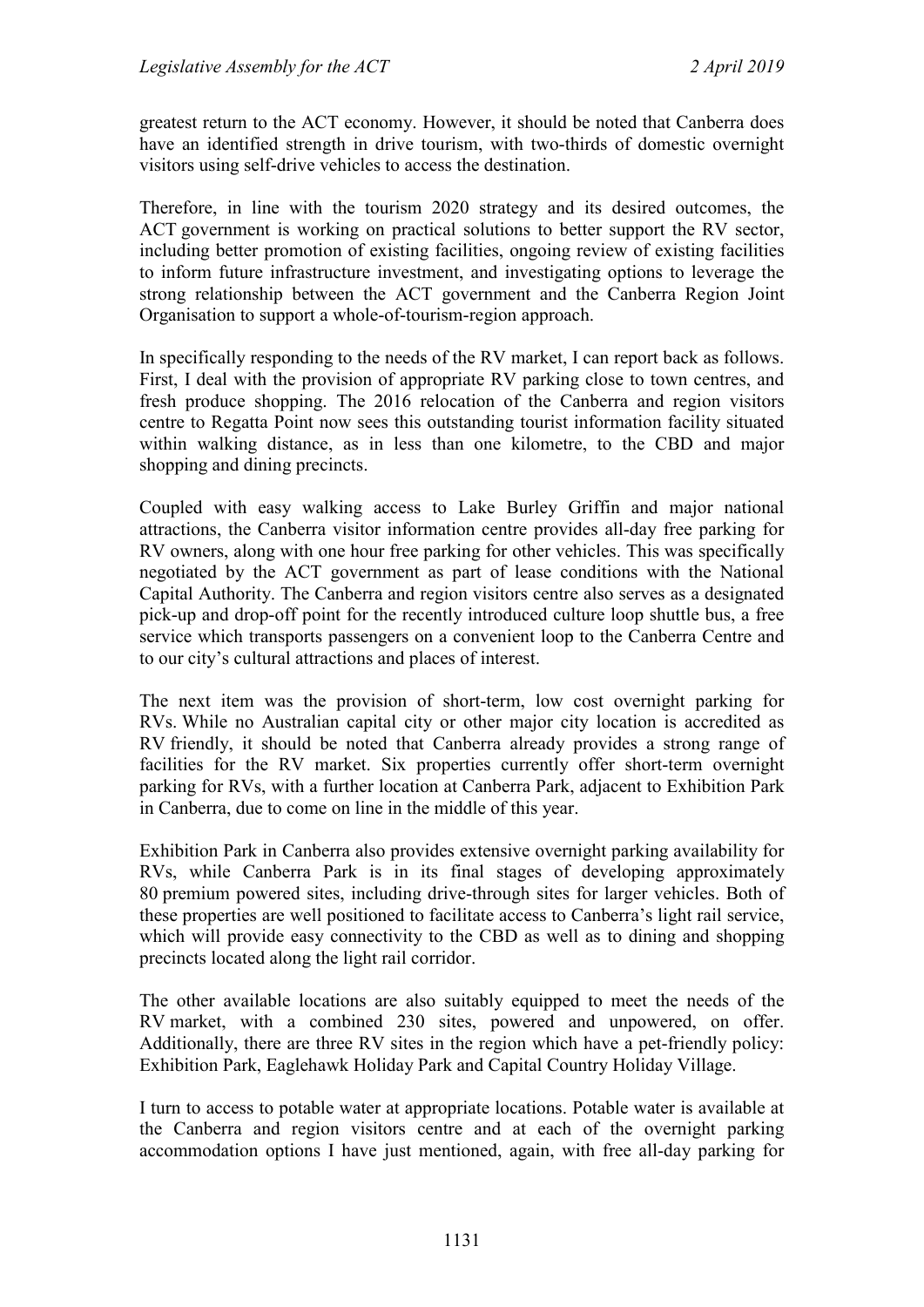RVs at the visitors centre. This particular location ticks a number of additional boxes for RV travellers, including access to a world-class visitor information facility and its close proximity to the CBD, tourist attractions and other key services.

Access to free dump points is an issue. Exhibition Park in Canberra provides a permanent black and grey water dump point for overnight RV guests, with access covered under their site fee and at only a small cost of \$10 to RV users who are not staying onsite. The majority of other overnight parking accommodation options for RVs also provide either dump points free for guests staying onsite or with a small fee for non-staying customers.

In exploring options for a permanently located free dump point, I am aware that ACT NoWaste is currently considering the opportunity to introduce such a new facility when the Mitchell Resource Management Centre is relocated to a new site. Further consultation will occur as part of scoping feasibility and developing special and infrastructure plans for this facility.

The ACT government, in partnership with the private sector, is committed to understanding and supporting the RV market, where possible, in order to build on our key achievements to date. I advise the Assembly that VisitCanberra will be attending the upcoming New South Wales Caravan Camping Holiday Supershow in Sydney. This provides a valuable opportunity to directly engage with RV travellers and to learn more about their experiences of navigating the Canberra region.

The specific needs of larger campervans and RVs means that there are a variety of issues that all cities need to contemplate in terms of land use and service provision. The ACT government will continue to give appropriate consideration to potential returns on additional infrastructure investment that supports the RV sector. This will be done in a manner that best balances the needs of our local tourism industry and our short break visitors whilst also ensuring that there is a clear alignment with the territory's tourism 2020 strategy. I present the following paper:

Recreational Vehicle Tourism in the ACT—Ministerial statement, 2 April 2019.

I move:

That the Assembly take note of the paper.

Question resolved in the affirmative.

# <span id="page-13-1"></span><span id="page-13-0"></span>**A step up for our kids—snapshot report Ministerial statement**

**MS STEPHEN-SMITH** (Kurrajong—Minister for Aboriginal and Torres Strait Islander Affairs, Minister for Disability, Minister for Children, Youth and Families, Minister for Employment and Workplace Safety, Minister for Government Services and Procurement, Minister for Urban Renewal) (10.41): In April and October last year I presented six-monthly progress reports on A step up for our kids—one step can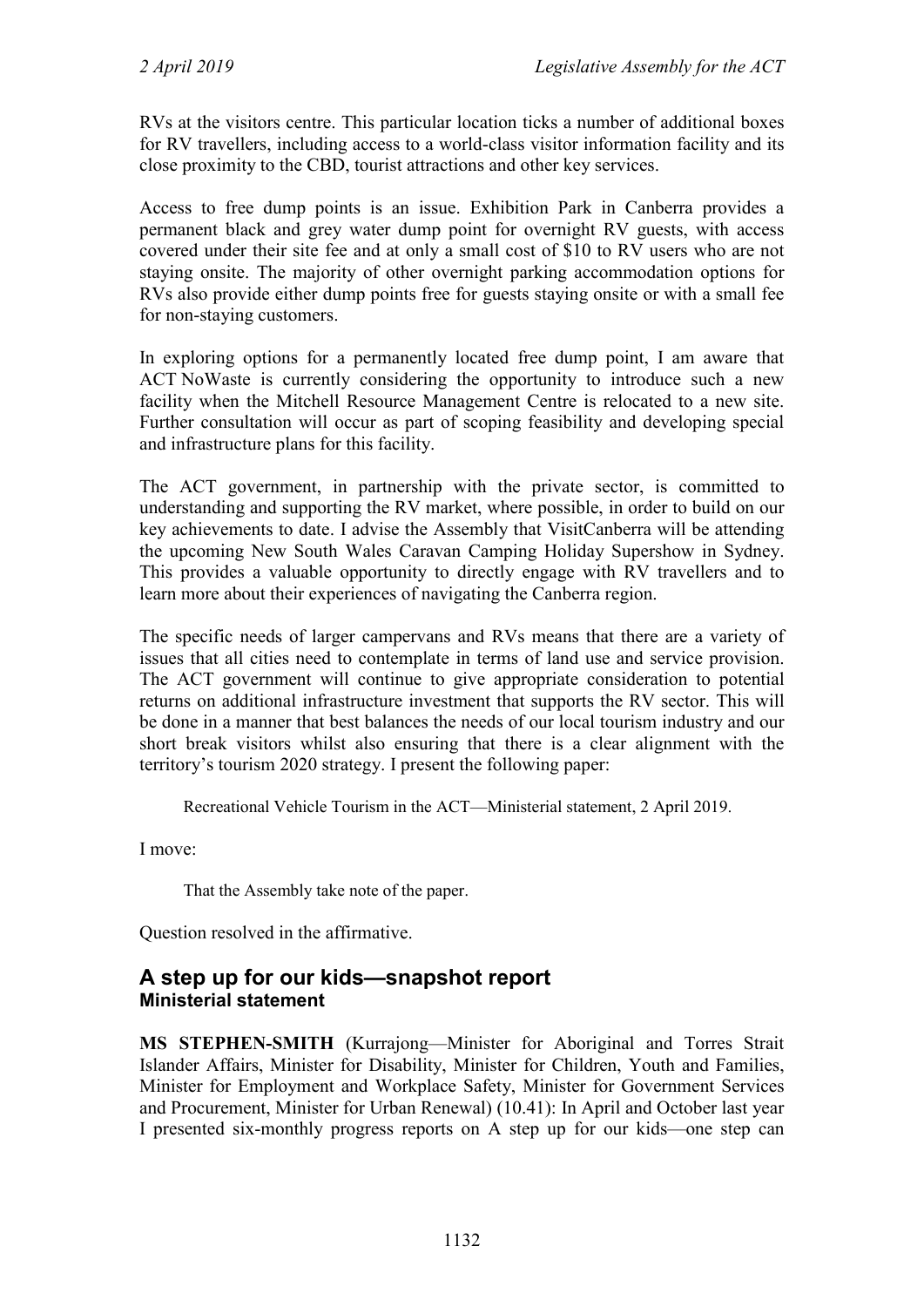make a lifetime of difference, the out of home care strategy 2015-20. I am pleased to now present the third progress report.

As members are aware, the out of home care strategy aims to improve outcomes for children and young people in the care of the Director-General of the Community Services Directorate by providing more flexible, child-focused services and reducing demand for out of home care places.

The snapshot report is one of a range of reporting and evaluation mechanisms the Community Services Directorate uses to facilitate ongoing implementation and monitoring of the strategy. The report provides point-in-time data on service demand, the performance of the out of home care system and comparisons between reporting periods from July 2016 to December 2018.

The last report presented to the Assembly was the first opportunity to view the 2016-17 and 2017-18 data side by side. The addition of the first two quarters of 2018-19 in this report helps us to identify where there are trends that should be responded to or whether we are seeing temporary fluctuations in service demand. Shortly, I will talk to some of the trends that have emerged since the implementation of the strategy.

To provide a more holistic view of how the out of home care services system is performing, the Community Services Directorate will continue to increase the number of headline measures as the service system matures and more data becomes available. The current headline measures include the number of children and young people entering care in that quarter; the number of children and young people exiting care; a comparison of the number of children being case managed by ACT Together and child and youth protection services to monitor service capacity, indicating the number of children on short-term orders versus long-term orders; the types of placements children are in at that time and the number of children in each placement type; the number of enduring parental responsibility orders and adoptions completed; and the number of newly approved carers and number of carers exiting.

As I have said previously, reform of this nature takes time. A step up for our kids aims to create generational change, to break cycles of intergenerational harm and improve long-term outcomes for families, children and young people. This snapshot report highlights the following: service demand continues to increase but at a lower rate in 2018-19 than in 2016-17 and 2017-18. From July 2018 to December 2018, 53 children and young people entered the out of home care system. This was 30 fewer than in the same period the previous year—a 36 per cent reduction.

As reported in the two previous updates, this reduction in demand is also reflected in the lower number of Aboriginal and Torres Strait Islander children and young people entering care compared to the previous reporting periods. Promisingly, Aboriginal and Torres Strait Islander children and young people represented 17 per cent of those entering care in the first half of 2018-19, compared with 35 per cent in the equivalent period in 2017-18. We are talking about small numbers over a limited period of time, so it is appropriate to be cautious, but this is certainly a hopeful sign.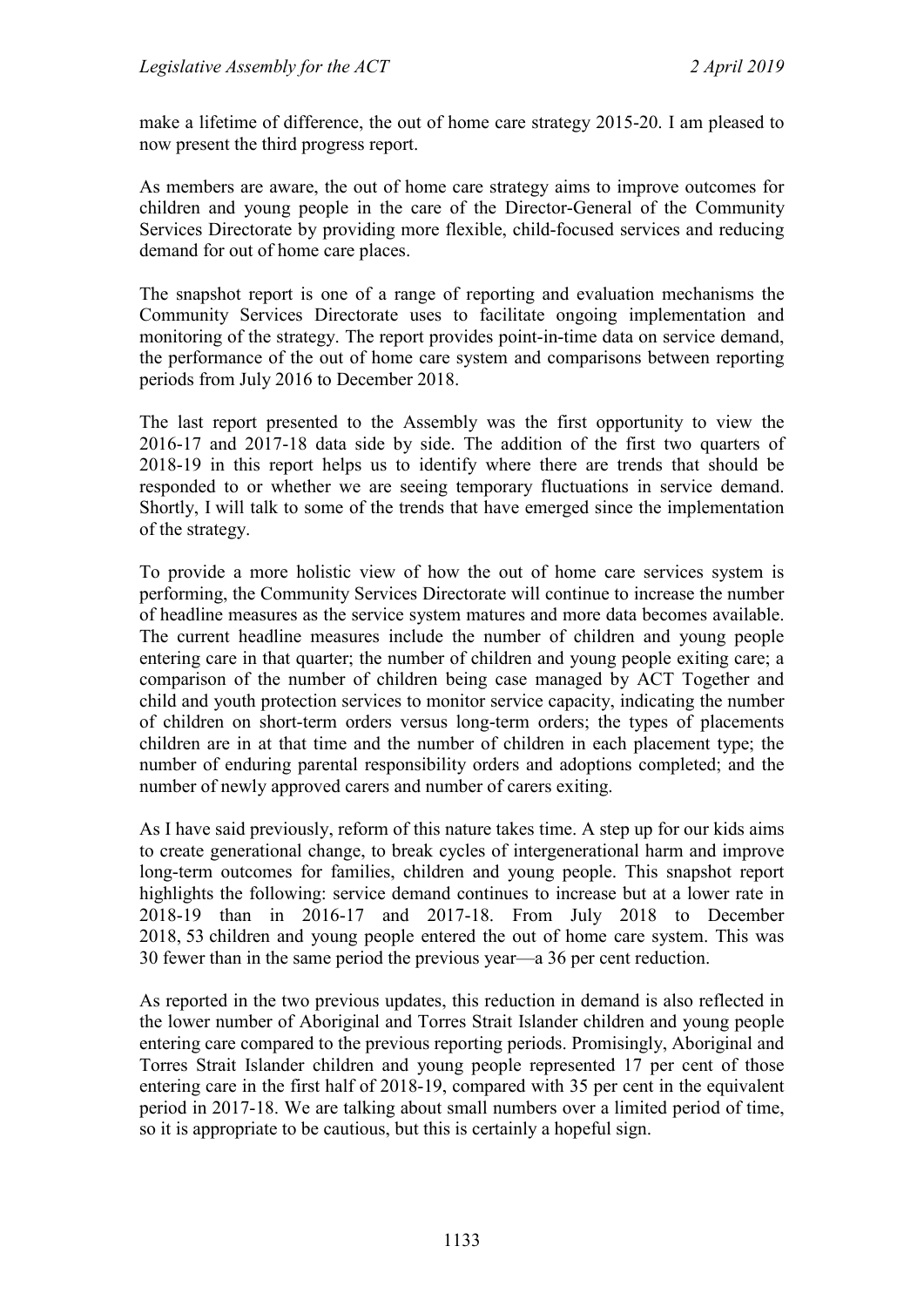The number of children exiting care is slowly decreasing. The number of children on long-term orders increased from 560 as at December 2017 to 593 in December 2018, reflecting the stability of placements for children and young people in the out of home care system. This is one reason we are not seeing the reduction in entries reflected in a fall in overall numbers.

The majority of children and young people in out of home care continue to be children and young people on long-term orders. Almost half of children and young people in care are currently placed with kinship carers. The majority of children and young people in residential care continue to be aged 12 and above. A key priority area for ACT Together and child and youth protection services is to continue to work together to reduce the number of children and young people in residential care.

From July to December 2018 there have been a total of 10 enduring parental responsibility orders and one adoption. If this trend continues throughout the remainder of 2018-19, it will be the highest number of enduring parental responsibility orders and adoptions since the implementation of the strategy. In the 2018-19 budget the government delivered \$3.46 million over four years to ensure that resources are available to support the timely delivery of permanency outcomes.

From July to December 2018 four kinship carers left the system, with no foster carers electing to leave. The number of new carers approved continues to increase, with 49 foster and kinship carers approved during July to December 2018. During this same period a total of 70 carers had their approved carer status renewed. The increase and retention of carers is a great outcome and demonstrates child and youth protection services and ACT Together's commitment to supporting carers, who are so central to the out of home care system. Last week that support was given a further boost with the release of a new carers handbook.

As at the end of 2018, 93 per cent of Aboriginal and Torres Strait Islander children and young people in care had a cultural plan in place. Whilst this number has remained consistent throughout July to December 2018, it is lower than at December 2016 and 2017. Child and youth protection services remains committed to undertaking quarterly reviews to address compliance with this important feature of the system and to ensure quality cultural plans are in place. Cultural plans support the preservation and enhancement of the cultural identity of Aboriginal and Torres Strait Islander children and young people, and the Our Booris, Our Way steering committee has emphasised the importance of quality plans.

As I mentioned earlier, the data provided in the snapshot report is used by the Community Services Directorate and heads of partner agencies to monitor the progress of A step up for our kids. It is important to note that the data is internal operational data that can be updated and changed between reporting periods, and caution should be exercised when using and interpreting data in this report and comparing between reporting periods.

The Community Services Directorate remains committed to the measurement of long-term outcomes. As members would be aware, A step up for our kids is a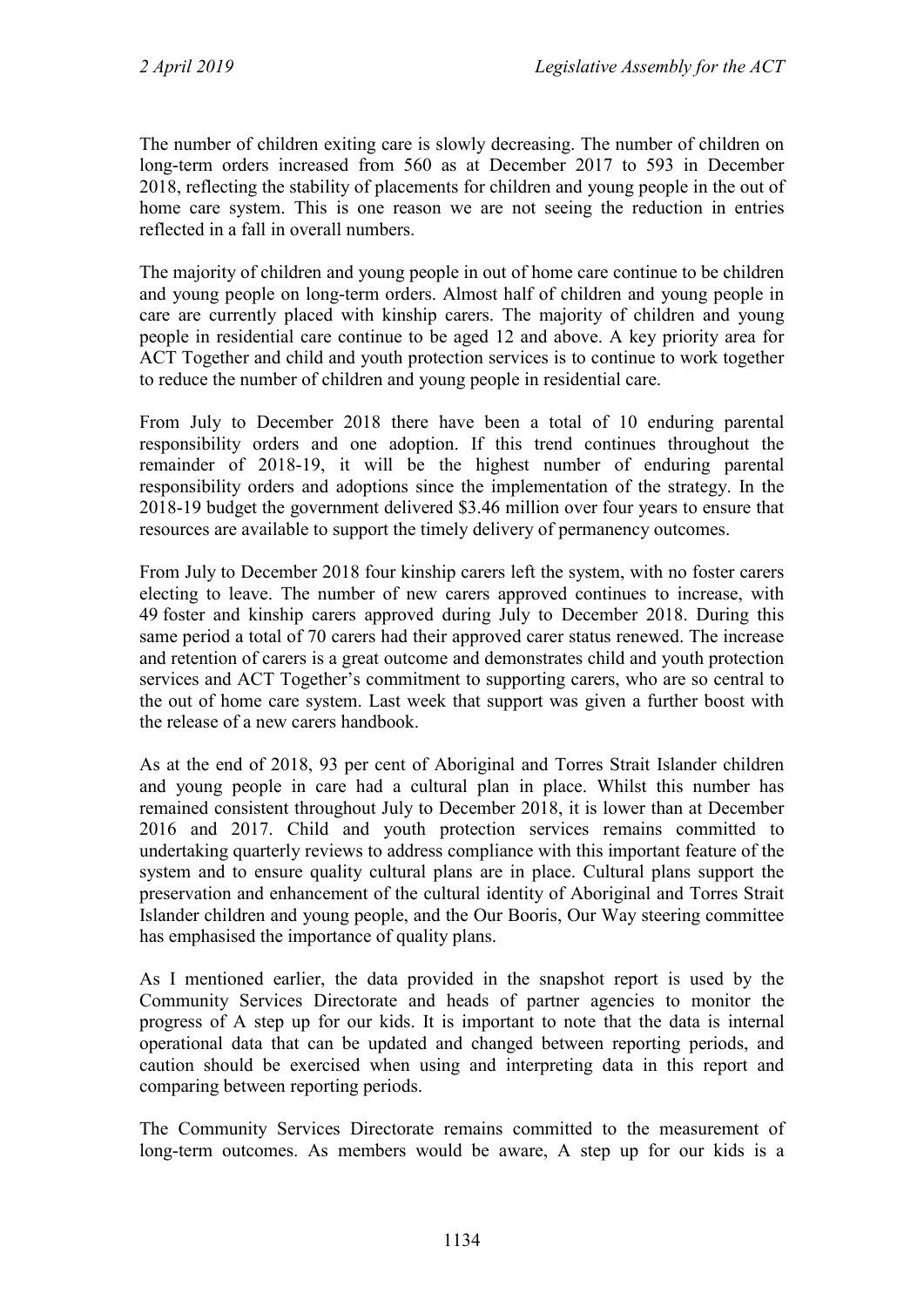fundamental shift in the provision of services in the out of home care sector. In order to determine the overall success of the A step up for our kids strategy the ACT government engaged the specialist services of KPMG to develop an outcomes-based evaluation framework, including indicators to measure strategy outcomes; conduct an initial baseline review to determine the suitability of measures and establish a performance benchmark; and perform a mid-strategy evaluation against the agreed outcomes.

The Community Services Directorate has been working closely with our community partner agencies over the last six months on data collection and I am pleased to advise that KPMG is in the final stages of preparing the mid-strategy evaluation for public release.

In addition to the evaluation and ongoing monitoring of service delivery, the Community Services Directorate has recently completed a mid-term contract review of the six agencies funded under the strategy. The mid-term contract review comprised an independent contract audit to ascertain how each organisation was performing against the contract to make an assessment of their financial sustainability and governance arrangements. Following the contract audit, discussions were held with all funded agencies to make an overall assessment of system performance and identify whether there were any service gaps or opportunities for improvements to the implementation of A step up for our kids.

I am acutely aware of the over-representation of Aboriginal and Torres Strait Islander children in the statutory child protection system and am committed to developing better ways of working in order to respond to the issues and to drive change in this area. In my October 2018 ministerial statement I welcomed the release of the interim report by the Our Booris, Our Way steering committee on 31 August. I am pleased to advise that the ACT government continues to act on the recommendations from the interim report.

The directorate received interim recommendations which covered cultural proficiency for child and youth protection service staff, implementation of the Aboriginal and Torres Strait Islander child placement principles within policy and practice, and access to the family group conferencing initiative for Aboriginal and Torres Strait Islander children and young people.

The ACT government has commenced work to address the recommendations as part of an ongoing commitment to reducing over-representation of Aboriginal and Torres Strait Islander children in the statutory child protection system, including establishing a designated Aboriginal and Torres Strait Islander practice leader position within child and youth protection services who will play a key role in supporting and embedding the Aboriginal and Torres Strait Islander placement principles.

The development of a practice guide and training schedule for staff, on the implementation of the Aboriginal and Torres Strait Islander child placement principles in practice, and continued support for staff to undertake the child and youth protection services cultural development program are designed to provide staff with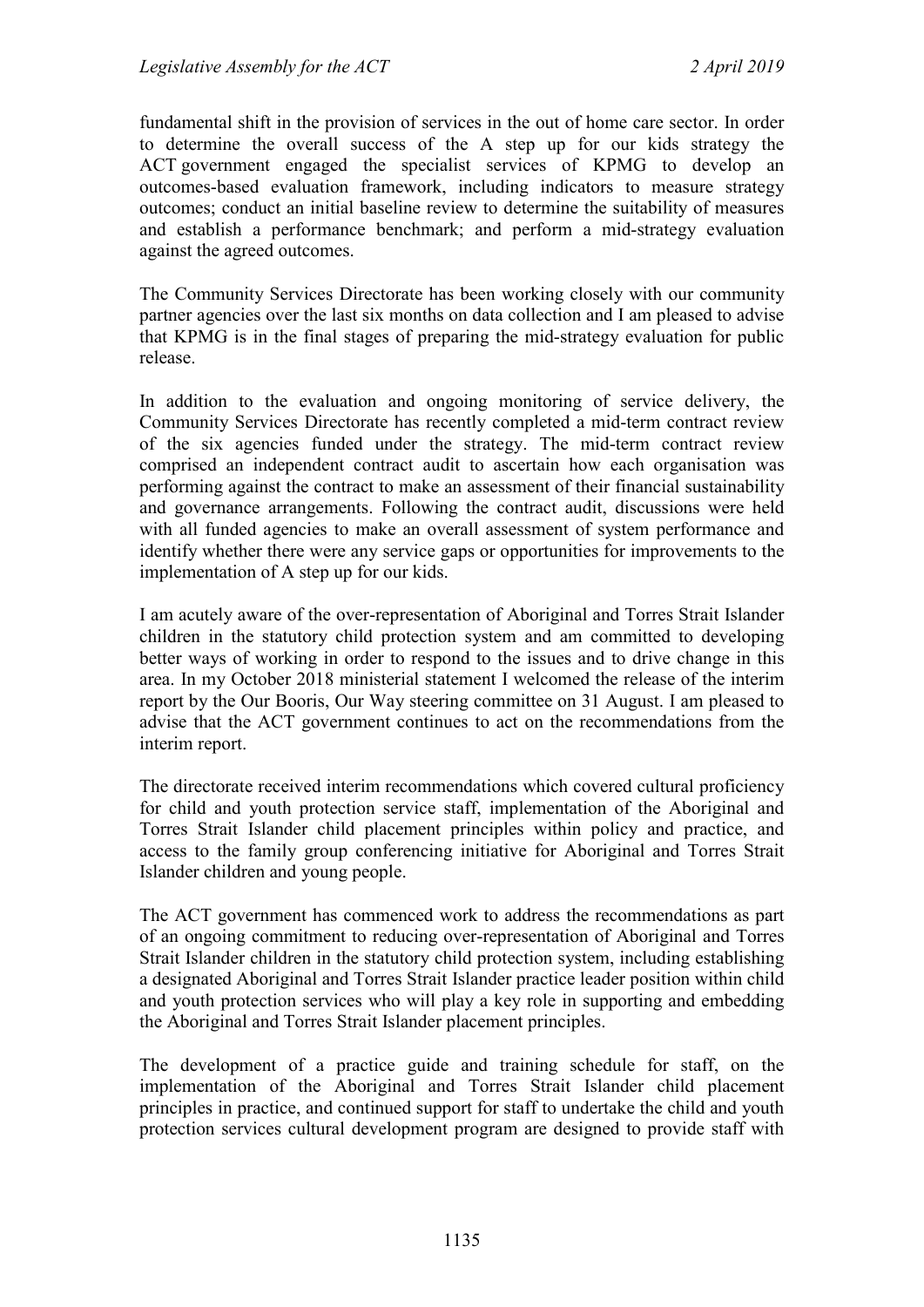an understanding of Aboriginal and Torres Strait Islander cultures, with a strong focus on collaboration and the establishment of positive working relationships.

The 2018-19 budget review included \$308,000 in 2018-19 to commence work on addressing the Our Booris, Our Way recommendations. Five further recommendations were received from the steering committee in December. I have provided an initial response to the committee regarding these recommendations, and work has already commenced on a number of them.

Alongside this important work being undertaken through the Our Booris, Our Way review, I also take the opportunity today to provide an update on the family group conferencing program and the functional family therapy program being progressed by child and youth protection services in order to support the investment of A step up for our kids in intensive parenting and family preservation supports for Aboriginal and Torres Strait Islander families.

As members are aware, the family group conferencing model for Aboriginal and Torres Strait Islander families is being delivered in partnership with the majority Aboriginal owned and managed organisation Curijo. Where children are not able to stay safely at home, the team works with and supports families to identify the most appropriate kinship options to ensure the children remain connected to family and community.

Family group conferencing ensures all members of a child's extended family are contacted and encouraged to be involved in the decision-making process about the child's situation. This process is considered to be in line with Aboriginal and Torres Strait Islander cultural values of family and community responsibility and has been supported by the Our Booris, Our Way steering committee.

From the commencement of the family group conferencing program in November 2017 to the end of March 2019, 22 families have been involved in a family group conference, involving 50 children—that is 22 families making decisions about how to keep their children safe. Thirty-one Aboriginal and Torres Strait Islander children have not subsequently entered care following a family group conference. For the remaining 19 children, decisions about the best care arrangements other than with birth families have been made by the extended family.

In the last progress report presented to the Legislative Assembly, I spoke to fact that work would commence in early 2019 on the new functional family therapy program. I am pleased to advise that the partnership between Gugan Gulwan and OzChild for the delivery of functional family therapy is now taking referrals. The program specifically targets Aboriginal and Torres Strait Islander families with children and young people aged from birth to 17 at risk of entering the out of home care system, to support the reunification of a child or young person from care.

In closing, I acknowledge the importance of A step up for our kids to the Canberra community. I look forward to sharing the results of the mid-strategy evaluation and the ongoing transformation of the out of home care system with the Assembly in the next progress report. I present the following papers: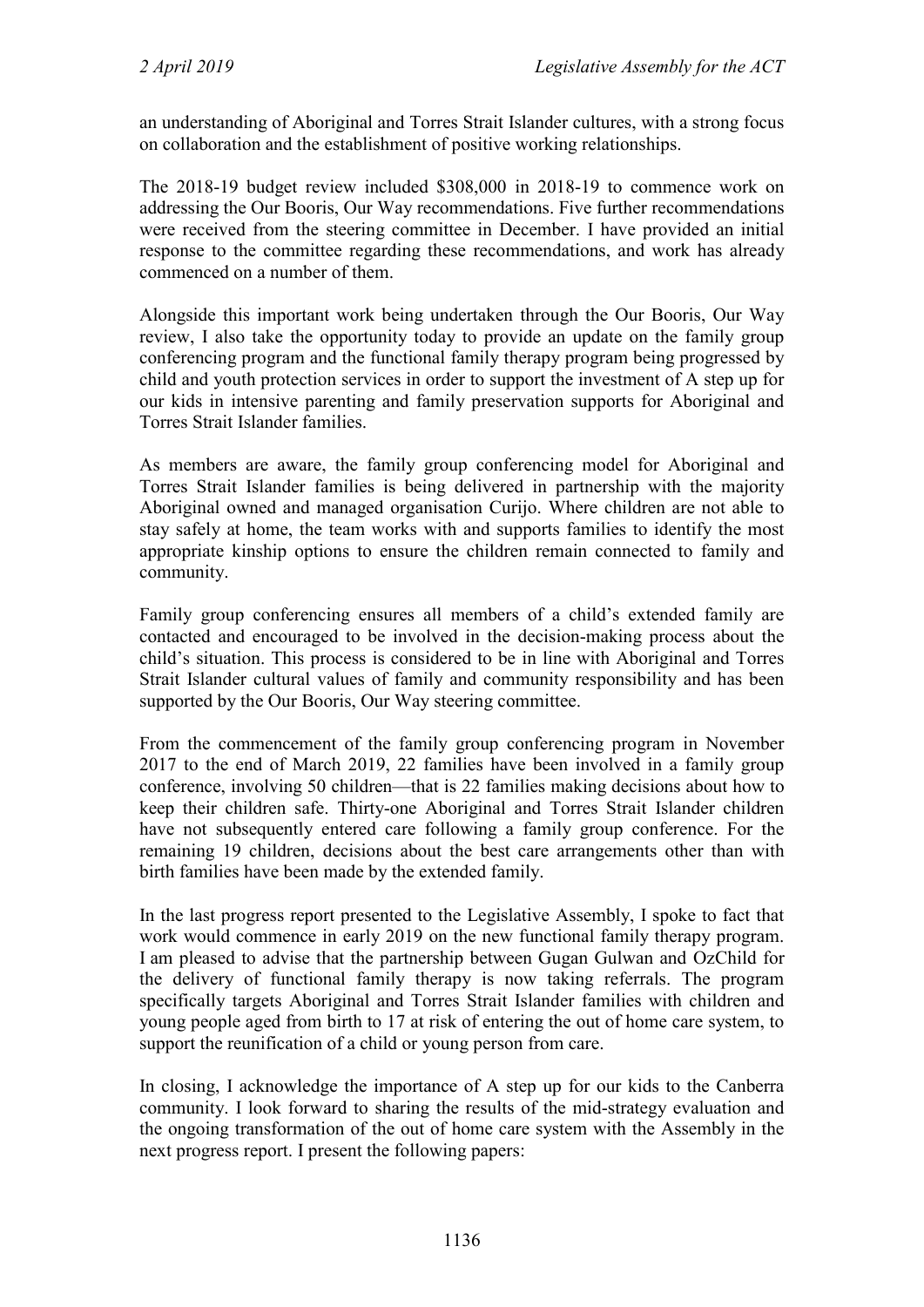A Step Up for Our Kids—Out of Home Care Strategy Update—April 2019— Ministerial Statement.

A Step Up for Our Kids—Snapshot Report, 28 February 2019.

I move:

That the Assembly take note of the papers.

**MRS KIKKERT** (Ginninderra) (10.54): I thank the minister for the update she has provided. I certainly welcome the good news that the number of children entering out of home care in the last six months of 2018 was lower than the number entering care in the same period in the previous year. Of course, I will need to see these numbers in context to have a greater sense of what the trend might be. I also welcome the news that permanency outcomes, after being appalling low for so long, may finally be on the increase. Information about the early successes of family group conferencing is likewise hopeful and strongly suggests that this government should be wisely investing to make access to these kinds of intensive family preservation supports more universal.

Despite the modest amount of good news in the minister's statement, all is not well in this government's care and protection system, as revealed by those who know it best—the children and young people in the system. The CREATE Foundation, the national body representing those in care and protection, has recently released a comprehensive survey report subtitled *Children and young people's views after five years of national standards*. This survey has been endorsed by academic experts across Australia as solidly researched.

Like the minister's statement, the survey has some bright spots, but it is also full of worrying results. Former Chief Minister Jon Stanhope recently worried aloud that people in Canberra do not seem to be aware of or care about serious failings in this government's child protection system. Today, I wish to say on record that I and the Canberra Liberals care and that I am aware of what is going on.

Let me quickly list some concerns from the CREATE survey. Of all jurisdictions in Australia the ACT has the lowest mean stability in placements and the highest number of young people unhappy about how many placements they have experienced. The ACT, by a long way, has the nation's highest rate of young people removed from placements against their wishes and at the same time the lowest rate of such young people who report being consulted in relation to removal.

Unwanted removals in Canberra are more than double those reported for either New South Wales or Tasmania and nearly double those reported in Victoria. Children here are 25 per cent more likely to report being taken from a placement against their wishes than they are in the Northern Territory, which experiences the second highest rate. Young people in the ACT are the least likely in the nation to report that they agree or strongly agree that they feel safe and secure in their placements. They also report greater unhappiness with their current placements.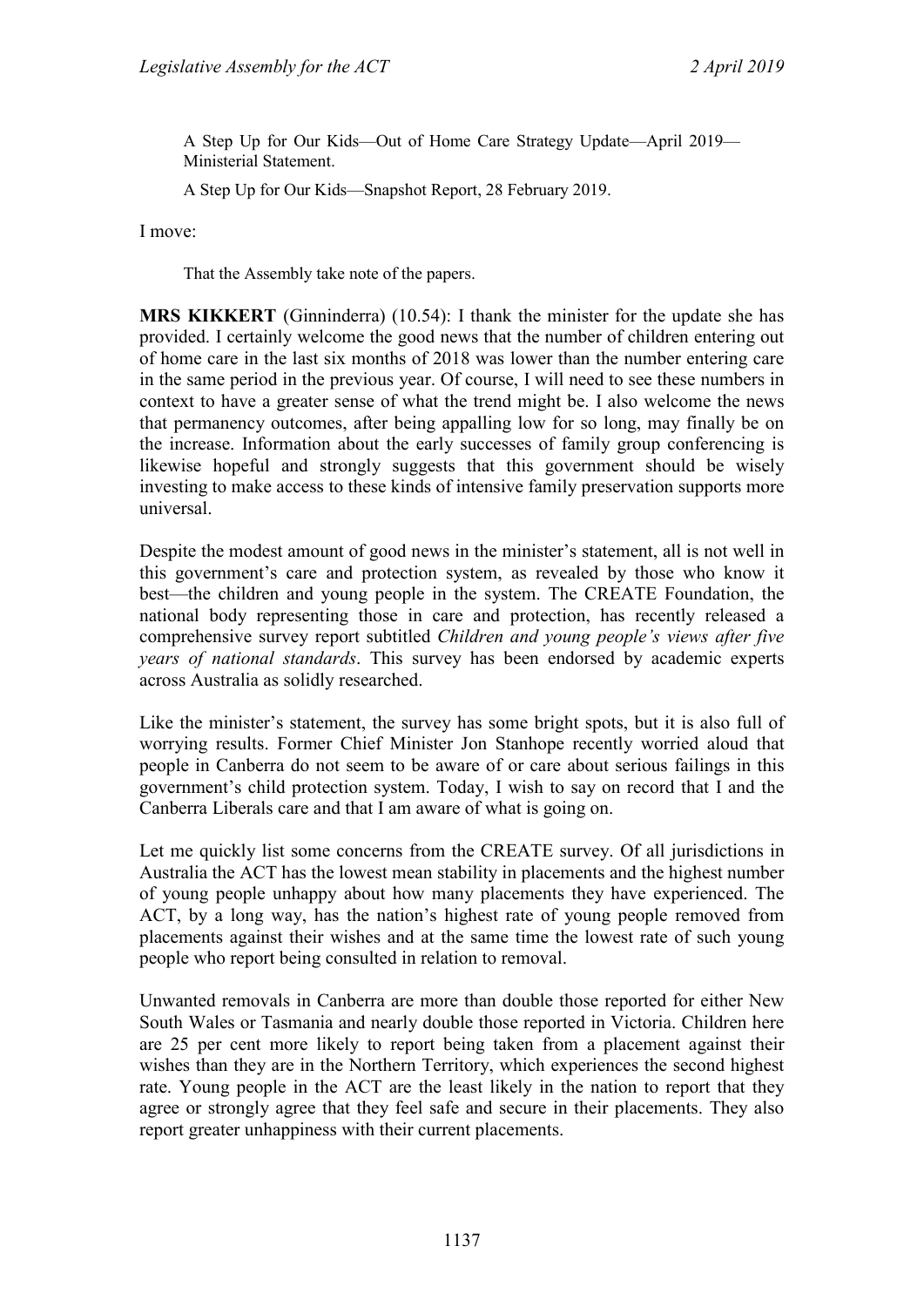The ACT ranks at or near the very bottom of several interrelated factors. We tie with the Northern Territory for the fewest young people who report being listened to by the care and protection system. We are second last when it comes to the number of young people who report participating in formal meetings that involve them. And our kids are dead last for reporting being listened to in such meetings when they are allowed to participate.

The ACT ranks last when it comes to kids in care reporting that they are able to do the same kinds of things as their peers who are not in care. We are second lowest when it comes to young people feeling they can get permission to engage in those kinds of normal activities. Young people in this government's care and protection system were ranked last in the nation for how they feel about their health and reported the most difficulty in accessing doctors, dentists, and counsellors. They also reported the lowest satisfaction levels with preventative health services.

The territory's children in care came in dead last in assessing their learning at school and they reported the second highest incidence of being bullied at school. Tragically, the ACT is the only jurisdiction in Australia where not a single survey respondent reported knowing about having a transition plan in place for when they exited the care and protection system. This is a very sad outcome, caused by this disgraceful government. Unsurprisingly, in light of all of the above, the ACT was ranked dead last by children and young people in care when it came to overall satisfaction.

In her statement the minister said this government's out of home care strategy aims to improve outcomes for children and young people by providing more flexible, child-focused services. The strategy itself states that it will require changes in practice to ensure that the voice of the child or young person is clearly heard, but the voices of our kids in care are saying that they are not okay and they are not being listened to. It is the government's responsibility to listen to these kids, and they are failing tremendously.

I conclude by quoting Associate Professor Tim Moore, Deputy Director and Head of Practice Solutions at the Australian Centre for Child Protection, who said:

After 20 years of advocacy, it is frustrating to hear from children and young people that many are still not given opportunities to have their say or for their concerns to be taken seriously and dealt with in the ways that they would like.

The territory's kids in care have spoken. There is simply no excuse for this territory to be ranked dead last in the nation across so many areas of its child protection system. I urge this government to hear them and take action. Associate Professor Moore further said:

Without such action our systems fail to live up to the expectations of the UN Convention on the Rights of the Child and to ensure that children are at the heart of the services and systems that are there to support them.

Question resolved in the affirmative.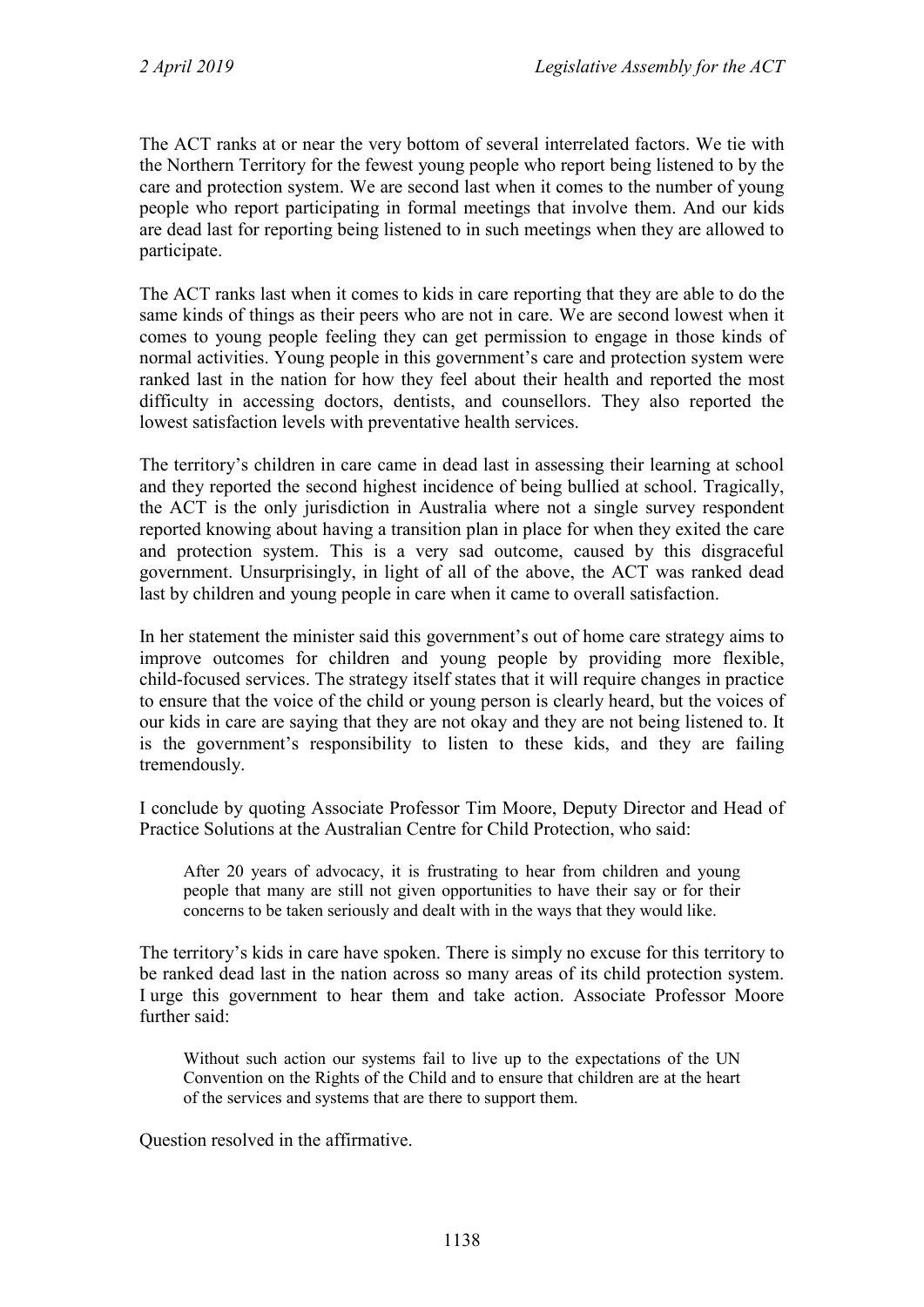# <span id="page-20-1"></span><span id="page-20-0"></span>**Statement of priorities Ministerial statement**

**MR STEEL** (Murrumbidgee—Minister for City Services, Minister for Community Services and Facilities, Minister for Multicultural Affairs and Minister for Roads) (11.01): I am pleased to speak today on the first six months of my ministerial appointment and outline the government's priorities within my portfolios of city services, community services and facilities, multicultural affairs, and roads. In the last six months the ACT government have continued to deliver on our election commitments, respond to the needs of Canberrans and show leadership on progressive policy that will improve the lives of all people.

Our government is committed to a responsible approach to managing the environment. We believe in and value the importance of improving our recycling rates and in reducing the amount of waste going into landfill. We have set an ambitious target of diverting 90 per cent of our waste from landfill by 2025. We are on track to meet this target. Our government is wasting no time and is bringing in new services for Canberrans to reduce our waste production.

Delivery of green bins to the Canberra community has been and continues to be a priority for the government. It is a priority because our government is committed to reducing waste going into landfill. After the success we had with the initial rollout in Belconnen, Tuggeranong, Weston Creek and Kambah, we brought forward the Canberra-wide rollout of the program from June 2020 to 1 April 2019. We have prioritised this highly popular service and delivered it on budget and ahead of schedule.

The government continues to successfully implement the container deposit scheme. Since its implementation, over 16 million containers have been returned. The China national sword policy has seen a significant change in the market for recyclables. The importance of providing high quality and clean recycling resources for industry is greater than ever. The container deposit scheme has been vital in providing a waste stream low in contamination. Further work is to come on educating the community on the benefits of the container deposit scheme and delivering further locations to make it even easier to recycle.

As the community moves away from the linear economy, the ACT government has continued to show leadership to build a circular economy. We have put circular economy principles into practice with a trial of different recycled materials in asphalt. This year we will resurface one million square metres of road. Part of the resurfacing will now incorporate soft plastics, used printer toner cartridges, crushed glass and reclaimed asphalt materials. In each tonne of the innovative materials we are trialling, we will reuse 800 plastic bags, 300 glass bottles, 18 printer toner cartridges and 250 kilograms of reclaimed asphalt. We will continue to look at how we can procure more recycled materials for our roads, with approximately 3,150 kilometres of roads in the ACT, improving the amount of recycled product in our resurfacing program and significantly reducing the amount of waste going into landfill.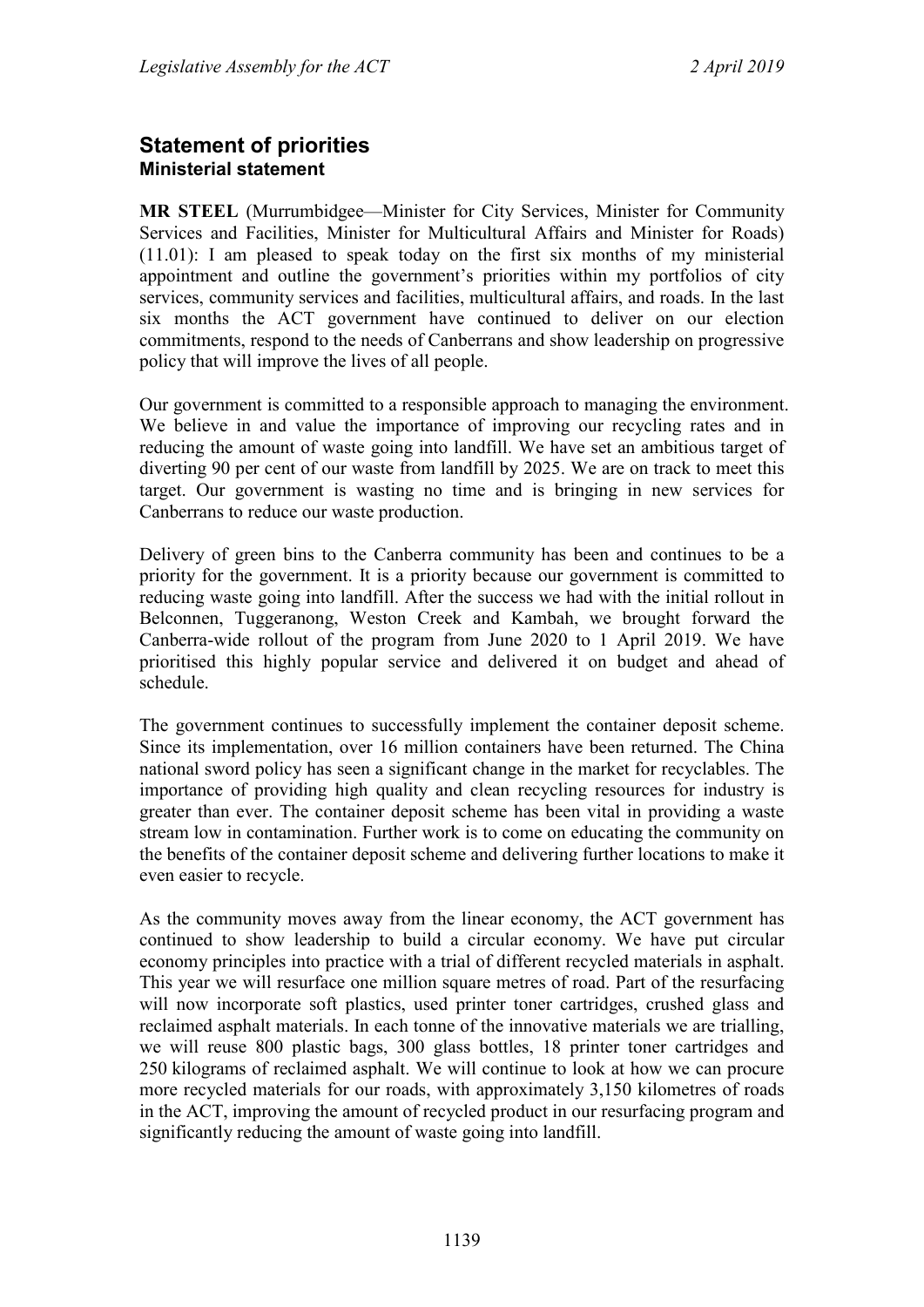A project close to me and to others in this place has been the delivery of the Mount Taylor car park, which complements ongoing work taking place on Mount Taylor to improve the walking tracks for visitors, a project which has also used recycled asphalt.

One of my first acts as minister was to receive the better suburbs statement, the outcome of a commitment to participatory democracy commenced by my predecessor, Minister Meegan Fitzharris. We will continue to update the community and the Assembly on how we are implementing the better suburbs statement throughout the term. The better suburbs program also saw the allocation of \$1.9 million for new nature play spaces and upgrades to 24 existing playgrounds. The work on these new and refreshed playgrounds is already underway in Glebe Park, in Farrer and at Eddison Park in Woden, in consultation with the community, and reviews will begin soon in several suburbs.

The ACT government has also delivered on numerous community services and community facility projects. We have provided \$80,000 for a new men's shed in Hughes and a new site for the Weston Creek men's shed. This is an important project that allows older men to participate, socialise and give back to the community, supporting positive ageing in our inclusive city.

As Australia's most inclusive city we have hosted many successful multicultural events where our diverse community display their varying heritage and backgrounds. In November last year we delivered on our election commitment and the parliamentary agreement to host the multicultural summit. At the summit, 150 community leaders met to identify a range of different actions to sustain Canberra as an inclusive multicultural community. For some it will deliver tangible outcomes for the community. Further work as a result of this summit will be presented to the Assembly.

Our library service continues to provide a range of lifelong learning experiences to the ACT community. The Heritage Library, keeping alive and accessible the history of our city, has relocated to better facilities in Fyshwick. Its former space in the busy Woden Library will be enhanced for community benefit.

Our government has achieved a great deal in the past six months, but there is so much more to do for the Canberra community. We are an inclusive city. With a single city council, Canberrans in Dunlop and Deakin get the same level of high service. This sets us apart from other major cities, where local council services are subject to extreme inequality. We are also a city that believes in fairness. We are investing in renewing the city's established suburbs, just as we are investing in the facilities in our new suburbs. It is inclusion and fairness that lead to Canberra being ranked as Australia's most livable city.

We are committed to continuing to deliver a fairer and more inclusive city. This week I announced a number of additional measures the ACT government is taking to build on this commitment. We are increasing the delivery of city services by working more efficiently. Through new technology and changed crewing arrangements we are keeping our street sweepers on the road longer, delivering a 15 per cent increase in the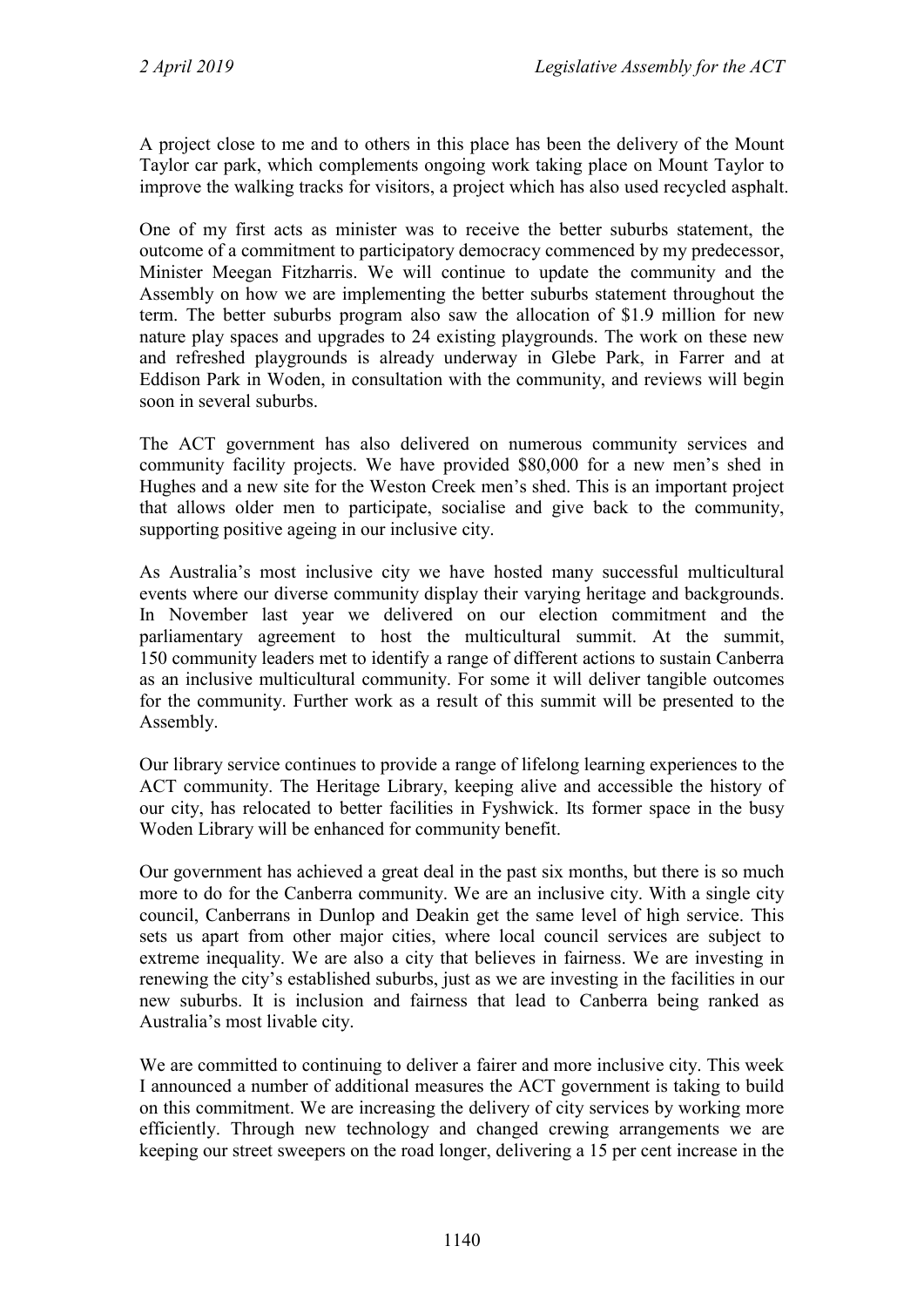amount of street sweeping across the city. That is an Olympic-sized swimming pool of leaves and rubbish that would otherwise find its way into our stormwater system.

Through our new approach to maintaining streetlights, we are increasing the available maintenance crews by 40 per cent, making our network even more reliable. The response time to deal with simple streetlight defects is two days, down from the previous 10. This is alongside the benefits of a 13 per cent more energy efficient network through new LED luminary technology as we continue to replace 45,000 streetlights.

The urban treescapes team, who work incredibly hard over the storm season, particularly on the south side of Canberra, are addressing the damage done and are now gearing up for the autumn planting season. Around 450 new trees will be planted during autumn and we will continue to plant more trees to augment our tree canopy and retain the character of our bush capital.

Alongside the investment in better services, we are also making our city safer and more livable for all by ensuring Canberrans are doing the right thing. I announced this week that we will employ six additional staff in new positions to create a dedicated compliance and engagement team. The new compliance and engagement team will provide extra teeth for the existing licensing and compliance area in Transport Canberra and City Services, who administer legislation including the Domestic Animals Act 2000, the Litter Act 2004 and the Public Unleased Land Act 2013.

For us to be an inclusive city for all our residents, all our residents must be confident that they can navigate through our streets and our shopping centres safely, without new and unexpected hazards. Canberrans living at the interface with the bush must be confident that those responsible for dumping waste on their doorstop will be stopped. Irresponsible dog owners, illegal dumping, tree damage, verge maintenance, moveable signs and the use of public land will be the focus of the new engagement and compliance team. The ACT government is committed to ensuring that the public follows the laws that govern each of these regulatory areas. If you act unlawfully, you are at risk of receiving an on-the-spot fine.

The ACT government is investing fairly across the city in improvements to our town centres and our local shops, north and south. On the south side we are changing the face of Tuggeranong with a \$7 million investment in upgrades, including the complete renewal of Anketell Street and the laneway to the lake. We will be providing outdoor dining space, an open event space, a new pedestrian crossing, accessibility ramps and a new grassed area with shade, seating and a view over the lake. We are also investing in improving waterways and in additional street sweeping to address water quality in Lake Tuggeranong.

The ACT government is supporting the regeneration of Woden through the Woden experiment, a \$1 million investment by our government to transform a previously challenging and windy space into a more vibrant centre, providing a great quality public space for people on the south side. The upgraded square features new furniture, areas set aside for pop-up food and drink vendors and a new nature play area, drawing more people into the heart of the town centre.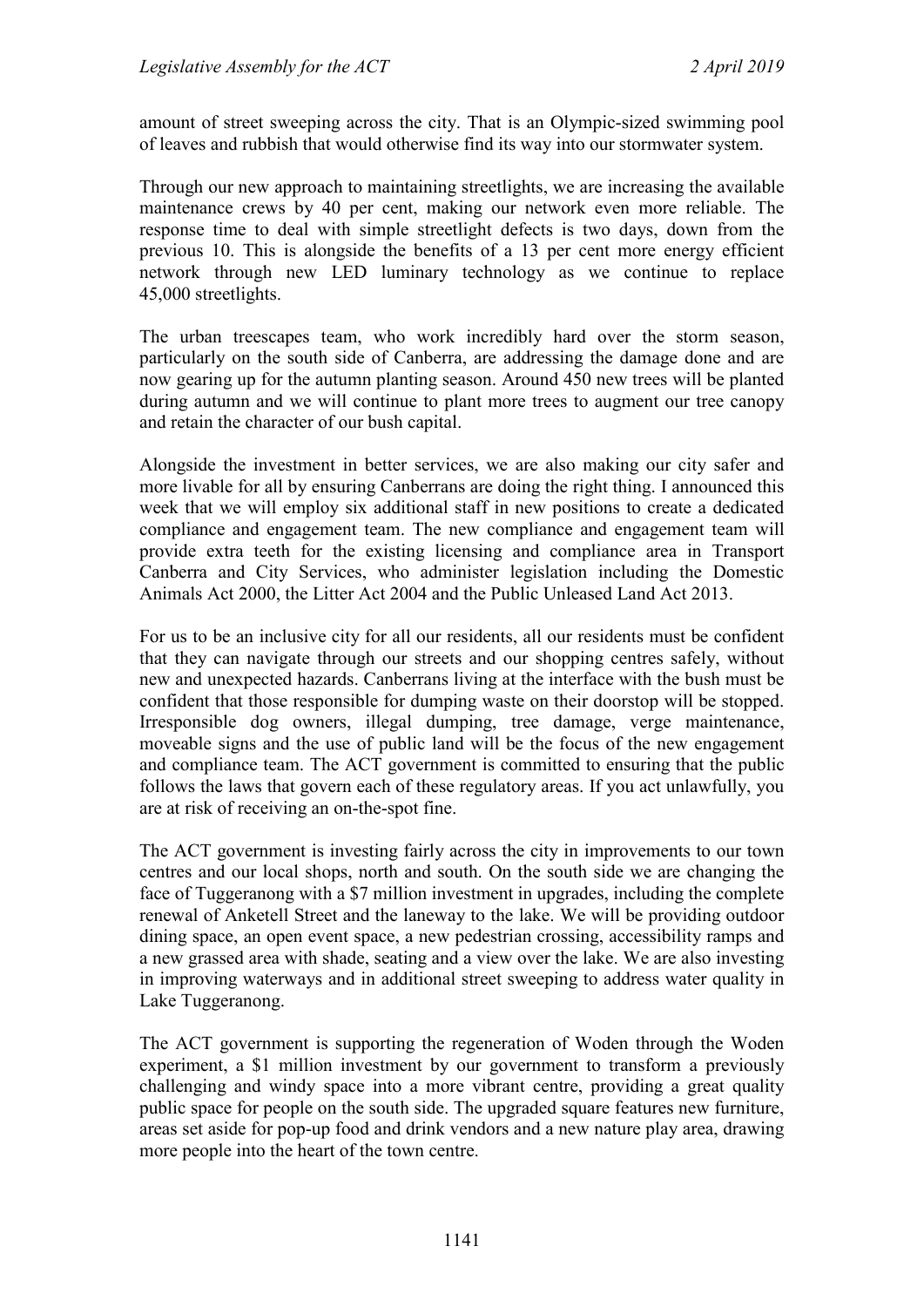At local shops the ACT government is about to get the second stage of upgrades to the Kambah Village group centre underway. On the north side, the ACT government's key project in Belconnen has been improving active travel connections, and we will soon be announcing the next steps in the delivery of the Belconnen bikeway.

Our government understands the national waste crisis that Australia is facing. We are not going to be complacent. It is the responsible thing to do to reduce and to reuse waste resources in our society. Along with the responsible actions our government has already taken to manage waste, we need to continue to build the circular economy in the ACT and further reduce the amount of waste going into landfill. In response to the Commissioner for Sustainability and the Environment's *Unfantastic plastic* report, the government will engage with the community on expanding the successful plastic bag ban to include a broader range of single-use plastics.

This important sustainability initiative requires careful consideration of the effects on Canberrans and of the environmental impact of substitute products. We have an opportunity to lead a national approach on phasing out problematic and unnecessary single-use plastic and I am eager to gauge the community's view on our approach to this important issue of single-use plastics.

Improving our recycling rates is essential. This also includes food organic waste, which is currently going into landfill from household garbage bins. We continue to look at food organic waste and at developing an appropriate waste to energy policy in the ACT, based on our consultation with the community, to help reach our target of 90 per cent waste recovery by 2025.

The ACT is at the forefront when it comes to ensuring that we do the right thing and the fair thing by animals. We recognise that animals feel pain, physically and emotionally. Leadership is needed to give effect to our principles. I am proud of the tough decisions that have been made in this place, such as the greyhound racing ban and the ban on battery cages for hens and on sow stalls.

We want to continue to lead the nation on animal welfare. The changes that I will soon bring to the Assembly will be broad-ranging. Recognising animal sentience has received national attention, but we will also be seeking to legislate new offences for appropriate duty of care for an animal, thus ensuring that we have the best possible protections for people with assistance animals as well.

Ensuring animal welfare goes hand in hand with ensuring that our community is safe from the potential dangers of animals. Too often, animals are unfairly blamed for the irresponsible behaviour of their owners. To ensure that the broader community is safe, we are taking action on irresponsible dog owners, enforcing the law and educating the community.

The additional compliance staff I announced this week will enhance the investment the ACT government has already made in domestic animal services by supporting our rangers in delivering compliance. The government will continue to deliver against the recommendations of the independent review into dog management and will follow the advice of experts.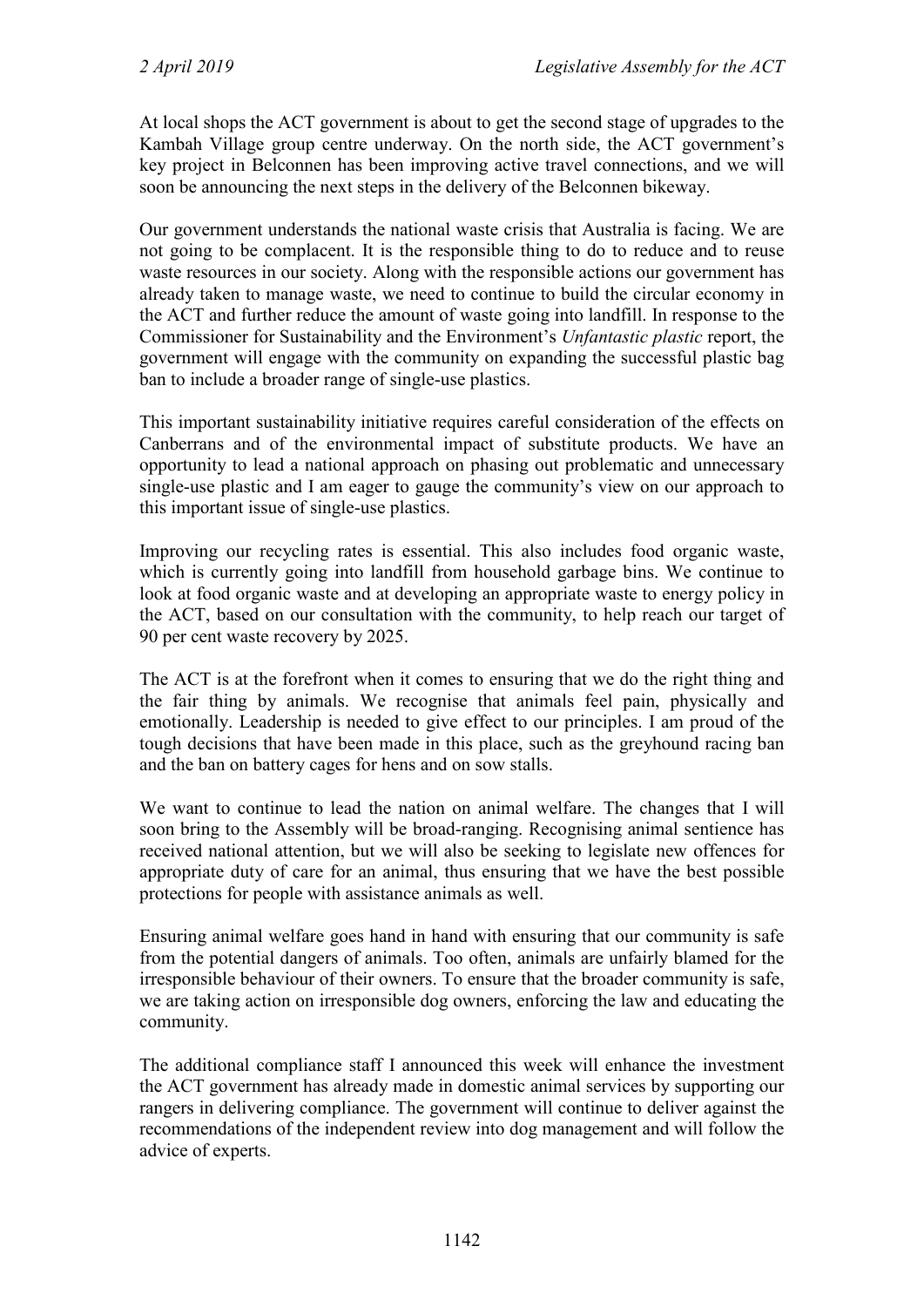We have undertaken to review the Cemeteries and Crematoria Act, and I look forward to presenting the outcome of this review to the Assembly later in the year. I will be working with our community to ensure that we are inclusive of all beliefs, whether religious, cultural or personal, when it comes to burial and cremation.

The ACT government is also committed to fairness in access to services and ensuring that service providers are held to account where they fail to meet the standards expected by our community. To ensure that we are catering to the needs of the whole community and to make sure all Canberrans can access burials close to home, the government has announced that work has begun to deliver the southern memorial park.

The ACT government is committed to keeping Canberrans connected. That is why, as our city grows, we are investing in better roads and upgrading our intersections to keep the city moving. Last week I announced that the ACT government and the commonwealth government have invested in the first of a broad range of works to improve the Monaro Highway.

I am committed to seeing a more efficient and safer road network, one on which Canberrans, particularly those commuting from Tuggeranong along the Monaro Highway, can travel uninterrupted. We have an ambition to deliver an upgraded speed limit of 100 kilometres an hour along the Monaro Highway by designing new grade separated intersections.

We are also continuing to deliver on a range of infrastructure projects. The second stage of the Gundaroo Drive duplication is well underway. The detailed design of the duplication of William Slim Drive has commenced. Work is beginning on improving a number of intersections across the territory, particularly in the Belconnen area. We are working with the federal government to make significant improvements to travel time on roads on the south side as well, including the Monaro Highway.

Conversely, while we have been getting on with the job of delivering better roads that Canberrans need, we have also been advocating against the roads that they do not need. It is disappointing that the federal government has refused to remove Monash Drive from the National Capital Plan. I will work with whichever government forms power at the upcoming election to give certainty to Canberrans, particularly in the inner north, that this unnecessary and environmentally damaging road will never be built.

As we are delivering for the community, the ACT government are committed to ensuring that our own workforce is inclusive and treated fairly. Many areas, particularly in Transport Canberra and City Services, have traditionally been dominated by a single gender. I am committed to ensuring that we remove barriers and promote opportunities for an inclusive workforce.

We are also working with unions and the workforce to ensure that employment with the ACT government is secure employment. TCCS has a disproportionate share of the ACT government's temporary and casual workforce. I look forward to updating the Assembly on the delivery of more secure, permanent jobs. That is what a progressive government does.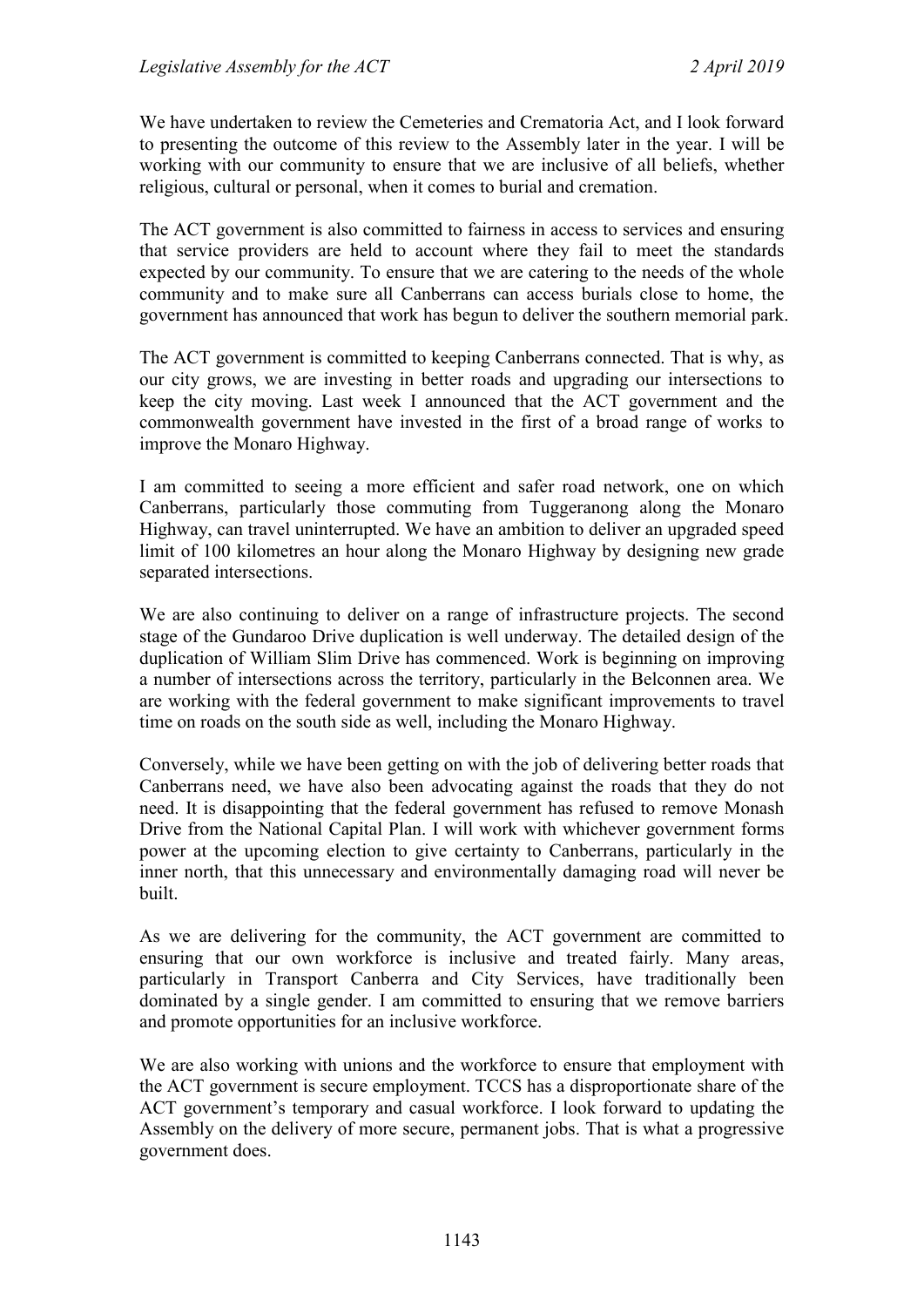Progressive governments also recognise the key role that community services play in making our city more inclusive. That is why we are investing in renewing our community facilities. Woden has seen work commence on a new community centre. We have started by bringing agencies from across government together to consider the options for a future community centre, in consultation with the community.

As Woden's regeneration continues, a community centre in the town centre to meet the future needs of the area is a priority for me. I have heard from the community that we particularly need to look at how we improve the availability of space for events, the arts, meetings and other community activities. As we invest in Woden, we are also starting work on the needs of the Gungahlin community to ensure fair access to community facilities across the city.

I am so proud to live in our inclusive, progressive and connected city. Inclusion is a choice and we choose to welcome migrant and multicultural communities in Canberra. The ACT government is working to build a socially cohesive community where all members of the community feel included and welcomed and have a sense of belonging, particularly our migrant and multicultural communities.

I am very pleased that, during the last sitting in this chamber, on Harmony Day we were able to join the Welcoming Cities network, with the support of all members here. It is an important next step for Canberra to continue to grow as an inclusive place, particularly for our migrant and multicultural communities, joining 135 cities and municipalities from around the world, learning from one another, and sharing best practice approaches and models. Our membership will also enable us to undertake a benchmarking assessment of ourselves against the Welcoming Cities standards, which will provide and identify practical actions that we can take to improve inclusion in our city.

As I mentioned earlier, the ACT government, through the Multicultural Advisory Council, hosted the 2018 ACT multicultural summit in November, delivering on our election commitment and the parliamentary agreement. As a result of the highly successful summit, the ACT Multicultural Advisory Council is taking a lead role in formulating the second action plan under the ACT multicultural framework 2015-20, a plan that will take us into the beginning of the next decade and prepare us for the future beyond 2020 as well. We will also continue to enhance our Multicultural Festival, with the new funding secured over three years in the budget review, to celebrate our diversity in Canberra's most loved and well-attended event.

Canberrans expect the ACT government to lead with progressive policies and to invest in the infrastructure our growing city needs. Canberrans have benefited from these investments being fair and being inclusive. The ACT government's priorities within my portfolios of responsibility will be to deliver an even fairer and more inclusive city, a city that continues to be Australia's most livable, with even better services. I present the following paper:

Statement of Priorities—Ministerial statement, 2 April 2019.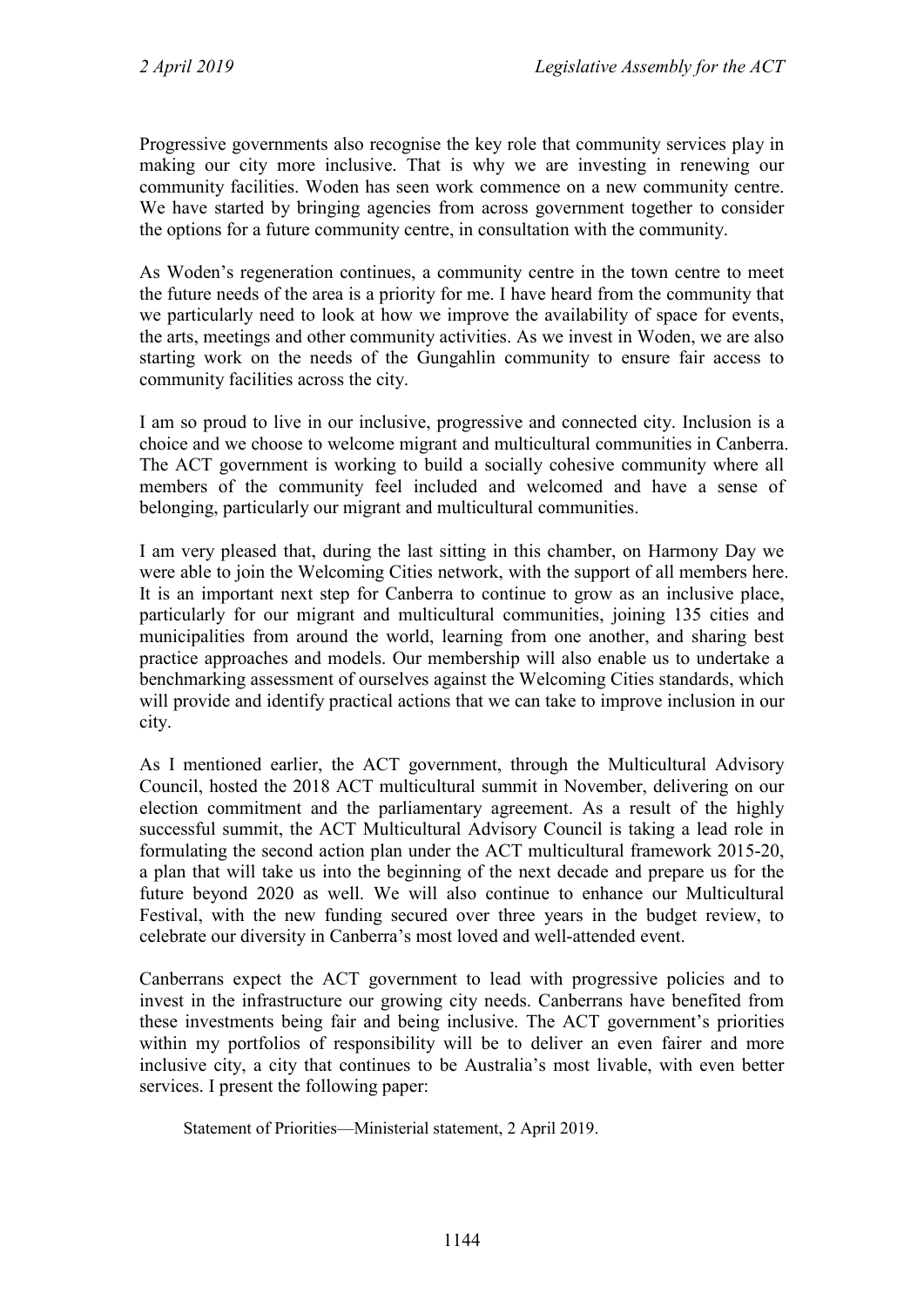I move:

That the Assembly take note of the paper.

**MS LE COUTEUR** (Murrumbidgee) (11.19): I thank Minister Steel for his statement. I have not got time to go through it in detail, but it is very pleasing to see in there a number of things that the Greens have been pushing for for a long period—the ones I have talked about.

In the "talked about" category I put in Monash Drive. I imagine that probably everyone in this Assembly shares my frustrations, and I am pleased to see Minister Steel's frustrations on this. It was part of our agreement with the Labor Party in 2008 to move it out of the ACT map. I am glad that everyone in the ACT has recognised that we do not want a road at the bottom of Mount Ainslie. There is simply no need for it, given how Canberra has developed, and it is a great pity that our federal colleagues do not spend enough time in Canberra to actually recognise what would seem to me to be the bleeding obvious.

Other things that we have been advocating for a long time and that Mr Steel talked about include LED lights in our street network. I think it is great that this is finally happening. It will reduce greenhouse gas emissions and in the long term also reduce costs for the ACT.

I am particularly pleased also to hear that more effort is going to be going into compliance with our various laws. Often we find in the ACT that we actually have quite good legislation but it has been let down because it is simply not being implemented. Dogs is obviously one area that comes to mind, but it is not just dogs. It is littering; it is parking; it is almost everything. City services are particularly important because most people think that is what the ACT government does, I suspect. They do not really realise that we in fact run education and health and that we are not just a council but a state. We are often referred to as the council, which is a little depressing.

Moving to another area which I have a little more to say about—waste—I am glad that this is something that has moved in the importance level. I am really, really looking forward to more discussion and more practical statements about what the government is going to do about reducing plastic waste. This is clearly a major problem. I was going to say it is an emerging problem. It is not an emerging problem. We have known about it for a long time. That was why in 2008, in the Seventh Assembly, we worked for and we banned plastic bags. That was the first step. We need to go further, and I very much look forward to seeing what that is going to be in practice.

On organic waste—and I am glad that the minister mentioned that—I would like to say that the first thing to do with organic waste, the obvious thing to do with organic waste now that we have a green bin system, is to put organic waste that comes from your kitchen as well as organic waste that comes from your garden into those green bins. As a gardener friend of mine was saying, this just does not make sense. "I pick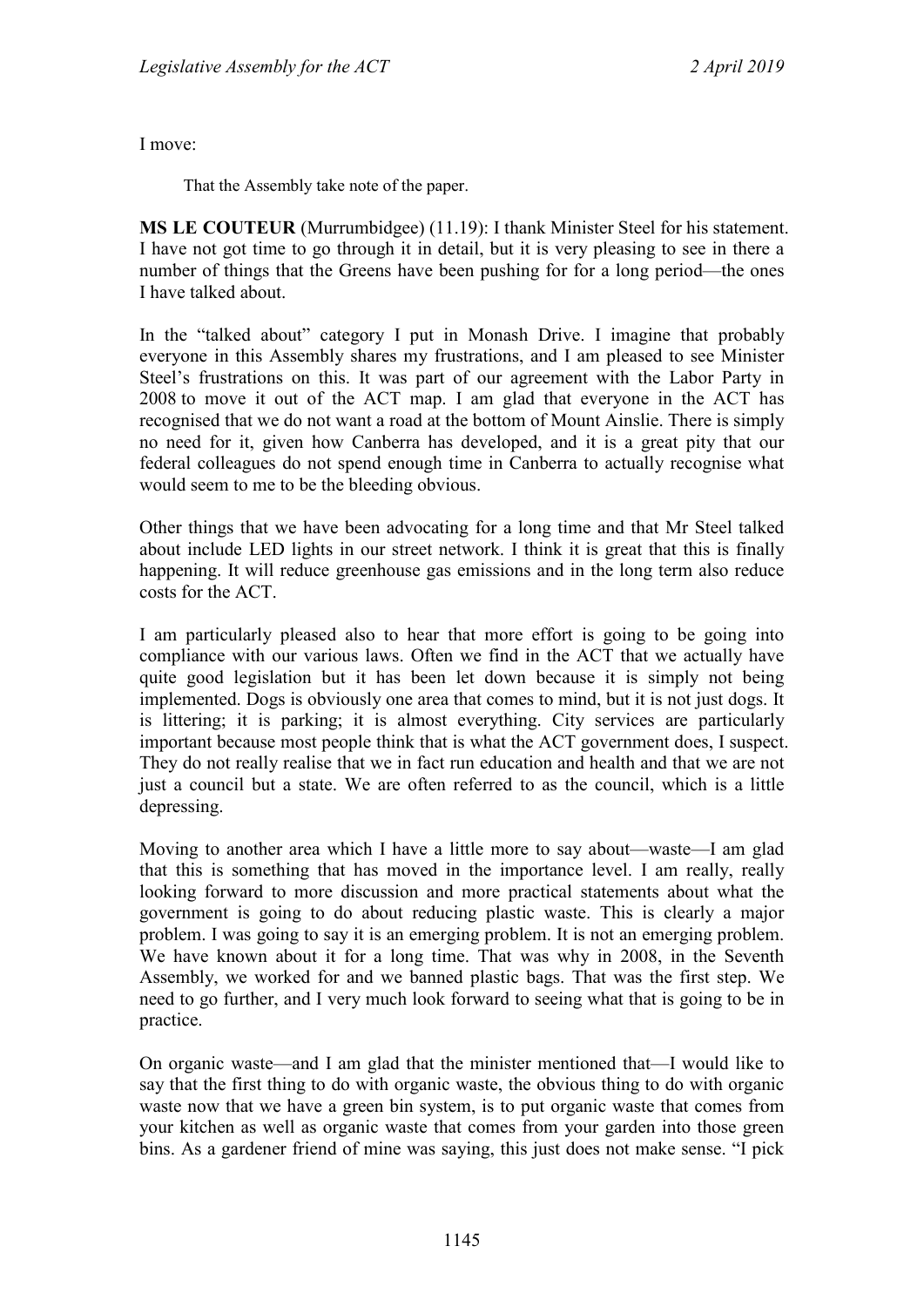the broccoli and take it into the kitchen. Then I am not supposed to put it in the green bin, but if I decide the broccoli has been so infested by caterpillars that I want to get rid of the whole thing from my garden it goes in the green bin." It does not make sense.

The Greens, for a long time, have said we would like to see our organic waste composted, as is happening with the green bin waste. I was a little concerned to hear that Minister Steel was suggesting that organic waste might, in fact, turn into waste for energy. I really think this is problematic. Australia has the oldest soils in the world. We tend not to have highly nutritious soils. We need basically to put all the organic matter we can back into our soil if we are to keep plant productivity going in Australia. If we do not do that, we will not be the only species who will suffer. I would like to say that this is something that we need to look at carefully. We know what we can do and what we should do.

As members may be aware, my daughter lives near Byron Bay. I am recently back from a holiday there. In Byron Bay, which is a lot smaller than we are, they have green bins. It takes garden waste. It takes kitchen waste. It works there. Why can we not make it work here?

I was glad that Minister Steel mentioned trees, but I was really disappointed to find reference to only 450 new trees. I am sure that he will remember that in the last sitting period I lodged a petition from over 1,400 people asking the ACT government to plant more trees. The petition talked about 7,000 trees a year and, as we all know from a question on notice that I asked, we are actually decreasing the size of our urban forest by 3,000 each year. So 450 is good, but it is simply not enough.

I was concerned when I listened to the minister's discussion about roads. Obviously, I am in favour of increasing safety on roads—and I have no problems with making the Monaro Highway safer—but where I do have a problem is that this seems to be the government's major road priority. I would suggest that if we are going to have a transport system that works for Canberra—a transport system that, dare I say, even lives up to the ideals suggested in the draft transport strategy, consultation on which has just finished—putting most of our energies into making roads faster is not the way we should be going.

With fast roads in particular, we should be making a separated space for rapid public transport, be it light rail, as will soon be coming to the city, or rapid transport buses. The blue rapid from Woden to the city works exceptionally well because a large part of it goes through a segregated bus-only lane and is not part of congestion. That is the emphasis that I would like to see on our road improvements, rather than enabling people to go faster. That has a place, but if we are to meet the ideals of our public transport system, and if we are to meet the ideals of our greenhouse gas commitments because we are moving our electricity system to renewable energy, transport will become the largest source of greenhouse gas emissions within the ACT. We need to significantly change how we are going to do it.

In general, I am very pleased with the emphasis on city services, but there are some areas where I think that, in the interest of long-term sustainability, we can and should do better.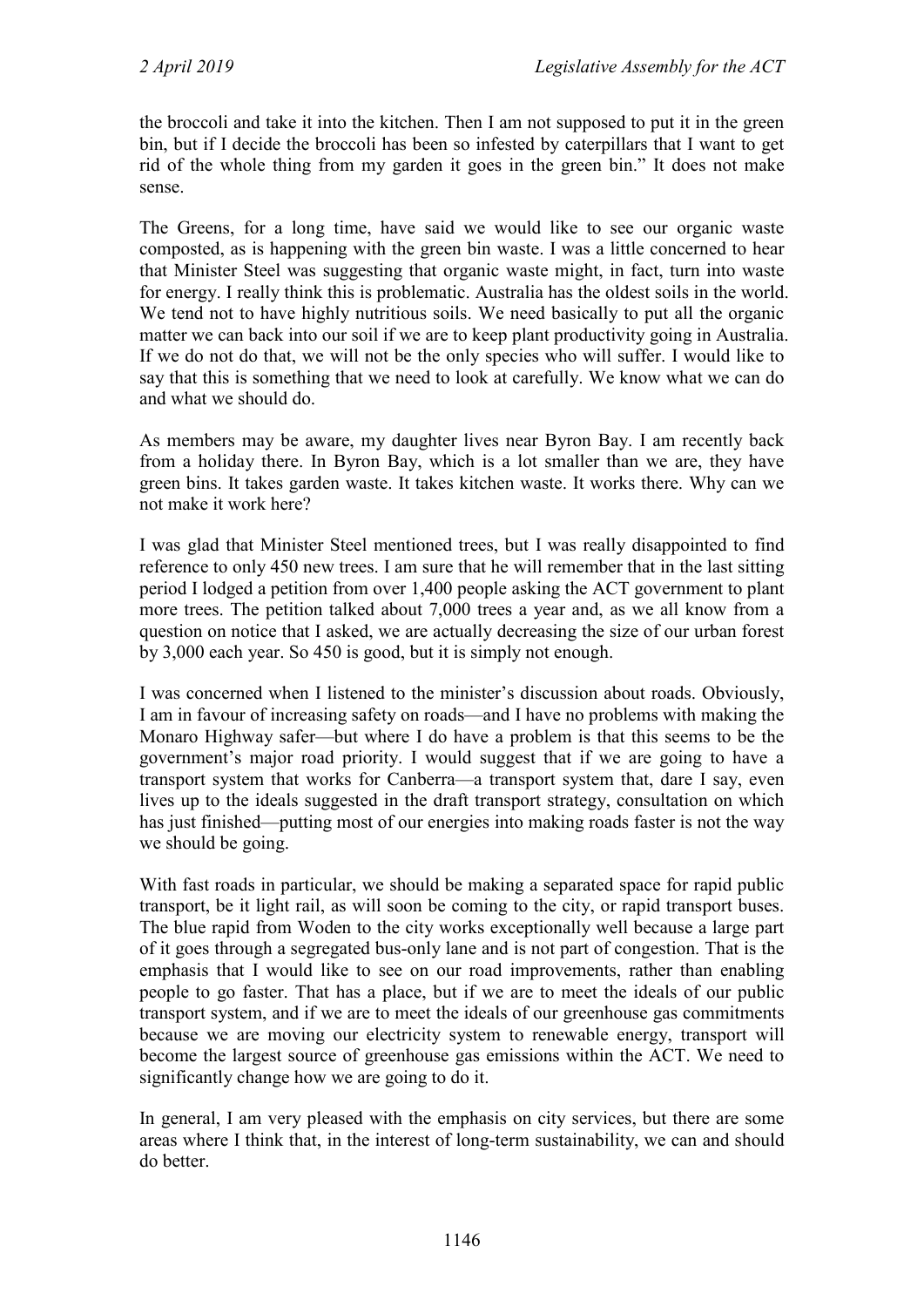**MRS KIKKERT** (Ginninderra) (11.27): I wish to thank the minister for providing us with a statement of his priorities. I note that in addressing community services and facilities the minister mentioned the need to improve the availability of space for events, meetings and other community activities. He also mentioned ensuring fair access to community facilities across the city. In addressing multicultural affairs, the minister also mentioned the need to make sure that migrant and multicultural communities feel included and welcomed and that they have a sense of belonging.

Those two priorities blend perfectly together in an issue that I raised in this chamber in February. I had been informed that policies for booking the Theo Notaras Multicultural Centre would change this year. Community groups that have long held regular events at the centre, including weekly language classes and weekly events for seniors with language barriers, have been told that they are now limited to using the function room. In addition, a new charge has been placed on using the centre's kitchen, where previously this was included in the booking.

Community groups, however, claim that they were not consulted on this matter and were caught unaware by these changes. This causes friction and hurt feelings, not to mention creating logistical problems for community organisations that are fully staffed by volunteers and feel unsupported by this government, even where their activities help to fulfil stated government priorities. To my knowledge, this concern has not been resolved yet.

I wish to remind Minister Steel and this Assembly that, in order to make migrants and multicultural communities feel welcome and included, this government must include them in the consultations that impact them, increase the availability of community facilities and ensure that access to such facilities is fair.

Question resolved in the affirmative.

# <span id="page-28-0"></span>**Financial Management Amendment Bill 2019**

Debate resumed from 19 March 2019, on motion by **Mr Barr**:

That this bill be agreed to in principle.

**MR COE** (Yerrabi—Leader of the Opposition) (11.30): The opposition will not be supporting this bill. This bill does not "improve the accuracy of budget estimates" as the government claims. In fact, it does the very opposite. It allows the government to essentially draw on the reserve to hide its mismanagement of capital works and the budget at large.

The bill allows the Treasurer to utilise funding allocated to years in the forward estimates through the newly created capital works reserve, which means that any budget figures for the relevant financial year are pretty much meaningless. In effect, the government may spend what they have budgeted during the budget year or they may spend what they have budgeted for future years. This is not how we should be operating in this place. It obscures how much the government is likely to spend in any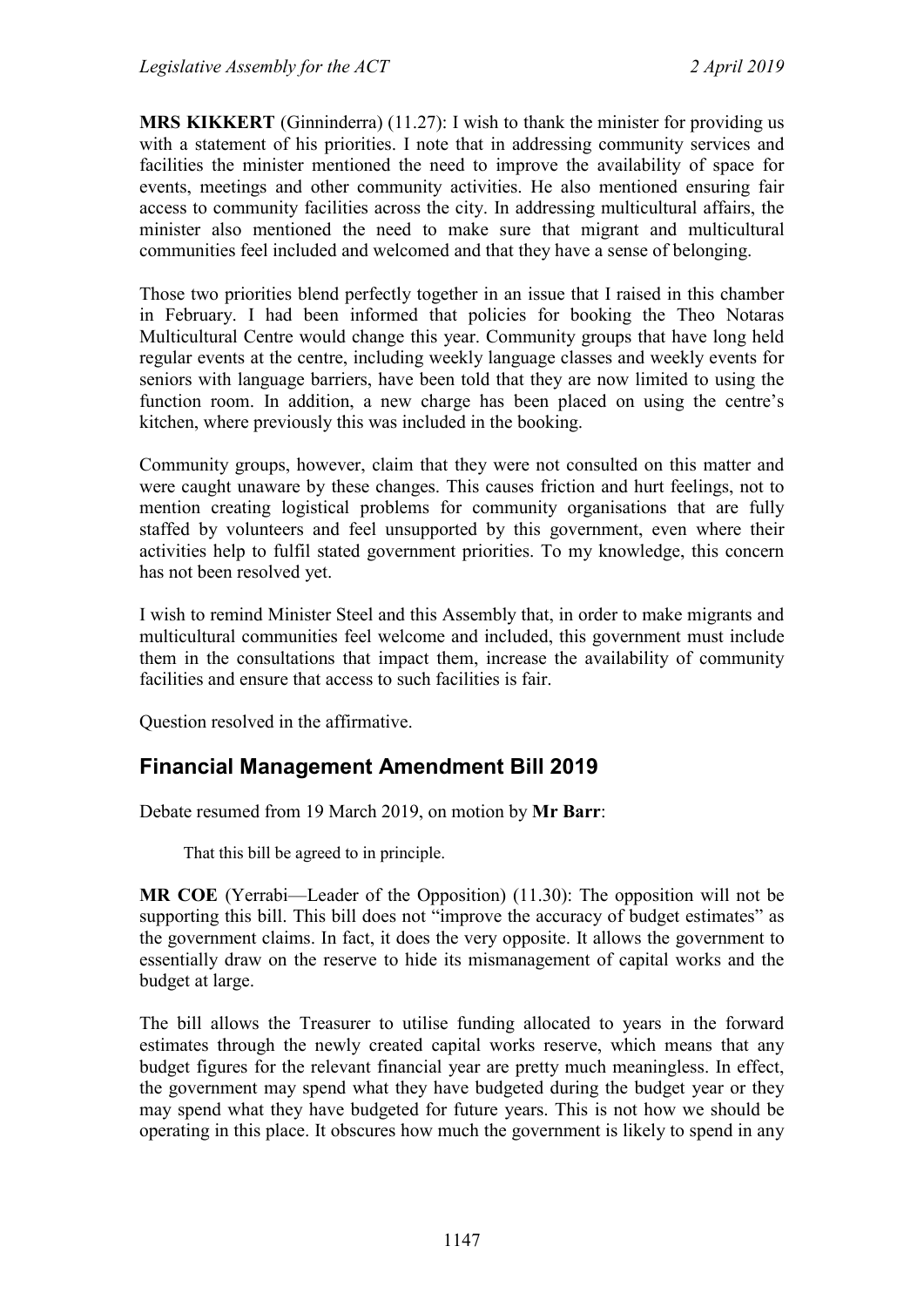given year and props up the budget in the process by shifting numbers from one side to another.

There are other mechanisms within the Financial Management Act 1996 that already allow the government to modestly transfer or provide appropriate funds, and it is not apparent why additional resources are required. This legislation creates another Treasurer's advance style discretionary pool, and it is evident from the drafting and the supporting materials that the parallels between the reserve and the advance are intentional. This begs the question as to the necessity of this new power. If it is indeed an immediate or urgent need, why does the Treasurer not draw from the Treasurer's advance? Why does capital works require its own special allocation? Will there be other areas of the budget that will also get a discretionary fund?

We have been told that this will only be used for projects which are ahead of schedule and under budget. However, our experience has taught us that this is a very rare occurrence. The government have a history of blowing budgets and time frames for their projects, and this will enable them to obscure these matters by making use of a reserve. Based on the 2018-19 budget figures, the reserve for this year would have an estimated value of nearly \$290 million. It begs the question: what is the point of an annual budget if you have that sort of discretion? If projects are going poorly, or perhaps even well, there is no reason why we cannot come back into this place and agree on another appropriation. Giving this sort of discretion to the Treasurer is inappropriate. The estimated value of \$290 million for 2018-19 is more than five times the size of the Treasurer's advance, so we are not talking about an insignificant amount of taxpayers' money. There should be a legislated explicit requirement for the reasons to be provided as to why these amounts are required.

The Labor-Greens government need to control their spending and management of taxpayers' money far better than they are currently doing. Giving them more discretion is not going to help that cause. Canberrans already pay too much in taxes, rates, fees, fines and charges. We do not support the reckless expenditure that this government could get away with by having this sort of discretion. The Assembly has a duty to ensure that taxpayers' money is spent appropriately. At a time when there is a review taking place into the Latimer House principles, it is absolutely wrong that this Assembly is going to now bypass this place and give additional resources and additional decision-making to the government.

It concerns me greatly that this bill is being rushed through by the government and that the proposed commencement is the day after notification day. This indicates that perhaps the budget position has deteriorated since the budget review. Are we actually going to see this particular pool of money implemented for this current financial year? At the very least, this should start on 1 July. It is a significant change, and very little time has been given to allow a full consideration of its effects and implications.

To comply with the new rules, under standing orders we would have to have submitted our amendments within hours of the bill having been presented. This is absolutely impossible. We would have needed to have the bill before it was introduced for us to determine our position, consult with people, work out what possible reforms were required, go to the PCO, give instructions, allow them to draft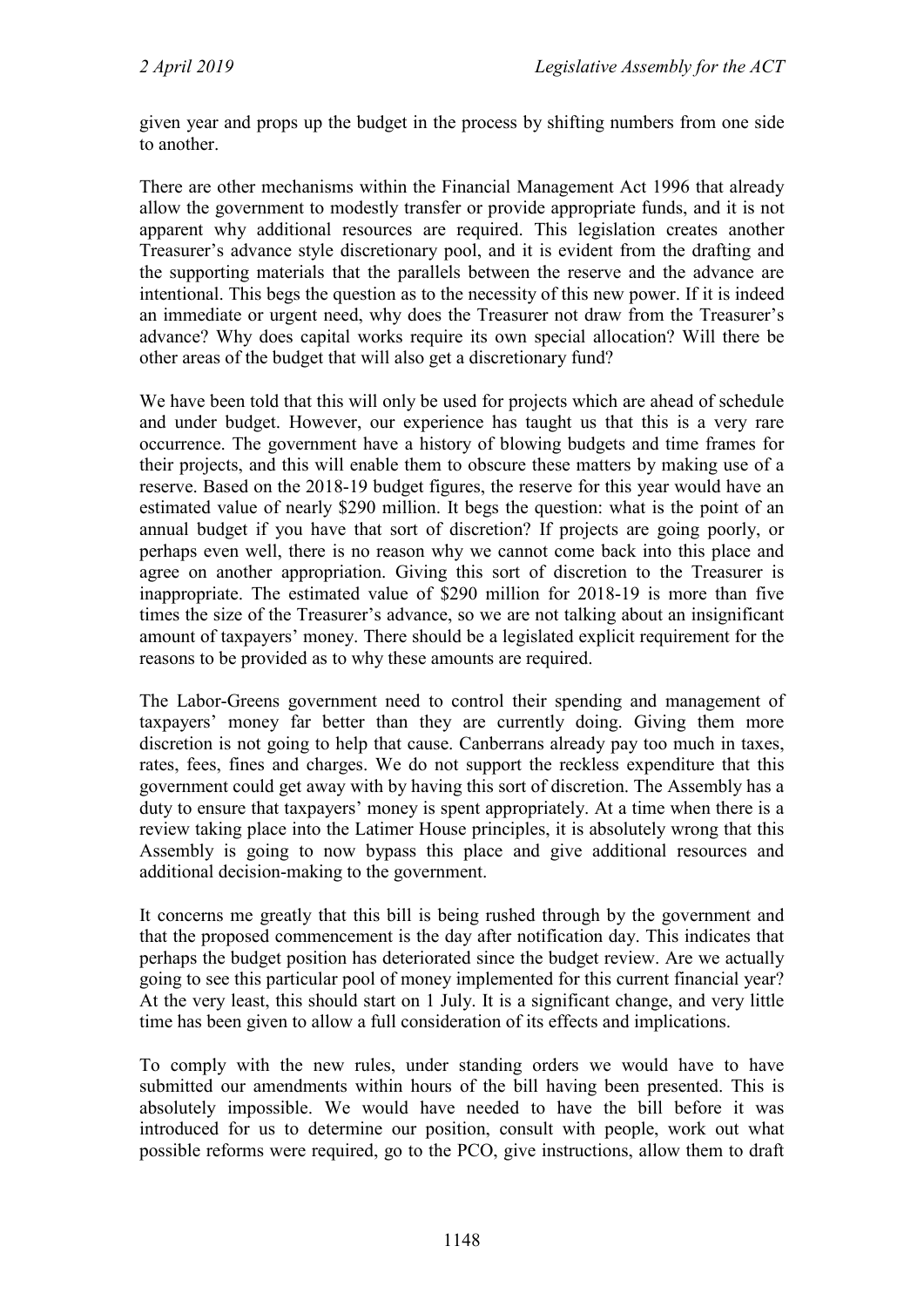something, receive it back, have further back and forth discussion, and then agree on a position. At that point we would be able to distribute the amendments. To have done that in a matter of hours following the presentation would have been impossible.

The Canberra Liberals believe that financial prudence and best practice are required in the ACT. That is why, whilst we oppose what the government is putting forward, we have some amendments that we think will at least make it marginally better. We hope that leave will be granted for us to consider those amendments and that they will be supported.

I wish to reiterate once more that the Canberra Liberals have real concerns with this financial discretion that the Assembly will be giving the Treasurer. The legislation, as it stands, gives wide discretion to the government, to the Chief Minister and Treasurer, to spend from future years' budgets without clear reasons. The government has provided insufficient evidence and insufficient time for us to be convinced otherwise. I hope the Assembly will support my amendments, which will at least try to make this bad legislation marginally better.

**MS LE COUTEUR** (Murrumbidgee) (11.37): The Greens will be supporting this bill and will not be supporting Mr Coe's amendments, for reasons I will outline later. However, I will say that I support Mr Coe's comments about the impossibility of meeting the scrutiny requirements, given the timing. This is something that we need to seriously look at. Obviously, we have no problems with the amendments being moved, despite the lack of scrutiny. The procedure was clearly impossible.

Going to the bill, the Greens' general view is that we support legislation that helps the public service to do their work more efficiently as long as it does not impact on our key values, such as social justice, environmental sustainability and, most particularly in terms of this legislation, government transparency. We are satisfied that the bill does not have a negative impact of that type.

I will be voting against the amendments for the following reasons. I will go through Mr Coe's comments. The first amendment is to delay commencement to 1 July 2019. I can see Mr Coe's logic for commencement at the beginning of the 2019-20 financial year, and in an ideal world that undoubtedly would have been the case. Unfortunately, or fortunately, the budget is released in May, and the new capital reserve needs to be in that document. So I see the rationale for the timing.

Amendment 2 aims to insert additional reporting to the Assembly on the traditional Treasurer's advances. We all know that there is already substantial reporting of the details of Treasurer's advances. We have all sat here and listened to it. I do not think that Mr Coe's amendment is going to add any useful information to the existing reporting on Treasury advances.

Amendment 3 aims to expand reporting to the Assembly on the new capital works advances by adding the reporting of reductions to advances as well as the advances themselves. It is my belief, my understanding, that this is already covered by the bill. Amendment 4 aims to expand the details included in reporting to the Assembly on the new capital works advances. Again, it is my belief and understanding that this is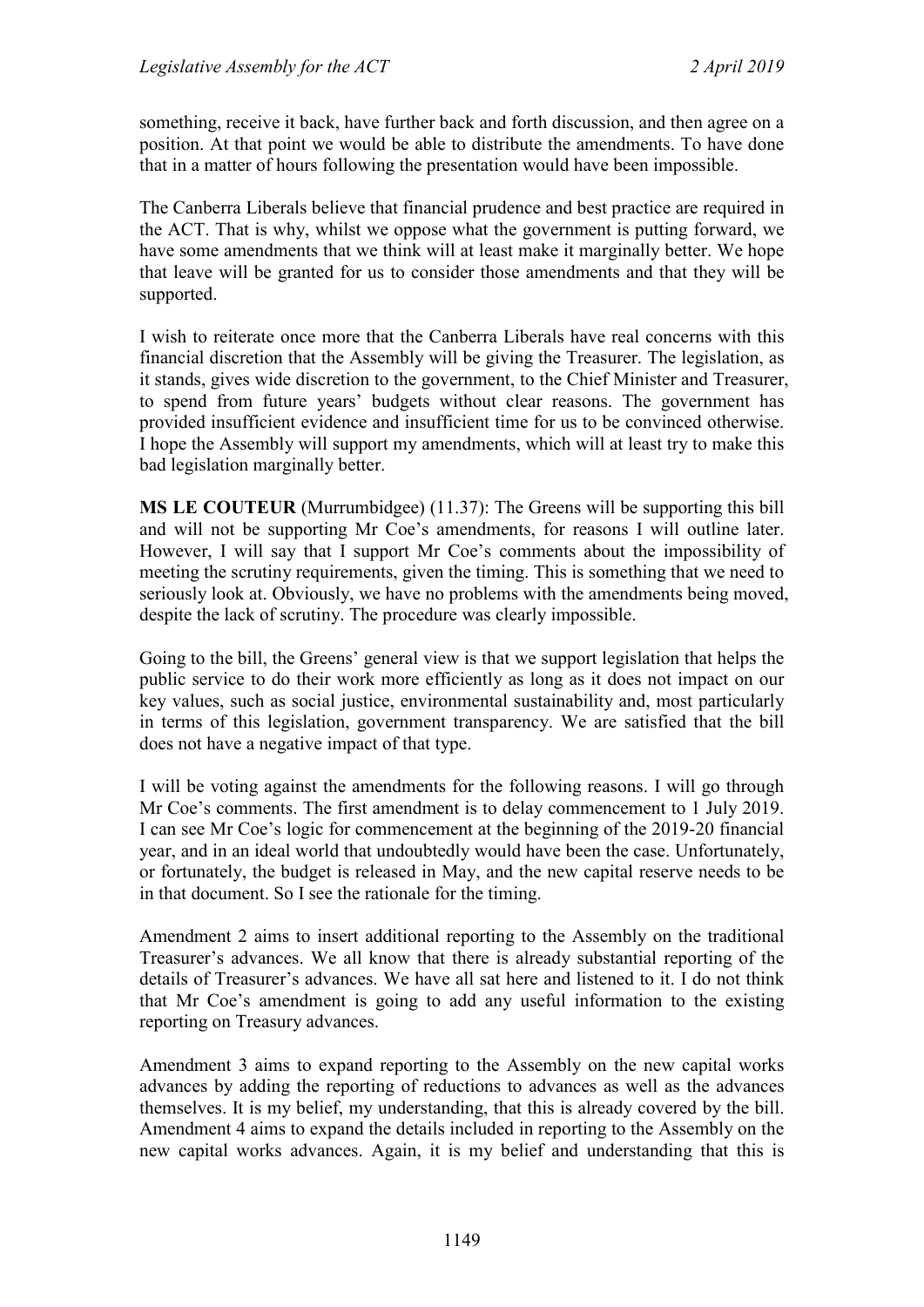already covered by the bill. The bill uses the same wording for the new advance as the existing legislation does for the Treasurer's advances.

As I have already said, I believe that the existing reporting for the Treasurer's advances covers all that is needed in that reporting. Thus I will be supporting the bill but not the amendments.

**MR BARR** (Kurrajong—Chief Minister, Treasurer, Minister for Social Inclusion and Equality, Minister for Tourism and Special Events and Minister for Trade, Industry and Investment) (11.40), in reply: I thank members for their comments in relation to the legislation. The government have a new \$3 billion pipeline of capital works underway, and we are committed to delivering this in the most efficient and effective way possible.

As our city grows, we understand that it is very important for the government to step up our investment in new hospitals, schools, transport and community infrastructure in order to keep delivering high quality services for Canberrans. That is what we have been doing over successive budgets for a number of years now, and that is what we will continue to do into the future.

This bill facilitates an effective and efficient program of infrastructure delivery by amending the Financial Management Act 1996 to establish a capital delivery reserve. The reserve provides a mechanism for improving the accuracy of budget estimates and the performance of the territory's capital works program. It will allow agencies to access their capital funding allocation from future years if they can get projects built faster, by requesting a capital works advance from the reserve. This will reduce the need for agencies to build a delivery contingency into their year-by-year project estimates. It will improve the accuracy of forecast costs and our overall allocation of the infrastructure budget.

An annual appropriation will be made to the reserve, set at a maximum of 20 per cent of the total amount appropriated for the capital works program for the financial year. This will be available for agencies to draw down on as needed, with any amount that is undisbursed lapsing at the end of the year. In requesting a capital works advance in the current budget year, an agency will be required to make an offsetting reduction from its budgeted forward estimates to ensure that projects remain within their budgets over time.

This amendment bill also includes mechanisms that provide very strong accountability to this place, requiring the reporting of all capital works advances from the reserve to the Assembly via the quarterly financial statements required under section 26 of the Financial Management Act. This accountability provision is in addition to the requirement under section 30F of the Financial Management Act for the Treasurer to provide the Legislative Assembly with a report on the capital works program at least every six months.

The bill will significantly improve the budgeting practices associated with ongoing management of the government's capital works program, while providing agencies with the cash flow flexibility to get on with building the significant new infrastructure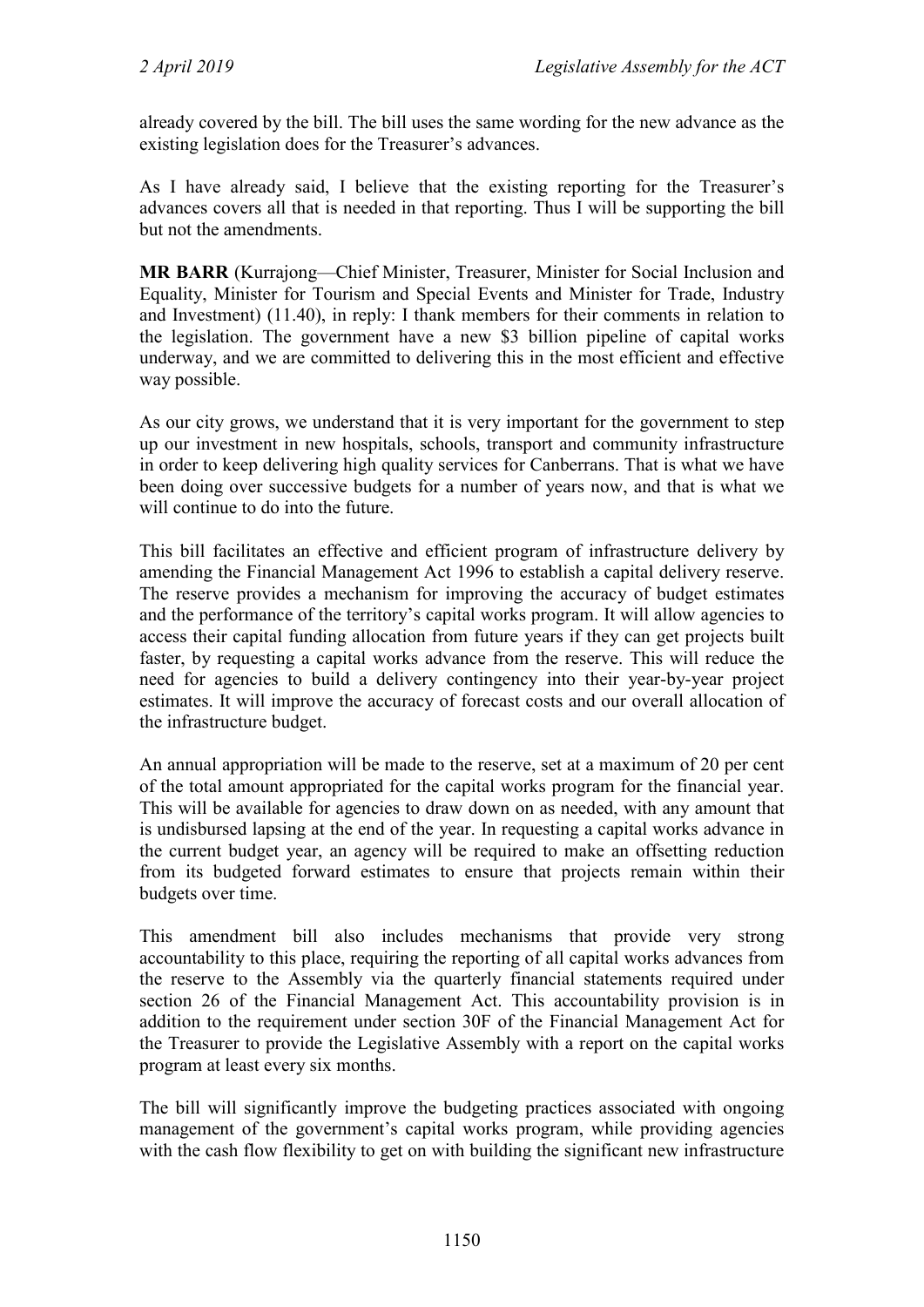that Canberra will need in the coming decade. For these reasons, and in spite of the conspiracy theories of the opposition leader, I commend the bill to the Assembly.

Question put:

That this bill be agreed to in principle.

The Assembly voted—

Ayes 13 Noes 10

| Mr Barr       | Ms Orr           | Miss C Burch | Ms Lee      |
|---------------|------------------|--------------|-------------|
| Ms J Burch    | Mr Pettersson    | Mr Coe       | Mr Milligan |
| Ms Cheyne     | Mr Ramsay        | Mrs Dunne    | Mr Wall     |
| Ms Cody       | Mr Rattenbury    | Mr Hanson    |             |
| Ms Fitzharris | Mr Steel         | Mrs Jones    |             |
| Mr Gentleman  | Ms Stephen-Smith | Mrs Kikkert  |             |
| Ms Le Couteur |                  | Ms Lawder    |             |
|               |                  |              |             |

Question resolved in the affirmative.

#### **Detail stage**

Clause 1 agreed to.

Clause 2.

**MR COE** (Yerrabi—Leader of the Opposition) (11.48): Pursuant to standing order 182A(a) and (b), I seek leave to move amendments to this bill that are urgent and minor and technical in nature.

Leave granted.

**MR COE**: I move amendment No 1 circulated in my name *[see schedule 1 at page 1218]*. This amendment changes the commencement date to 1 July, the start of the new financial year. The government introduced this legislation two weeks ago, which, as I have already said, made it very difficult to bring forward amendments to comply with the standing orders, so I am grateful that leave was granted. However, it is still not best practice to have such a short amount of time for the Financial Management Act to be amended.

If the new reserve is to be established, it is prudent that it start on 1 July, the date of the new financial year. Otherwise the government is potentially able to use it this financial year, which I do not think is appropriate. Ms Le Couteur said she could not support 1 July because it needs to be in the budget. Well, the budget starts on 1 July and we can pass this legislation today with a commencement date of 1 July. Her argument that this needs to be in place right away is wrong. We can put this in place for 1 July, and therefore it is not retrospective to take into account the appropriation made last year.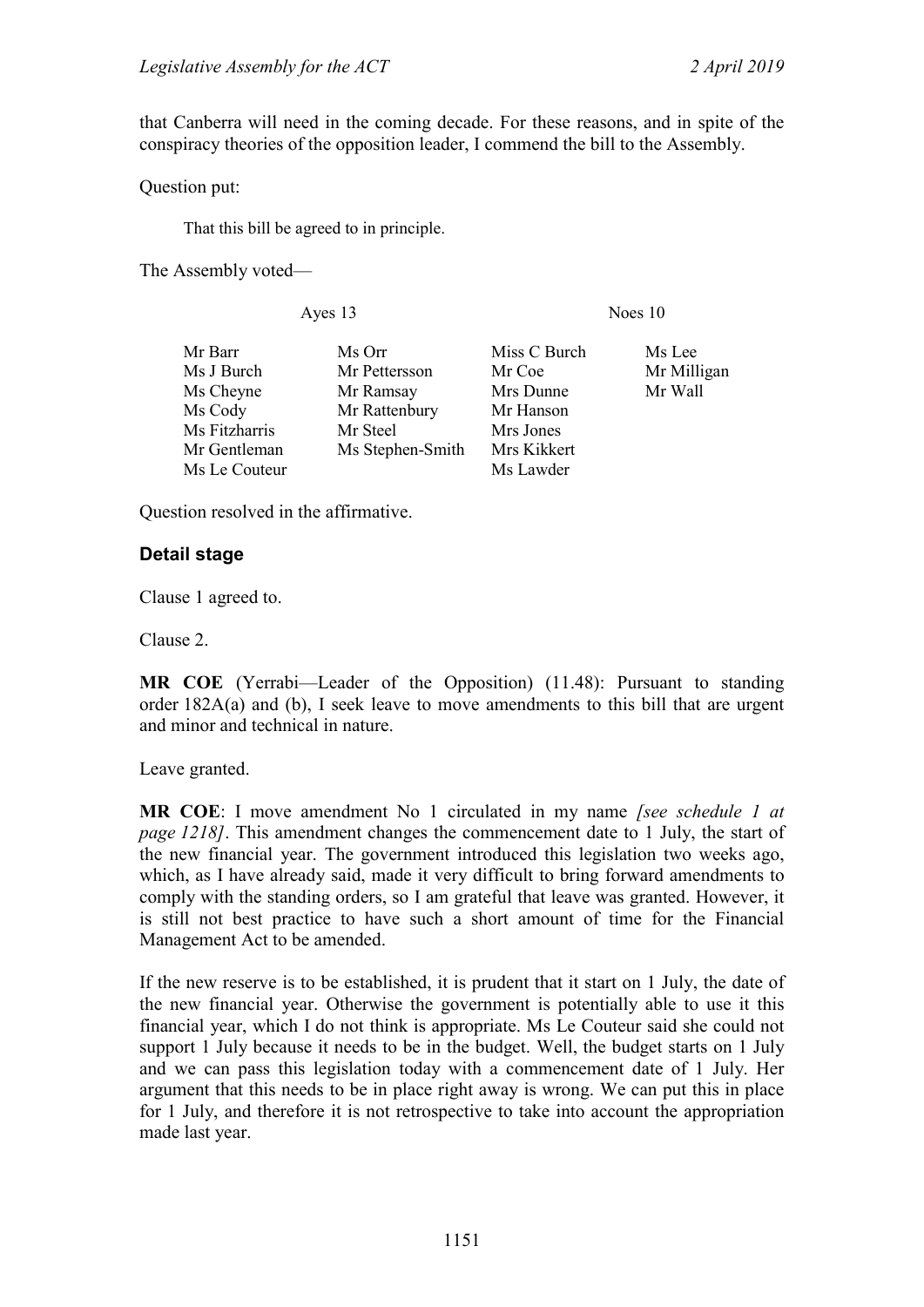If the new reserve is to be established, it is prudent that it start at the same time as the next budget and not the previous budget. The opposition has not received a satisfactory reason as to why it is needed urgently. If the Chief Minister is going to respond to this amendment, I ask him to confirm or to clarify whether the government intends to use this mechanism before 30 June.

**MR BARR** (Kurrajong—Chief Minister, Treasurer, Minister for Social Inclusion and Equality, Minister for Tourism and Special Events and Minister for Trade, Industry and Investment) (11.50): The reason for not supporting Mr Coe's amendment is that it would create uncertainty, as the 2019-20 appropriation bills—which will, if this legislation is passed, include the capital works reserve—will be introduced to the Assembly prior to 1 July, prior to the date proposed by Mr Coe. So to remove any uncertainty over the legality of having the capital works reserve in the appropriation bills that will be introduced on the first Tuesday in June—prior to 1 July commencement a day after its notification is appropriate.

In relation to use of the reserve in this current financial year, I do not believe there will be a requirement to do so, but I will take advice from agencies. If any projects are currently ahead of schedule and wish to access it, that would be open to the government, but we would report it in accordance with the reporting requirements. I do not believe that is the case; its intent is to be in the budget, the appropriation bills that will be introduced on the first Tuesday in June. For those reasons, we will not support the delay in the commencement that Mr Coe proposes.

**MR COE** (Yerrabi—Leader of the Opposition) (11.51): There would not be any uncertainty if we passed legislation today that has a start date of 1 July. That is complete certainty. It would be in black and white, in legislation, that it starts on 1 July. The only reason you would need it now is if you intended to use it before 30 June. There is no reason why you cannot put this in place and incorporate it into the budget. This happens frequently. This happened with the Integrity Commission. It starts on 1 July, but you can still make an appropriation for it in this year's budget. There is no reason why we need it before 1 July unless the Treasurer wants to use it before that date.

**MR BARR** (Kurrajong—Chief Minister, Treasurer, Minister for Social Inclusion and Equality, Minister for Tourism and Special Events and Minister for Trade, Industry and Investment) (11.52): The obvious point is that new budget bills are needed to put an appropriation into the capital reserve before any agencies can use it. There are no funds in the reserve at the moment because it does not exist. It will need an appropriation bill to put funding into the reserve. That ought to address the concerns of the opposition leader. The government will not support his amendment.

Amendment negatived.

Clause 2 agreed to.

Clauses 3 to 5, by leave, taken together and agreed to.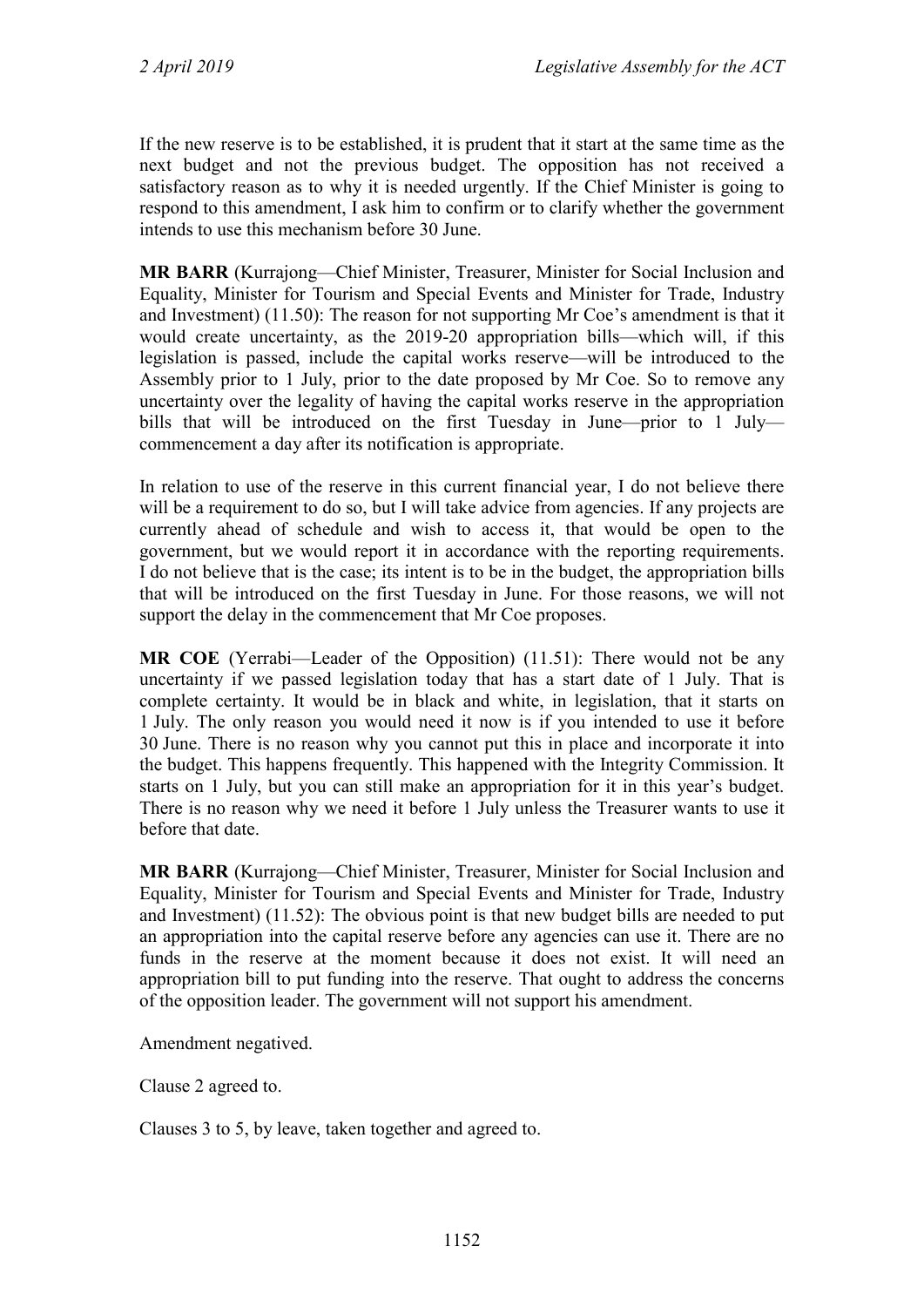Proposed new clause 5A.

**MR COE** (Yerrabi—Leader of the Opposition) (11.54): I move amendment No 2 circulated in my name, which inserts a new clause 5A *[see schedule 1 at page 1218]*. This amendment seeks to insert a new requirement for reasons to be provided as to why the Treasurer's advance is being used. I know the government's position is that this is duplicating reporting and that this information is already contained in the authorisation. However, what is included in the authorisation has not been legislatively set and has not been stated.

There is not a clearly defined legislative requirement for reasons to be provided, as there is in other parts of the Financial Management Act. That is why we believe these amendments remain necessary and relevant. The explanation can take whatever form the government wishes. However, we believe the reasons should be explicitly stated and included in the legislation.

The bill is quite clearly based on the current provisions for the Treasurer's advance contained within the Financial Management Act. Furthermore, the bill makes minor changes to the structure of the legislation around the Treasurer's advance. It makes sense that the use of these powers is consistent and that an explanation should be provided where these discretionary funds are used. It is an entirely reasonable amendment to add transparency to this discretionary process.

A case would already have to be prepared for the Treasurer to be satisfied that an additional appropriation and additional funds were necessary and to determine the amount. Therefore, this due diligence should be very easy to comply with. If a Treasurer were in receipt of this information, all he or she would need to do would be to simply pass it on to the Assembly.

We will later be moving similar amendments to the capital works reserve that would require reasons for the appropriation and return disbursements. It makes logical sense that there be consistency between these two powers, given that they are very similar. We should not have different levels of scrutiny applied to the exercise of these discretionary powers.

**MR BARR** (Kurrajong—Chief Minister, Treasurer, Minister for Social Inclusion and Equality, Minister for Tourism and Special Events and Minister for Trade, Industry and Investment) (11.56): The government will not support this amendment, as the proposed amendments specified by the opposition leader are already provided for in the current legislation. Instruments authorising a Treasurer's advance are to be tabled as part of the quarterly financial reporting requirements under section 18C(2)(a) of the legislation. Under this section, a copy of the Treasurer's authorisation, which includes the statement of reasons, is to be provided to the Assembly through the next financial statement, which of course is provided to the Assembly quarterly. These provisions are already contained within the legislation.

Amendment negatived.

Proposed new clause 5A negatived.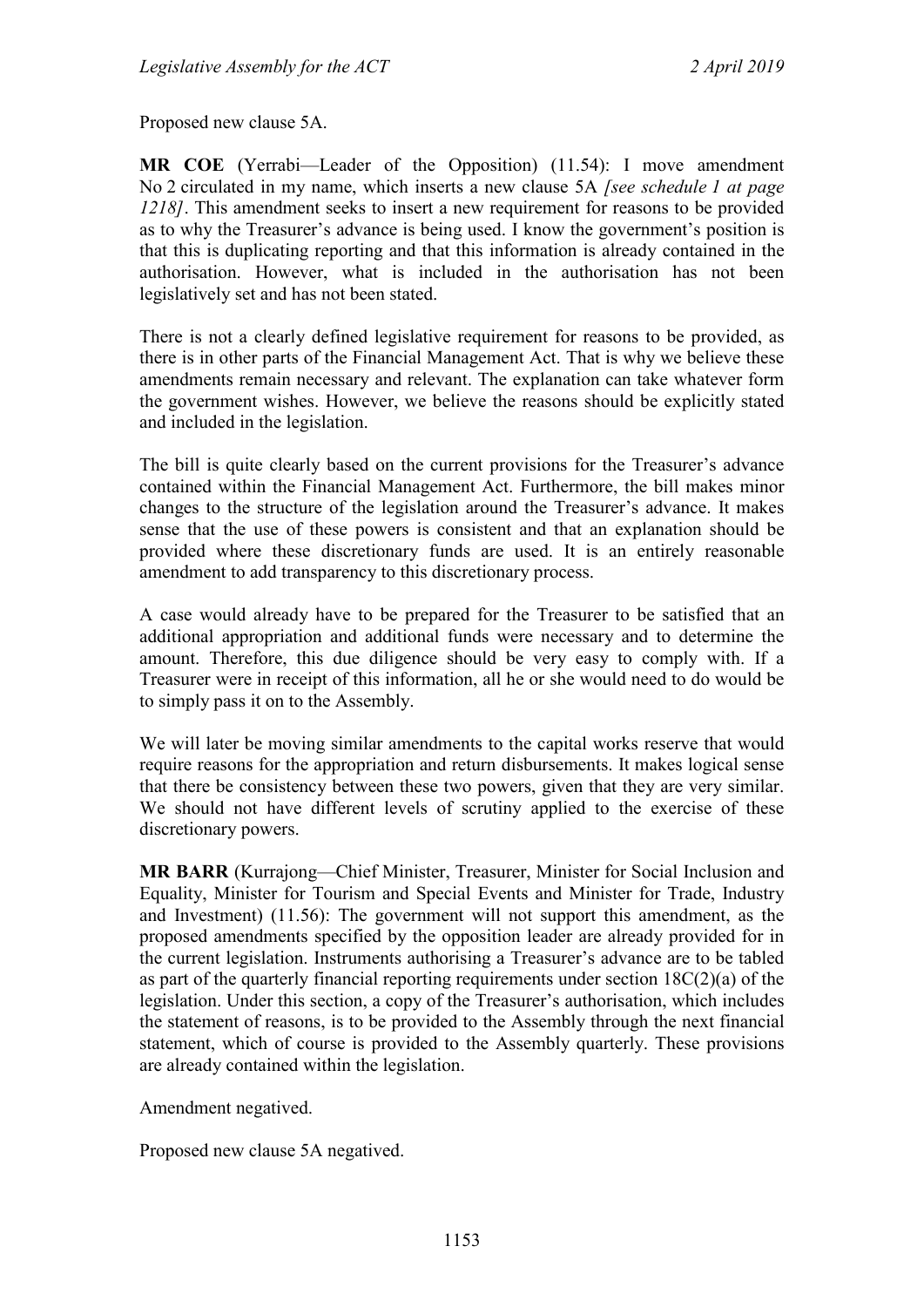Clause 6.

**MR COE** (Yerrabi—Leader of the Opposition) (11.57): I move amendment No 4 circulated in my name *[see schedule 1 at page 1218]*. This amendment inserts proposed new section 18G(2)(aa) and (ab). As previously foreshadowed, this amendment requires the Treasurer to provide reasons as to why the capital works advance is required and why the amount required was not provided for in the appropriation of the previous financial year. It also mandates the reporting of an explanation of why a capital works appropriation was not fully disbursed and why the undisbursed amount is no longer required by the entity.

As I stated earlier, the case must be prepared for the Treasurer to be satisfied that the expenditure or return of these funds is necessary. Releasing or publishing that due diligence does not impose a burden on the public service, given that the documentation should have already been prepared. The opposition have previously stated our doubts about the need for this provision.

We do not support the introduction of broad discretionary powers, and we hope these amendments will at least make some more information public. Whilst it is highly unlikely, I encourage members of the government to support this amendment if they are genuinely committed to additional transparency at the time of these appropriations, rather than potentially getting something months in arrears.

**MR BARR** (Kurrajong—Chief Minister, Treasurer, Minister for Social Inclusion and Equality, Minister for Tourism and Special Events and Minister for Trade, Industry and Investment) (11.59): The government will not support these amendments, as they duplicate existing requirements under the FMA. The proposed amendment from Mr Coe to section 18G, with reference to section 18F, duplicates section  $18G(b)(iii)$  of the amendments which already require the Treasurer to report any subsequent reduction for unused capital works advance to the Assembly as part of the reconciliation requirements.

The proposed new sections for 18G are not needed, as they duplicate section 18G(2)(a), which requires the Treasurer to provide a copy of the authorisation for the use of the capital works reserve to the Assembly. This authorisation includes a statement of reasons for the payment. This information is presented to the Assembly with the quarterly financial statements required under section 18C(2) under the current Financial Management Act and section 18G(2) under the amendment bill. They are already exhaustively covered within the existing legislation. These are superfluous amendments that should not be supported.

Amendment negatived.

Clause 6 agreed to.

Remainder of bill, by leave, taken as a whole and agreed to.

Bill agreed to.

#### **Sitting suspended from 12.01 to 2.00 pm.**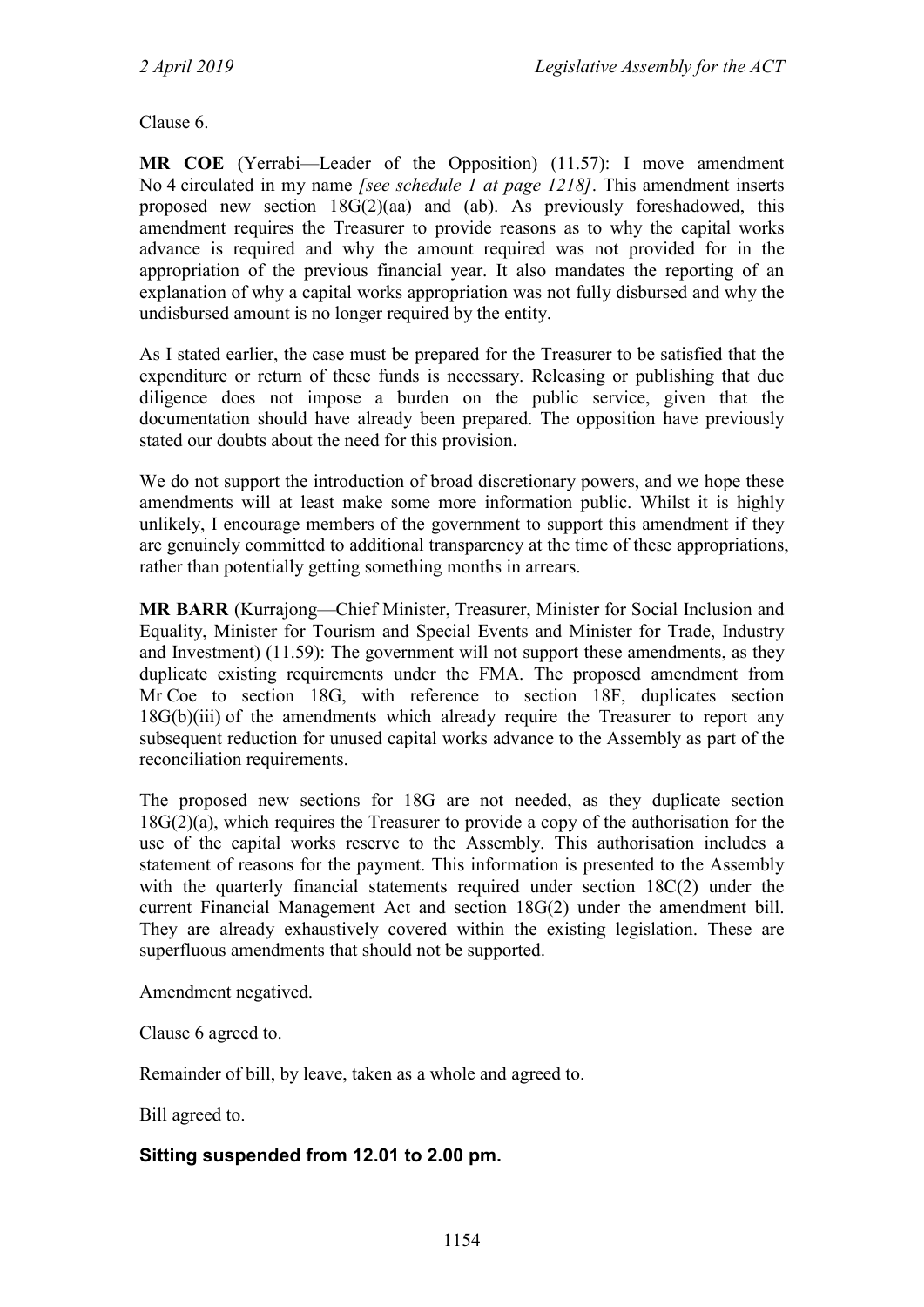# **Questions without notice Aboriginals and Torres Strait Islanders—Ngunnawal Bush Healing Farm**

**MR COE**: I have a question for the Minister for Health and Wellbeing. The question is: why has the ACT government disbanded the board for the Ngunnawal Bush Healing Farm?

**MS FITZHARRIS**: I thank Mr Coe for the question. The government has not disbanded the board. There is an advisory group. I understand that the advisory group is currently determining when it should next meet but, prior to that, there will be quite an extensive working group meeting with some key stakeholders involved in the Ngunnawal Bush Healing Farm which will take place and which I will attend in just a few weeks time.

**MR COE**: Minister, when will the Ngunnawal Bush Healing Farm hold its next training course and will the bush healing farm be holding any training courses in 2019?

**MS FITZHARRIS**: There is currently a course underway. It commenced yesterday. It has 11 clients. This course will run from 1 April for 3 months until June.

**MR MILLIGAN**: Minister, when will you make the Indigenous bush healing farm do what it was originally intended to do?

**MS FITZHARRIS**: As I indicated in my first answer, there is a very important group to meet in just a few weeks to discuss a variety of issues about making sure that the Ngunnawal Healing Bush Farm can deliver for Aboriginal and Torres Strait Islander people in our community. There is a very clear shared vision that we want the Ngunnawal Bush Healing Farm to be the best that it can be.

That working group will bring together a number of key stakeholders across the ACT in discussing this very matter, including the important healing framework, which will also serve to underpin operations not only at the farm but also in respect of other approaches to Aboriginal health.

## **Building—aluminium cladding**

**MS LE COUTEUR**: My question is to the Minister for Building Quality Improvement and relates to the government's review of buildings with flammable aluminium cladding. Minister, can you let us know where the review is up to, when it will be completed and whether we have any idea at this stage how many buildings have been affected?

**MR RAMSAY**: I thank Ms Le Couteur for the question. It is an important area. The ACT government formed the interagency building cladding review group. That process was, as Ms Le Couteur is aware, to determine whether combustible cladding materials have been used in any territory buildings in a way that does not comply with ACT building standards or that poses an unacceptable risk to building occupants. It is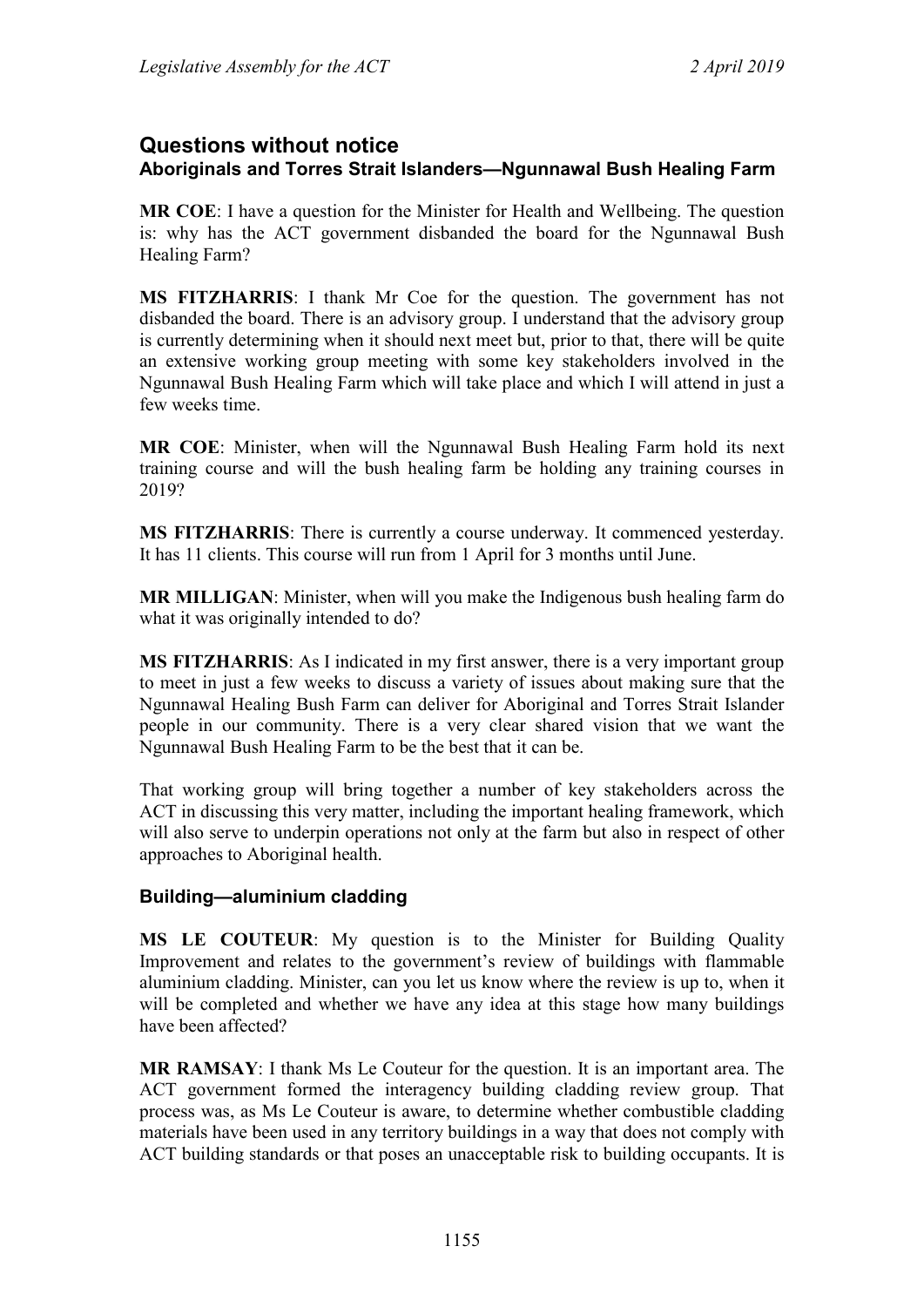important to recognise that all of the buildings that have been identified and any buildings owned or operated by the government will be looked at. It is important to note that all of the buildings were subject to an initial review and none of those buildings has been deemed to pose an immediate risk to the occupants.

Not only is the review work going on but also work is happening with the Building Ministers Forum at the moment. I am continuing the work that has been led previously by Minister Gentleman—

**Mr Wall**: I raise a point of order, Madam Speaker, on relevance. Ms Le Couteur's question asked not just specifically about government buildings but also about private buildings. I ask that the minister be directly relevant in his answer.

**MADAM SPEAKER**: You have time left, minister. Do you have more to add?

**MR RAMSAY**: Indeed. The work that we are doing in relation to the Building Ministers Forum is in relation to the broader work as well. I am pleased to note that that work is ongoing with the other jurisdictions. We are in regular contact with other jurisdictions as part of that. No enforcement action has been required to be taken by Access Canberra in relation to any ACT buildings and I am pleased to note that the Building Ministers Forum agreed in principle to a national ban on the unsafe use of ACPs in new construction. The work of the review team is ongoing to make sure that it is done effectively, efficiently and comprehensively.

**MS LE COUTEUR**: Minister, are you aware of apartment complexes with flammable aluminium cladding that are having difficulty in arranging mandatory insurance? If so, is there anything that the government can do to assist these building owners?

**MR RAMSAY**: As I say, no enforcement action has been required by Access Canberra. In terms of any of the reviews that are taking place, it is important to note again, as has been previously stated in this chamber by Mr Gentleman, in his role—

**Mrs Dunne**: A point of order, Madam Speaker.

**MADAM SPEAKER**: Resume your seat, minister.

**Mrs Dunne**: The standing orders require the minister to be directly relevant to the question. Ms Le Couteur's question was about insurance cover—

**MADAM SPEAKER**: Insurance and support for insurance.

**Mrs Dunne**: The minister immediately went to compliance action, which is not directly relevant to the question. I would ask you to call him to order.

**MADAM SPEAKER**: The minister has one minute and 20-plus seconds left. Maybe you can satisfy Ms Le Couteur, minister.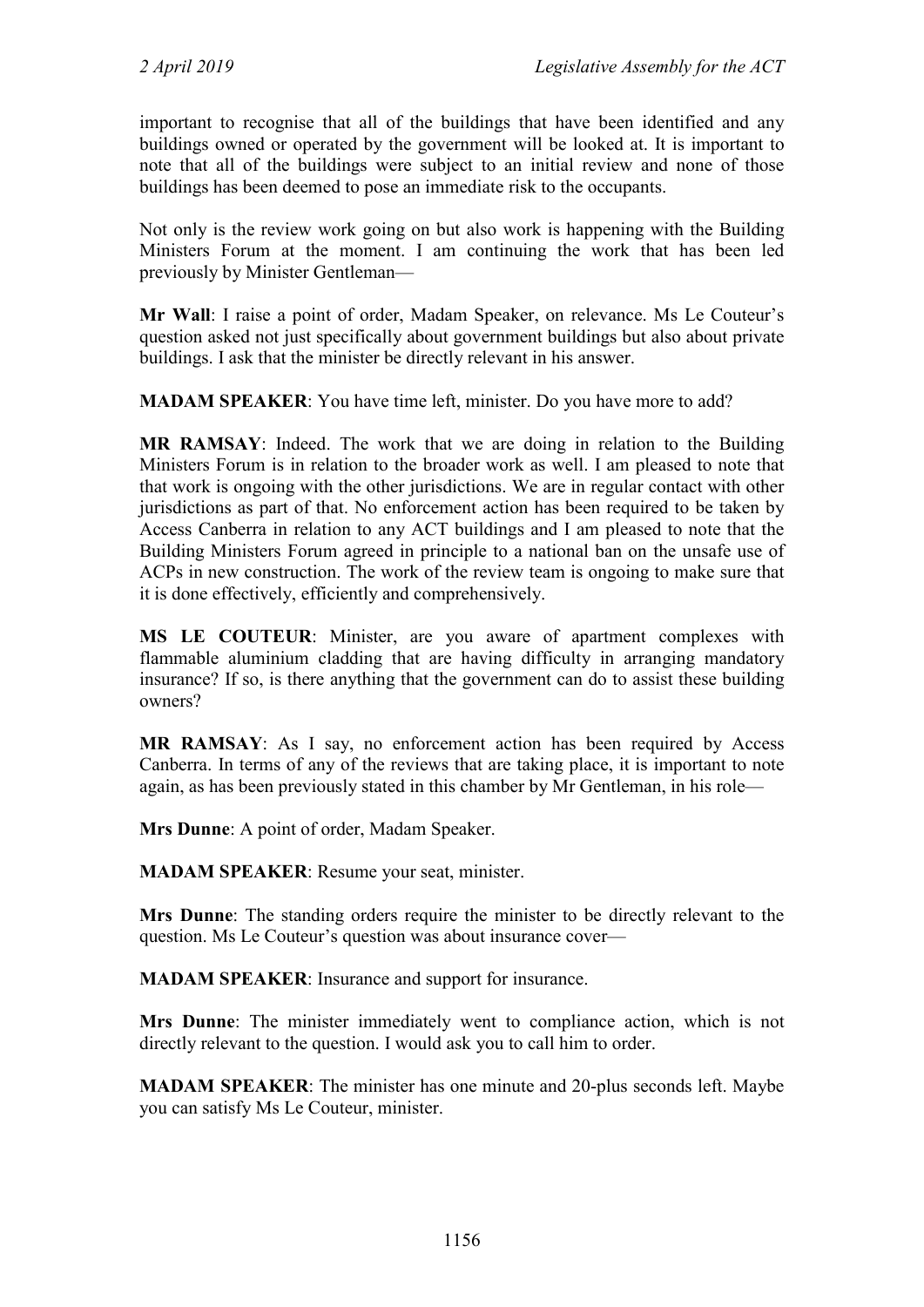**MR RAMSAY**: Indeed; I always hope to be able to satisfy Ms Le Couteur in responding to her questions. I am aware that there have been some conversations between insurers and owners, or owner organisations of individual sites. That is primarily a matter for those insurers and those building owners. Here in the ACT, as has been mentioned previously in this place by Minister Gentleman, and by me as well, the use of the cladding is not unsafe. What we are focusing on is the unsafe use of the cladding. We will continue to work on that. I affirm the ongoing work of the Building Ministers Forum in that area as well.

**MR WALL**: Minister, has Access Canberra identified any residential buildings containing ACPs or aluminium composite panels that are at risk of fire?

**MR RAMSAY**: Noting that it is not necessarily the role of Access Canberra to be working in the area of identification in relation to fire safety overseen by the ESA, Access Canberra, as I say, has not identified any requirement for enforcement action within its purview, which is my ministerial portfolio responsibility, for the unsafe use of those cladding materials.

## **Aboriginals and Torres Strait Islanders—Ngunnawal Bush Healing Farm**

**MR MILLIGAN**: My question is to the Minister for Health and Wellbeing. In 2007-08, the Assembly passed the second 2007-08 appropriation bill, which provided for a "culturally appropriate residential drug and alcohol rehabilitation facility in the ACT, servicing the adult Indigenous population". This facility was to be called the Indigenous bush healing farm, which we now all know as the Ngunnawal Bush Healing Farm. Why is there no culturally appropriate residential drug and alcohol rehabilitation facility in the ACT servicing the adult Indigenous population over 10 years later, despite the expenditure of \$12 million?

**MS FITZHARRIS**: In response to Mr Milligan's question, obviously I cannot expressly comment on something that occurred over a decade ago, but I do note that there has been a significant discussion about the role of the Ngunnawal Bush Healing Farm today. The role of the Ngunnawal Bush Healing Farm is very clear in connecting people to country to be able to ensure that they can break the cycle of addiction. I also note that there have been multiple discussions. I am aware that Mr Milligan was briefed by the organisation undertaking a review of the Ngunnawal Bush Healing Farm and I believe that in that briefing he was advised that there would be a meeting in the very near future, which I referred to in my previous answer.

In relation to a residential treatment centre, members will know that when we released the drug strategy action plan late last year we certainly had that as a key action item in that drug strategy action plan.

And, Madam Speaker, if I could just correct an answer related to this that I gave previously, I indicated that there were 11 clients in the current program. If I could correct that, there are currently eight clients who were deemed suitable and about 11 clients who were originally screened for the April program.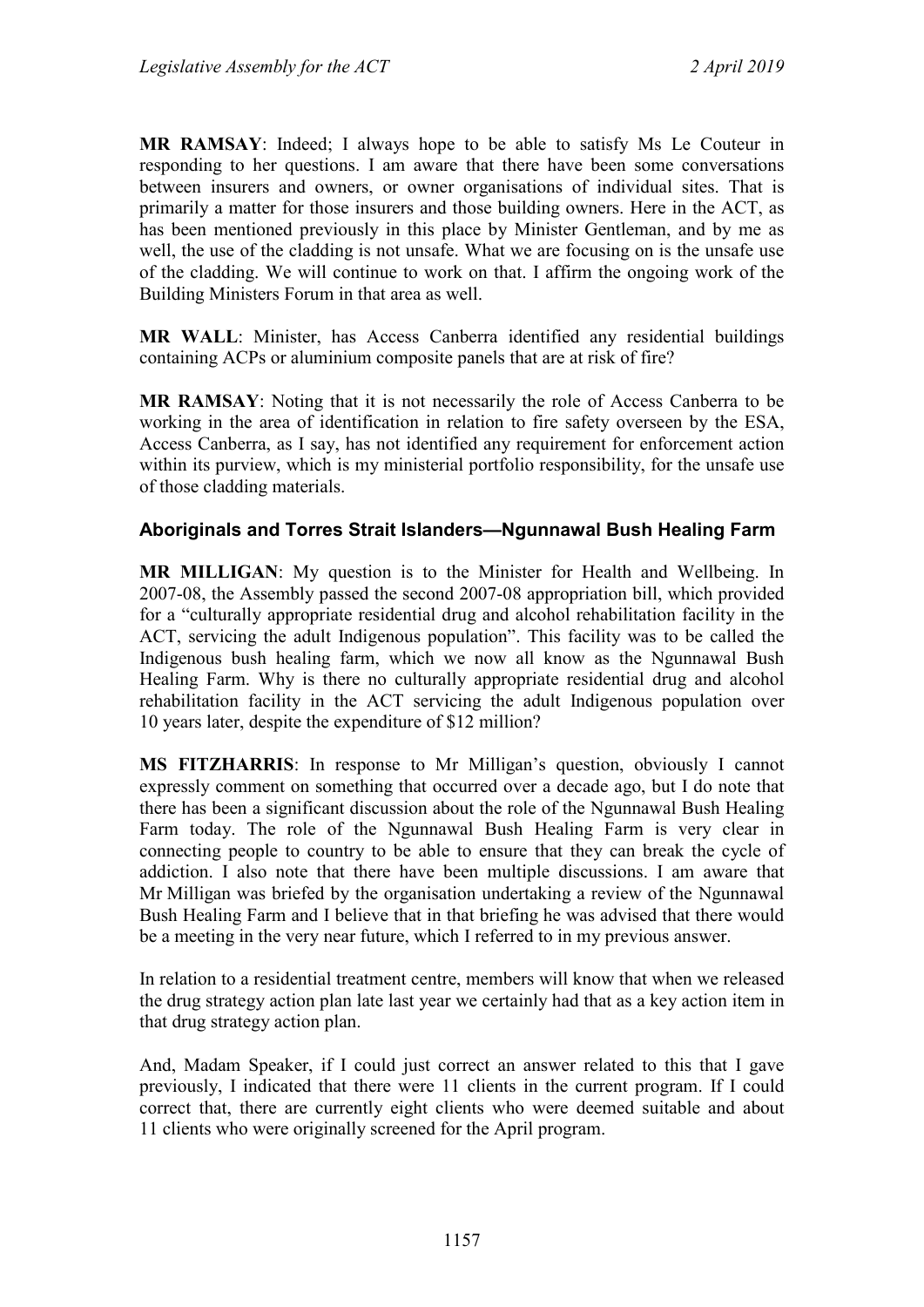**MR MILLIGAN**: Minister, what actions will you take to ensure that the ACT will have a culturally appropriate residential drug and alcohol facility for Canberra's Indigenous population?

**MS FITZHARRIS**: I have already indicated in my previous answer that we have as, a key action from the drug strategy action plan late last year, a residential rehabilitation program. In addition, Ngunnawal Bush Healing Farm will have programs that are residential. I believe that Mr Milligan has been briefed on this a number of times. There are very clear views, and in some cases quite divergent views, in the community about which services should be provided at which location. Ngunnawal Bush Healing Farm is currently not residential but it is absolutely the government's intention to have residential programs at the Ngunnawal Bush Healing Farm.

It is unlikely to be a residential rehabilitation program, which is a key action item out of the drug strategy action plan. I had understood that Mr Milligan understood the difference between these two roles. I repeat that our absolute intention is for the Ngunnawal Bush Healing Farm to have residential programs and we have a clear action item out of the drug strategy action plan for a residential rehabilitation program.

There are differences. One of the differences may be about the location. Indeed, many members have raised whether or not it would be appropriate for a clinically-based rehabilitation program to be located in a remote setting—

*Opposition members interjecting—*

**MADAM SPEAKER**: Members, please!

**MS FITZHARRIS**: which goes to the point about people's interpretations of exactly what services will be provided at which location.

**MRS DUNNE**: Minister, what is the current governance structure for the Ngunnawal Bush Healing Farm? Has Aboriginal participation in the governance structure been wound back or diminished in any way under your supervision of the farm?

**MS FITZHARRIS**: No, it has not, and I have been absolutely clear—

**Mrs Dunne**: What is the current governance structure?

**MS FITZHARRIS**: I would refer members to my previous answer, which was that there will be an advisory group meeting. I would note that this is something I believe the opposition has been briefed on. The organisation conducting the review met with the United Ngunnawal Elders Council two weeks ago, and made it very clear—

**Mrs Dunne**: A point of order.

**MADAM SPEAKER**: Resume your seat, minister.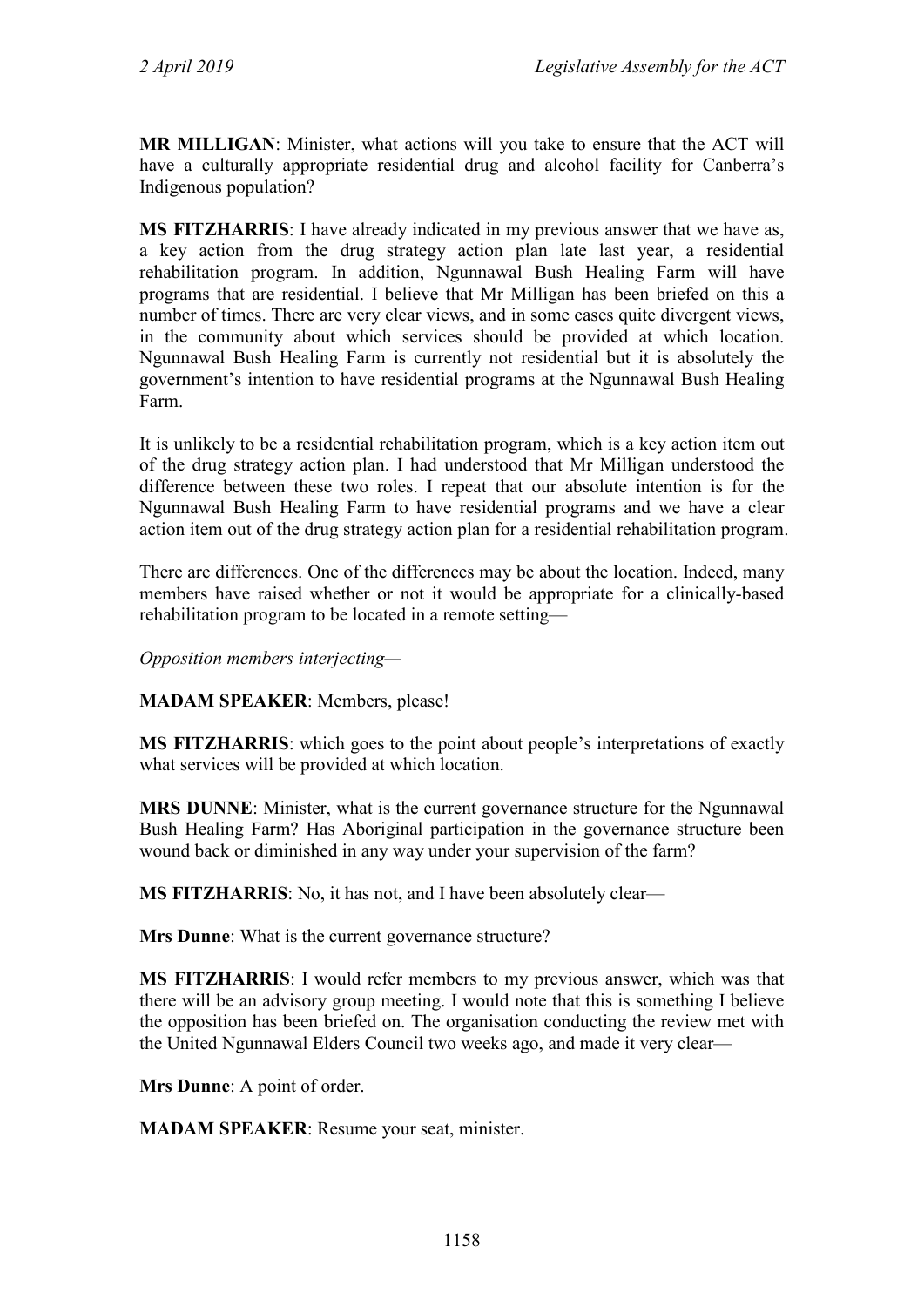**Mrs Dunne**: The original question was: what is the current governance structure? The minister needs to be directly relevant and answer the question.

**Mr Gentleman**: On the point of order.

#### **MADAM SPEAKER**: Mr Gentleman.

**Mr Gentleman**: Madam Speaker, if I may, the opposition, during question time over a number of past sittings, has stood to call points of order, only to restate their original question. Under standing order 117, questions are to be brief, and the minister should be allowed the time to answer those questions.

*Opposition members interjecting*—

**MADAM SPEAKER**: Mrs Jones and Miss Burch, please. The question was around governance structures. Contained in the answer was a reference to an advisory group. I am sure that the minister, in the 40-odd seconds left, can clarify if that is the governance structure.

**MS FITZHARRIS**: As I indicated in answer to Mr Coe's question, there is an advisory body. It has not met for some time. It will meet shortly. The workshop that is to be undertaken later this month will determine future governance structures. I have made absolutely clear my expectation, and the government's expectation, that Aboriginal representation is to be continued on the advisory body.

## **Light rail—commencement of service**

**MR PETTERSSON**: My question is to the Minister for Transport. Minister, how is the government preparing for the commencement of light rail services in Canberra this month?

**MS FITZHARRIS**: I thank Mr Pettersson for the question. Indeed I was very pleased recently to announce that planning is underway for services for light rail from Gungahlin to the city to begin operations at Easter, with the community launch planned for Saturday, 20 April.

Canberra Metro has advised the ACT government that it expects light rail to be operational by this date. However, precise timing is still dependent on Canberra Metro meeting all third-party rail accreditation requirements including from the Office of the National Rail Safety Regulator, the utilities technical regulator and the independent certifier. For light rail to become operational it must satisfy a number of additional certification and regulatory processes including various safety sign-offs. Ultimately our number one priorities are the safety and quality of the system. So we will need to be flexible if there are issues that change the start date, and we are working on any contingency.

Canberra Metro have advised that they expect to be operational by Easter. That is why we are planning for the first day of operations on 20 April. In preparation for the start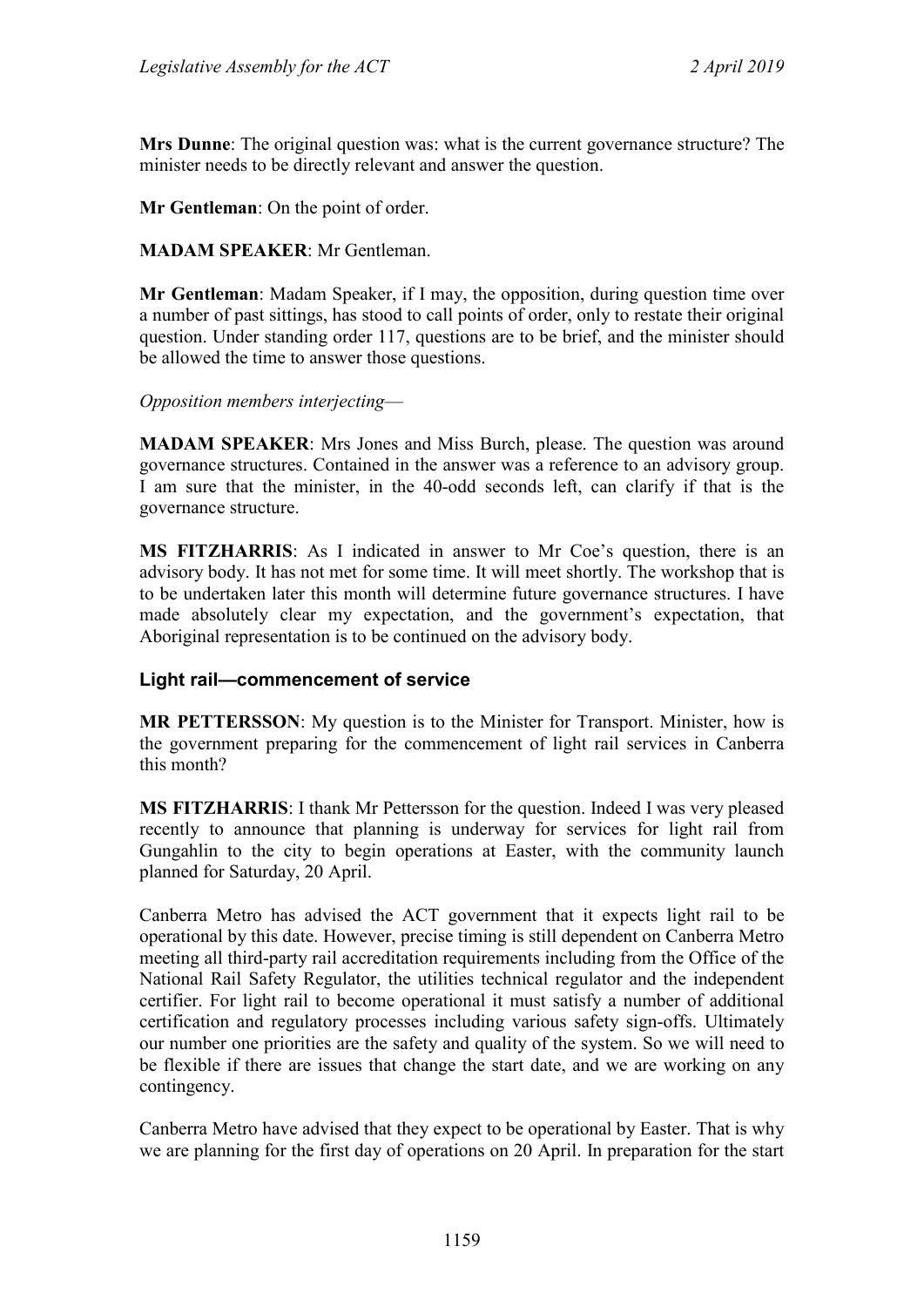of services, Transport Canberra, Canberra Metro, ACT Policing and the ACT Emergency Services Agency have been sharing rail-ready safety and preparedness around light rail messages right across the community and through a range of mediums to ensure community awareness. We are also planning for celebratory events when services commence.

**MR PETTERSSON**: Minister, what celebratory and launch activities are planned to mark the occasion?

**MS FITZHARRIS**: The first stage of Canberra's light rail network is a significant milestone for our city, and plans are in place to celebrate this achievement. Canberrans have seen the progress of light rail for many years now, from planning to now seeing light rail vehicles running up and down the route as they complete their final tests. I know that many people are eagerly waiting to get on board.

Large numbers of people are expected to want to try light rail when it starts on 20 April. We are preparing for events in Civic and Gungahlin that will entertain and give people a safe area to wait to board light rail before they can go for their first ride. I am pleased to remind members that there will be no charge to use light rail on the opening weekend, and the Canberra community are all invited. There is also an opportunity for some members of the community to be the first to ride light rail, through the community preview loop on 18 April. There will be 150 double passes for this event, and there is still time to enter the ballot, until tomorrow, at transport.act.gov.au.

**MS CODY**: Minister, what opportunities are there for the community to be involved in the celebrations?

**MS FITZHARRIS**: There are lots of ways the community can be involved in this celebration. I really look forward to many members of the community coming along to join us on the first light rail ride on 20 April. At the events the community will find opportunities to get involved in kids activities, enjoy some entertainment and, importantly, support local businesses. Canberrans will be encouraged to leave their car at home or to take advantage of free buses that will run across the network to get people to and from the city and Gungahlin interchanges. Of course the community can also enter the ballot that I mentioned in my previous answer. Many thousands of Canberrans have already registered their interest. We are very much looking forward to welcoming them on light rail, whether that is on the 18th, the 20th or beyond.

## **Canberra Health Services—consent for procedures**

**MRS DUNNE**: My question is to the Minister for Health and Wellbeing. On 21 March this year, you took a question about whether a vaginal examination had been performed without consent on a woman at the Centenary Hospital for Women and Children. In your answer, you stated that Canberra Health Services had advised that this incident did not occur. On 30 March 2019, you were sent an email from an anonymous source with a copy of a complaint made by a woman on 7 February about having a senior doctor perform a vaginal examination without her consent. Minister,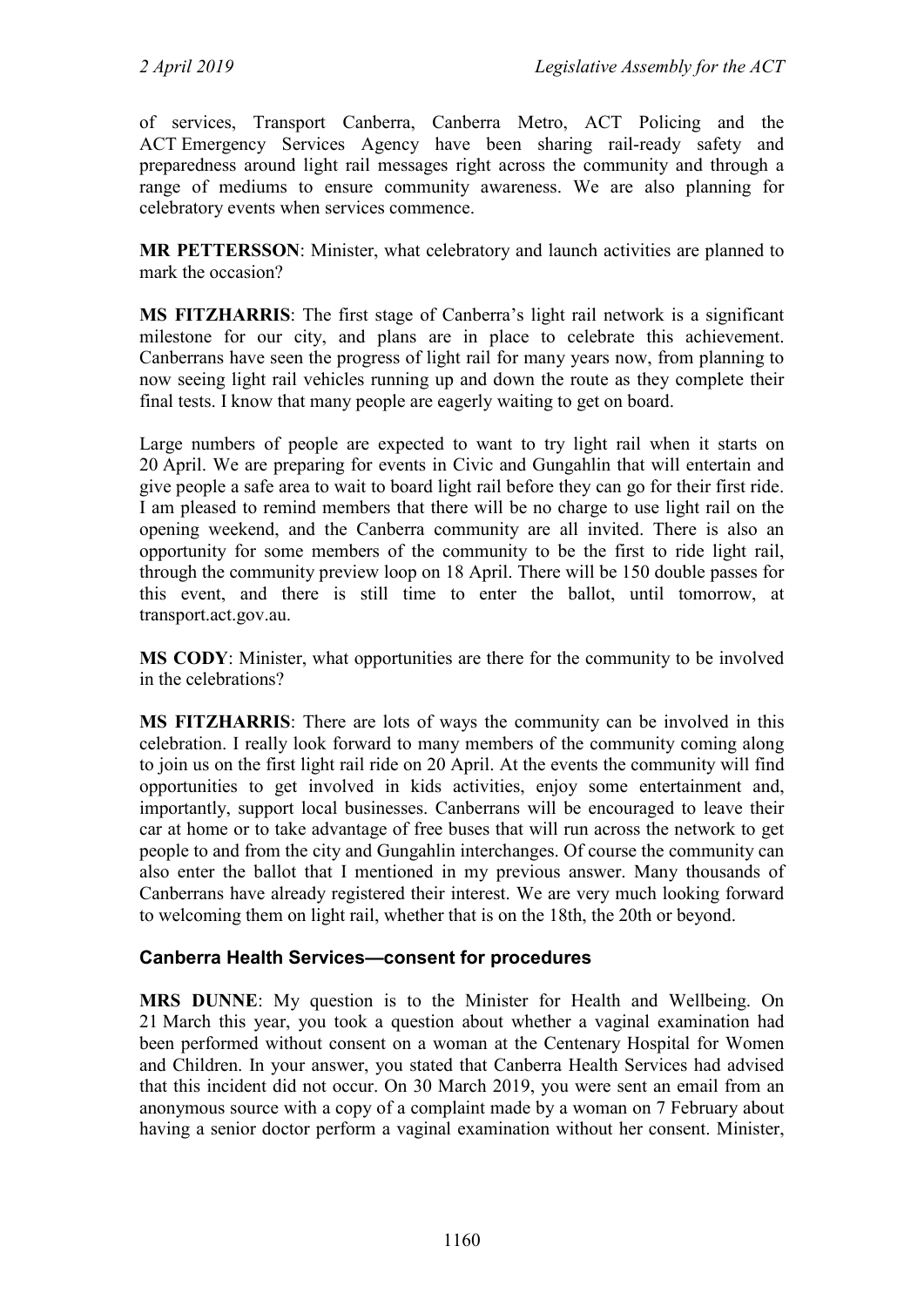now that you have had an opportunity to read this email, will you correct the record? If not, why not?

**MS FITZHARRIS**: Yes, I will. I intended to do so at the end of question time but, given that the opportunity has arisen, I will answer Mrs Dunne's question and correct the record. It was the case that I had said that no complaints had been received regarding this feedback. What would have been more accurate at the time would have been to say that initial advice to me was that there had been no consumer complaints but that I had requested CHS to undertake a review.

In addition, I would also like to update the Assembly that CHS also advised me on 13 March that on the evening of 12 March they held a meeting with all maternity staff in relation to a range of issues that had been expressed in media reporting. At that meeting the CEO restated the clear guidelines for obtaining patient consent before conducting an examination. The CEO reminded staff of their professional obligations, including duty of care, to report any concern about the way vaginal examinations are conducted with appropriate consent from patients within the organisation.

The CEO also reminded staff that there are many avenues through which to raise a concern and they should feel safe to use any of those avenues if they have a concern that needs to be followed up. CHS also took the opportunity to urgently remind staff, via an email, of the policies and processes regarding consent for any procedures.

I have asked CHS to review all complaints relating to examinations without consent. As Mrs Dunne indicated, I received an email on Saturday—an anonymous email relating to a patient complaint to CHS. I understand that Mrs Dunne has also seen that email. She will be aware that it is very difficult to follow up on the content of that email. But I am very assured that CHS has taken appropriate action regarding this very serious matter.

**MRS DUNNE**: Minister, when did you first find out that the information you gave the Assembly on 21 March—that no such incident occurred—was wrong?

**MS FITZHARRIS**: I will review my statement of 21 March, but it was when I received the email, upon coming in to the office yesterday.

**MR COE**: Minister, when did you find out that a meeting took place on 12 March about this incident?

**MS FITZHARRIS**: I will be clear: I was advised on 13 March that there had been a meeting of maternity staff on 12 March to discuss a range of issues that were raised in media reports and in one submission to the current inquiry into maternity services, an inquiry which, I note, has received a number of submissions but which has not yet had the opportunity to have public hearings. There was cause for concern, which I know that members are aware of, based on a statement from CHS and further commentary from the Health Care Consumers Association on the particular way in which a number of issues were raised in media reporting on the Canberra Day public holiday and subsequent to that.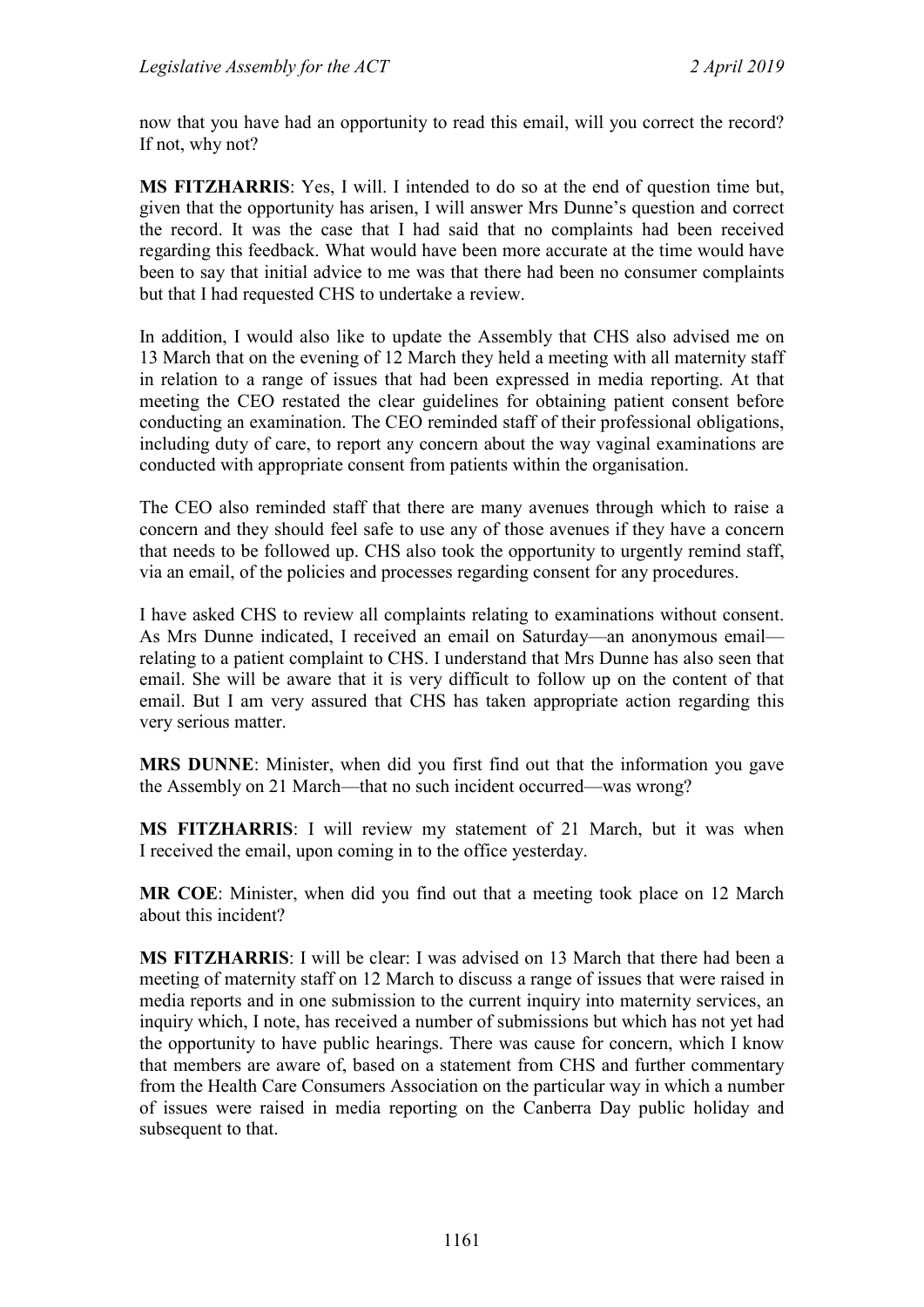## **Canberra Health Services—unauthorised examinations**

**MRS JONES**: My question is also to the Minister for Health and Wellbeing. Minister, on 13 March this year, Canberra Health Services issued a media release in response to claims of medical procedures being performed without the patients' consent. Canberra Health Services said:

The allegations are misleading and unfair and likely to lead to unnecessary concerns in the community about public maternity services in the territory.

Canberra Health Services also criticised the *Canberra Times* for running the story.

You have since received an email that includes the original complaint. Minister, when did you apologise to the midwife who made the submission, who you effectively called a liar, and the *Canberra Times* journalist who reported the story?

**MS FITZHARRIS**: Mrs Jones refers to a statement from CHS where CHS indicated that the media headlines do not reflect the unsubstantiated nature of the allegations. We take all feedback seriously. The feedback was received by an inquiry of this Assembly. I respect the work that the committees in this Assembly undertake. CHS did make a statement, which they provided publicly on 13 March—

**Mrs Jones**: Madam Speaker, I raise a point of order on relevance. The question was: did you apologise to either the midwife or the *Canberra Times* journalist? That is the question. There has not been a single part of the answer about that question. Please could you direct the minister to be relevant to the question.

**MADAM SPEAKER**: Thank you, Mrs Jones. The subtext of the question was about a media release being misleading and unfair, and comments around criticising the *Canberra Times*. The minister has been responding to the media release and the commentary. You can ask the question about apologising. She is now running out of time. I cannot direct the minister how to answer. I believe she was being relevant to the substance of the question.

**MS FITZHARRIS**: I believe that Mrs Jones has accused me of lying, which—

*Opposition members interjecting*—

**MS FITZHARRIS**: The feedback that I received in my office, as those opposite are aware, is unsubstantiated. *(Time expired.)*

**Mrs Jones**: You're still saying it's unsubstantiated.

**MADAM SPEAKER**: Is there a supplementary, Mrs Jones?

**MRS JONES**: Yes, there is; wonderful. Minister, did your office approve the media release being issued or otherwise have any discussions or visual with Canberra Health Services about its content?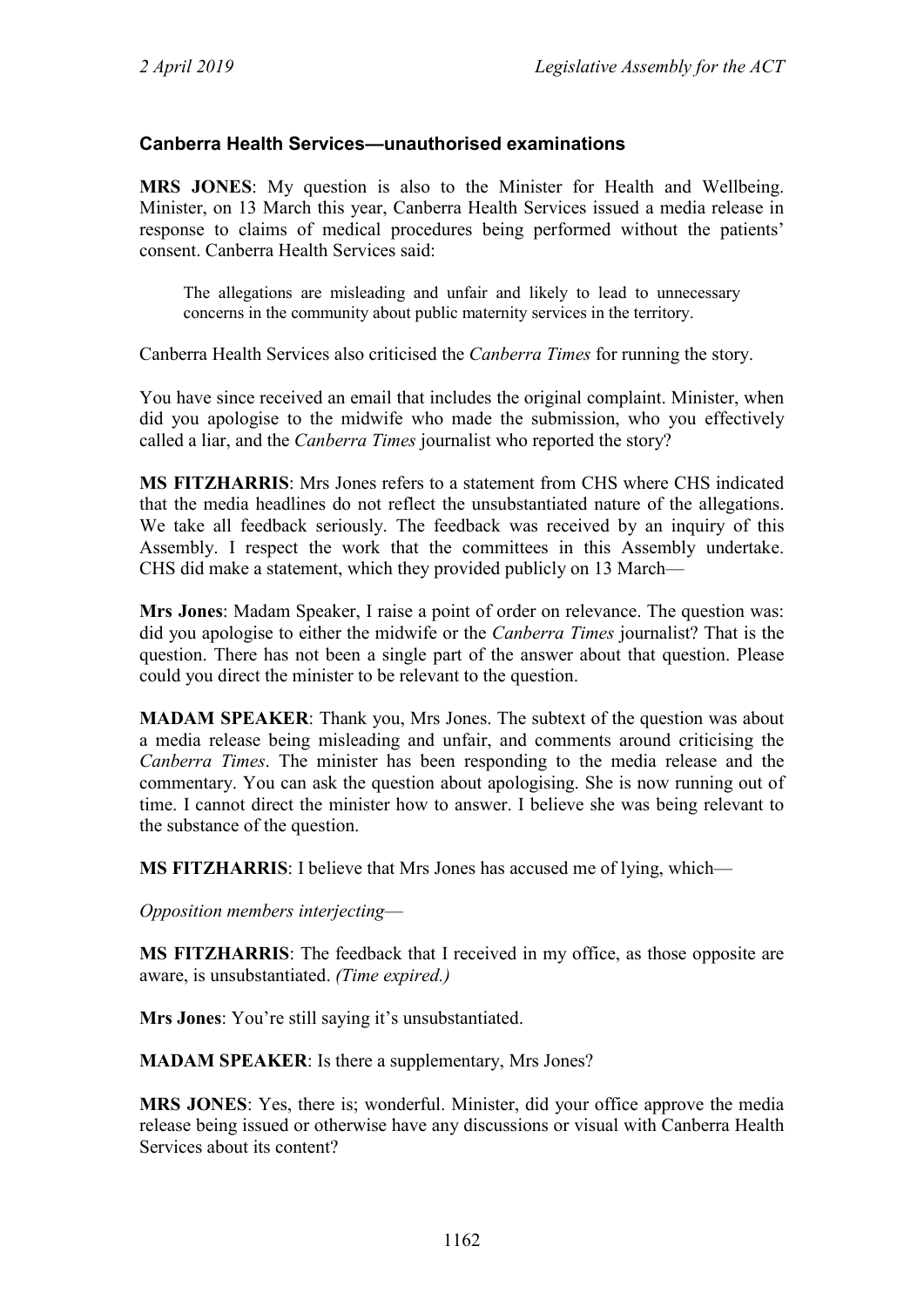**MS FITZHARRIS**: I was made aware that Canberra Health Services felt very strongly about this matter. These issues were discussed with me on 13 March, they advised that this was the course of action that they would like to take, and I was made aware.

**MRS DUNNE**: Minister, did you get notice before the release was going out and did you in any way approve the contents of the release?

**MS FITZHARRIS**: I was certainly made aware that this was a statement that they wished to make and they were very clear to me that they wished to make it. They did provide me with a copy.

#### **Canberra Health Services—examination procedures**

**MR WALL**: My question, too, is to the Minister for Health and Wellbeing. Minister, I refer to an email that a consultant midwife sent in February 2019 to midwives in Canberra Health Services. In the email the consultant stated that "a chaperone should be present for all exams". She went on to comment that she hoped "this serves as a reminder and support to ensure all interactions are performed only after ensuring informed consent is given". A copy of this email was sent to you on 30 March 2019. Minister, what prompted the consultant midwife to send an email of this nature to midwives?

**MS FITZHARRIS**: The email that was received reads:

Dear team

Please see below feedback. Whilst it is hard to know what are the circumstances here with no details, I share as a timely reminder that a chaperone should be present for all exams. As midwives, I know you advocate for women strongly, and hope this serves as a reminder and support to ensure all interactions are performed only after ensuring informed consent is given.

I am advised that the email, which both the opposition and I received, was based on the consumer feedback from an anonymous submitter on Thursday, 7 February. If I could be very clear, the advice to me from CHS is that this does not occur. It is most serious—

**Mrs Dunne**: Of course it is. It's assault.

**MS FITZHARRIS**: If the opposition would like to accuse members of the ACT Health Directorate or Canberra Health Services outside this place of committing assault, I welcome them to do that.

*Opposition members interjecting*—

**MS FITZHARRIS**: Mrs Dunne has just accused members of Canberra Health Services of committing assault. I welcome her to make those assertions outside the chamber.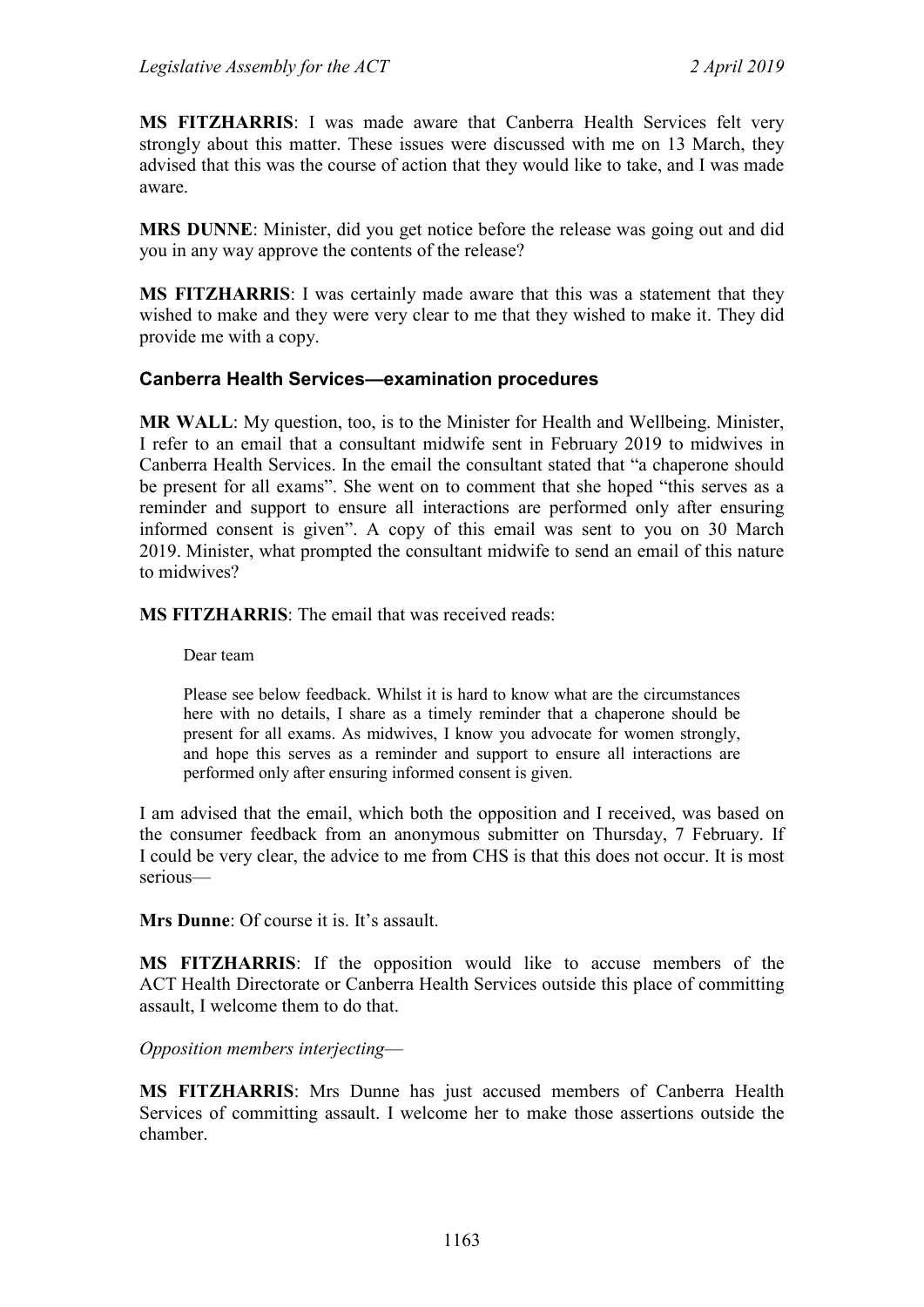**Mr Wall**: A point of order, Madam Speaker.

**MADAM SPEAKER**: Resume your seat please, minister.

**Mr Wall**: Standing order 118(a) states that an answer to a question "shall be concise and directly relevant to the subject matter of the question". I ask that you draw the minister to—

**MADAM SPEAKER**: I believe she is. Minister, you have the call. You have the floor, minister. No more? Mr Wall, a supplementary.

**MR WALL**: Minister, who in Canberra Health Services was aware of the original complaint?

**MS FITZHARRIS**: I will take that question on notice but, in addition to my previous answer, my understanding is that when this anonymous complaint was received in February it was provided from a consumer feedback area of Canberra Health Services to members of the maternity unit. As a result of feedback, as the email clearly states, it was a reminder, because there was no other information: no name, no date, no time, no information about when it occurred or who might have been involved. It was a very difficult complaint to follow up on in any way.

In the absence of any information that could be followed up, members of the division of women, youth and children took it upon themselves proactively to be very clear about the correct procedures. This is something they take very seriously.

**MRS DUNNE**: Minister, what actions have you taken since you received the email that was sent to you on 30 March to ensure that patients' rights are being properly regarded and fully implemented in the women's and children's hospital?

**MS FITZHARRIS**: I have spoken to the CEO of Canberra Health Services and my office has spoken to the CEO of Canberra Health Services. I will meet with the CEO of Canberra Health Services tomorrow. She takes this matter extremely seriously which is why, on 12 March, she called, at her initiation, a meeting of staff at Centenary hospital.

I have asked for an immediate review of any consumer feedback. I have received some initial advice and I look forward to discussing that further with Canberra Health Services tomorrow. If I have any further information at that time, I will update the Assembly.

## **Public housing—renewal program**

**MS CODY**: My question is to the Minister for Housing and Suburban Development. Can the minister update the Assembly on the progress of the public housing renewal program?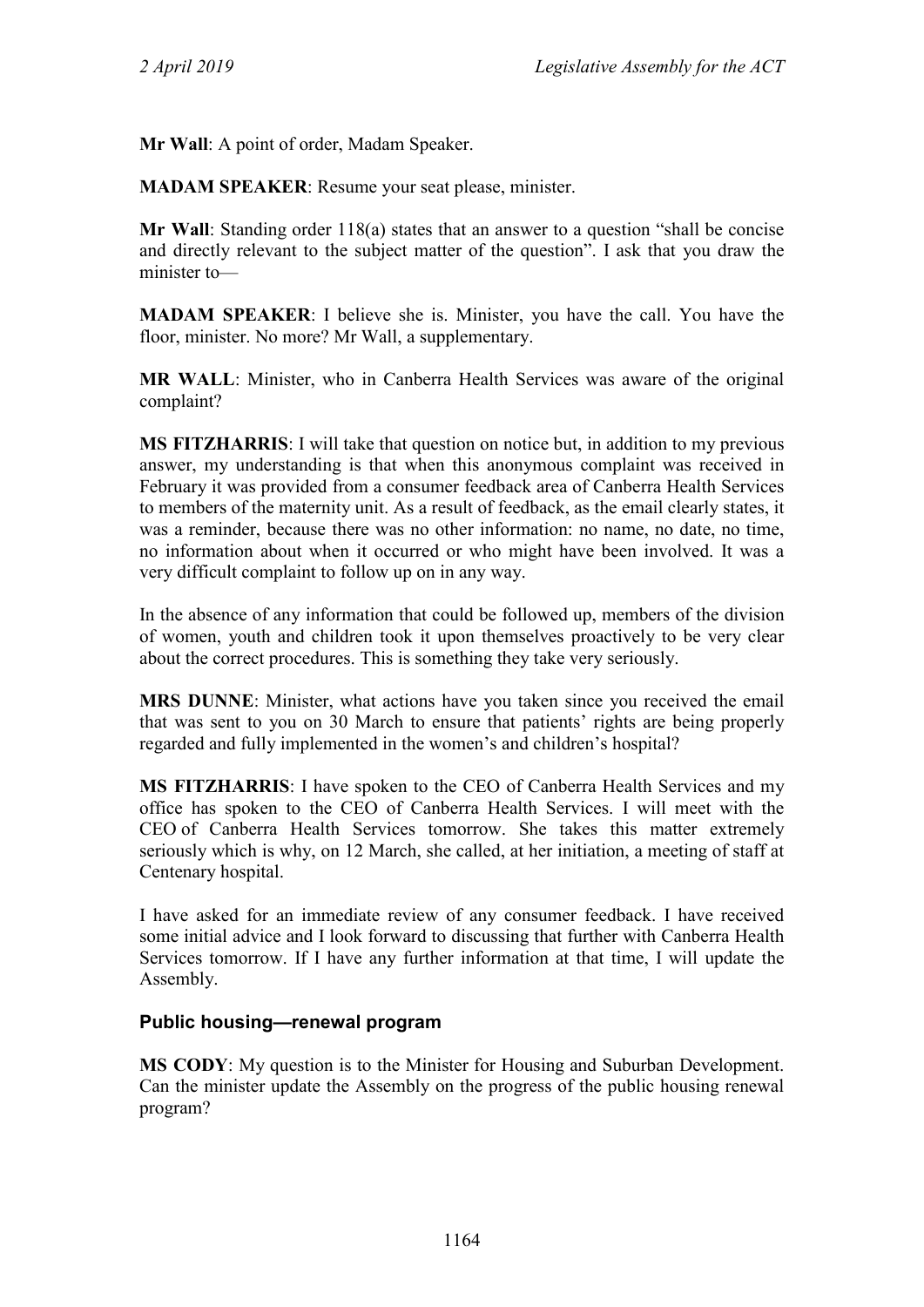**MS BERRY**: I thank Ms Cody for her question. The end of the current public housing renewal program is near. It is replacing 1,288 of our oldest public housing properties with new, accessible, energy efficient homes.

Last week I handed over the thousandth home that has been delivered under this program in a great new complex in Monash. The complex is a great example of where government and the local community have come together, with representatives from the local C3 church and Woden Community Service working with Housing ACT to support tenants and create a welcoming environment for tenants in their neighbourhood. It is always great to see these new homes and witness the beginnings of these new communities take shape.

The renewal program has delivered new public housing in more than 20 suburbs across Canberra, enabling public housing to be spread throughout the city and giving tenants a greater choice in where they live. The new properties better align with the needs of tenants, improving energy efficiency as well as helping reduce energy and living costs. Over the life of the program, over 1,400 people have moved into their new homes, with tenants receiving additional supports before and after their move.

Housing ACT will continue to work with tenants to identify new homes that best suit their needs and location and housing preferences. Some 1,032 properties have now been completed, with the remaining 256 homes on track to be delivered by the middle of the year.

**MS CODY**: Minister, how has the delivery of these new homes impacted the lives of public housing tenants?

**MS BERRY**: Throughout this entire program I have been constantly amazed at the changes that new homes are making to tenants' lives. This program is extending the benefits of modern homes to tenants who have lived in older houses that do not necessarily suit their needs. All the new dwellings are constructed to meet class C adaptable or liveable gold standards, thus increasing the amount of public housing that enables older tenants to age in place as well as being better suited for people who are living with a disability.

Each new home is built to a six-star energy rating, taking advantage of natural sunlight and ventilation, with energy-efficient appliances. These energy-efficient homes will be cheaper to run and easier to maintain and will reduce tenants' energy bills. Many tenants continue to share stories with me of moving into their new homes and it has overwhelmingly been a positive experience.

Many of them have taken advantage of their new surroundings by building new gardens and connections, visiting family and friends in a changing lifestyle that means that their homes and lives are easier to manage. The public housing renewal program has renewed around 11 per cent of public housing over the past five years. These new homes have improved the lives of many public housing tenants across the ACT.

**MS ORR**: Minister, what other investments is the government making in public housing?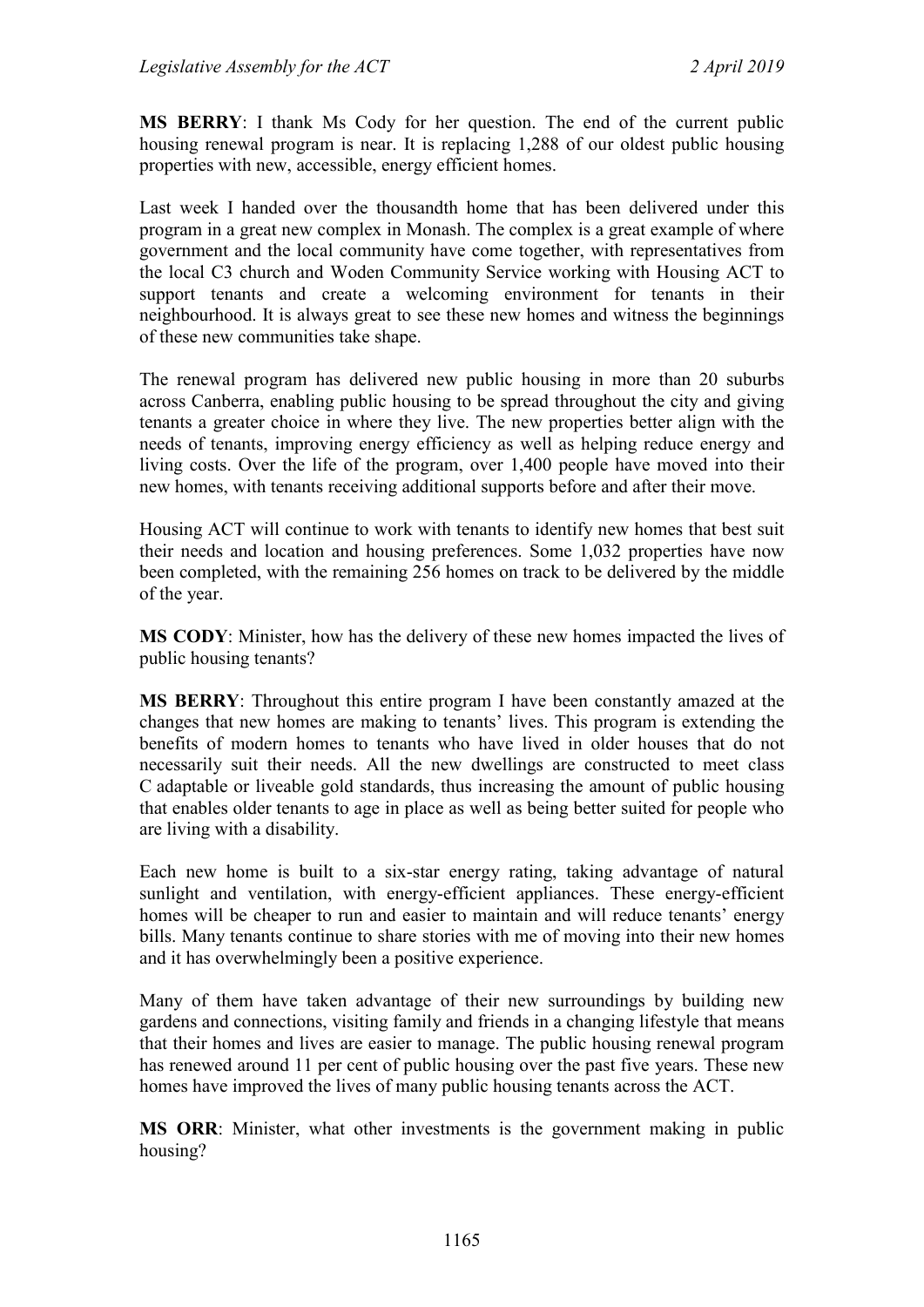**MS BERRY**: The ACT government is committed to continuing to improve, renew and grow public housing. While we are at the end of the current program, a new one is just around the corner. A new energy efficient program with public housing, part of the energy efficiency improvement scheme, is investing \$5.713 million to install 2,200 new appliances in homes over the next three years. These efficient units, predominantly reverse-cycle heaters, will lower the cost of living for tenants as well as reduce greenhouse gas emissions.

Last year I announced a \$100 million investment in growing and renewing public housing as part of the new housing strategy. This program will continue to work with the current renewal program but will also grow stock to provide more secure and affordable housing for people on the housing register.

In total the program will build 1,200 new homes with an extra 200 homes added to the public housing supply. This is a significant investment in the ACT's public housing. Over 10 years we will have renewed 20 per cent of our public housing and we will be one of the few jurisdictions to be increasing public housing.

The ACT government is committed to public housing. I look forward to seeing these investments have a real impact on the lives of so many Canberrans.

## **Canberra Health Services—unauthorised examinations**

**MRS KIKKERT**: My question is to the Minister for Health and Wellbeing. I refer to comments attributed to your spokeswoman in the media on 2 April 2019 about vaginal examinations in Canberra Health Services being done without patients' consent. Your spokeswoman said:

As the Minister said when this issue was raised, it is a very serious matter and [Canberra Health Services] have subsequently held meetings with staff to discuss it …

Minister, were staff in those meetings asked whether any patients had raised issues about procedures being performed without consent?

**MS FITZHARRIS**: I believe in some of the meetings yes, but I will take the specifics on notice.

**MRS KIKKERT**: Minister, have you directed Canberra Health Services to contact the patient at the centre of this incident?

**MS FITZHARRIS**: As members will know, it is impossible to identify that person, given that they made an anonymous submission.

**MRS DUNNE**: Minister, have you taken any steps to identify the anonymous complainant and to ensure that this patient has been offered support because of the ordeal she saw fit to complain about?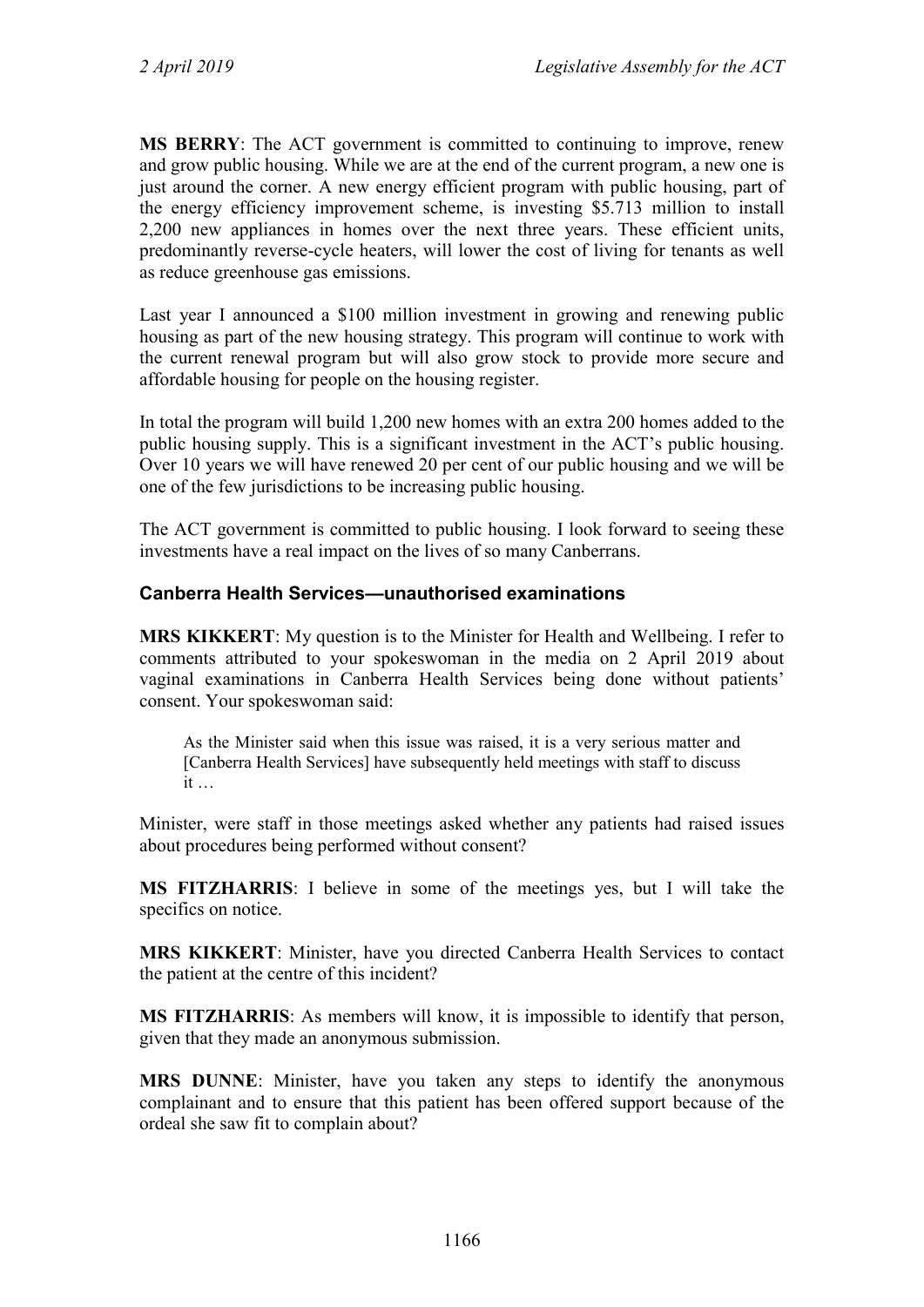**MS FITZHARRIS**: As members opposite will know, there was a name attached to an email that was signed off "anonymous". I also note that it is not clear that the complainant was a patient, but let me re-read the email.

It is certainly the case that I, the CEO, the relevant executive group manager of the division for women, youth and children, under which the Centenary hospital sits, have been very clear about the absolute unacceptability of this practice and have issued a number of reminders about the appropriate way that these issues should be raised.

The CEO has personally in a number of communications with staff, including in person and in an all-staff email at the time, offered multiple avenues for all staff to raise issues with her and/or appropriate external authorities if they wish to.

## **Canberra Health Services—consent for procedures**

**MR HANSON**: My question is to the Minister for Health and Wellbeing. Minister, medical procedures performed without the consent of a patient or an authorised representative may constitute an assault. What responsibility do Canberra Health Services and workers have to refer allegations of unauthorised medical procedures to the police or other relevant authorities?

**MS FITZHARRIS**: I will take advice on answering that precisely. Certainly, in advice to me, it was made very clear, as I indicated in my first answer relating to this matter today, that all staff have—if they believe that a procedure or a practice without proper consent has taken place—an obligation and a duty of care to raise this matter, and there are multiple avenues through which they can do so.

**MR HANSON**: Minister, what actions will you take to ensure that all relevant allegations of unauthorised medical procedures are thoroughly investigated by an independent authority?

**MS FITZHARRIS**: I have taken a number of actions and, as I indicated, I will have further discussions with Canberra Health Services tomorrow.

**MRS DUNNE**: Minister, what action will you take, as the responsible minister, to ensure that proper procedures are put in place to ensure that Canberra Health Services and other health services respect the human rights of their patients?

**MS FITZHARRIS**: It is abundantly clear that both I and the leaders of all organisations in the ACT wish to ensure that all health services are delivered with respect for an individual's human rights.

## **Aboriginals and Torres Strait Islanders—closing the gap**

**MS ORR**: My question is to the Minister for Aboriginal and Torres Strait Islander Affairs. Minister, could you please update the Assembly on last week's Joint Council on Closing the Gap?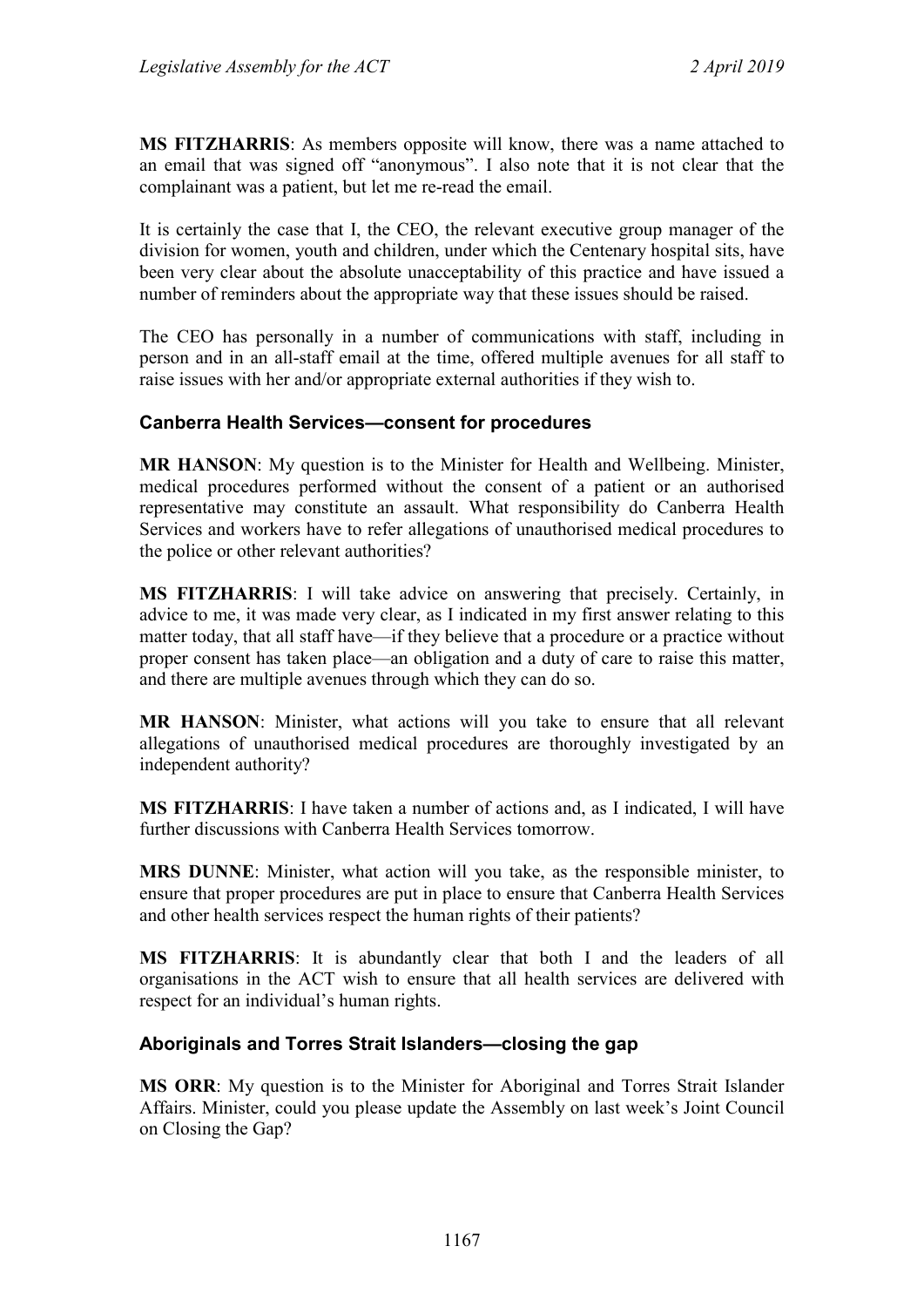**MS STEPHEN-SMITH**: I thank Ms Orr for her question and acknowledge her interest in closing the gap and achieving equitable outcomes for the ACT's Aboriginal and Torres Strait Islander community.

Last week I represented the ACT government at the inaugural Joint Council on Closing the Gap. The joint council was established under a partnership agreement which brings together commonwealth, state and territory governments, the Local Government Association and the Coalition of Aboriginal and Torres Strait Islander Peak Organisations to fundamentally change how governments work with Aboriginal and Torres Strait Islander peoples in closing the gap. The Chief Minister was the first state or territory leader to sign the partnership agreement on Friday, 22 March.

The Coalition of Aboriginal and Torres Strait Peak Organisations, known as the coalition of peaks, has more than 40 members: a combination of national and state and territory-based, community-controlled or representative organisations. Under the agreement, for the first time, Aboriginal and Torres Strait Islander peoples and organisations, through the coalition of peaks, will be sitting alongside commonwealth, state and territory ministers co-designing the new closing the gap framework and ensuring that it is implemented effectively.

We know that Aboriginal and Torres Strait Islander people have the answers, and the ACT government has expressed concern throughout the closing the gap refresh process that their voices were not being adequately heard. We have welcomed the coalition of peaks' advocacy to turn that around and we are very pleased to have signed the partnership agreement.

I particularly want to acknowledge the leadership and tenacity of Pat Turner, the CEO of the National Aboriginal Community Controlled Health Organisation and now the convenor of the coalition of peaks, in driving this groundbreaking partnership model.

**MS ORR**: Minister, why is this partnership important to the ACT?

**MS STEPHEN-SMITH**: I thank Ms Orr for her supplementary question. The joint council is a demonstration of self-determination in action. Here in the ACT we are also absolutely committed to self-determination.

The Aboriginal and Torres Strait Islander Elected Body is a powerful voice for self-determination in our community. It is great to see that this has been recognised nationally through the elected body's membership of the coalition of peaks. Katrina Fanning, chair of the elected body, has also been elected by her peers as one of the 12 representatives of the coalition of peaks on the joint council.

While the most recent closing the gap report showed that the ACT was the only jurisdiction on track to meet three of the seven targets, we know that there is much more to do to address the unacceptable gap in life outcomes between Aboriginal and Torres Strait Islander people and non-Indigenous Australians.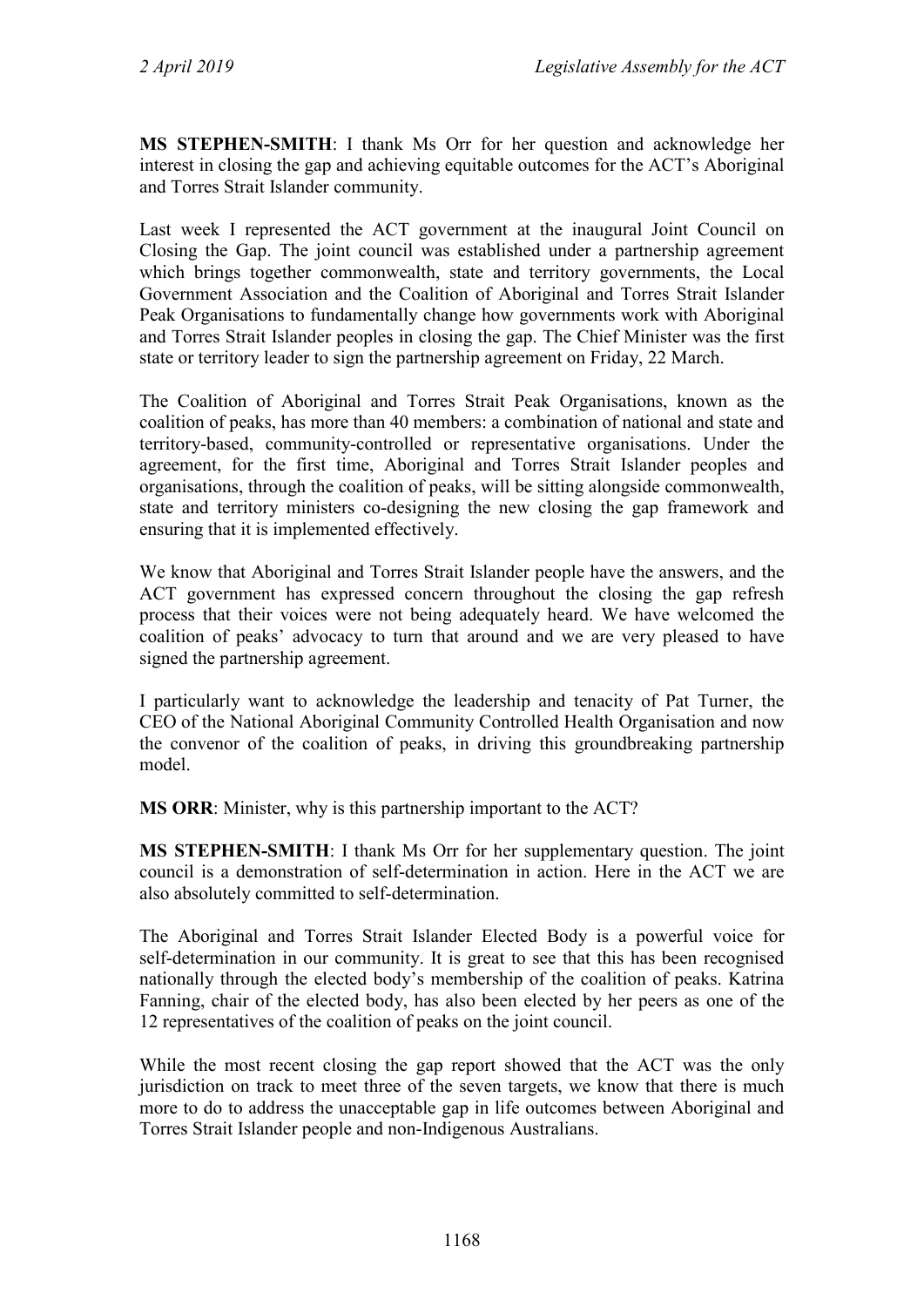Because of our small numbers, the current closing the gap methodology makes it hard for the ACT to provide reportable data against some targets, such as child mortality. In addition, important factors contributing to life outcomes for Aboriginal and Torres Strait Islander people are not included in the current closing the gap framework. The ACT has consistently supported the inclusion of targets in new areas such as child protection, justice and housing. Work is now underway by officials and the coalition of peaks to develop refreshed closing the gap targets and to update the National Indigenous Reform Agreement.

I look forward to these targets being finalised and to the opportunity to work in a new way with the coalition of peaks to ensure that Aboriginal and Torres Strait Islander people have a genuine say in how the refreshed targets can be achieved at both national and local levels and have a continued seat at the table over the next 10 years as we implement the new National Indigenous Reform Agreement.

**MS CHEYNE**: Minister, what else is the ACT government doing to ensure that Aboriginal and Torres Strait Islander people and organisations are shaping and implementing policies and services that are important to them?

**MS STEPHEN-SMITH**: I thank Ms Cheyne for her supplementary. Under the ACT Aboriginal and Torres Strait Islander agreement 2019-28, which was driven by the Aboriginal and Torres Strait Islander Elected Body, the voice of our local Aboriginal and Torres Strait Islander community, the refreshed closing the gap targets will be part of the agreement reporting framework.

Where proposed new closing the gap refresh themes were known, such as lands and waters, these have already been included in the agreement's action plans. Once the Joint Council on Closing the Gap and COAG leaders agree on the final targets, these too will be incorporated into the agreement action plans and outcomes framework.

As I said when launching the agreement, it is time to move beyond consultation to co-design and co-production with the Aboriginal and Torres Strait Islander community. They are the experts in their own lives. This change in approach is already seen in the Our Booris, Our Way review, which is overseen by a wholly Aboriginal steering committee, and the government's commitment to restore Boomanulla Oval and transition its management to the Aboriginal and Torres Strait Islander community.

We have heard loud and clear that treaty is one of the most important issues to Ngunnawal people. This conversation started last year. As this is a first for all of us, it is important that we learn from experiences in other jurisdictions, such as Victoria, and for the United Ngunnawal Elders Council to determine what is important for them in starting the journey to treaty for the ACT.

A treaty process will be challenging for everyone, but we are up for that challenge. I look forward to these discussions continuing with the traditional custodians of this place.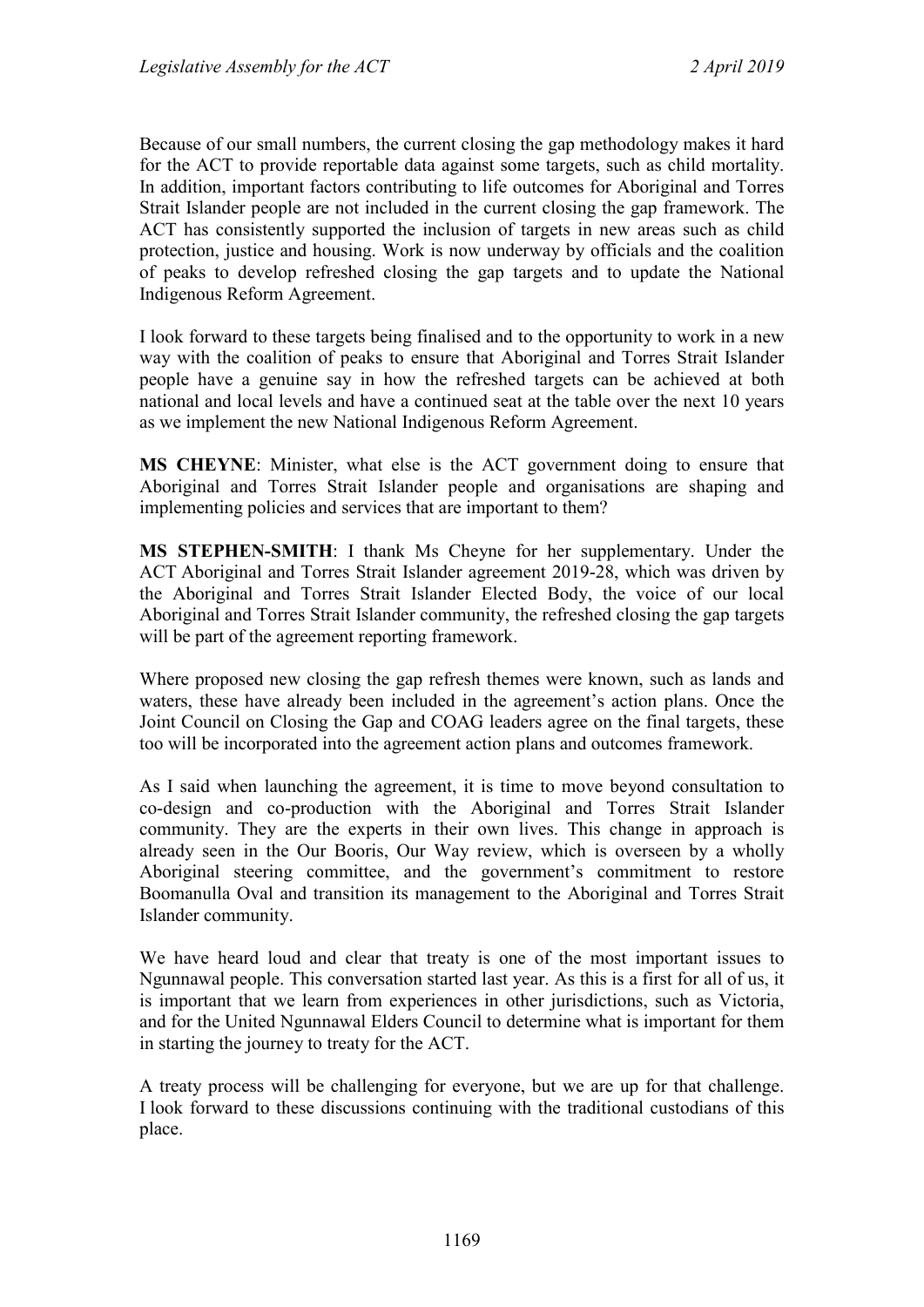## **Health Directorate—separation of functions**

**MISS C BURCH**: My question is to the Minister for Health and Wellbeing. On 30 March 2019, the *Canberra Times* published an article co-authored by former Labor Chief Minister Jon Stanhope. The article refers to the decision to separate the policy and service delivery arms of ACT Health, noting that it mirrors a previous structure which the Labor government subsequently abandoned. The article observes:

It is difficult to see how a return to a failed structure of the past is the way to the future.

Minister, is the quality of the advice you are receiving from the two arms of health giving you more flexibility with continuing your strategy of plausible deniability, a strategy that is clearly not working?

#### **MS FITZHARRIS**: No.

**MISS C BURCH**: Minister, has the separation of ACT Health and Canberra Health Services meant that you were even less aware of what is happening in our public health system than you were before?

#### **MS FITZHARRIS**: No.

**MRS DUNNE**: Minister, if you are as aware as you say, how is it that we did not know, until someone sent an email at the weekend, of this claim of unauthorised vaginal examination?

**MS FITZHARRIS**: Because, as I indicated in my first response on this matter, in correcting the record from the previous sittings, a further review was underway. I will have received that review and I would have updated the Assembly.

## **National disability insurance scheme—mental health**

**MS LEE**: My question is to the Minister for Disability. Minister, I refer to a study by the ANU published in *Australasian Psychiatry*, which found that one-third of ACT mental health provider organisations interviewed did not have guaranteed funding beyond the next 12 months and that nine of the 12 mental health services that commented on the impact of the NDIS expressed deep concern with problems with planning and other issues. Minister, why are two-thirds of ACT mental health NDIS providers having trouble with planning for the longer term and with retention of staff?

**MS STEPHEN-SMITH**: I thank Ms Lee for her question. As she knows, the issues that people with psychosocial disability have had navigating the NDIS have been a source of ongoing concern for the ACT government and ongoing advocacy from the ACT government to both the commonwealth government and the National Disability Insurance Agency. Indeed, the ACT Office for Disability has been leading work nationally on the interface between the NDIS and mainstream health and mental health services and the experience of people with psychosocial disability.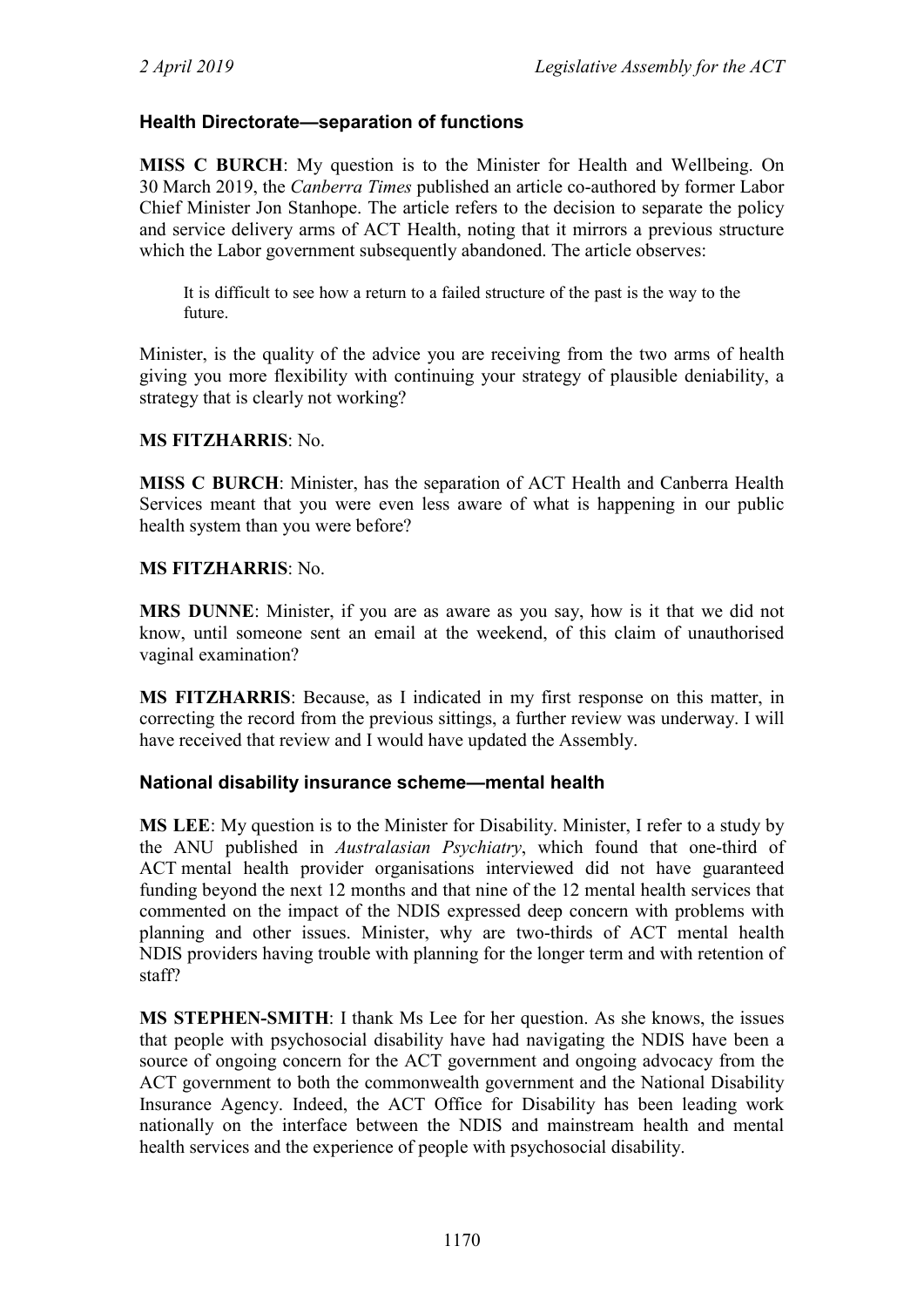There are many reasons why organisations would potentially face uncertainty in relation to both their own business model and the experience of their clients and consumers around their interface with the NDIS, but the experience of people with psychosocial disabilities is certainly an issue of ongoing concern to the ACT government, as is the flow-on effect that has, particularly to community sector providers of mental health services in our community.

We were, of course, very pleased to see the recent announcement about increased pricing in some aspects, particularly around increased support in areas that involve people with complex needs. We have been advocating for increased pricing as well, recognising the flow-on effects to providers of some of the shortcomings that we have seen in the transitional arrangements for the national disability insurance scheme.

**MS LEE**: Minister, why do one-third of mental health service providers not have funding certainty beyond the next year?

**MS STEPHEN-SMITH**: To the extent that the issues that Ms Lee raises relate to funding certainty from the National Disability Insurance Agency, they are indeed the responsibility of the National Disability Insurance Agency, which is a commonwealth government agency. While I cannot speak to the individual matters relating to each of those individual organisations, I can say that we have been advocating very strongly over the past two years for improved outcomes and pathways for people with psychosocial disability in the NDIS. We have consistently raised concerns around the pathways for people with psychosocial disability in the NDIS, including the lack of specific awareness of NDIS staff and planners around the needs of people with psychosocial disability, around some of the plans that people were seeing that did not support a recovery framework, which is generally more appropriate in the mental health space.

We certainly share the concerns that Ms Lee is raising around the impact of these issues in psychosocial disability, on both participants in the scheme who have a psychosocial disability and the providers that support those people, whether in residential or in community services.

**MRS JONES**: Minister, do you know why many people in Canberra with mental health issues were being supported under the old model but are not now being supported under the new model?

**MS STEPHEN-SMITH**: One thing we do know, and I do not have the exact numbers in front of me, is that under the national disability insurance scheme there is a significantly higher number of people with psychosocial disability who are receiving support now than were receiving support prior to the rollout of the national disability insurance scheme. What we have seen, and what we have been advocating about, are two main issues: people with psychosocial disability who have significant complex needs who find it very difficult to engage in the system; and the support that they need to engage with the NDIS to receive the plans that they need to support their complex needs and then the support in the community.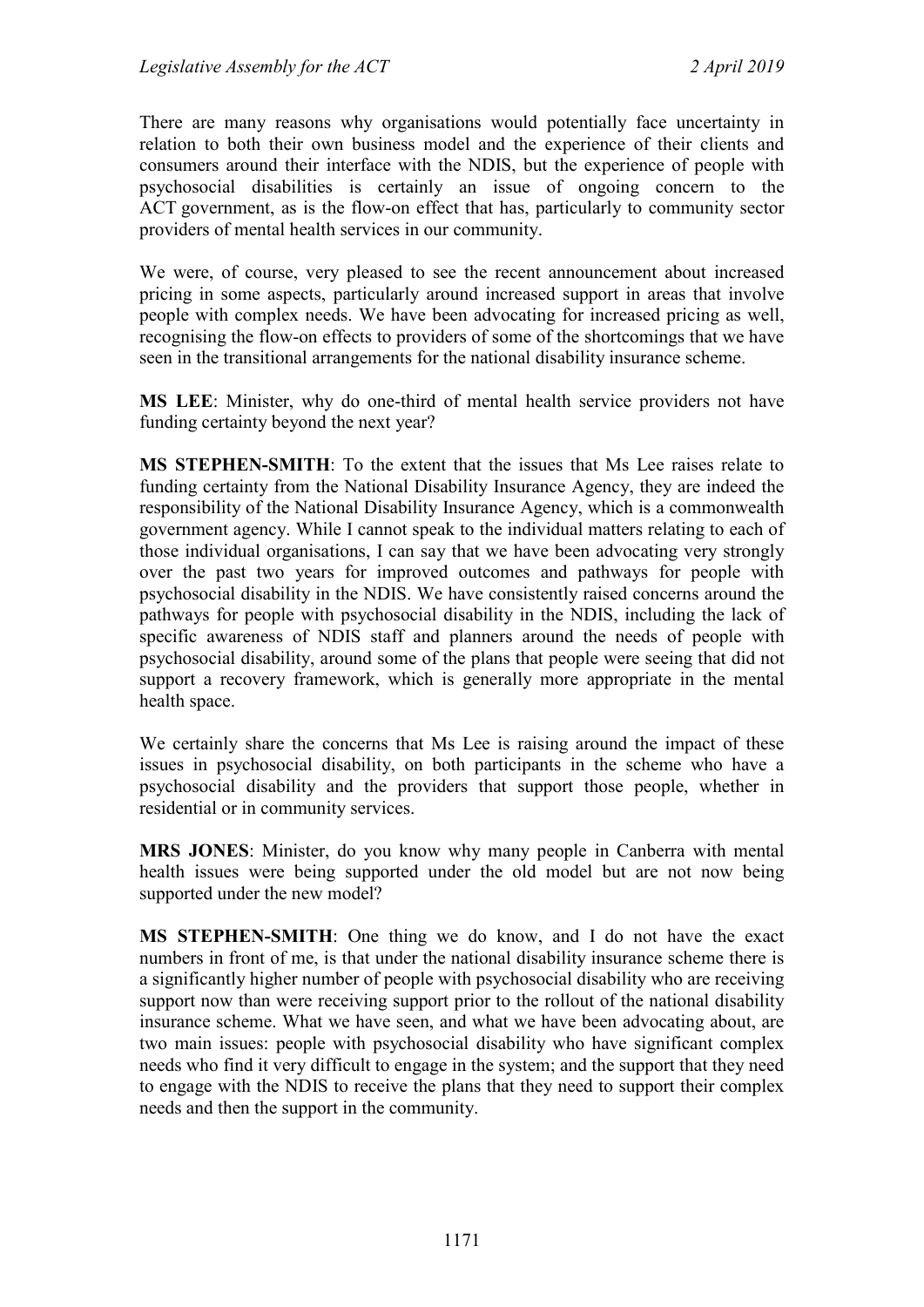One of the things we saw as we made the transition to the NDIS was funding transition to the NDIS for a range of community-based mental health and psychosocial disability support services and the difficulty that those services had transitioning their model to an individualised funding model.

We have seen some changes in some of the services available. We did, of course, welcome in March the commonwealth government announcement of a \$121.9 million investment in primary health networks to provide an additional 12 months of support for clients of commonwealth community mental health programs, including personal helpers and mentors and partners in recovery, and support for day-to-day living in the community. That is a recognition by the commonwealth that their agency, the National Disability Insurance Agency, has not adequately addressed the shortcomings that we have seen in the support that had been provided for people with psychosocial disability and the difficulty that both participants and providers have had in transitioning to the NDIS model.

As I said, the ACT government and the Office for Disability are leading the national work on the mental health interface. We take this issue very seriously.

## **Disability services—specialist accommodation**

**MS LAWDER**: My question is to the Minister for Disability. Minister, how many people in the ACT qualify for specialist disability accommodation?

**MS STEPHEN-SMITH**: I will take that question on notice.

**MS LAWDER**: Minister, how many specialist disability accommodation places are there in the ACT as at today's date?

**MS STEPHEN-SMITH**: I will take that question on notice.

**MS LEE**: Minister, what are you doing as the responsible minister to ensure that the ACT has sufficient specialist disability accommodation to meet current and future demands?

**MS STEPHEN-SMITH**: This actually refers to a topic that is of great interest to me. Ms Lee may be aware that late last year the Office for Disability hosted the having a home forum. Specifically at my request they put together a full-day forum to ensure that families and people with disability in the ACT and providers and developers could come together with the National Disability Insurance Agency experts around supported disability accommodation, SDA, and talk about how SDA can support the greater provision of appropriate accommodation for people with disability in the ACT market. This is an area where the ACT has been slow to pick up the support for SDA and it is something that I have been concerned about for some time.

So I initiated that having a home forum which was extremely popular with people with disability and their families as well as potential providers of SDA accommodation in the ACT who were able to speak with people from other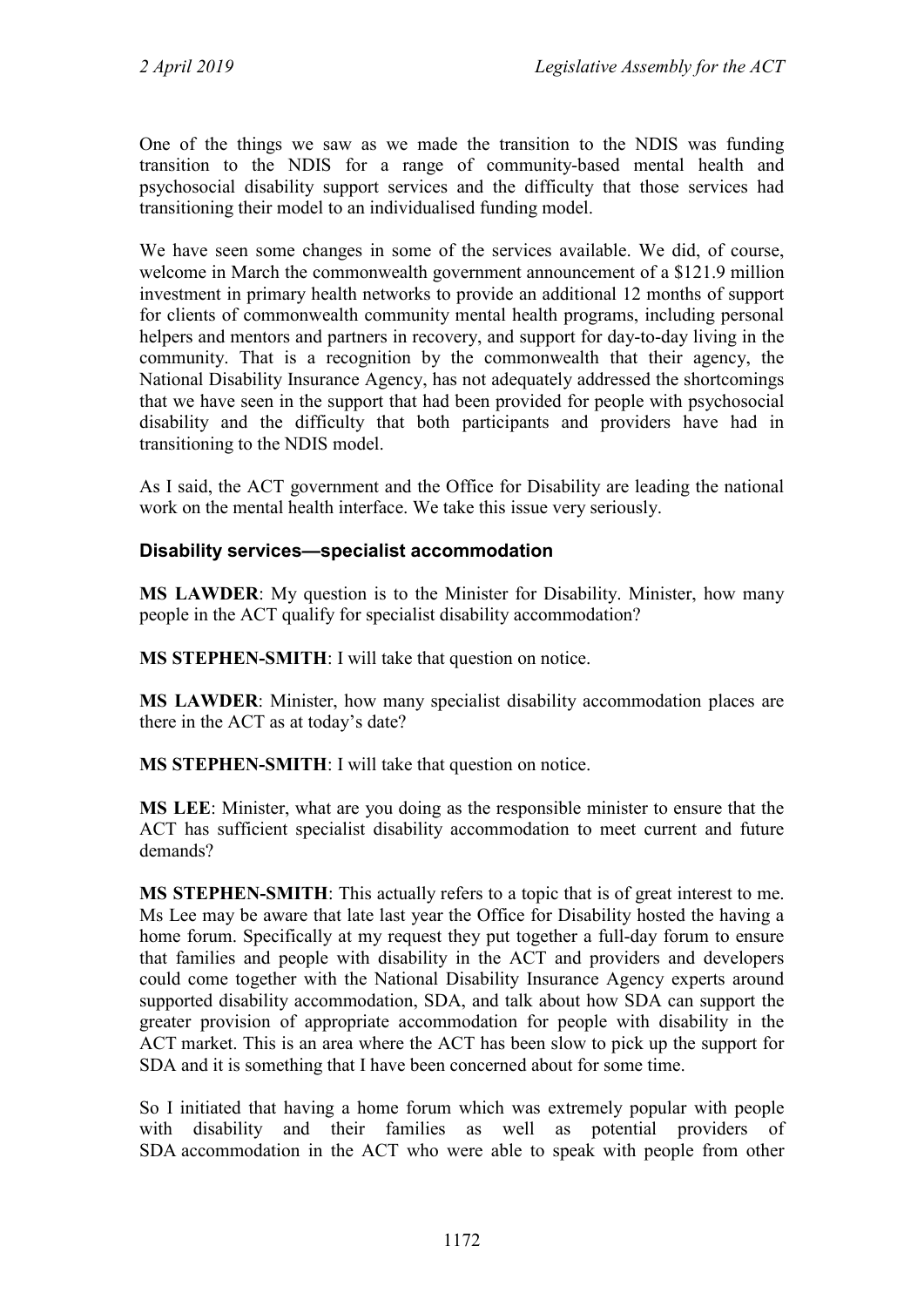jurisdictions who delivered accommodation using SDA. We had both videoconferencing and people there at the forum to talk to. At the end of the day we had a world cafe-style arrangement where people could move from table to table to talk about the particular issues that were of interest to them. The Office for Disability has followed that up by trying to stay in touch with the people who came to the forum.

There was indeed another forum on the issue of housing and people with disability that brought some expertise in from Melbourne earlier this year in the Legislative Assembly reception room which was, again, another step towards more innovative housing options for people with disability in the ACT—both supported by SDA and more broadly in the private market—because we know that there are significant issues there as well.

## **Government—Seniors Week**

**MS CHEYNE**: My question is to the Minister for Seniors and Veterans. Can the minister please outline for the Assembly the highlights of the 2019 Seniors Week?

**MR RAMSAY**: I thank Ms Cheyne for her question and for struggling through with questionable health today. Seniors Week is a highlight on the calendar for older Canberrans, and there is so much to see and do. The Chief Minister's concert is obviously a signature event and it kicks off Seniors Week. The band of the Royal Military College, Duntroon is so popular that both concerns again sold out this year ahead of the event. I was disappointed that I was able to see only the beginning of one of the concerts as it was a sitting day and I had responsibilities here in the chamber.

The seniors expo was busier than ever this year, with many stallholders showcasing new ways for our older Canberrans to interact, new hobbies to take up, new groups to join and services that are available to them. Similarly, the Public Trustee and Guardian ran a series of incredibly informative workshops on helping people to ensure that their will and enduring power of attorney are up to date and working in their best interests.

The positive ageing awards were a particular highlight of Seniors Week for me. It is important to stop to take the time to acknowledge those Canberrans who make a real difference in the community. Congratulations go to Emma Zen, Marlene Keltie, George Ahmat, Barrie Smillie and the Seasoned Voices seniors choir on winning awards. I thank them for all that they do in making Canberra a better place for our older citizens.

These were just some of the events on offer during the busy but very high quality program throughout Seniors Week. I place on record my appreciation, and the appreciation of this government, to COTA ACT for organising an amazing week which I know was appreciated by all who attended.

**MS CHEYNE**: Can the minister outline the benefits of events like the seniors expo and the Chief Minister's concert?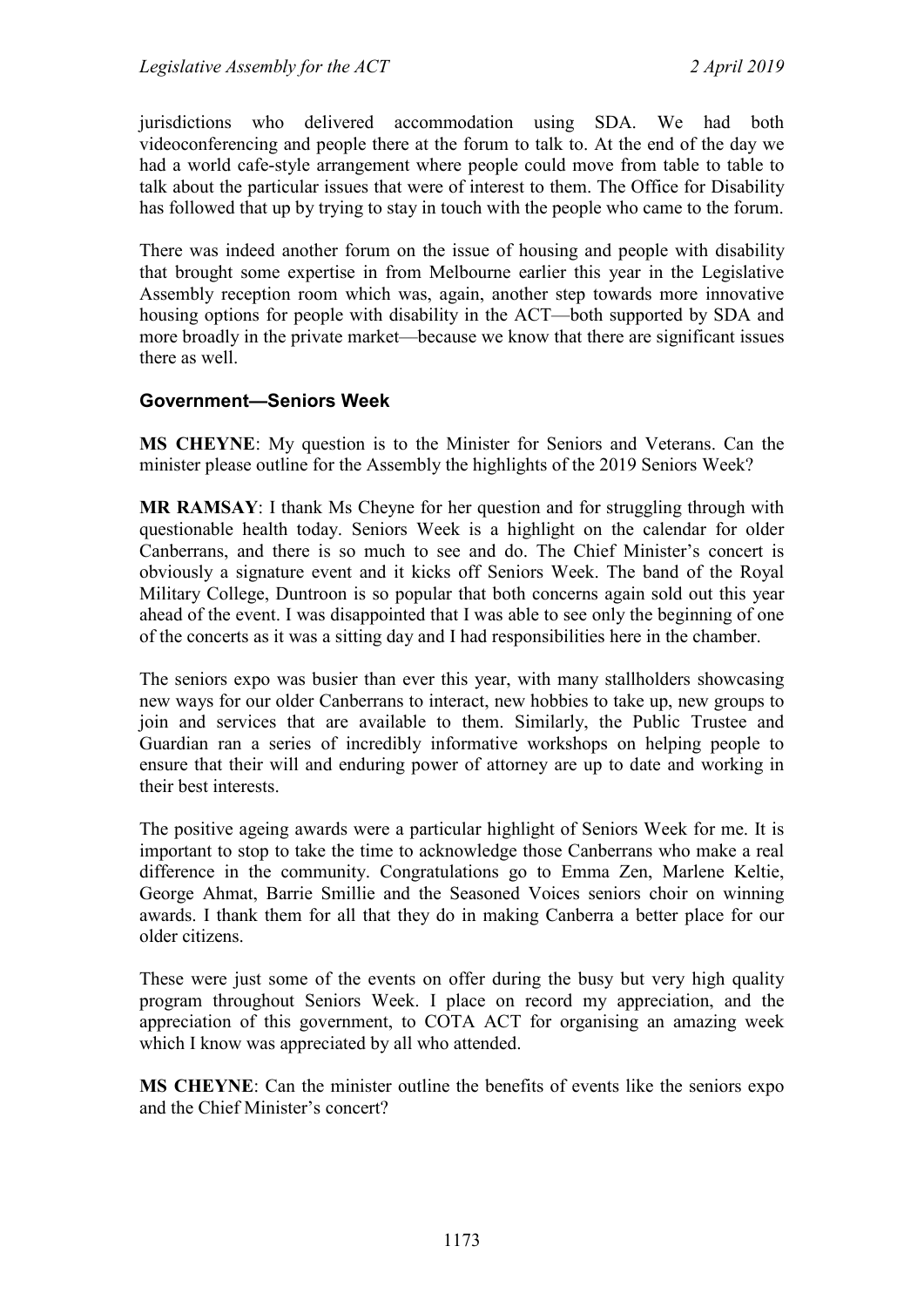**MR RAMSAY**: I thank Ms Cheyne for the supplementary question. These sorts of events are excellent opportunities for seniors to remain active and connected members of the community. The Chief Minister's concert is a great opportunity for our seniors to engage with the arts, to sing along and to listen to the very talented Band of the Royal Military College, Duntroon. Like other initiatives such as Music at Midday, which was again on in the Canberra Theatre today, the Chief Minister's concert is particularly popular with those in residential aged care facilities and provides an important opportunity to be out and about and connecting with hundreds of other seniors.

We know that the quality of life of all people in the community, including our seniors, is improved when the person is active and a connected member of the community. The concert is just one of the opportunities that we provide to do this. The seniors expo goes even further, presenting opportunities to meet with new groups and find new activities, to try to open up a whole world of possibilities to remain connected and active in later life. With over 120 exhibitors this year, there was truly something for everyone to try, to see or even to taste.

Madam Speaker, you will often hear me say that I believe that the city is at its best when everyone belongs, when everyone is valued and when everyone has the opportunity to participate. The Chief Minister's concert and the seniors expo provide opportunities for senior Canberrans to do precisely that.

**MR PETTERSSON**: Can the minister explain why it is important to take the time to recognise seniors during Seniors Week, including in the positive ageing awards?

**MR RAMSAY**: I thank Mr Pettersson for the supplementary question. While most of Seniors Week is dedicated to things for our senior Canberrans to see and do, the positive ageing awards are just as important. They give us the time to stop and celebrate the many people in the community who provide services for our seniors.

To those who share their knowledge or language and history, to those who set up intergenerational playgroups so that Canberrans young and old can play together and share experiences, to those who run choirs to create an inclusive space for those who are over 55, to those who create groups to support the social inclusion of women in their region, and to those who get seniors to events to allow them to remain socially connected, I pass on congratulations on winning the awards and thank them for their hard work. To the many who were nominated, we also thank them for everything they do to make Canberra a more age-friendly and inclusive city.

I also want to take a moment to thank those who may not have been nominated but who still work to make Canberra an open and inclusive city and a great place for older Canberrans to live. We have so many people who are working to make Canberra an age-friendly city. The positive ageing awards are just one of the ways that we can show appreciation to them. Congratulations again to Emma, Marlene, George, Barrie and to the Seasoned Voices Choir.

**Mr Barr**: Madam Speaker, all further questions can be placed on the notice paper.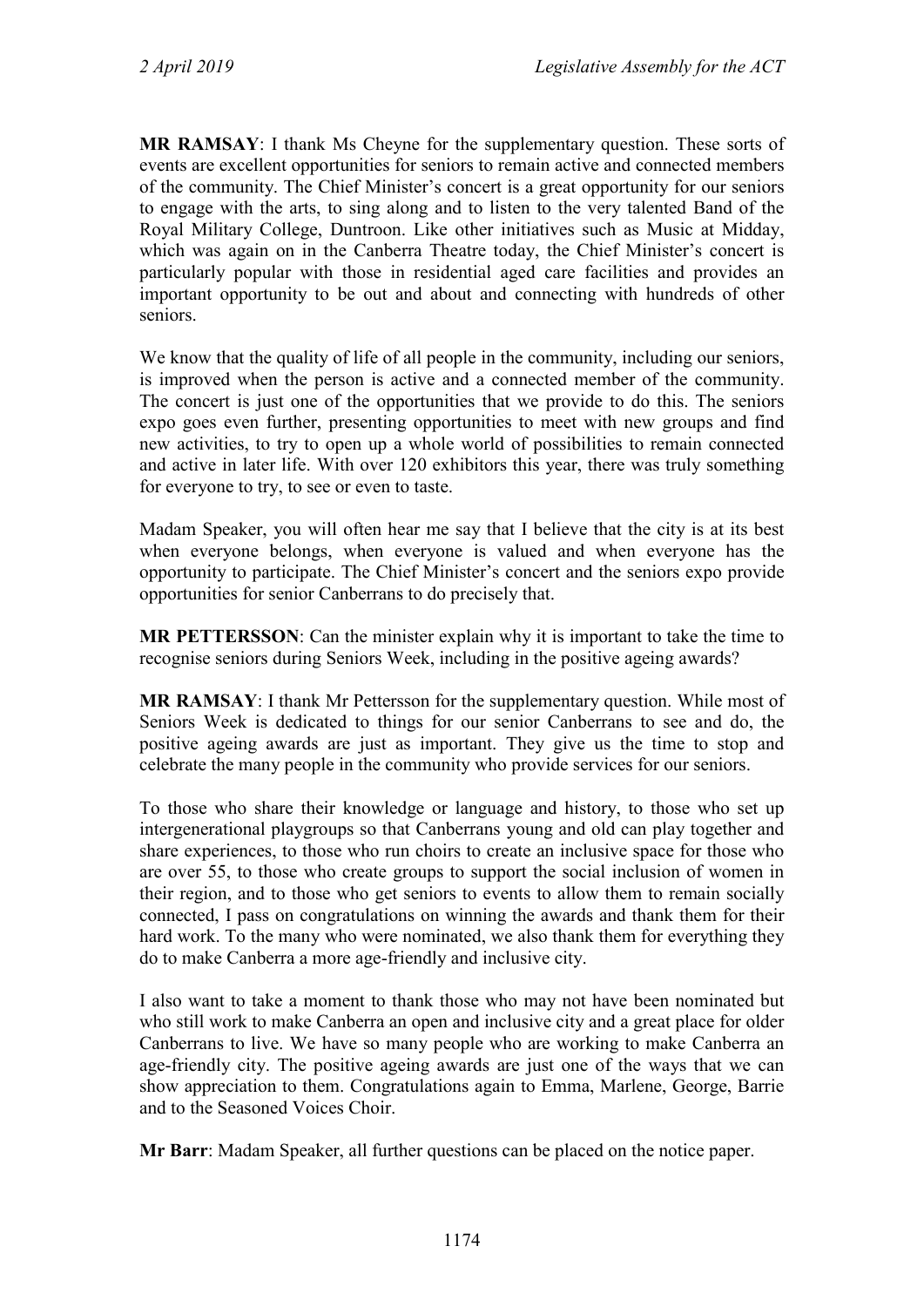## **Supplementary answer to question without notice National disability insurance scheme—mental health**

**MS STEPHEN-SMITH**: I am not sure if I was specifically asked this, but I can inform the Assembly that, as at the Disability Reform Council's quarterly report of 31 December 2018, 842 Canberrans identify their primary support needs within the NDIS as relating to psychosocial disability, and are benefiting from the NDIS, and this equates to 13 per cent of the total approved participants in the scheme in the ACT.

## **Centenary Hospital for Women and Children—unauthorised examinations Statement by member**

**MRS DUNNE** (Ginninderra) (3.02): I seek leave to make a brief statement in relation to an unauthorised vaginal examination which was discussed in question time.

Leave granted.

**MRS DUNNE**: Thank you, members; I thank you for leave. I want to place on the record the concern of the Canberra Liberals about this claim. This claim was brought to light initially in a submission to the health committee; it was reported by the *Canberra Times* accurately, with respect to the published submission; and it was subsequently brought to my attention, and that of the minister and other members of this place, over the weekend.

What I saw from the email trail that the minister received over the weekend was that there was a complaint. It is unclear who made that complaint, but it is certain that there was a complaint. It seems to me that what has happened as a result of this complaint is tantamount to bullying. If we give the person who made the complaint the benefit of the doubt, we should be working to support that person who made the complaint about an unauthorised vaginal examination. What we saw from the minister and from Health authorities was an attempt to belittle the complaint and to say that it did not happen.

It is clear that the complaint was made. We do not know who made that complaint and when the complained-about event took place, but I think it is incumbent upon the minister and the agency to try to get to the bottom of it and find out who the complainant is, and what can be done to assist that person. It is equally important to ensure that the person who conducted this examination without consent is informed of and understands that that is a serious problem, and that steps are taken to ensure that that person does not do it again, and that other people do not do it again.

The Canberra Liberals are very concerned about the wellbeing of the person who made this complaint. We are also very concerned about the wellbeing of, essentially, the whistleblower who brought this to the health committee's attention, to the health minister's attention and to my attention over the weekend. I will be watching this matter very closely on behalf of the Canberra Liberals, to ensure that no-one is bullied or intimidated as a result of making this disclosure.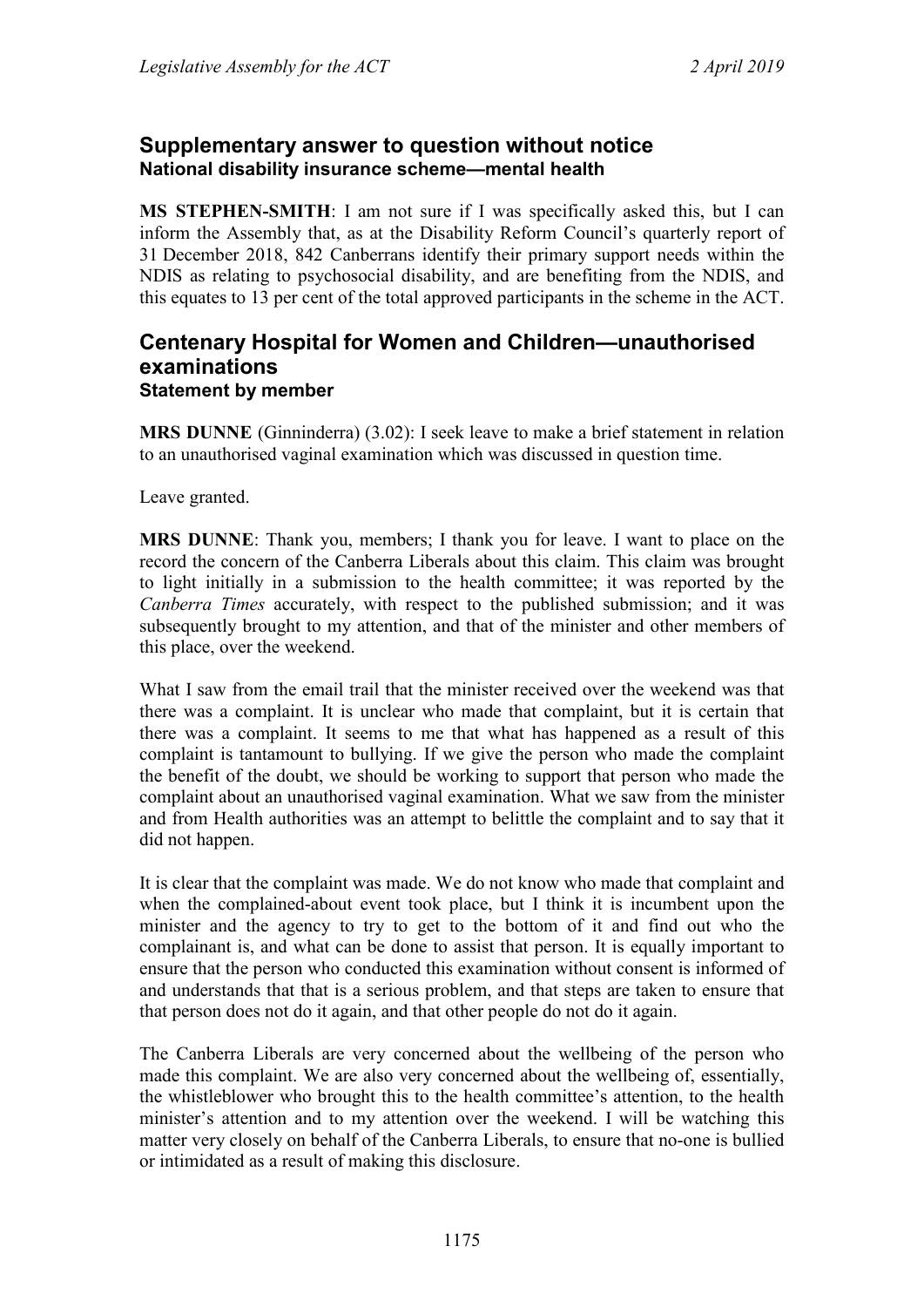# **Papers**

**Madam Speaker** presented the following papers:

Standing order 191—Amendments to:

Royal Commission Criminal Justice Legislation Amendment Bill, dated 26 March 2019.

#### **Mr Gentleman** presented the following papers:

*Road Transport (Third-Party Insurance) Act 2008*—Section 275 Review, dated 20 March 2019.

Health, Ageing and Community Services—Standing Committee—Report 5— *Inquiry into the Future Sustainability of Health Funding in the ACT*— Government response, dated 2 April 2019.

*Health Practitioner Regulation National Law and Other Legislation Amendment Act 2019* (Queensland), together with an explanatory statement, dated 2 April 2019.

Planning and Development Act, pursuant to subsection 79(1)—Approval— Variation to the Territory Plan No 345—Mawson Group Centre: Zone Changes and amendments to the Mawson precinct map and code, dated March 2019, including associated documents.

Coroners Act, pursuant to subsection 57(5)—Report of Coroner—Inquest into the death of Tania Klemke—

Report, dated 29 November 2018.

Government response, dated April 2019.

## **Road transport (Third-Party Insurance) Act 2008—section 275 review**

**MR GENTLEMAN** (Brindabella—Minister for the Environment and Heritage, Minister for Planning and Land Management, Minister for Police and Emergency Services and Minister assisting the Chief Minister on Advanced Technology and Space Industries) (3.05): Pursuant to standing order 211, I move:

That the Assembly take note of the following paper:

*Road Transport (Third-Party Insurance) Act 2008*—Section 275 Review.

**MR BARR** (Kurrajong—Chief Minister, Treasurer, Minister for Social Inclusion and Equality, Minister for Tourism and Special Events and Minister for Trade, Industry and Investment) (3.05): Section 275 of the Road Transport (Third-Party Insurance) Act, the CTP Act, requires the government to review the operation of the act every three years, and to present the report of the review to the Legislative Assembly. This is the third report into the operation of the compulsory third-party insurance—CTP scheme.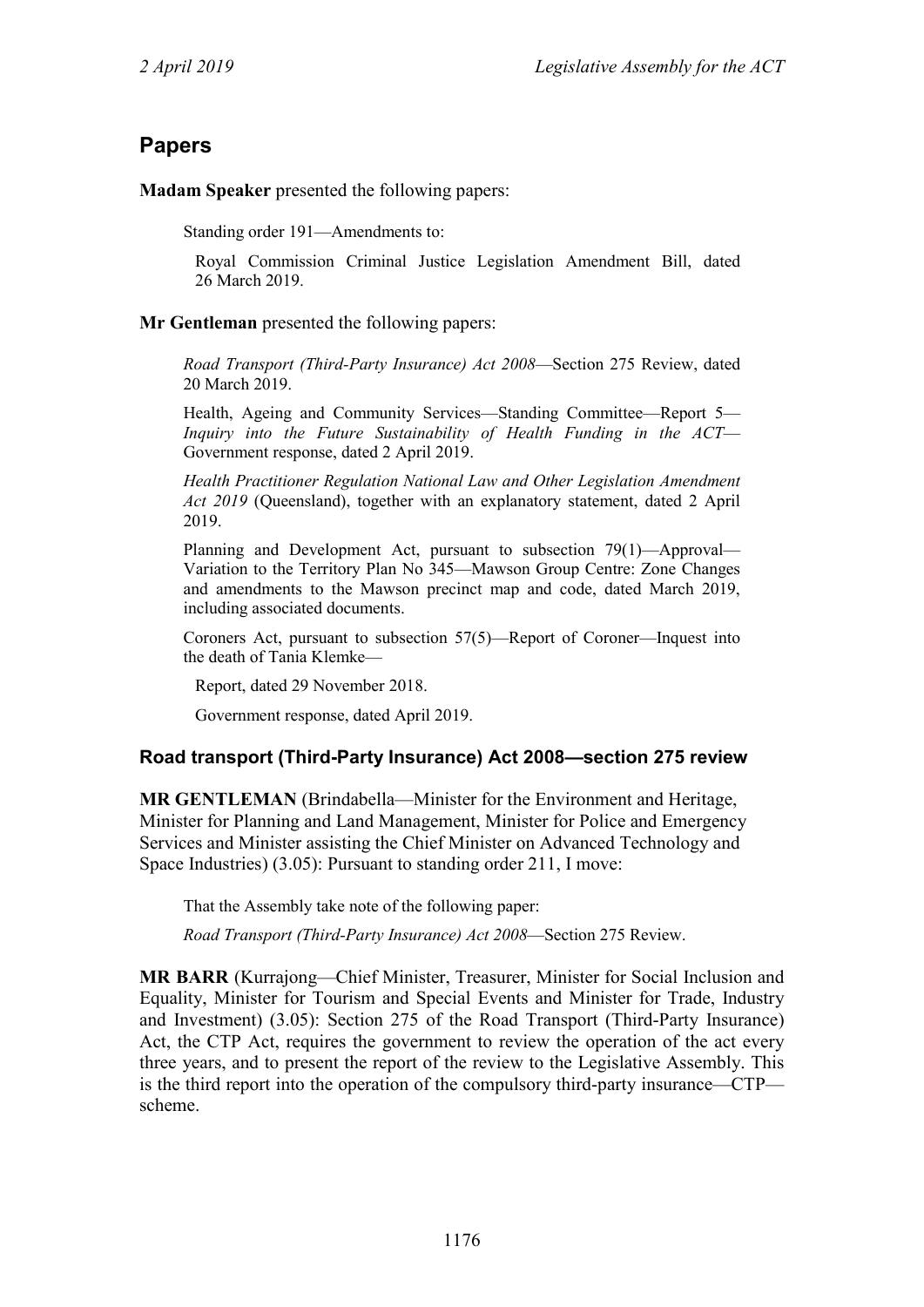In accordance with the act, the review was commenced on 1 January 2019. The report was circulated to all members out-of-session by the legislated 31 March 2019 deadline. Additionally, this has now been tabled, for the Assembly's reference. The overarching terms of reference for the review were to assess the operation of the act over the three years to 31 December 2018, and report on the extent to which a range of the scheme's objectives have been achieved.

The review of the CTP Act was undertaken by the independent CTP scheme actuary, who provides actuarial analysis and services to the CTP Regulator. The actuary was selected to undertake the review because of their understanding of the ACT's scheme design and extensive knowledge of schemes operating in other jurisdictions.

Members in this place would be aware that the release of this review comes as the government is in the process of reforming the ACT's motor accident insurance scheme, so it is timely to consider how the current arrangements are working, or not.

The review examined many elements of the current CTP scheme, including how long it takes for a claim to be finalised so that an injured person can receive all of their payments under the scheme. We have long been concerned that because our current scheme relies on demonstrating fault in order to access compensation, claims take an incredibly long time to resolve. While fault is being determined and claims are in dispute, Canberrans must cover their own treatment costs and be out of pocket for any lost income, often by very significant amounts of money. If they are not able to meet these costs privately, some people may simply go without necessary treatment and care, exacerbating their injuries and preventing a proper recovery.

The review absolutely confirms this by showing that, on average, small claims worth up to \$100,000 take 1½ years to finalise. Larger claims worth \$100,000 or more take an average of 3.7 years to finalise. We believe this is far too long to leave people in limbo about whether they are going to get the treatment and support they need to recover from an accident. Let me reiterate that: 3.7 years to finalise a large claim.

The review also provides an important breakdown of how the money that Canberrans pay into the scheme through their premiums is allocated across its different components. Members might find this hard to believe but, under the current scheme 22 per cent—so around one-fifth, only one-fifth—of the scheme's costs are dedicated to treatment and care for injured people. But 24 per cent—so more than the scheme's costs dedicated to treatment and care—go to legal and investigatory costs. So more money, more of every Canberra motorist's CTP premiums, go to legal costs than to treatment and care under the current scheme.

This does not show a system that is working in the best interests of injured Canberrans, when more of the scheme's costs are directed to legal and investigative activity than to providing treatment and care. This point is worth repeating: more of the current scheme's costs are directed to legal and investigative activity than to providing treatment and care. This is wrong and has to change.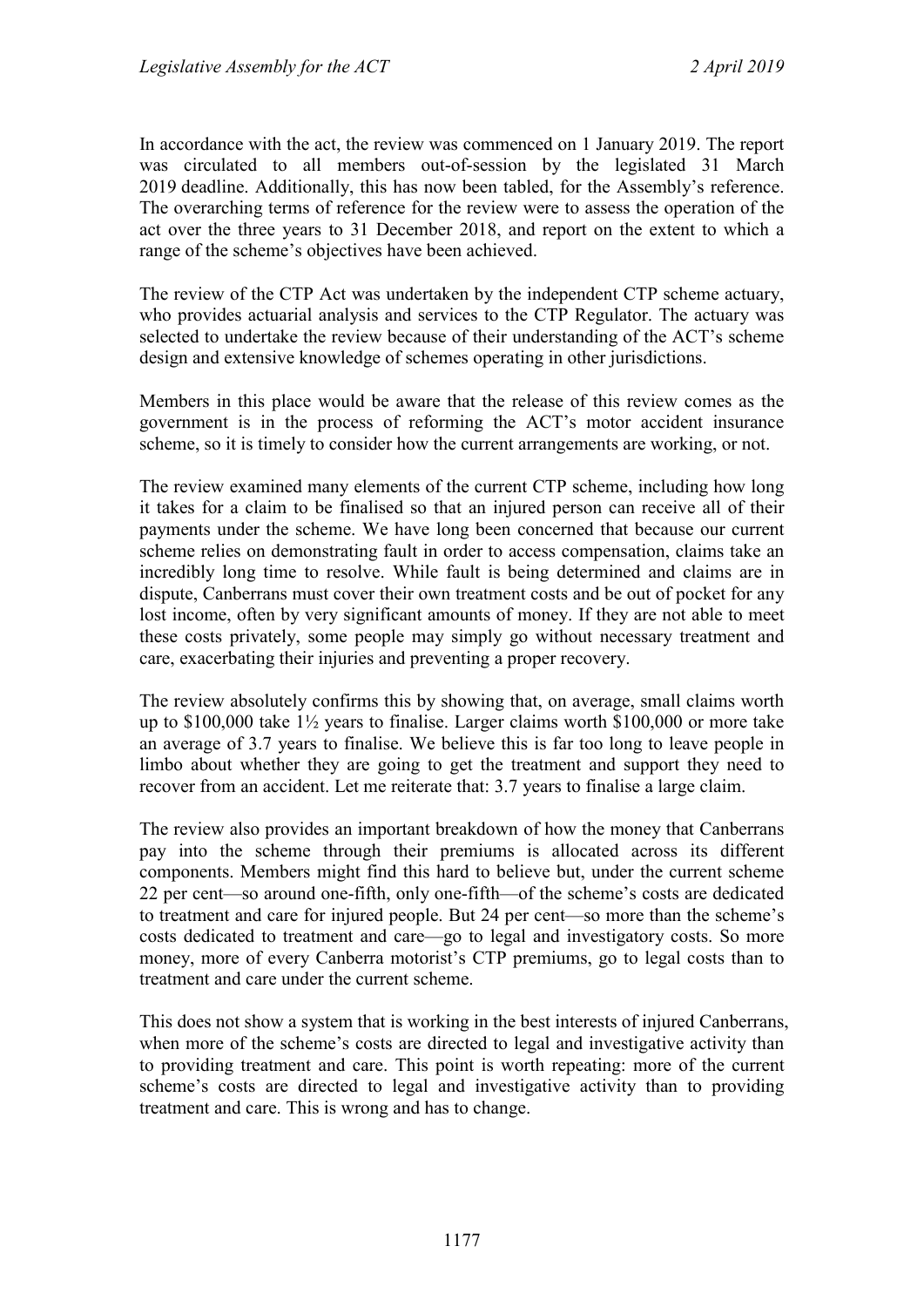We want to see the maximum amount of scheme costs possible be directed to treatment and care for injured people, not getting chewed up in disputes about liability. By moving to a no-fault model where everyone who gets injured in a motor vehicle accident is entitled to treatment, care and income replacement benefits, our new scheme will help bring these costs into a much better balance.

In relation to premium costs, the review found that while these have been reducing in recent years, thanks to the introduction of competition in the ACT market, Canberrans continue to pay amongst the highest costs in the country for personal injury coverage. Only South Australia has higher premium costs. The lowest CTP premium for a passenger vehicle in the ACT is now sitting at \$520 for a 12-month policy. I would note that this now makes up a larger cost than the total cost of registering a car in the ACT, with all government fees representing an average cost of \$464. Think about that for a moment.

The review also contains a range of additional data which is useful in the context of our proposed transition to a new motor accident injury scheme, and the types of support people will need and be entitled to. For example, the report highlights that a majority of CTP claims are for injuries classified as minor in severity. About 70 to 75 per cent of claims result in settlements of less than \$100,000. At the other end of the scale, only about four per cent of claims involve settlements of half a million dollars or more for severe and critical injuries.

Whiplash strains represent a little over 55 per cent of all claims, while brain injuries and spinal injuries combined represent less than one per cent of all claims. This data is important in highlighting that the majority of CTP claims relate to injuries that people can and will recover from if they receive the right treatment and care up front as soon as possible after their accident, not many years later under the current arrangements. The goal of our motor accident insurance scheme is geared towards not maximising a payout years down the track, but getting people well again so that they can get on with enjoying life the way they were prior to their accident.

For the first time this review includes an assessment of insurers' estimated achieved profit margin when compared to the expected profit margins included in their premium filings. As we have a privately underwritten scheme, it is reasonable that insurers make some profit, but it is also very important that these profits are reasonable and that they are in line with the community's expectations. After all, CTP insurance is a product that all drivers are required by law to hold, so it is not exactly a hard sell for the insurers.

The review shows that the profit trend has been decreasing in recent years. From 2016 to 2018 the estimated achieved profit margin in the ACT fell from 17 per cent to just under 10 per cent. This is significantly lower than the estimated profit margins in some other jurisdictions, such as Queensland.

We understand that there is a lot of interest in insurer profit margins, particularly as the ACT transitions to a new motor accident injury scheme. That is why the new legislation gives the power to determine what reasonable profits are and to take action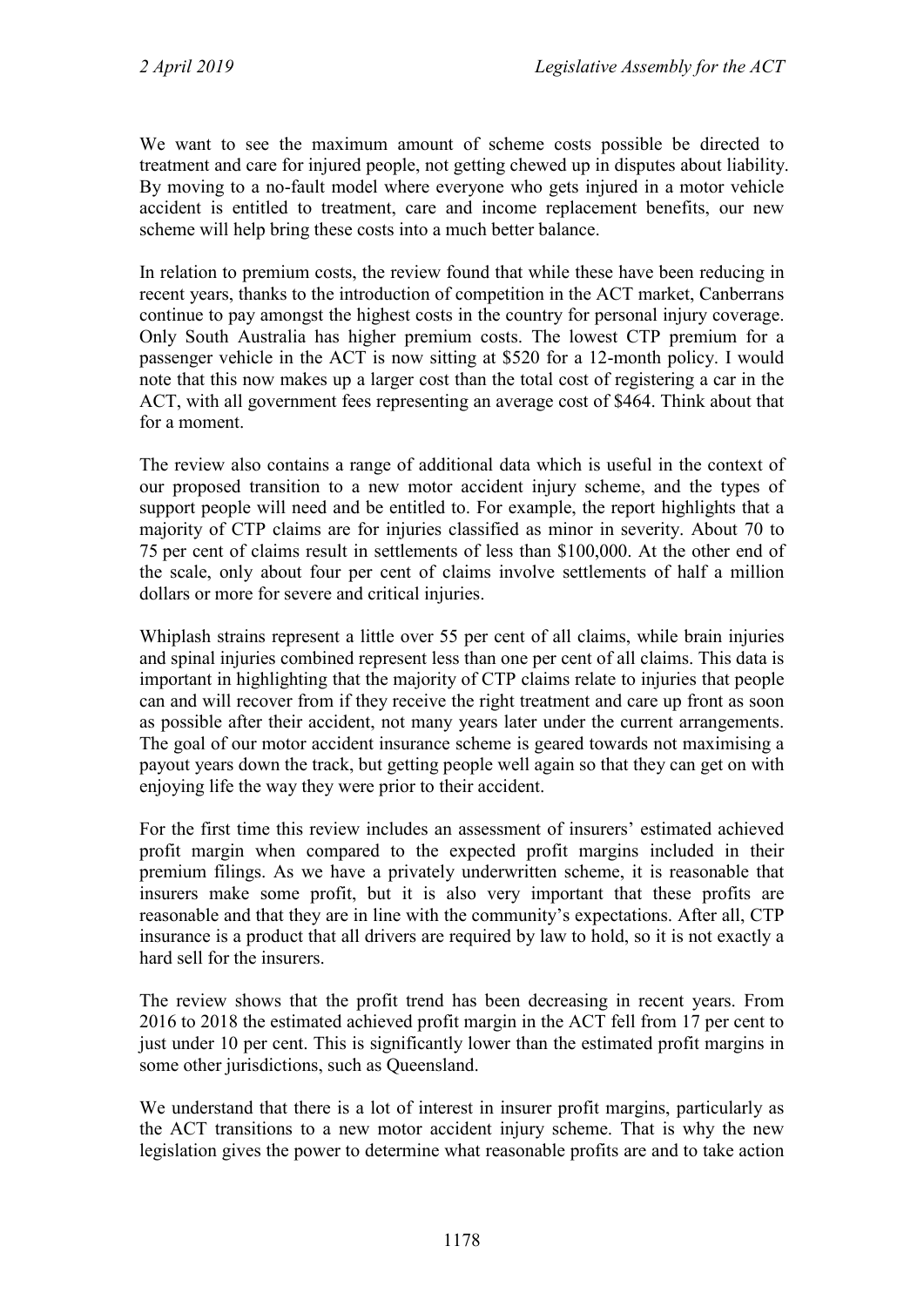if actual profits are higher. The motor accident injuries commission will have significantly expanded data-gathering powers so that they can collect more information from insurers on their actual costs and profits, to keep a very close eye on this. This information will assist the commission in deciding whether to accept proposed premiums. We want a diversity of providers competing in the ACT market to provide accident insurance, but we simply will not accept them making super profits from this community when they do.

This review report on our existing CTP scheme clearly demonstrates why we believe accident insurance can be improved to deliver faster, fairer and more comprehensive support to Canberrans who get injured on our roads. Later this week we will start the debate on the Motor Accident Injuries Bill, which will deliver these reforms. The bill will mean that all injured people can get timely treatment and care for the speedy resolution of their injuries. It will provide income replacement up front rather than forcing injured people to wait years to receive a lump sum payment. It will provide this access to benefits for everyone who gets injured on our roads without injured people having to argue and prove that someone else was at fault.

I commend this report to the Assembly and look forward to commencing the debate on our bill to make motor accident insurance work better for all Canberrans.

Question resolved in the affirmative.

#### **Planning and Development Act—variation No 345 to the Territory Plan— Mawson group centre**

**MR GENTLEMAN** (Brindabella—Minister for the Environment and Heritage, Minister for Planning and Land Management, Minister for Police and Emergency Services and Minister assisting the Chief Minister on Advanced Technology and Space Industries) (3.16): Pursuant to standing order 211, I move:

That the Assembly take note of the following paper:

Planning and Development Act, pursuant to subsection 79(1)—Approval— Variation to the Territory Plan No 345—Mawson Group Centre: Zone changes and amendments to the Mawson precinct map and code.

Variation 345 incorporates the planning recommendations of the Mawson group centre master plan to guide new development within the centre over the next 10 to 20 years. An initiative of the ACT government, the master plan and associated Territory Plan variation provide guidance for the future rejuvenation of the group centre. The changes also reflect the recommendations of the ACT planning strategy 2018 by facilitating higher density mixed-use developments in locations close to main public transport routes and within commercial centres.

The variation rezones land along Athllon Drive, as well as selected sites within the centre, and amends the Mawson precinct map and code to permit increases in building heights, provide guidance on the desired built form and improve the pedestrian experience within the centre. The zoning changes along Athllon Drive increase the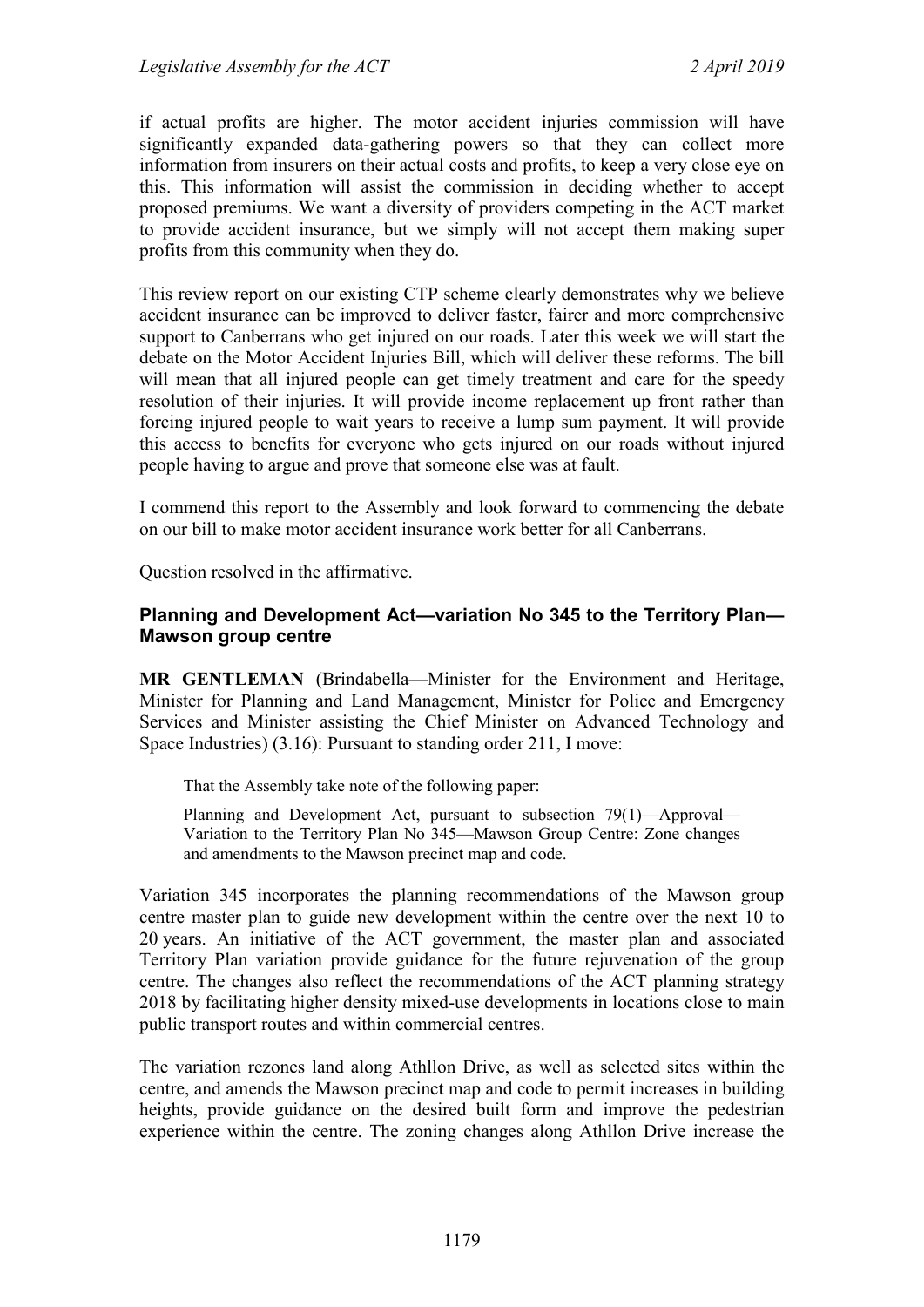area of urban open space, protect the active travel route connecting Mawson and Woden, and identify areas suitable for higher density residential development and commercial uses. These changes are in accordance with the approved Mawson group centre master plan.

During the public consultation process, DV345 attracted a total of 21 written submissions from the community, including local residents, business owners and community organisations. A range of matters was raised in these submissions, including both support for and concern about the proposed building heights within the centre, a desire for the solar access to the main public courtyards to be retained, and retaining surface car parking within the centre.

The draft variation and the report on consultation were referred to me for consideration, and I referred DV345 to the Standing Committee on Planning and Urban Renewal for them to consider the proposal. The standing committee held an inquiry into DV345 and released a report containing 12 recommendations, including a recommendation that the variation be approved.

The government is grateful for the input of the standing committee into the planning process for the future of this well-utilised group centre. The report was carefully considered. Of the 12 recommendations, the government agreed with five recommendations, agreed in part with one recommendation, and noted the remaining six recommendations. I am pleased to advise that there were no recommendations that the ACT government disagreed with. The majority of the noted recommendations relate to planning process matters that, while not specifically relevant to 345, will prove useful in considering future Territory Plan variations.

A number of the agreed recommendations have resulted in changes to the variation. These include additional measures to limit overshadowing of the main public spaces, controls to provide a permanently open path that leads from the public car park to the adjoining pedestrian path, and a requirement for any redevelopment of the main surface car park to the west of Heard Street to include a new public courtyard along the southern side of the block. While this last change was not included in the Mawson group centre master plan, it will result in an improved experience for users of the centre, while not impacting on the desired character envisioned by the master plan.

I directed the planning authority to make the necessary changes to variation 345 in line with the agreed standing committee recommendations, which I have now approved.

Question resolved in the affirmative.

# **Leave of absence**

Motion (by **Mr Wall**) agreed to:

That leave of absence be granted to Mr Parton for this sitting day due to illness.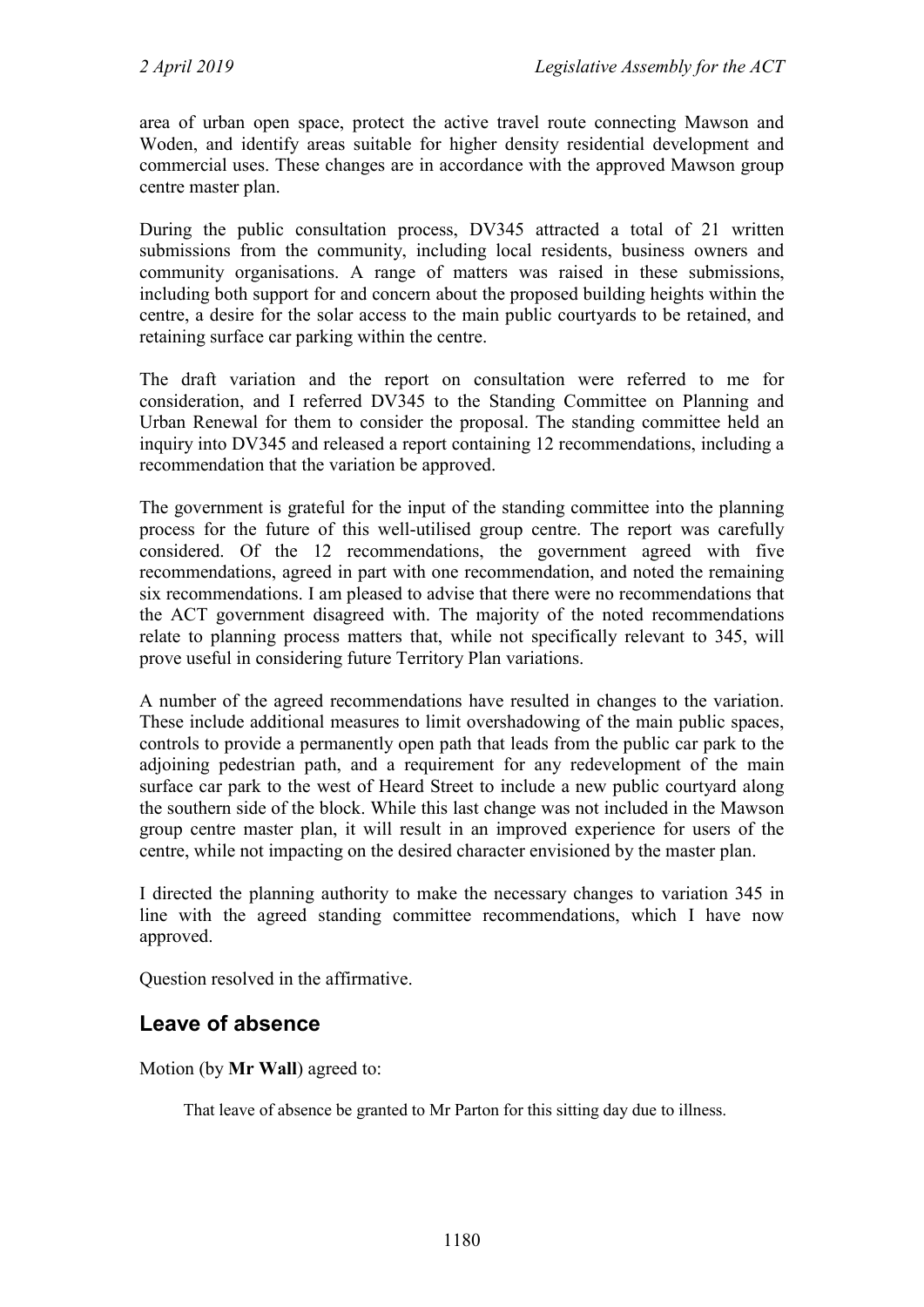## **Climate change Discussion of matter of public importance**

**MADAM ASSISTANT SPEAKER** (Ms Orr): Madam Speaker has received letters from Miss C Burch, Ms Cheyne, Ms Cody, Mr Coe, Ms Le Couteur, Ms Lee, Mr Milligan, Ms Orr, Mr Parton, Mr Pettersson and Mr Wall proposing that matters of public importance be submitted to the Assembly. In accordance with standing order 79, Madam Speaker has determined that the matter proposed by Ms Le Couteur be submitted to the Assembly, namely:

The importance of preparing the ACT for more extreme weather events because of climate change.

**MS LE COUTEUR** (Murrumbidgee) (3.21): My current podcast listening is to David Wallace-Wells, who is the author of the distressingly titled *The Uninhabitable Earth*. It is, he says, much worse, than you think. He covers a great deal of scary future expectations: drought, floods, wildfires, economic crises, political instability, the collapse of the myth of progress. It is a tour of the future's emerging disaster. He talks about the six great extinctions, caused primarily by climate change. Some of those ended up with 96 per cent of all species becoming extinct. He also talks a lot about how even those of us who know about these predictions and believe them just do not live as if they are true. I am one of them. Basically it is because they are just too scary. I am not alone.

This is why we are having this MPI today. Climate change is real. It is going to get worse and we need to prepare for it. In the ACT we are already seeing more severe, more frequent and longer heatwaves, less rainfall but more frequent and severe storms, more extreme fire risk days and the likelihood of more dangerous bushfires. We have just had our hottest January on record. Canberra airport's mean temperature was 34.5 degrees Celsius, the warmest January mean since records started. It was 6.3 degrees above average. The temperature exceeded 35 degrees Celsius on 19 days at the airport, just over six times the January average. January set a new record for the number of consecutive days above 40 degrees: four days.

These kinds of records are being broken all over the world, year on year. The summer which just passed was the hottest summer on record for Australia as a whole. In just 90 days, more than 206 heat records were broken around Australia. Port Augusta in South Australia reached a record-breaking temperature of 49.5 degrees. It is expected that many Australian towns will have maximum temperatures of 50 or above by 2030.

Every state in Australia experienced serious bushfires, with properties lost in Queensland, New South Wales, Victoria and Tasmania. Pristine rainforests in Queensland and Tasmania which previously have not burnt suffered devastating damage. The pictures from Tassie were literally on an unbelievable level. New South Wales also experienced serious fires throughout autumn and winter. The Queensland fire season was much longer than normal. The Tasmanian fire season started early, as did ours, on 1 September, and is finishing late. In fact in the ACT we just experienced the hottest March on record as well.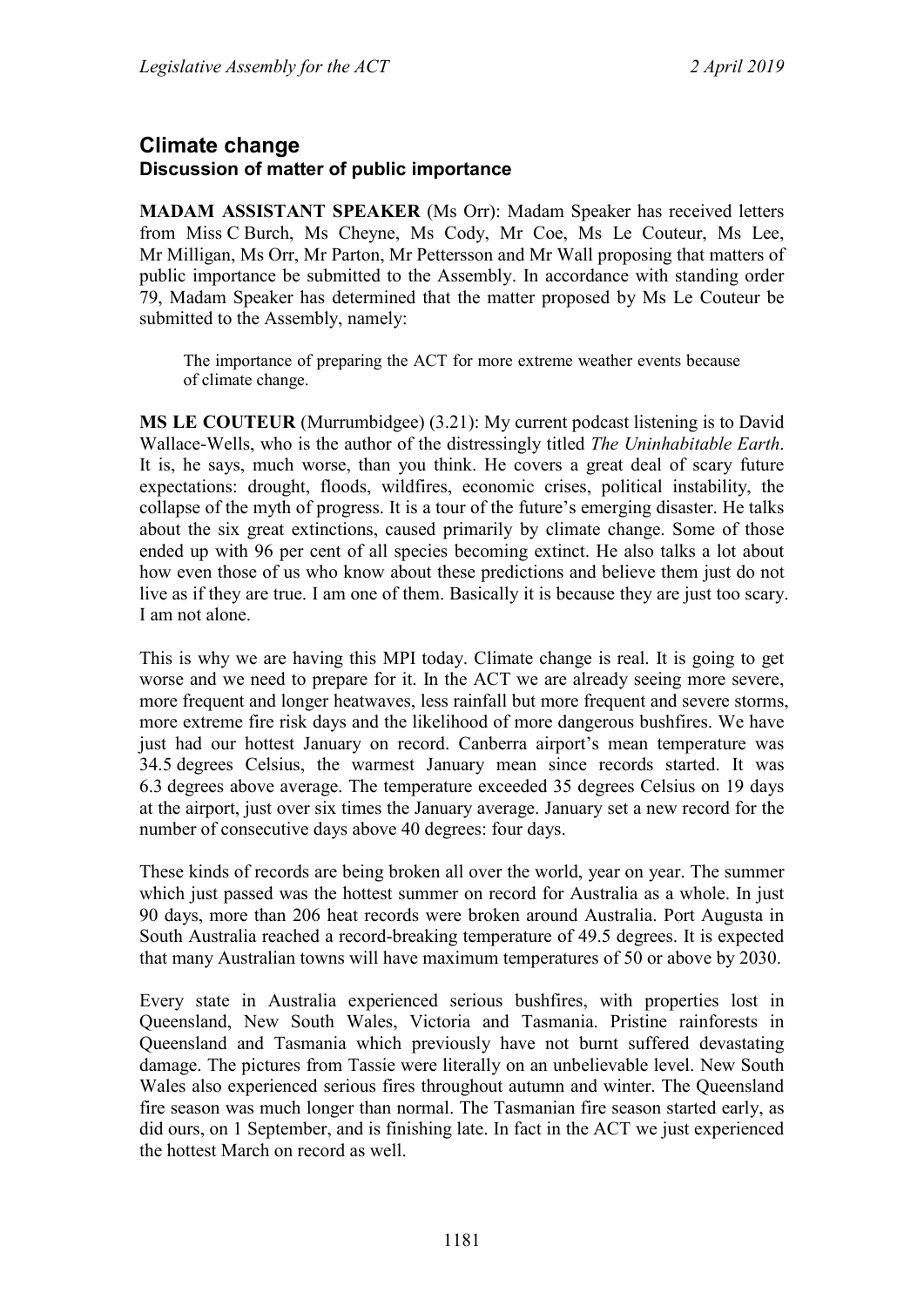These impacts are occurring when the earth has warmed about one degree from pre-industrial revolution levels. But without urgent, rapid action we are on track for the world to warm at least four degrees by the end of the century. The outcomes of that would be catastrophic. We are in a climate emergency. We need to recognise that and act accordingly. Members will have noted that my colleague Mr Rattenbury has put a motion on the notice paper asking this Assembly to acknowledge that we are in a state of climate emergency. I look forward to talking about this when it is debated.

Global leaders need to be climate leaders and act to mitigate climate change and the worst of its impacts. The longer we wait to take mitigation action, the harder it will be and the worse the outcomes will be. They will be devastating for the planet's inhabitants and its ecosystem. It will also be more expensive to do anything about it. For example, the national climate assessment released by the US government last year said that damaging weather had smashed records in the US for the past few years and cost around \$550 billion dollars since 2015. That was even before the wildfires which devastated California at the end of last year. Clean-up costs from that are expected to exceed \$1.5 billion. The insurance industry paid record payouts of close to \$12 billion from the 2017 fires and expects to pay even more from the 2018 fires.

David Wallace-Wells, whom I talked about earlier, who lives in California, was talking about how it is even becoming normal to have wildfires next to you in California. Economies will struggle to cope with these kinds of costs as climate change worsens. It is no wonder that insurance companies are some of the loudest voices calling for climate change action.

But as well as mitigating climate change, we need to prepare and to adapt. Regardless of our mitigation actions, the impacts of climate change are already affecting us. They will continue to affect us because of the warming already built into the system, due to the greenhouse gases that we have already emitted. There is a long time lag, so there are consequences we cannot escape. Governments around the world are preparing adaptation actions to varying degrees. Some are desperate and some are still negligently ignoring the issue. Many coastal cities are planning or building sea walls to try to protect themselves from sea level rises that could wipe them out. The fact that adaptation measures can be such an expensive endeavour will put governments in increasingly difficult predicaments, as they must decide whether their resources will allow them to protect all or whether some must be left to their own fate.

In the ACT we need to prepare. Extreme weather will affect us in every way, from our infrastructure's ability to cope with heat and storms to our health, social and recreational opportunities. All planning and decision-making and all infrastructure expenditure by the ACT government must factor in climate change. When we plant trees we need to think, "Will these trees be appropriate for a hotter, drier climate?" When the ACT government buys a bus we need to think, "Will these buses perform properly in heatwaves?" When it builds a sporting facility, the government needs to think, "Will this provide adequate shade in a hotter climate? Can it handle a deluge of water from more severe storms?"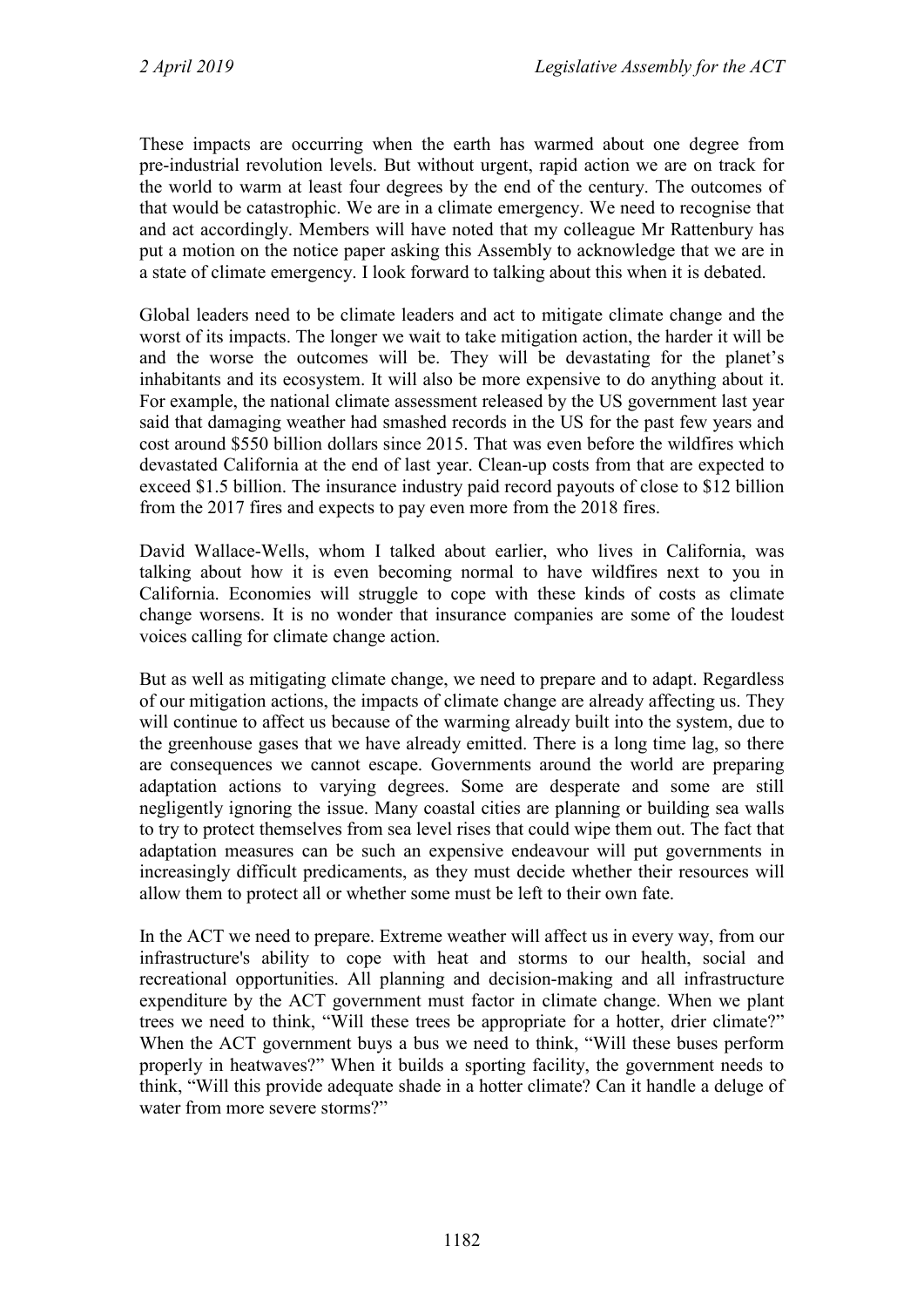In particular we need to be looking at the increasing threat from bushfires. A Climate Council report in 2016 found that the direct effects of a three to four degree temperature increase in the ACT—and we are currently on track for at least that could more than double fire frequency and increase fire intensity by 20 per cent. The report found that the economic cost of bushfires in New South Wales and the ACT in 2016 was approximately \$100 million. These costs are projected to more than double by 2050.

As the fire seasons grow longer, the usual off-season between the dangerous fire periods is disappearing. This means that firefighters have less time for all their tasks, including hazard reduction burning, and the opportunity for firefighters, including volunteer firefighters, to have some kind of rest is diminishing. This means that firefighting land management is under a lot of pressure. It will need greater efforts and greater ingenuity. It will need more resources. We need to plan new estates and new infrastructure with bushfire resilience in mind.

I also want to mention the urban heat island effect and the need for more shading and cooling infrastructure. The urban heat island effect happens when things like pavements, roads and buildings, concrete in particular, absorb the heat of the sun and radiate it back. This increases temperatures. Members may have seen a CSIRO study that my colleague Mr Rattenbury released. It showed vast differences in temperature, up to 10 degrees on a hot day, between areas of Canberra that are well shaded and parts that are not.

The solution to this is to increase canopy cover in the ACT. We need more trees and other living infrastructure. We need to reverse the decline in trees and plant many more, and they need to be appropriate species for the changing climate so that they can produce shade to cool the city and its inhabitants. In areas that are denser, like town and group centres, we need to make more appropriate microclimates. They cannot just be concrete and bitumen jungles. There is plenty of room to incorporate trees, green space, water features and other innovations, potentially even green roofs. This is what we need to do if we are going to be comfortable in Canberra in the future, if we want Canberrans to be able to go outside, be healthy and use active travel, and even if we just want to stop the roads from melting on hot summer days.

Specifically I want to talk about buildings. We had a debate about that in the last sitting period, and I was very disappointed in the outcome. We have to start building climate-wise buildings now that are adapted for the hotter climate that Canberra now has. We are currently failing. We are building buildings facing west, with poor ventilation. These buildings are dangerous for people's health during heatwaves. Heatwaves kill more people than all other extreme weather events combined. I recommend to all of us that we need to take this one seriously.

**MR GENTLEMAN** (Brindabella—Minister for the Environment and Heritage, Minister for Planning and Land Management, Minister for Police and Emergency Services and Minister assisting the Chief Minister on Advanced Technology and Space Industries) (3.31): I am delighted to speak on this MPI and talk about this government's climate leadership. We often talk in this place about emissions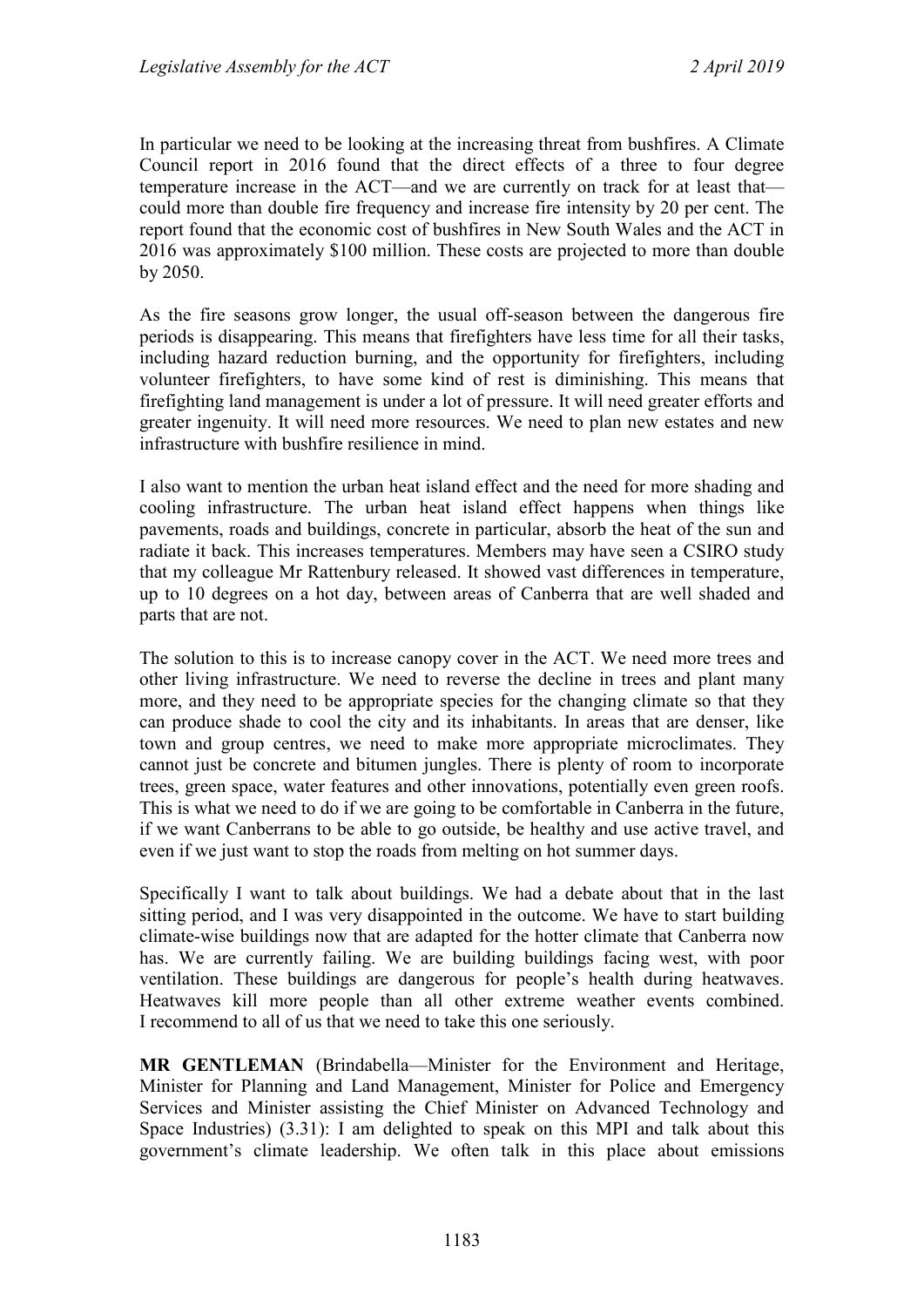reductions. And why not? It is because of this Labor government and the leadership of former minister Simon Corbell, along with our Chief Minister, Andrew Barr, that our city will be powered by 100 per cent renewable energy.

Our leadership extends beyond just renewable energy. Many of our climate achievements have taken place under the stewardship of this Labor government. And this is because we recognise that economic growth and environment protection are not mutually exclusive. We recognise that you can protect our bush capital, our parks and reserves while growing our city. We support growth because this delivers well-paying, secure jobs, ensuring that all Canberrans are better able to share in our city's prosperity.

This Labor government's leadership on climate change also extends to adaptation. The reality is that while we must take and make all efforts to reduce emissions there is some warming that has already been locked in, and global warming that will bring changes to our climate. I would invite all members to look at the comprehensive adaptation strategy that was launched by Mr Corbell in 2016 titled ACT climate change adaptation strategy.

Consistent with this strategy, to prepare our city for the changes that are already occurring, the government is taking a range of actions. The impact of climate change on water security and our catchments has also been considered in the ACT's water resource plan. This plan provides a mechanism to meet future water security and environmental needs in a drying climate. We are developing a suite of water efficiency projects which will see the ACT reduce our water use.

The projects being considered include infrastructure renewal and maintenance, water sensitive standards and planning codes, stormwater harvesting and reuse, demand management and education and practice change, and proportion of sustainable development. This work builds on the 20 healthy waterways projects currently being implemented across the ACT with the long-term objectives to improve water quality, provide local amenity and cooling living infrastructure and reduce the number of occurrences of blue green algal blooms occurring in our lakes.

A key approach to enable biodiversity to adapt to a changing climate is to ameliorate the impact of existing threats including invasive species. The ACT is investing over \$2 million annually in the control and management of invasive species. Our action plans for threatened species and communities, for example the woodlands strategy and bogs and fens action plan, consider climate change and identify actions to support management of these areas under a range of climate scenarios.

The ACT government is also undertaking work to identify climate refugia in the ACT. These are areas that remain relatively buffered from contemporary climate change over time and enable the persistence of valued physical, ecological and socio-cultural resources. Identifying these areas means that we can target investment to ensure that the values are not impacted by other threats like invasive species. These strategies allow the government to promote the conservation of our natural environment for future generations.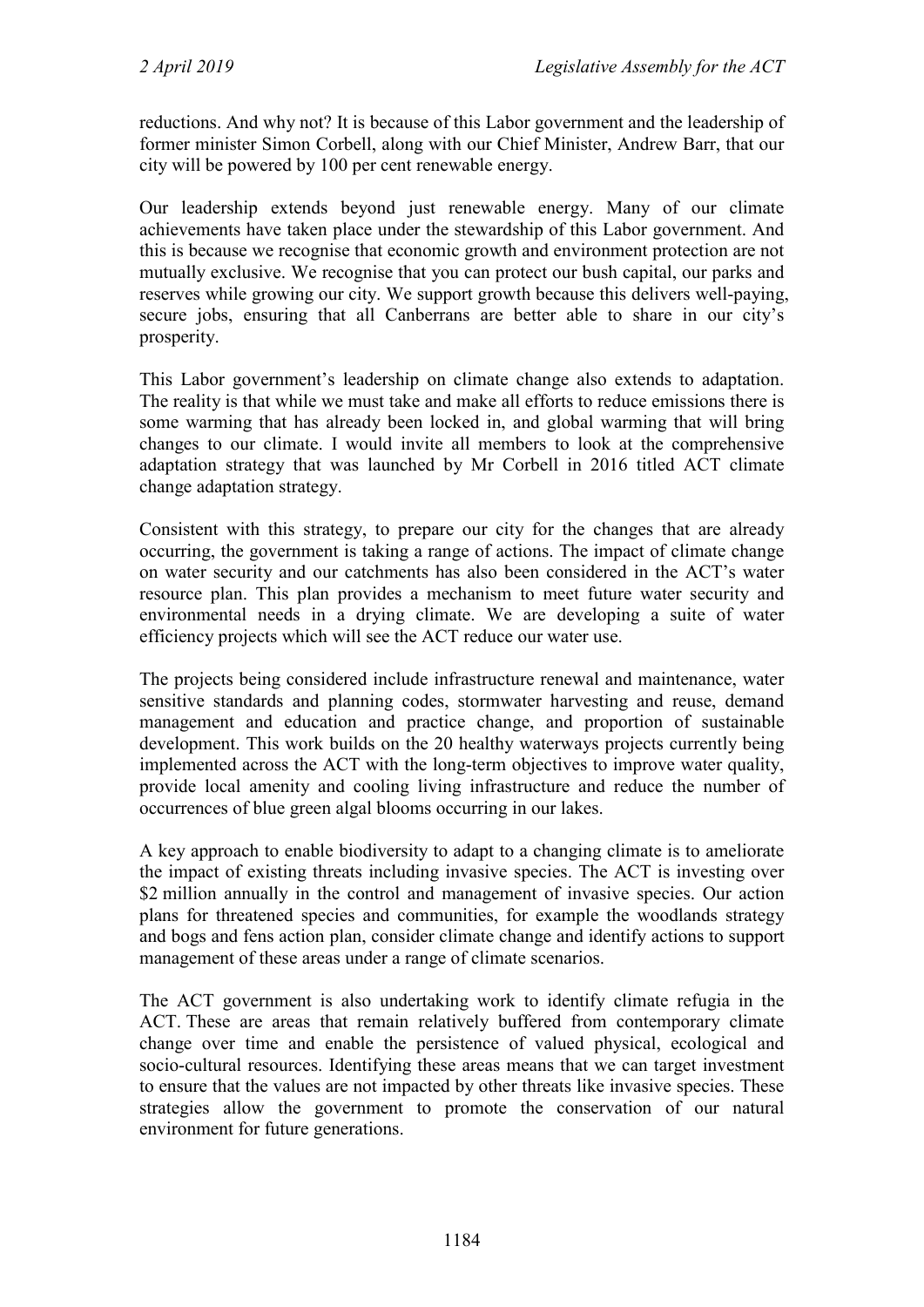Climate change in the ACT region means longer, hotter bushfire seasons, as we have heard. Understanding and managing the risks bushfires present to our bush capital is important. Canberra as a planned city is well designed to deal with climate change risks including flooding and bushfire. Maps are now available for the public to view on ACTmapi that show flood-prone areas and bushfire-prone areas across the ACT. We carry out bushfire risk assessments for new residential areas and require certain building standards for dwellings to be met.

We continue to work with the ACT Emergency Services Agency on wider bushfire and flooding matters. Consultation is now underway on the regional bushfire management plan, or the RFMP, as part of the strategic bushfire management plan prepared by the ESA. The RFMP uses modelling to simulate over 6,000 wildfires across the ACT and the impact on life and property and the environment. This approach enables fuel reduction burning to be targeted to priority areas taking into account a narrower burning window as a consequence of a changing climate. In addition, the government has made significant investments in bushfire preparedness, including new technologies. The work that the government is undertaking now is preparing the ACT for more extreme weather events as a result of climate change.

The ACT government is also progressing work in the areas of planning, design and building as they play a key role in delivering sustainable and livable developments in a changing climate. I invite members to reflect on my contribution and that of Mr Ramsay during the debate on last private member's day that touched upon these matters.

In concluding, I also want to congratulate the federal Labor opposition for their comprehensive package of actions that will help Australia transition to a low carbon economy, while growing jobs and helping those most impacted by unabated global warming. I am hopeful that I will soon have a federal ministerial colleague who accepts that climate change is real and will work cooperatively with our government to help tackle the challenges that climate change will bring.

**MS LEE** (Kurrajong) (3.37): I thank Ms Le Couteur for bringing this matter on for debate today. The past few weeks and months have certainly demonstrated to Canberrans, and indeed most of eastern Australia, the ability of the weather to range from hot to cold to windy to wet at a moment's notice. The change to cold on the weekend has triggered a wave of discussion on radio about when in Canberra it is appropriate to put away your fans and put on your electric blanket. Of course, Anzac Day is the day Canberra experiences its first frost. And if a frost does not come on that day, as it often does not, then you are reminded that you need to be ready because it could.

It was always a Sydney joke that in Melbourne you were able to get four seasons on any one day without warning, and that jibe has continued for over a century and is probably as relevant today as it was when first stated. In the history of the planet, climate has always been changing and we, in our very short time on earth in geological terms, need to be aware of what we experience and what we contribute to weather patterns and put that in context.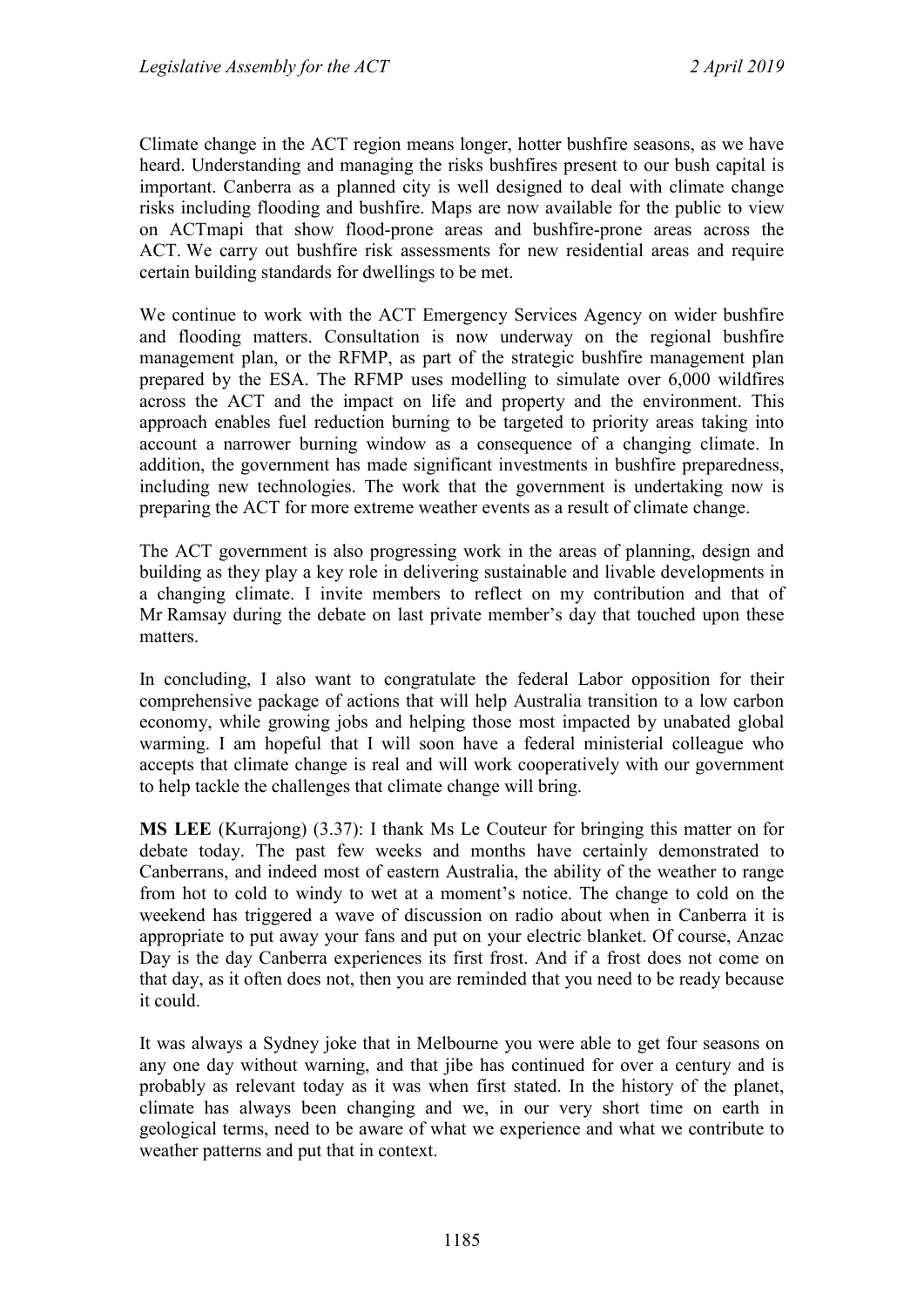It is unfortunate that too much discussion on climate is based on fiction or misplaced ideology by extremists ranging from climate change alarmists to climate change deniers. We can all recall Tim Flannery's dire warning that Warragamba Dam would never be filled again—and for the record, it has been, regularly, since that prediction—and even today people use any and every bushfire, even when it has been started by a pyromaniac, as evidence that the planet is getting hotter. This sort of dialogue simply polarises people and prevents sensible, reasoned debate.

But can we do more: build more dams, conserve more water, develop more sustainable farming methods for future generations? Of course we can. Climate is changing—it always has—and, as global population expands, increasing pressure is put on our natural resources. That will impact even more on climate. How we prepare for it, how we ensure as individuals, as a territory and as a nation, to respond to it is critical.

The panic and alarmist policies of groups like the Greens to stop all coal mining now and shut down all coal-fired power stations immediately, to remove all fuelled cars and trucks, to stop livestock farming is not a plan for climate survival. It is a plan for economic ruin on a large scale.

Do we do nothing? Of course not but let us be sensible about what we can do and might do. As individuals we can reduce our reliance on our energy needs like air conditioning in summer and winter. Ms Le Couteur made mention in a recent speech of her need to have her air conditioner on all day. Perhaps she could lead by example. In winter we can put on warmer clothes, use wool blankets and doonas and hot-water bottles. We can stop draughts and install double glazing. All these tips are promoted by Actsmart and are sensible suggestions that can be easily adopted by each and every one of us.

We can continue to invest in renewable energy, as we have done in the ACT, and show leadership for our nation on a sustainable way forward but we must always be mindful of the need for it to be affordable and reliable so that our most vulnerable are not being unfairly disadvantaged at the cost of achieving a symbolic goal. We can buy cars suited to our needs, not our desires, and longer term we can adopt better and more sustainable housing. We can maximise the benefits of trees for both carbon and also temperature control and we can become more conscious of our own footprint on the planet. And, of course, our next big challenge is reducing emissions from transport. I thank Ms Le Couteur for reminding us all that we must all play a part in managing and protecting our planet.

**MR STEEL** (Murrumbidgee—Minister for City Services, Minister for Community Services and Facilities, Minister for Multicultural Affairs and Minister for Roads) (3.41): I am pleased to speak on this matter of public importance particularly in my role as Minister for Community Services and Facilities, which includes responsibilities for community recovery, a topic occasionally overlooked in the community during the debate about extreme weather events and climate change. I want to focus on that in my remarks today.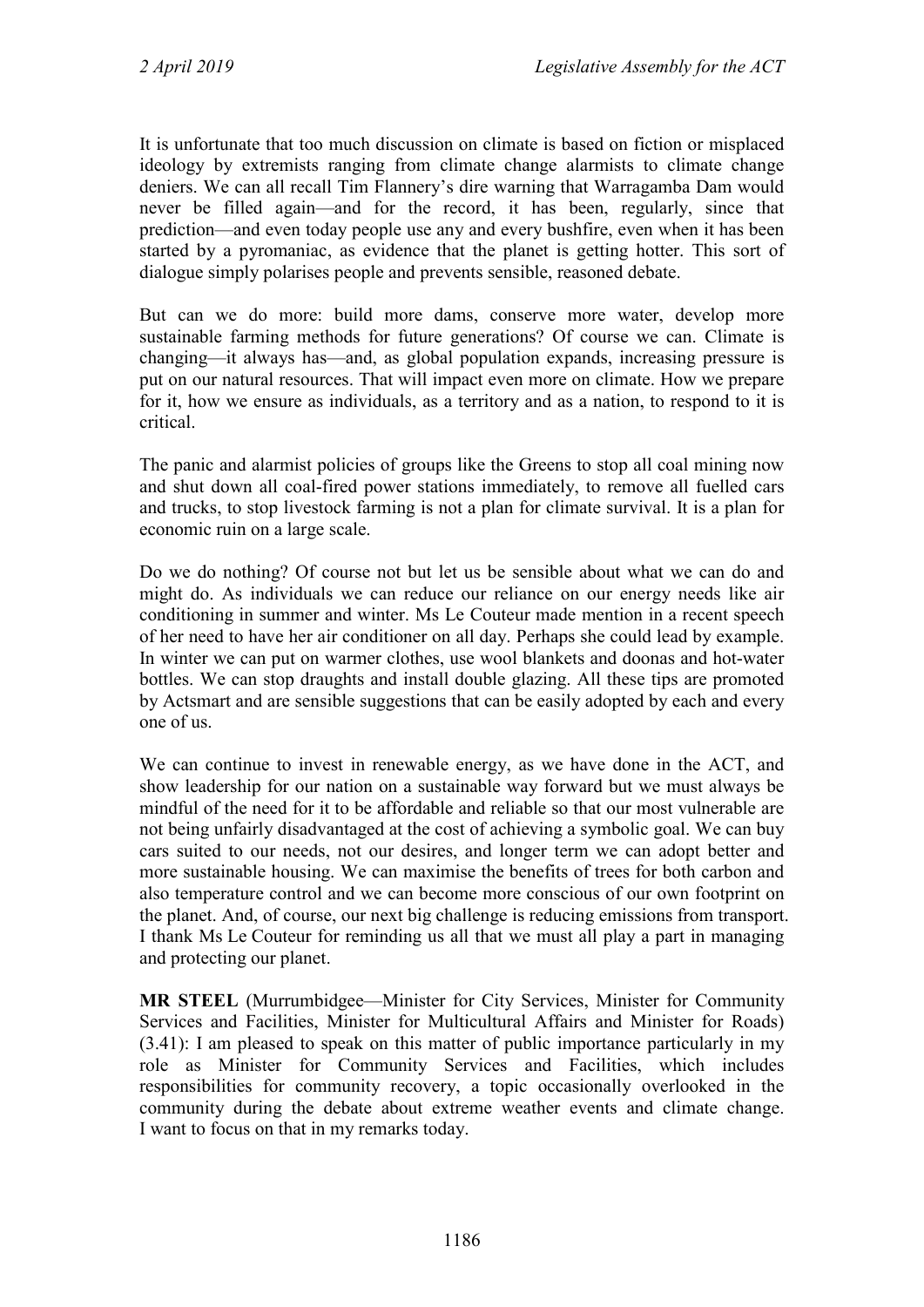The 2018-19 summer was the warmest summer on record, well ahead of the previous hottest summer on record in 2013. Australia's summer disaster season gave us bushfires, heatwaves and dust storms, and this year's bushfire season has run for eight months. In northern Australia we had unprecedented bushfires followed by floods and cyclones so devastating that the ACT sent two teams of social recovery experts to assist.

We acknowledge that climate change will increase the frequency and severity of extreme weather events. It is important that Canberrans, the ACT government and Canberra businesses and organisations prepare for more extreme weather in future years. It is the responsible thing to do because climate change is already happening and the effect on us will continue into the future.

The 2003 bushfires are still the thing most Canberrans think about when it comes to extreme events. The devastation and heartbreak still impacts people today. Since then the ACT government has upgraded and updated our approach to managing extreme weather events. We are ever vigilant as the frequency and severity of disasters will continue to increase. The ACT's territory-wide risk assessment looks at the strategic hazards facing the ACT. Not surprisingly bushfire is listed as our highest risk.

Less well known is the other extreme risk facing the ACT—heatwaves. Heatwaves kill more people than other natural disasters. When temperatures rise to unbearable conditions, so does the demand on our health system. This summer the ACT government activated its extreme heat plan to help Canberrans cope. While presentations to hospital emergency departments increased our actions to help Canberrans keep cool worked. These included extended opening hours at libraries and a focus on helping vulnerable Canberrans, including the homeless.

Following major emergencies the ACT government coordinates relief and recovery services for affected individuals and communities in the ACT. This involves bringing together government agencies and community organisations to ensure that Canberrans are protected and recovery services are effectively delivered.

The ACT government is currently updating its disaster recovery planning. The Justice and Community Safety Directorate is leading a whole-of-government effort to more closely integrate the different elements of recovery: community, environment, infrastructure and economy.

Our recovery planning is based on the national principles for disaster recovery. These principles put the community at the centre of successful recovery. The ACT government works with and supports the community by embracing a community-led, community-centred approach. Recovery is an integral part of the emergency management system.

While our emergency services are at the front line in responding to extreme weather events they are supported by a large community recovery network. The network is led by the Community Services Directorate and includes partners across the ACT government. Together with 13 non-government organisations and charities CSD delivers the recovery services people need.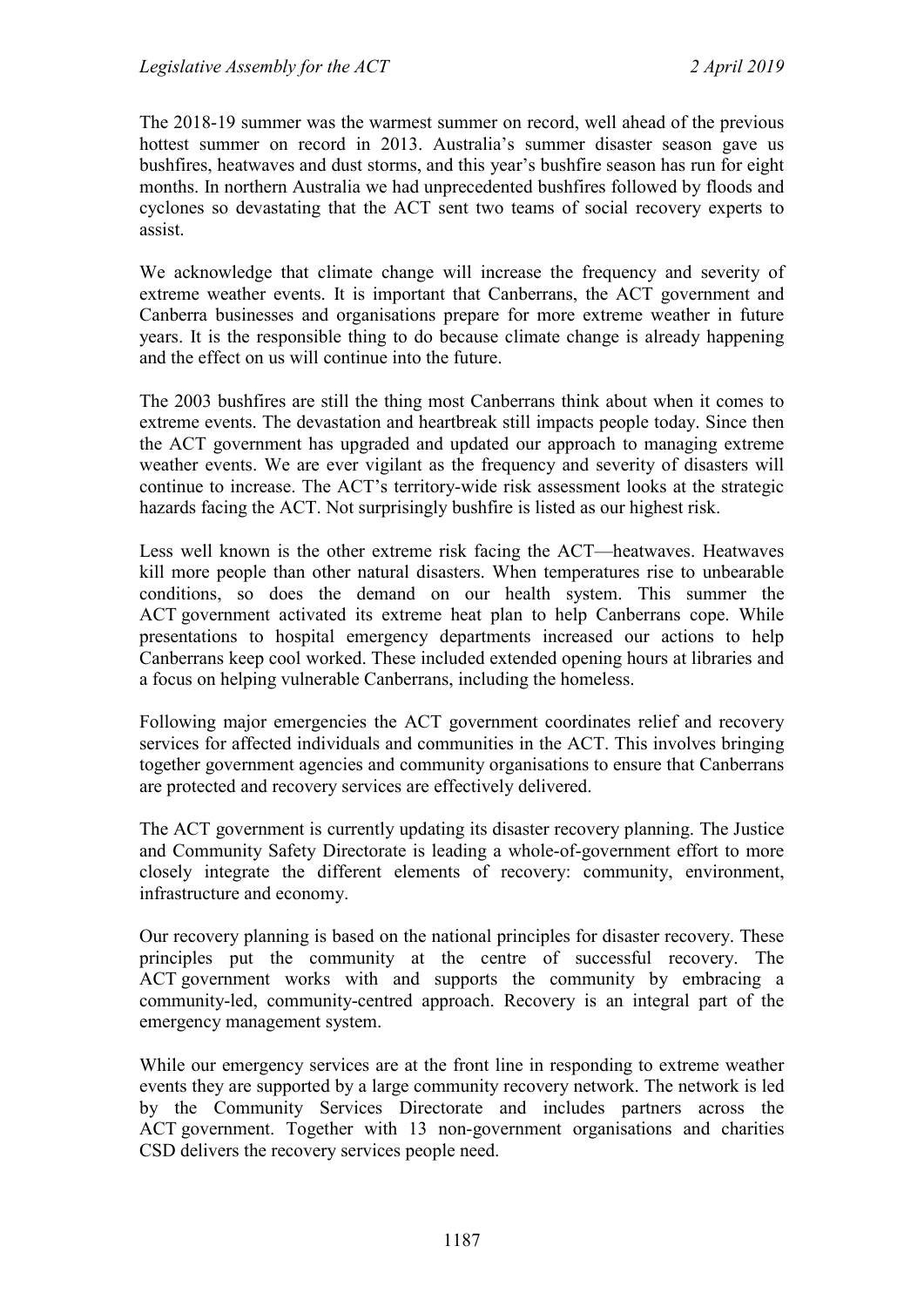Most people will know of the community recovery roles of the Australian Red Cross, the Salvation Army, Anglicare, St John's Ambulance and St Vincent de Paul. I also recognise our lesser well-known recovery services and partners: the Adventist Development and Relief Agency helps find temporary accommodation for people who cannot go home; GIVIT helps match the needs of affected people with generous donations from families and businesses; Volunteering and Contact ACT helps match volunteers to organisations helping in recovery and clean-up work; ACTCOSS and Communities@Work help us ensure that vulnerable Canberrans are supported; and CatholicCare, Lifeline and ACT Disaster Recovery Chaplaincy Network work with ACT Health to provide psychological, emotional and pastoral support. We appreciate the hard work of all our community recovery partners and thank them for the willingness to be there in times of need.

In preparation for major emergencies the ACT government has identified five ACT government colleges to be used as evacuation centres if required. Colleges work well as evacuation centres as they are large, well set up, have ample parking and are wheelchair accessible. The education directorate has installed backup power systems to ensure that buildings are air conditioned, lit and, importantly these days, have wi-fi access even when the power goes down.

It is also important to note that pets are welcome at ACT evacuation centres. This reflects lessons learned in other disasters when people have been unwilling to leave their pets at home alone as fire or flood approach. Safe areas are identified for animals designated for each evacuation centre to be managed by domestic animal services.

Recently the ACT government in conjunction with the Australian Red Cross conducted a major community recovery exercise. On 4 March 2019, we conducted exercise Frida, an evacuation centre exercise at the Hedley Beare Centre for Teaching and Learning in Stirling. Led by the Community Services Directorate and Red Cross, the exercise simulated operating an evacuation centre in response to a large bushfire on Black Mountain.

The scenario tested processes to receive people evacuating neighbouring suburbs and stand up government facilities. An independent evaluator was contracted to evaluate the exercise and document learnings and observations. The independent evaluator concluded that exercise Frida was a well-planned, realistic and effective exercise.

When I visited the exercise, I saw firsthand how staff and volunteers engaged with the scenario and worked to test procedures to deliver the services of an evacuation centre. I was impressed with the focus on supporting the personal and emotional needs of evacuees.

The national principles for disaster recovery tell us that effective recovery requires all activities to be coordinated and well communicated. The exercise gave staff and volunteers the chance to meet and work together and to learn about each other's services and programs. Through this we strengthened relationships and improved coordination for any future evacuation event.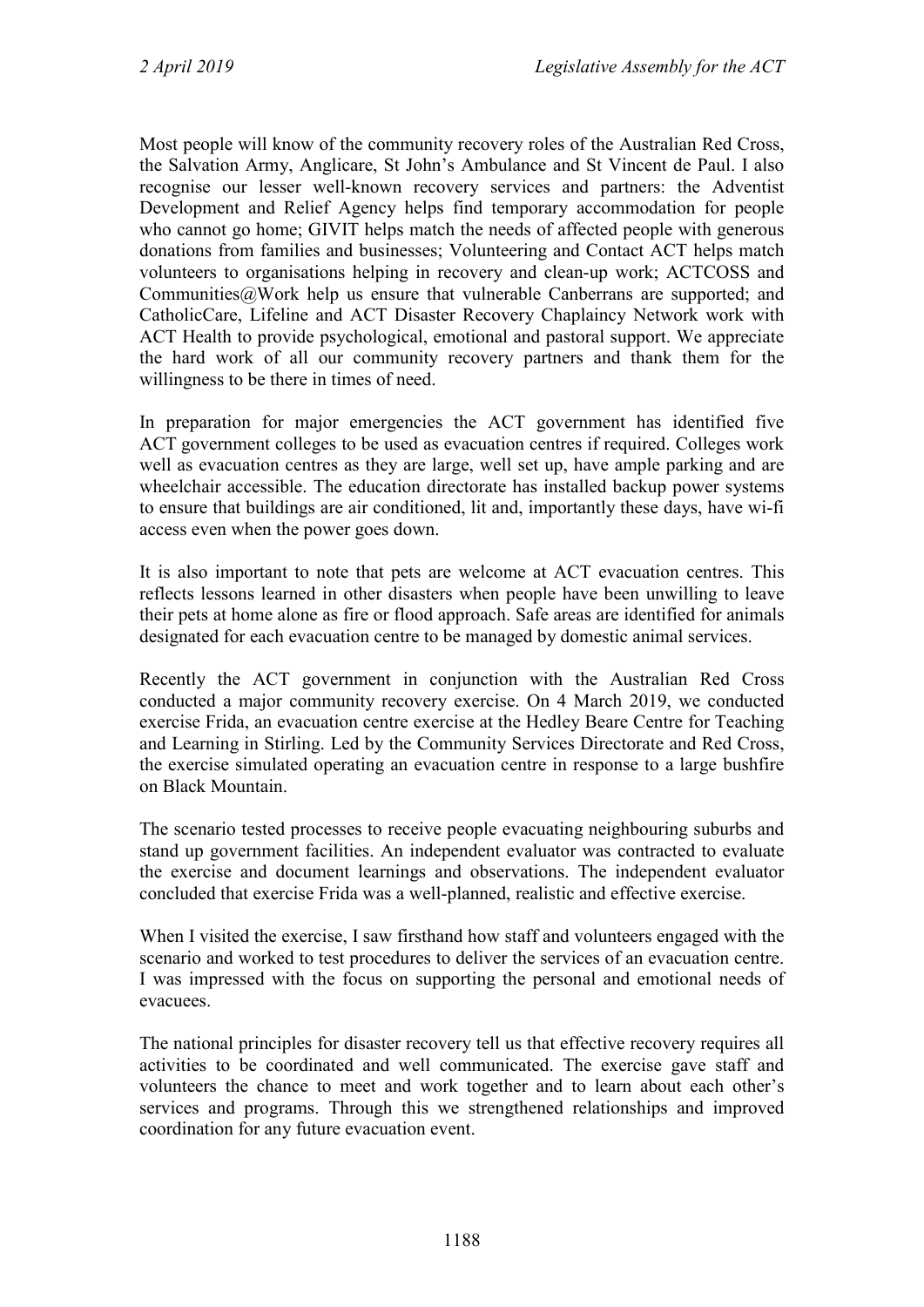Opportunities for improvement were identified by the independent evaluator as well as by exercise participants and the exercise control team. Areas for attention include: the provision of information inside the evacuation centre to evacuees, staff, and volunteers; caring for unaccompanied children; and streamlining our forms for disaster assistance payments. The ACT government and our community partners will work continuously to improve our procedures and operations.

In addition to the work of community partners and the ACT government, individual Canberra households are also being encouraged and supported to prepare for more frequent disasters. Survival and recovery depends on individual preparations and the decisions people make.

Preparing bushfire survival plans and building support networks to assist each other especially for vulnerable people such as the elderly, disabled, and young children are key to building a resilient Canberra. Together, well prepared households, highly capable community partners, and ACT government agencies are well positioned to cope with a more dangerous future that we know will increase with climate change.

In my other role as Minister for City Services we are continuing our focus on planting more trees around the capital. This autumn we are planting over 400 trees in Canberra. We will continue that approach to make sure that we retain our canopy, particularly some of our ageing groups of trees coming to the end of their life, and keep the character of our bush capital.

We know that trees make our capital a cooler place, often up to ten degrees cooler in areas with shade, and that helps us to adapt to climate change. We want to encourage the broader community to also plant more trees around Canberra to increase our resilience and adaptation to climate change in the future.

Of course severe weather events sometimes cause branches to fall from trees around the capital. We have had several of those even since I have become minister in August last year and our arborists in Transport and City Services have had to work very keenly to clear up a lot of fallen branches from the streets around Canberra. That is something we expect to increase over time and so we will need to continue to consider how we adapt to climate change, particularly in making sure that we retain our fantastic tree canopy.

I know that Minister Rattenbury is continuing his publicly stated commitment to develop a living infrastructure plan, and I look forward to working with him on how we can make sure we increase and retain our fantastic tree canopy in Canberra.

**MR RATTENBURY** (Kurrajong—Minister for Climate Change and Sustainability, Minister for Corrections and Justice Health, Minister for Justice, Consumer Affairs and Road Safety and Minister for Mental Health) (3.50): It is imperative that the ACT be prepared for more extreme weather events because of climate change, which is the topic of today's discussion. Certainly, the ACT has been a leader in addressing climate change and playing our part as global citizens. In 2012 we set in legislation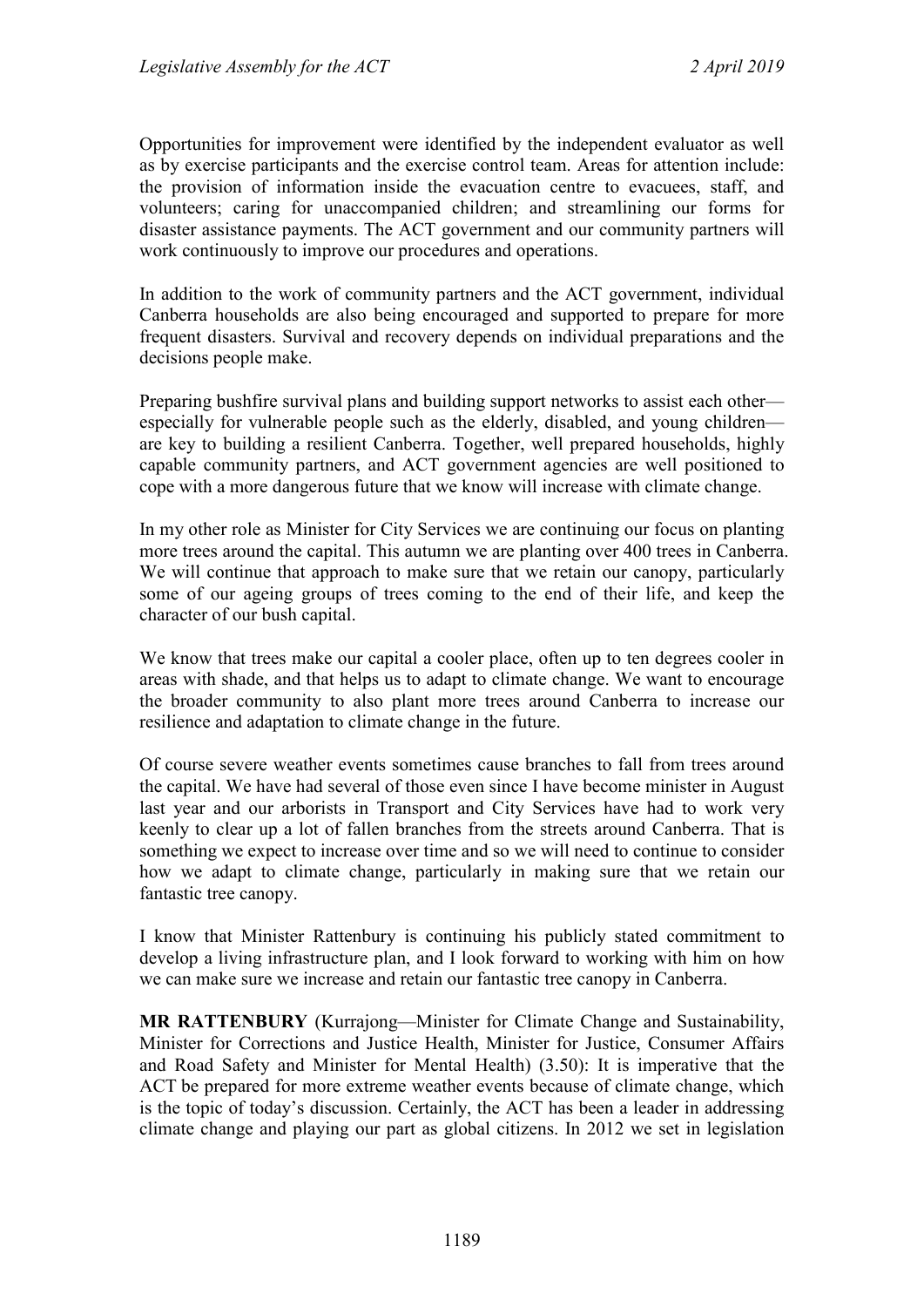Australia's most ambitious emission reduction targets, including a 40 per cent reduction in emissions by 2020 on a 1990 baseline. We set out to achieve this target through a combination of energy efficiency initiatives and the procurement of renewable electricity.

I am pleased to say that we are on track to meet our target. By 2020, emissions in the ACT will be 40 per cent lower than 1990 levels, primarily as a result of our 100 per cent renewable electricity target.

I think that we need to acknowledge that a level of global warming is already locked in and that adaptation is required to keep our community safe. That is why the ACT has a climate adaptation strategy, which was released in 2016. Minister Gentleman spoke about this. In April 2018 the government launched our three-year transition to zero emissions vehicles action plan which outlines actions the government will take to accelerate and support the uptake of zero emissions vehicles, both electric cars and electric bikes.

That is the broad policy context in which we are operating. It is worth reflecting on the scenarios we will potentially need to respond to, because our climate is already changing and in the future we can expect more extreme weather events. These trends will continue due to greenhouse gases already in the system. There will be inevitable changes to the planet's climate in our lifetime. As I have mentioned, some degree of climate change is already locked in and the models indicate that certain consequences will arise from that.

The ACT government has partnered with the New South Wales government to produce the NARCliM high resolution climate projections. It is the latest, best available science that provides the territory with fine scale 10 kilometre by 10 kilometre grid projections and sound scientific data to ultimately inform climate change policymaking. Based on long-term observations, mean temperatures in the ACT have already increased by about one degree Celsius since the 1950s. It is predicted to get hotter than that. Changes to rainfall patterns and an increase in bushfire risk are also likely.

We are likely to see nearly double the number of days over 35 degrees Celsius; a decreased winter and spring rainfall, which will trigger vegetation drought response; increased intensity of extreme rainfall events, which can lead to flash flooding; and an increased number and severity of fire danger days, with the consequent potential for bushfires.

There is more detail behind these broad observations. It is expected that heatwaves will in fact become hotter, more frequent and will last longer. Of course, heatwaves disproportionately affect the most vulnerable Canberrans, including those living in apartments and at the urban fringe. Warmer city temperatures increase the need to cool down buildings, leading to higher energy use and therefore higher household costs. Hot weather reduces the opportunities for people to be active outdoors, including for both recreation and work.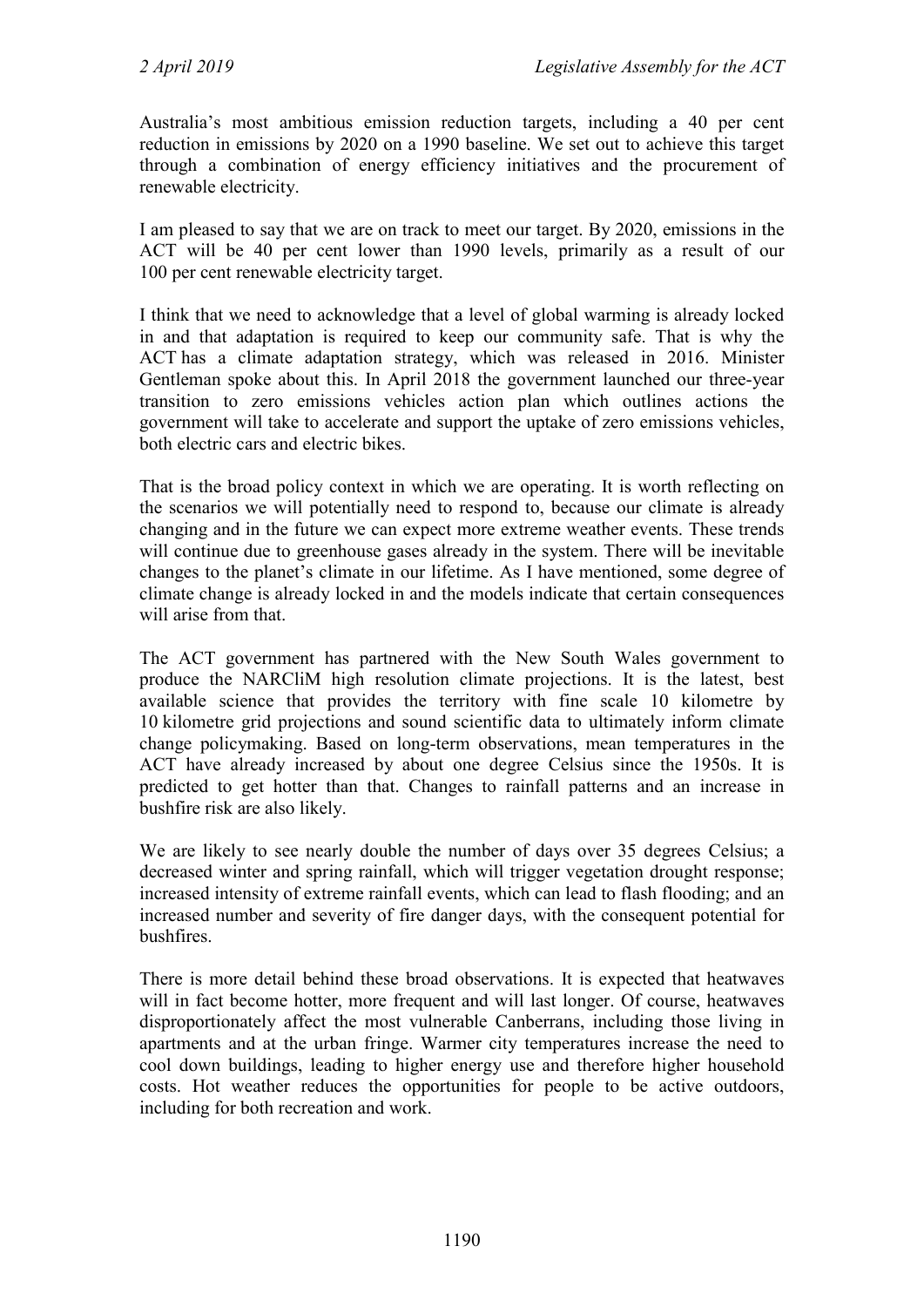I think Ms Le Couteur talked about the recent summer we have been through. I think it is worth reflecting on some of the temperature records, extremes and averages that we have seen here in the ACT. In the 94 years from 1913 to 2006, there were only nine days in Canberra above 40 degrees Celsius; so roughly one a decade. In the 12 years from 2007, there have been 16 days above 40 degrees Celsius. Of course, the January 2019 heatwave was the first recorded period of more than four consecutive days over 40 degrees Celsius. You can see there the extraordinary imbalance in those two data periods.

This January there were nine days, including five in a row above the ACT heat plan threshold and we have experienced a significantly above average number of days greater than 35 degrees Celsius in the last 12 months. The long-term average is five days. In the last year it was 27 days, of which 19 days occurred in January.

Droughts are also predicted to increase in severity and frequency. We are already experiencing greater impacts from drought. Annual rainfall for the past few years has been well below average. There are fewer rain days overall and we have been having some of the driest months on record.

Canberra's lakes and waterways are, of course, affected by pollutants washed into drains, waterways and water bodies. Outbreaks of blue green algae pose a serious threat to human health and result in periodic closures of Canberra's lakes caused by long periods of no rainfall and high temperatures interspersed with intense storms and high levels of runoff. In 2018 Canberra lakes and swimming areas were closed on 43 days. Again, this for me underlines an issue that I have spoken about since I first came to this place, which is the need for us to make a greater effort to protect our urban lakes and waterways from these consequences.

Storms are predicted to become more intense and cause more flash flooding. The seasonal variation of rainfall is already reported to be changing, with less winter and spring rainfall and more intense storms, particularly in February and March. These storms cause flash flooding and can reduce water quality. I think the flash flood in Canberra's Sullivan's Creek catchment on 25 February 2018 demonstrated the sort of impact that intense storm precipitation can have when it is such an unusual rain event with such intensity.

Bushfire weather will also increase, with the subsequent threats that arise from that. This year the declared bushfire season started earlier and will end later than ever before. Of course, we saw a similar circumstance in New South Wales in parts that had been significantly affected by drought. The bushfire season was actually declared last year from 1 August, which of course is still the formal winter period.

One of the things we need to think about in light of all this scientific data and modelling and these predictions is our community's preparedness for these changes. The ACT has undertaken a survey of the community called "Living well with a changing climate." It found that more than one-third of the adult population of the region have low resilience to extreme weather events. This is often the result of insufficient planning or preparation.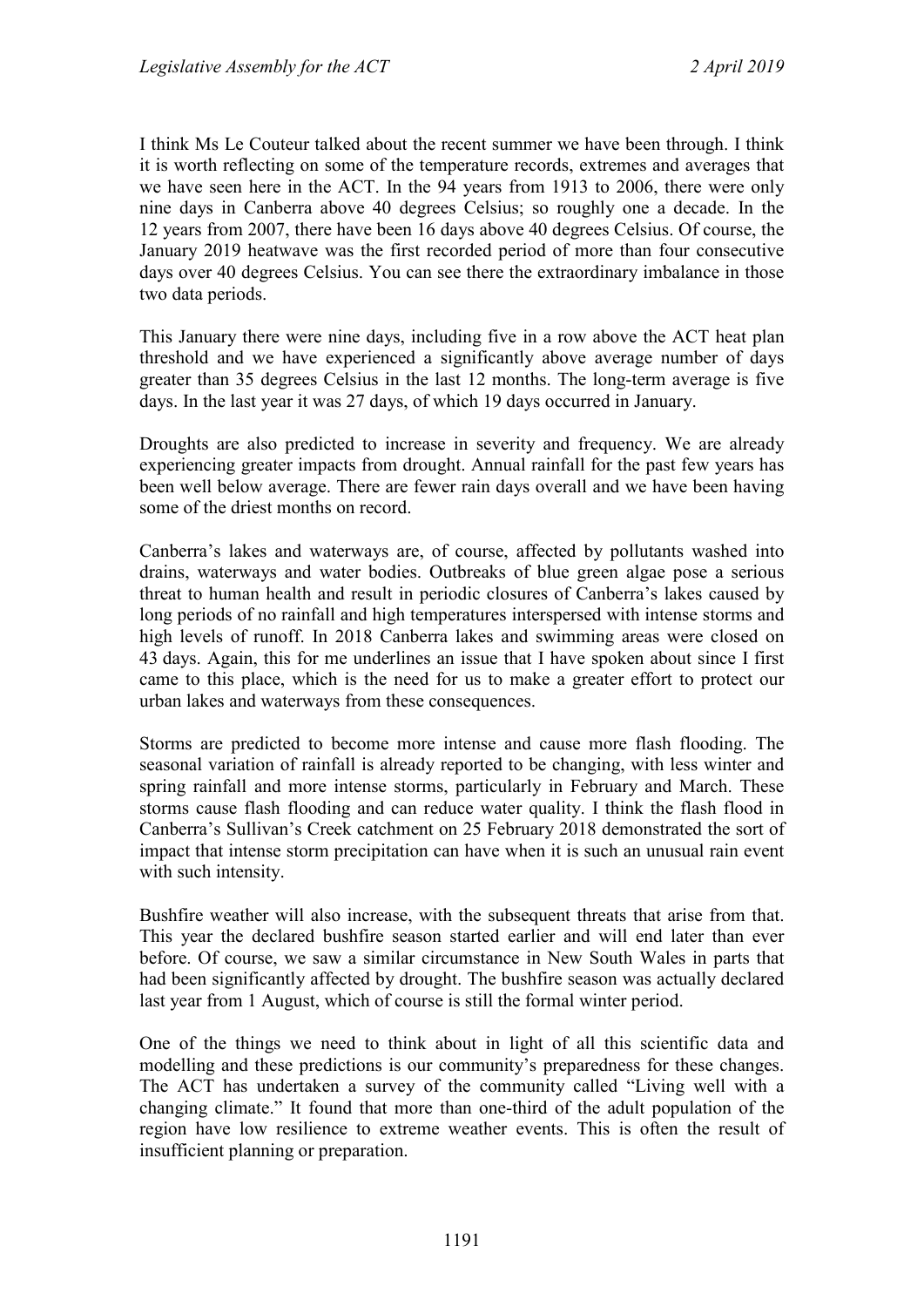The large majority of ACT region residents feel that climate change is a genuine problem for the future. In fact, that figure was 90 per cent. Eighty-seven per cent believe that it is important to act now to reduce the effects of climate change. However, despite being willing to act, confidence in being able to adapt easily is low. Less than one-third felt confident that they could readily adapt to any climate change occurring in their lifetime.

This low confidence is important for us to understand and to respond to because it can limit successful adaptation. People need to be provided with support to adapt successfully. That will be a combination of strategies that will help people prepare for these effects of climate change. Those who are younger, were born overseas in non-English speaking countries, and those who are renting, were least likely to report being well prepared.

Younger people also emerged as often highly vulnerable to heatwaves through a mixture of having specific health issues known to worsen in hot weather, greater exposure to negative social behaviours in heatwaves, living in residences that performed poorly in heatwaves, and being more likely to work in jobs that have exposure to heat. This highlights a need to consider strategies for supporting younger people in heatwaves as well as the traditional approach, which has been particularly focused on the elderly.

Certainly, the research has identified that renters are one of the most vulnerable groups, living in residences that were often performing poorly in heatwaves and also often having low financial resilience to heatwaves. Poor performance of residential infrastructure was perhaps identified as the greatest challenge in this research.

I have talked about some of the steps that the ACT government is already taking in the mitigation space. We will, of course, need to continue to think about adaptation as well. As Minister Steel touched on, that focus is coming through the development of a living infrastructure plan.

Living infrastructure is represented by vegetation, water and soils. Certainly Canberra, as the bush capital, is renowned for its natural assets and we as a community benefit extensively from our urban forest and waterways. Continuing to integrate trees, green open spaces and constructed waterways into our built environment footprint is a cost-effective and efficient way of reducing and preventing the urban heat island effect, providing the community with access to nature and protecting the healthy function of our natural environment.

We will also need to think about new technologies. For example, increased permeability in streets and open spaces is important for both increasing tree canopy as well as promoting the absorption of water into the soil. We have much work left to do. We cannot put our head in the sand when it comes to these issues. They are ones that our generation will need to face and certainly future generations. I look forward to continuing to work on these matters of preparing the ACT for the future.

*Discussion concluded.*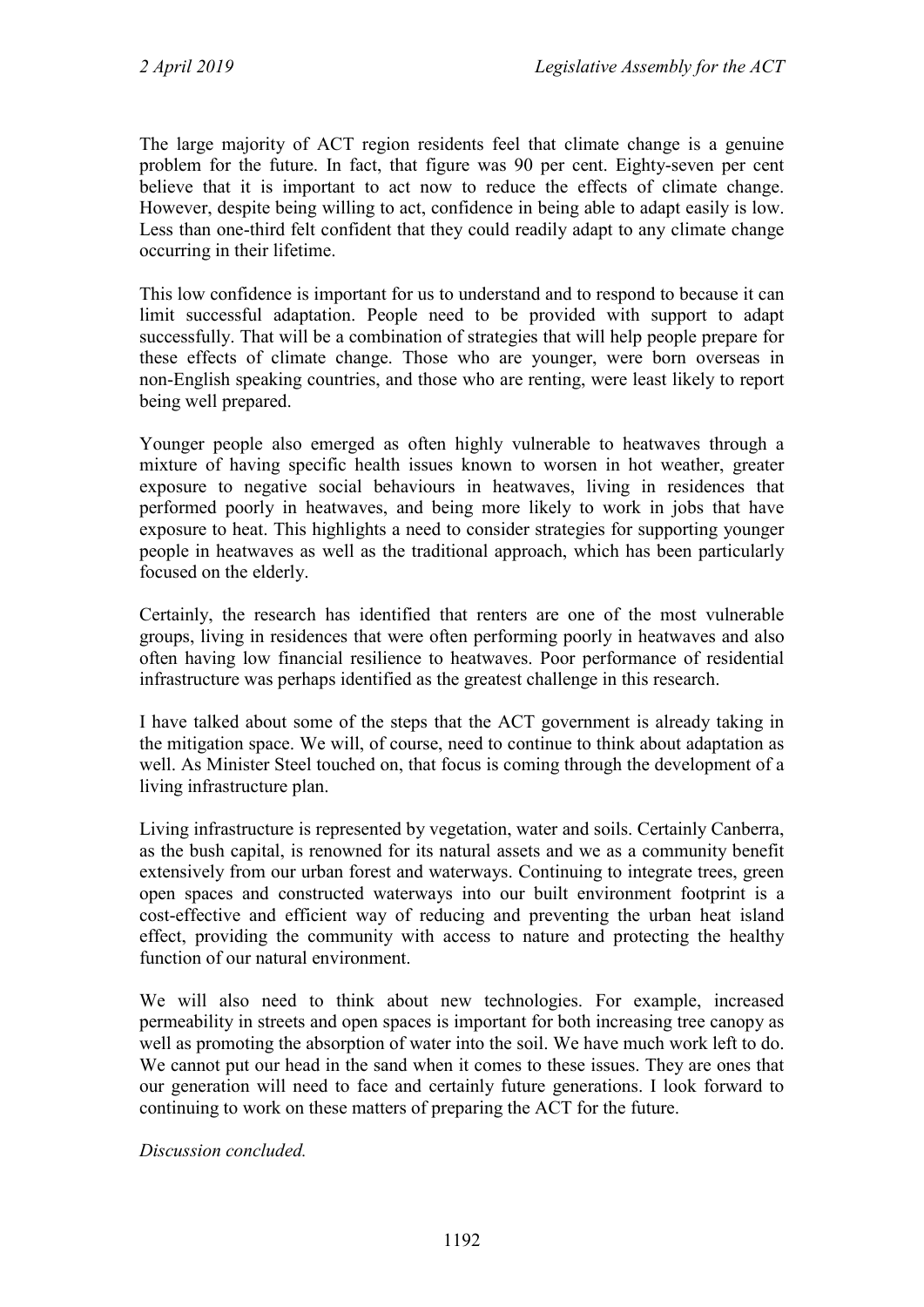# **Controlled Sports Bill 2018**

Debate resumed from 29 November 2018, on motion by **Ms Berry**:

That this bill be agreed to in principle.

**MR MILLIGAN** (Yerrabi) (4.00): The Canberra Liberals will be supporting this bill. However, we have amendments, which I will outline shortly. The intention behind this legislation is to regulate combat sport events in the ACT to improve the safety of contestants and to promote integrity within the commercial aspects of this field. The Canberra Liberals acknowledge that a review of this area was necessary. We understand that this review was needed given that the Boxing Control Act 1993 was somewhat outdated. We also understand that it was time for the ACT to stand up its own legislation rather than relying on regulations from New South Wales.

There have been similar reviews and revised legislation implemented in New South Wales in 2014 and, most recently, in Victoria in 2018. These reviews have stemmed from incidents in the professional area of combat sports where there have been safety issues and integrity concerns in other parts of Australia.

Whilst we understand the need, the Canberra Liberals disagree with the over-regulated approach of this legislation. In saying that, I was very pleased that the Minister for Sport and Recreation provided us with a brief on these changes in late December last year and has worked with us on several amendments. These amendments will go a long way to cushioning the impact on local and grassroots sport. However, in my view, they do not go far enough. This comes down to essential differences in our world view and perspective. We in the Liberal Party prefer to trust individuals to do the right thing; to only intervene when necessary; and, when we do so, to make sure that the structures and processes are efficient and do not hinder process. That is one of the reasons we think this legislation is unsound.

At the heart of it, our main concern with this bill is the over-regulation of sport. Whilst there are risks with combat sport, as with any sport, in the case of the ACT we have had no history, or a very limited history, of safety and integrity issues. The proposed reforms take a very heavy-handed approach that has the potential to compromise personal freedoms and choice whilst increasing government interference and oversight.

Nonetheless, for the professional element of combat sports, or the registrable events in the case of this legislation, the Canberra Liberals will apply a watch and wait approach for these changes. We hope that they meet the intent of the government to enhance safety and integrity, and we will watch carefully to ensure that in doing so they do not unfairly impact on individuals and groups within the sector. After all, we have seen time and time again in this place that over-regulation, fees and lack of support from government have driven major events, and residents, interstate. We hope that this is not the case for boxing and combat sports entertainment.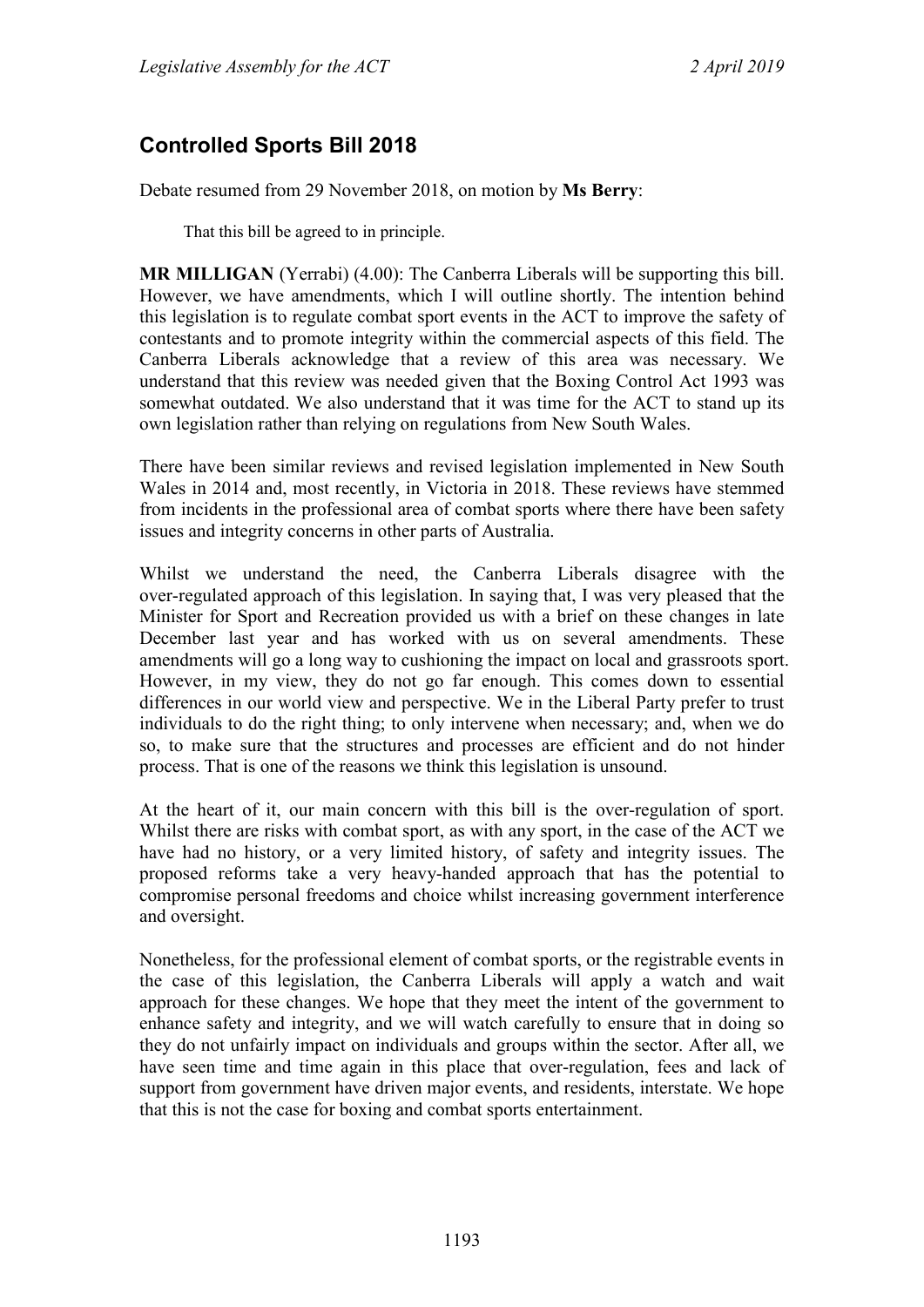One of my particular concerns was with the definition of commercial purpose. There seemed to be no way ahead for us to agree on that aspect. In relation to the amateur elements or non-registered events and exempted light combat sports, in my view the bill in its original form was too far-reaching. I firmly believe that this would have unfairly impacted on local martial arts schools, fitness-related enterprises and grassroots competitions. Whilst demonstration events per se are excluded, there remained uncertainty on how local martial arts schools, tournament organisers and combat-related fitness programs might operate.

The minister stated when she introduced the bill last year that it was not intended to impact on the suburban sporting competitions which form part of the leisure and fitness activities of ACT residents. Unfortunately, the definition of a combat sport, registrable event and non-registrable event have the potential to impede the operations of this level of sporting activity. That is why we are putting forward amendments to focus on these areas.

For example, I have spoken with several local martial arts schools. They run events that are not classified as demonstrations; they could be considered competitions where participants show their skills. They also run classes, fitness packages and holiday programs. Many of these schools are likely to be excluded from this legislation for being light combat sports, such as karate or jujitsu, but there is no guarantee. To get an exemption they must apply to the minister. If, for any reason, they are not granted an exemption, the decision from the minister is not reviewable. They then must make application to conduct their event and comply with a series of conditions.

This is a worst-case scenario, but with this government I felt I could not leave anything to chance. That is why we have worked with the minister to exclude training and fitness-related activities. I am very pleased to say that after much back and forth we have found common ground.

An example where, sadly, we have not been able to reach agreement, relates to a local martial arts school that conducts a state-level tournament each year. The school has over 200 students, 150 of whom are juniors. It is a great example of a local business but also provides grassroots sport, and junior athletes in particular, with pathways to compete. It has been operating for more than 10 years. It has been doing so without incident and with all relevant checks and balances in place. It falls under a nationally recognised sporting body. It has public liability and indemnity insurance. It has medical officials on site during the event and gives away fantastic trophies and prizes. The event has grown from strength to strength and is now a fixture on the sporting calendar.

To conduct this event costs approximately \$15,000. Therefore the organisers charge an entry fee and ticket price. This is merely to cover the cost, and they barely do that. This is not to mention the countless volunteer hours and time off work they invest to make this a success. Under the new legislation, this tournament will need to apply to the government and be deemed either a registrable or non-registrable event. As an event with a commercial purpose, it is likely to be a registrable event. If so, they will have to submit and pay for applications for all participants, officials and promoters.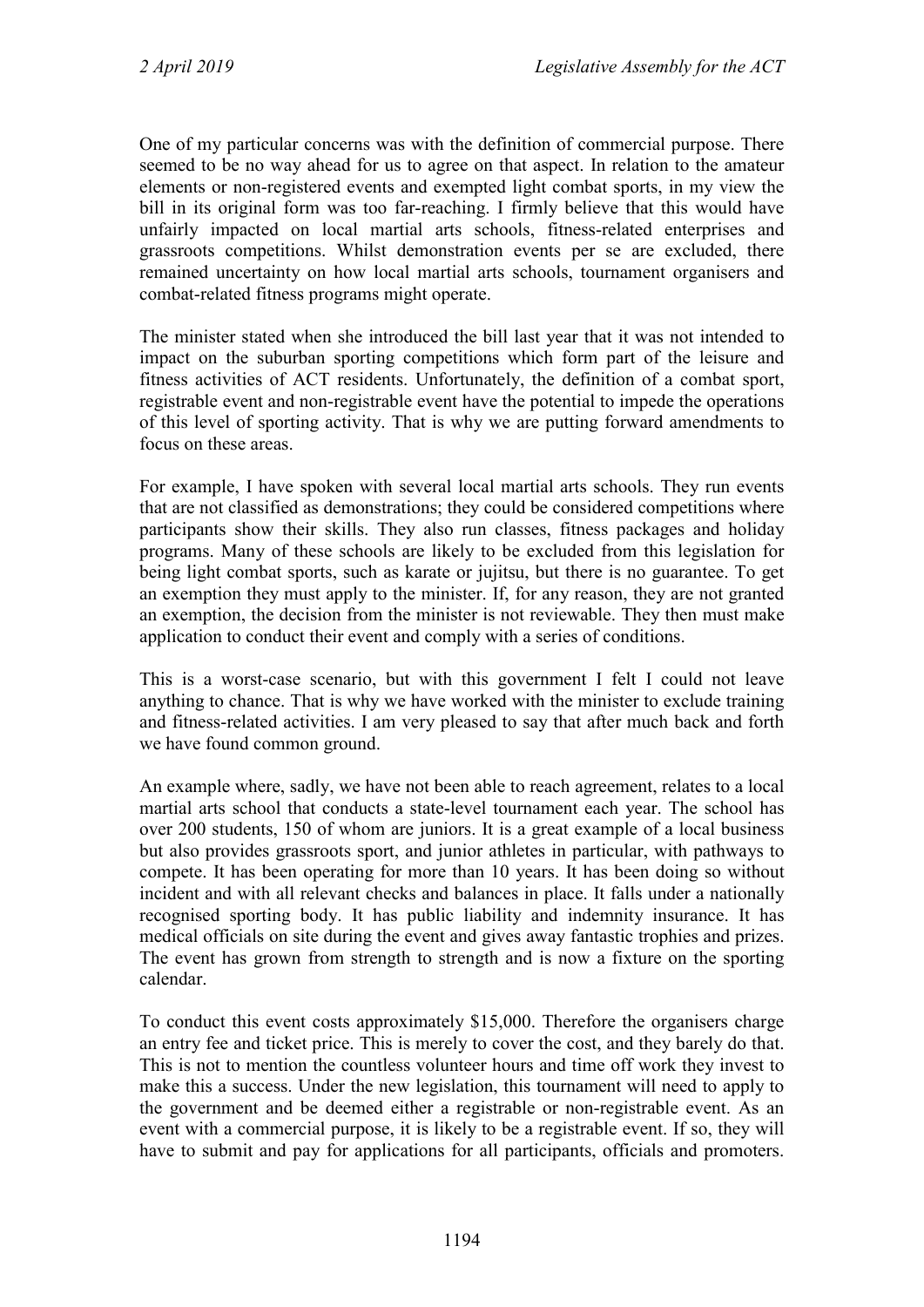There will need to be police checks, blood tests and medical clearances. Hopefully, common sense will prevail and the minister will declare this to be a non-registrable event, which, funnily enough, will still have to register, though at least, as a non-registrable event, the applications and conditions will not be as arduous.

We believed that the process and time frame around decision-making across the bill seemed unfairly weighted to the machinery of government and did not give procedural fairness to applicants. Amendments have been put forward to ensure that bureaucrats provide reasons for decisions and there is guidance for making these decisions in a timely manner. A statement of reasons is a simple mechanism to outline the rationale for a decision. I am very pleased that the government has taken this idea on board. This should assist to not only make compliance more reasonable and realistic but also reduce the number of reviews by ACAT.

Madam Deputy Speaker, I found it unsettling in many ways that this was the approach the government was going to take with decision-making for participants in sport. There seemed to be an assumption that applicants had the time, the literacy and the confidence to interact with bureaucracy in this way. An example is a former inmate of the AMC or a reformed person who might have made mistakes in their youth. As is often the case, young men and women have used boxing and combat sport as a positive force for rehabilitation. Combat sports have the potential to provide great outcomes in terms of health, fitness and personal discipline. These individuals may have had a chequered past but they have served their sentences. To potentially deny them registration and not provide reasons for this decision, or a right of reply, seemed unjust. Again I was pleased to work with the government to make amendments on this particular matter.

The Canberra Liberals have worked hard to fix this legislation. The amendments we will be proposing today will help, but we will also have to wait and see what the subsequent regulations have in store for combat sport. The devil will be in the detail. Unfortunately, the government has not finished drafting that important part of the framework. Overall, I thank the minister for agreeing to many areas of improvement, but we will wait and see how these rules and processes play out.

Before I sit down, I would like to thank my staff, and the team from PCO—David, Clare and Karen—for their hard work and assistance to put forward many of these changes. And I want to thank the many local clubs and combat sports enthusiasts I spoke to over the Christmas break. All of these conversations helped me shape my thinking. It was your stories, your businesses and your sporting endeavours that made me so determined to put forward practical changes to this legislation.

**MR RATTENBURY** (Kurrajong) (4.10): The Greens will be supporting the Controlled Sports Bill 2018. Canberrans love their sports. We know that Canberra is one of the most active cities in Australia and that our sporting events are generally well attended. To improve the safety of contestants and to ensure integrity in the industry, the bill establishes a legislative framework to update regulations on combat sports events here in Canberra. The bill seeks to regulate commercial combat sporting competitions and contests rather than suburban or local combat sports competitions.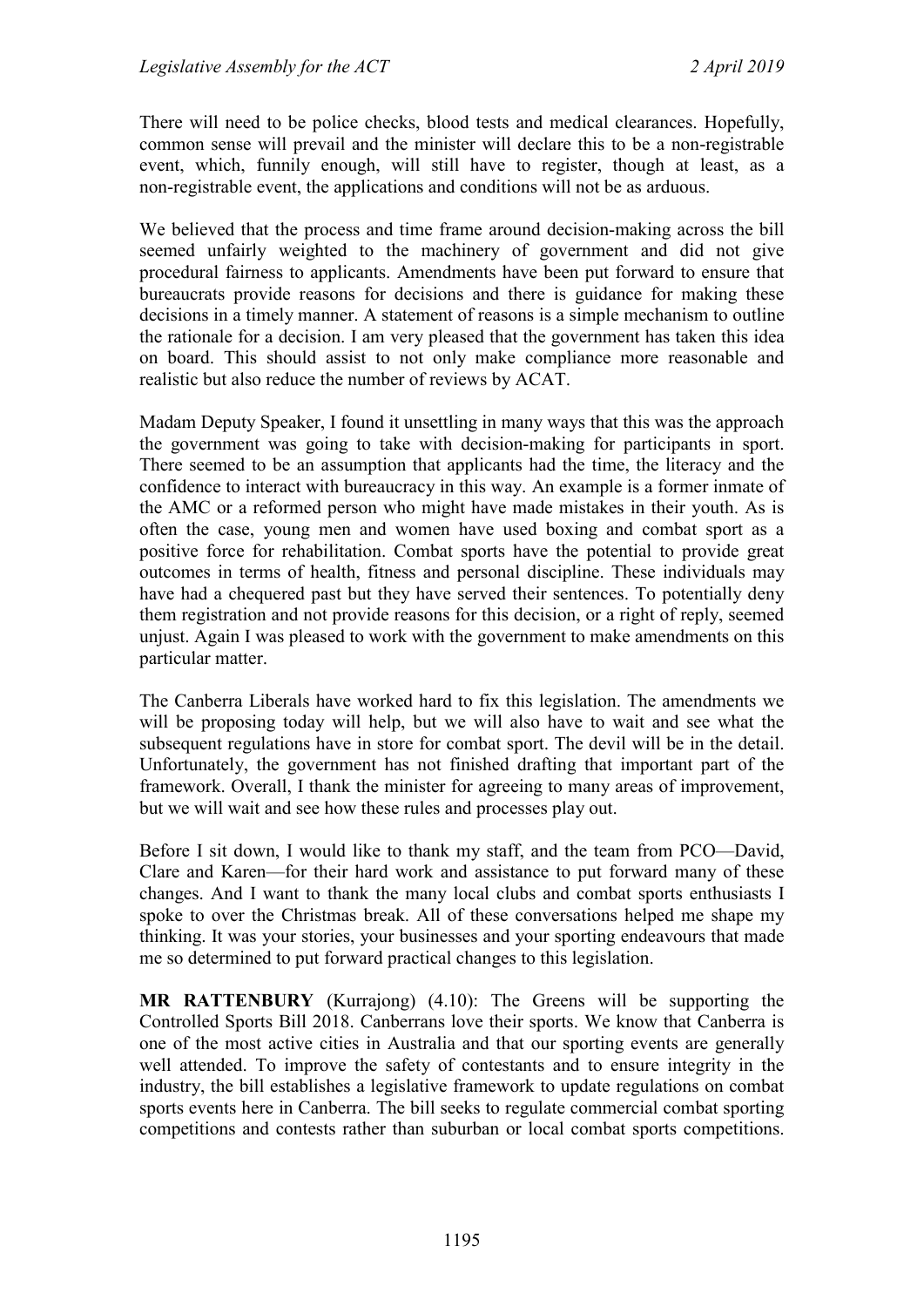The bill includes arrangements for the registration of participants in defined events, minimum standards for the conduct of events, and compliance and enforcement functions. These arrangements reflect community and industry expectations for managing these types of activities in the ACT

According to the bill, a controlled sport is a combat sport or "any other high-risk sport or activity prescribed by regulation". This definition is an alternative to listing particular sports, where there is a risk that regulation of those sports could become outdated and in need of review. This also allows for new sports to be immediately covered by the bill if that is required.

The bill allows for light contact combat sports to be exempted by the minister from being a controlled sport, upon application. In making this declaration, the minister must consider a range of factors, including the techniques and amount of force used in the sport, the rules of the sport, and the risk of injury to participants. This exemption was included following feedback from the industry.

The bill replaces the Boxing Control Act, which was initially intended to cover only boxing and kickboxing. Since that piece of legislation was introduced, a number of new combat sports have emerged, including Muay Thai and mixed martial arts. New forms and styles of combat sports were not envisaged by the Boxing Control Act, which did not have appropriate oversight of safety and integrity measures for combat sports in the ACT. The existing legislation is outdated and inadequate, and this bill will ensure that commercial sporting events are now regulated appropriately in the territory.

Whilst many believe that the commercialisation and professionalisation of sports have led to a better sporting product, it has come with risk to the integrity of sports. With large sums of prize money on offer, and the increasing popularity of sports and online betting, results of sporting contests are at risk of being manipulated if the appropriate regulations are not in place to safeguard against these risks. Combat sports are unfortunately not immune from these risks, and this bill will allow spectators and participants in combat sports to be confident in the integrity of the result of the contest which they are participating in or watching.

Due to the high risk of injury associated with combat sports, it is important that the appropriate medical safeguards are in place for these sports. This is something that the Canberra community would expect. The bill is designed to be flexible enough for specific details, such as the medical equipment required for particular events, to be updated quickly through subordinate legislation as best practice recommendations change.

Under the current legislation, many of the safety and medical protocols and integrity measures exist without compliance and enforcement measures. This has meant that combat sports events in the territory have not been checked by authorised officers once the event is underway. This bill will fix this anomaly and bring the ACT into line with other jurisdictions. Inspectors will be given powers to monitor safety compliance, including testing medical equipment and ensuring that all medical checks have been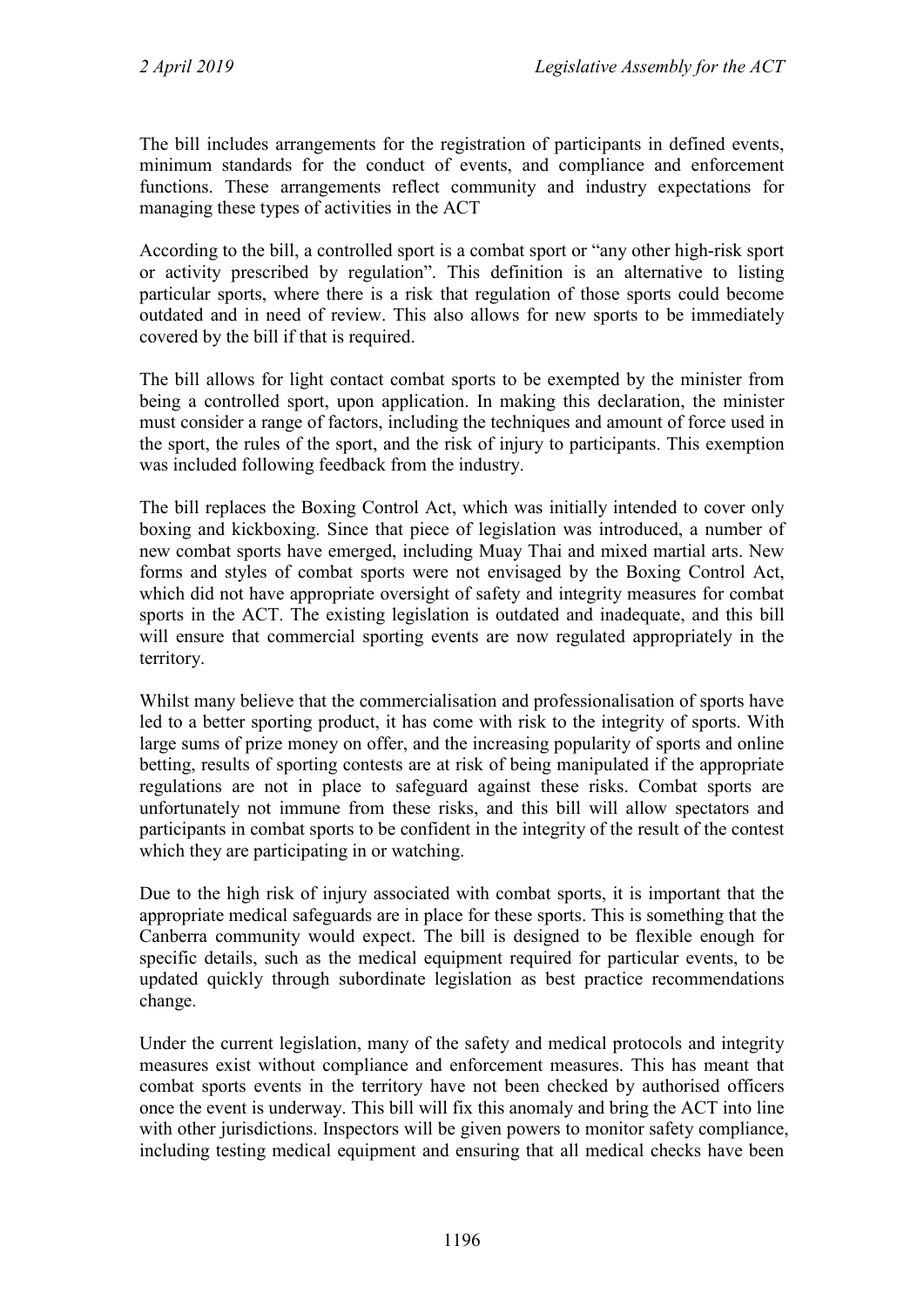undertaken. This will significantly reduce the risk of serious injury, or worse, at commercial combat sporting events in the ACT.

I believe this bill will ultimately benefit the combat sports industry in the territory. It will provide certainty for the industry regarding the regulatory requirements for holding a commercial combat sport event. It will also improve the integrity and safety aspects of the industry, and bring the industry into line with community expectations, as well as the standards in other jurisdictions.

This bill has been some time in the making. The issue has been around for some time. I believe that Minister Barr, when he was the minister for sport, spent some time looking at this. Certainly in my time as the minister for sport we did some consultation work on this. I am very pleased that Minister Berry has now brought a bill to the Assembly. It is well time that we made an update to the Boxing Control Act and looked at the broader issues that are at play in this space of combat sports. On those grounds, the ACT Greens are pleased to support the bill today.

**MS BERRY** (Ginninderra—Deputy Chief Minister, Minister for Education and Early Childhood Development, Minister for Housing and Suburban Development, Minister for the Prevention of Domestic and Family Violence, Minister for Sport and Recreation and Minister for Women) (4.16), in reply: First of all, I would like to thank Mr Milligan for the constructive negotiations that we have had around this bill. Reforms to combat sports legislation will improve safety and integrity in the combat sports industry.

Today I will move five government amendments. I present a revised explanatory statement to reflect these amendments and respond to the scrutiny committee's questions. These amendments will reflect where we have been able to negotiate an agreed position with the opposition.

The bill development saw the ACT government examine many different models that operate both within Australia and around the world, as well as modernised operations here in the ACT. A key consideration in the design of the regulatory model has been to build the scheme around industry operations so as not to disrupt the sector. Like any sport, participation in combat sports has many benefits, such as increased fitness and social connectedness, but the safety and integrity risk cannot be ignored and that is why the government has developed this legislation.

The legislation has been drafted to ensure that the focus is primarily on registrable events, meaning that we expect minimal impact on participation-level sports such as junior martial arts. Part of the conversation I have heard is about why combat sports are being regulated by the government; why not other contact sports? The answer to this question is multifaceted. There are a number of reasons for this approach. Some combat sports have been regulated by the ACT government since 1993 under the Boxing Control Act. Industry have told the government that they do not want to move to a solely self-regulatory model, and the government feels that to do so would present unacceptable risks to safety and integrity. In short, this is not a whirlwind reform.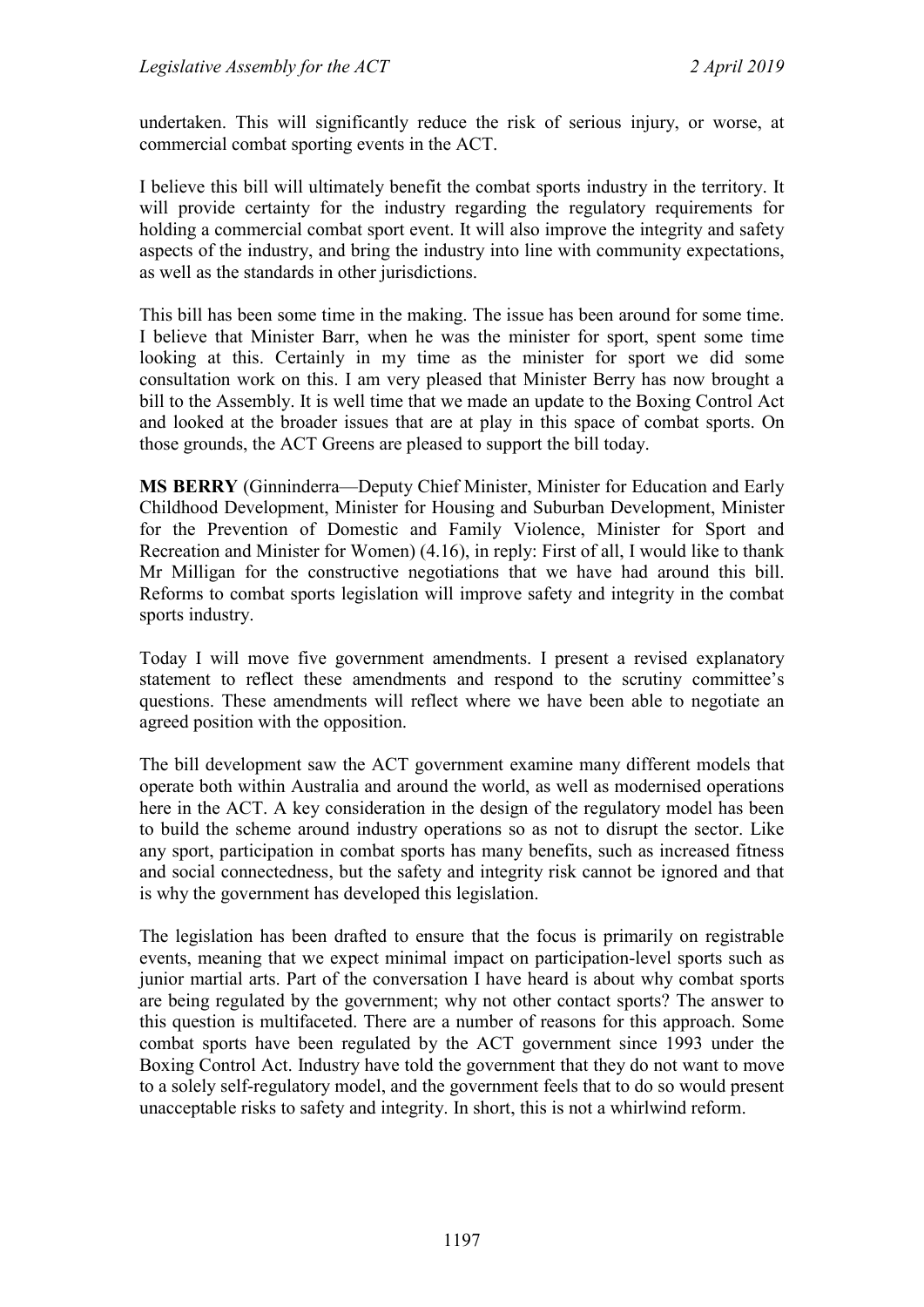The combat sports industry is quite dispersed. There is no one governing body that oversees combat sports, and in many instances there are multiple players inside single combat sports. This means that there is an inconsistency in the rules that are applied which can result in safety and integrity risks. There is a clear need for minimum safety standards, and for the government to set these for the industry. No other sport is like combat sports, in the sense that the potential for head injury is managed very differently. No other sport allows a player eight to 10 seconds to get up after a hard knockdown to keep playing. Players in other contact sports are removed from play immediately. This is not the case for combat sports, and to change it would fundamentally change the nature of the sports.

The government has chosen to manage the safety risks by setting minimum standards for consistency across the industry. Integrity also needs to be the focus. We know from other jurisdictions that there are issues with some operations in the sector. Where there is a vested interest in outcomes of contests that is illegal or legal, contestant safety may be put at risk. There can be a risk of illegal activity, and, if so, to innocent members of the public who are spectating.

Many in the industry have asked the government to act and to regulate. As such the government has been working with the sector over recent years to improve standards and prepare them for these reforms. This included updating the industry code of practice in early 2018 to make those expectations clear.

The government has worked with the industry to meet deadlines for submission of event details, to ensure appropriate checks can be undertaken before event approval is given. The government has also maintained a firm position on safety matters, including medical clearances and reporting to other regulating jurisdictions. The industry wants the government to act, so it is my position that we must proceed with this bill in order to better support the combat sports industry to be about sport and the benefits of participation that it can offer.

Improving safety standards is a major part of how this will be addressed. The safety matters detailed in the bill are extensive and well researched. These include requirements for medical screening on an annual basis for registered contestants through the certificate of fitness; pre-event medical screening to ensure contestants are fit to compete at a specific event; compulsory medical practitioner supervision of events; compulsory requirements for medical equipment at events; and robust medical reporting requirements.

We know from the New South Wales coronial findings into the death of a boxer in 2015 that standardised safety measures are essential in reducing the risk of a fatality or serious injury. The coroner found that the boxer died as a result of a bleed to the brain after receiving multiple blows to the head during the bout. His concussion was not recognised by registered officials early enough and incorrect rules were applied, including the standing eight count, which ultimately meant that he sustained three extra seconds of hits to the head from his opponent when the round should have ended.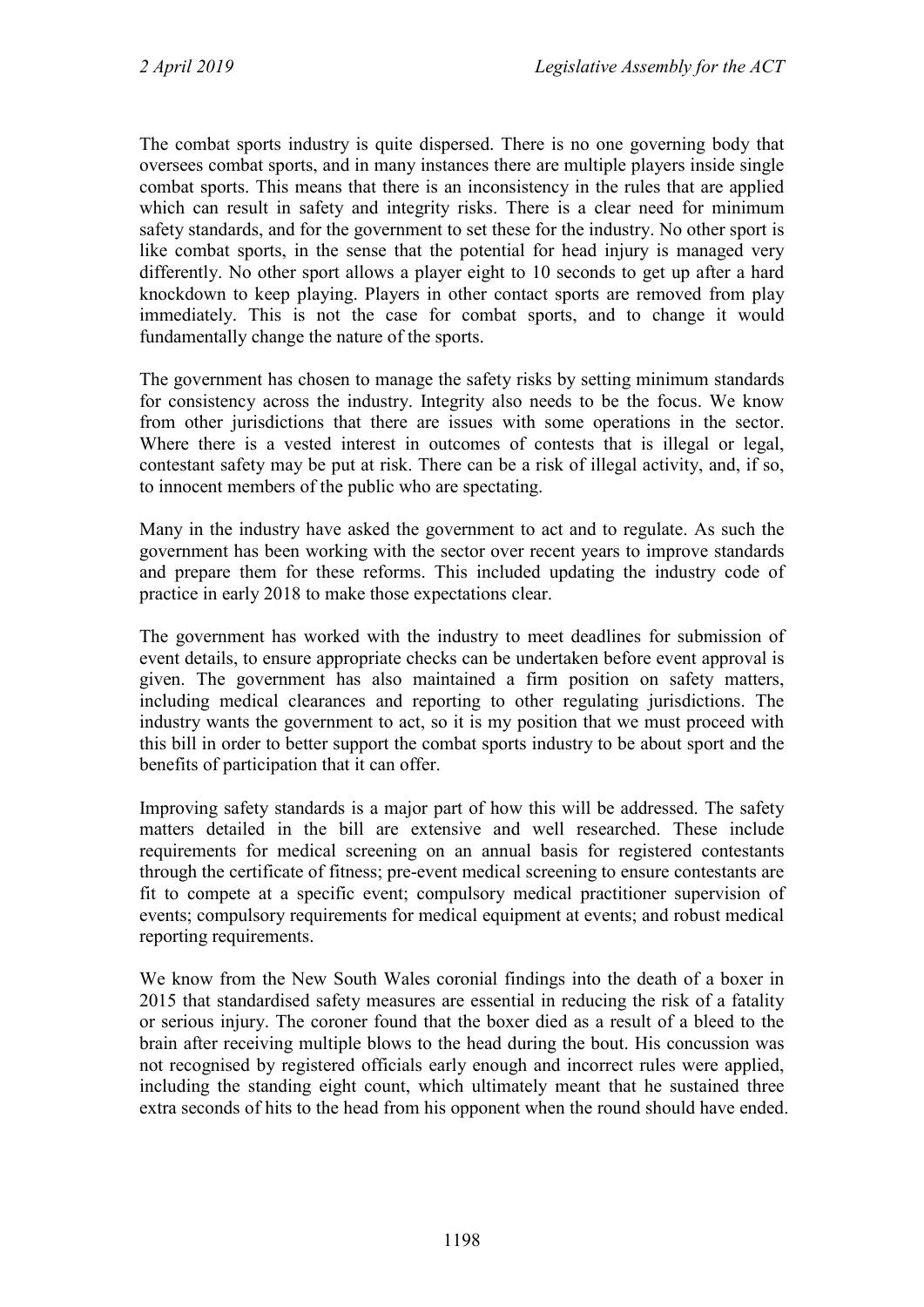From this tragedy, governments can learn how to improve safety measures for combat sports events. We can learn to ensure that procedures are being followed through our enforcement measures and we can ensure that rules are consistent, clear and evidence based. This, of course, will not eliminate the risk of such an event occurring here in the ACT, but it helps to reduce the likelihood. The Controlled Sports Bill reflects these safety priorities and will lift the standard of our operations in line with other jurisdictions.

The integrity measures outlined in the bill directly address the issues that can exist with the sector, from our discussions with other jurisdictions and ACT Policing. Our registrations for contestants and officials will look at the number of past criminal offences and intelligence as a mitigating factor in granting registrations. This does not mean, however, that just because someone has committed a criminal offence in the past, they will automatically be precluded from registration.

The ACT government recognises that combat sports can be a great diversionary activity for some and can provide a positive pathway to fitness, discipline and social connectedness, and we do not want to take that away. The offences that will be considered as part of registration look at specific matters that will impact on the integrity and safety of combat sports. These include matters like fraud, money laundering, cheating and gambling, and offences involving assault, violence or weapon possession.

Inspectors will also be on the ground for the first time in the history of combat sports regulation in the ACT. Inspectors will play a vital role in ensuring that all safety measures are followed and will help to lift standards in the industry so that we know that corners are not being cut to avoid compliance. We will notify police of events so as to help them address any risks of criminal activity or public safety concerns. By working with ACT Policing on events we can further support their work to address criminal influences within the sector.

Lastly, I would like to thank everybody who has contributed to the development of this comprehensive bill. I would like in particular to acknowledge the contributions of the local combat sports industry, medical experts, academics, ACT Policing, and sporting experts. I thank all of you for your assistance in this process, as well as officials from sport and recreation ACT for their dedicated work in putting this bill together.

I have learned a lot about the broad variety of combat sports that will fall under this bill. I have appreciated the conversations with the sector leading up to the implementation of this bill. We have committed to continue to work with the sports sector around safety and integrity. We do not want to undermine sports participation. We want to make sure that, with combat sports registration, it applies to a designated non-registrable or registrable event.

The spot checks that will occur around this are a good thing, and parents would support that. This bill, particularly around registration, is about drawing a line around bigger commercial events. Sport and recreation will develop guidelines over the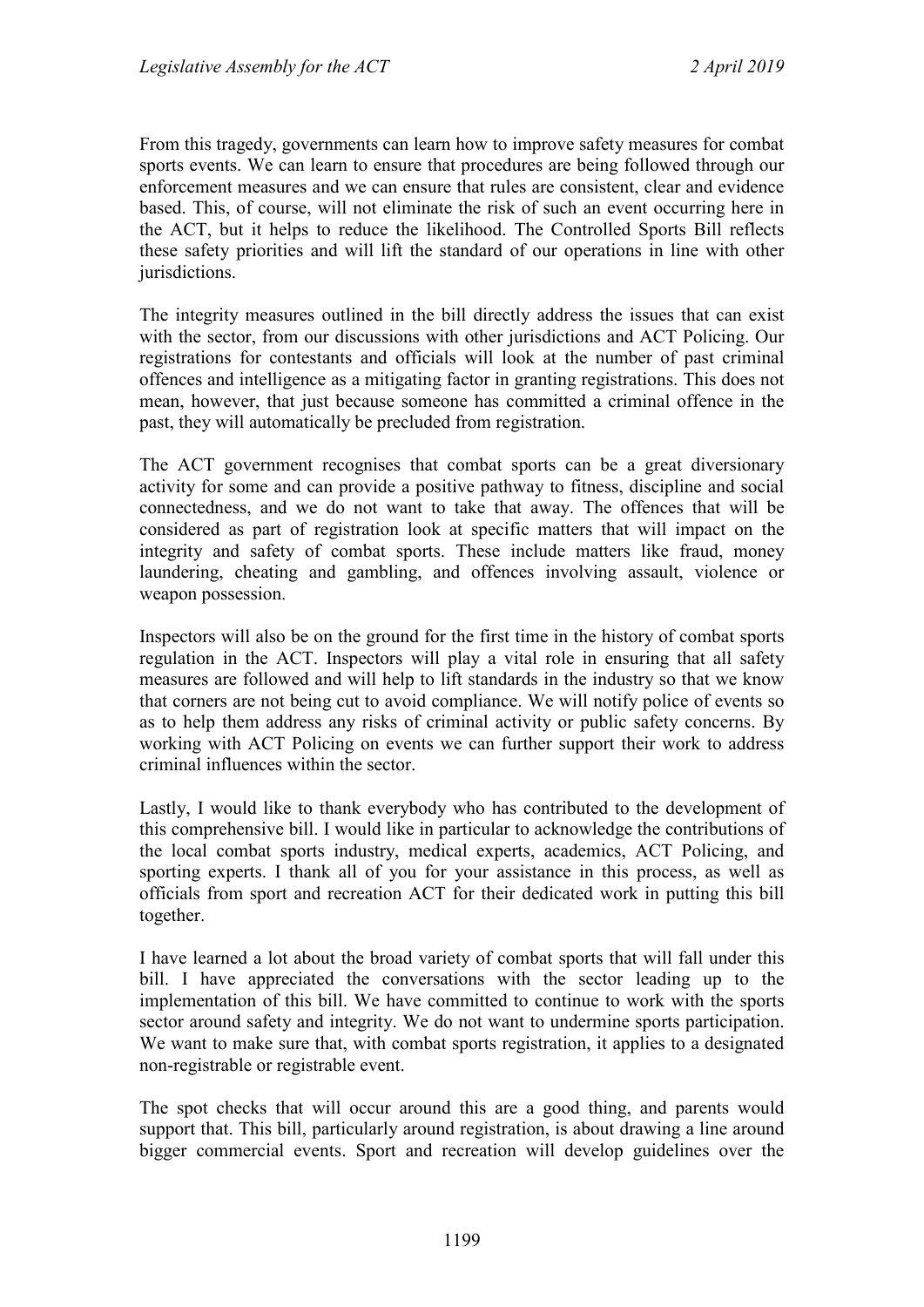six-month transition leading up to September with the industry to make clear what is a registrable event and what is not a registrable event.

With sport events like club tournaments, all we want these club tournaments to do is let us know that they are happening. This bill will ensure that they are well-governed environments and that they will now be sanctioned by an authorised body.

Question resolved in the affirmative.

Bill agreed to in principle.

## **Detail stage**

Clauses 1 to 8, by leave, taken together and agreed to.

Clause 9.

**MS BERRY** (Ginninderra—Deputy Chief Minister, Minister for Education and Early Childhood Development, Minister for Housing and Suburban Development, Minister for the Prevention of Domestic and Family Violence, Minister for Sport and Recreation and Minister for Women) (4.25): I move amendment No 1 circulated in my name and table a supplementary explanatory statement to the amendments *[see schedule 2 at page 1219]*.

The government has moved this amendment to remove all doubt regarding the exclusion of training from the meaning of "controlled sports event". The definition proposed is industry specific and reflects the training environment for combat sports. Additional clarity is provided to differentiate between contest sparring, which exists in some combat sports, and sparring for training purposes. This ensures that only contests are covered by the definition.

Amendment agreed to.

Clause 9, as amended, agreed to.

Clause 10.

**MR MILLIGAN** (Yerrabi) (4.26): I move amendment No 2 circulated in my name *[see schedule 3 at page 1222]*. Unfortunately, this is an area that we could not find common ground on. We are frustrated that local businesses will be unfairly impacted by this. We are also concerned that this will restrict any new events from emerging, as operating in the ACT may just become too hard.

I firmly believe that excluding events that seek to cover costs was a middle ground. I thought that we could see budding entrepreneurs emerge, and support greater entertainment opportunities for Canberrans. Sadly, the government do not trust local businesses; therefore they have indicated that they will not support this amendment.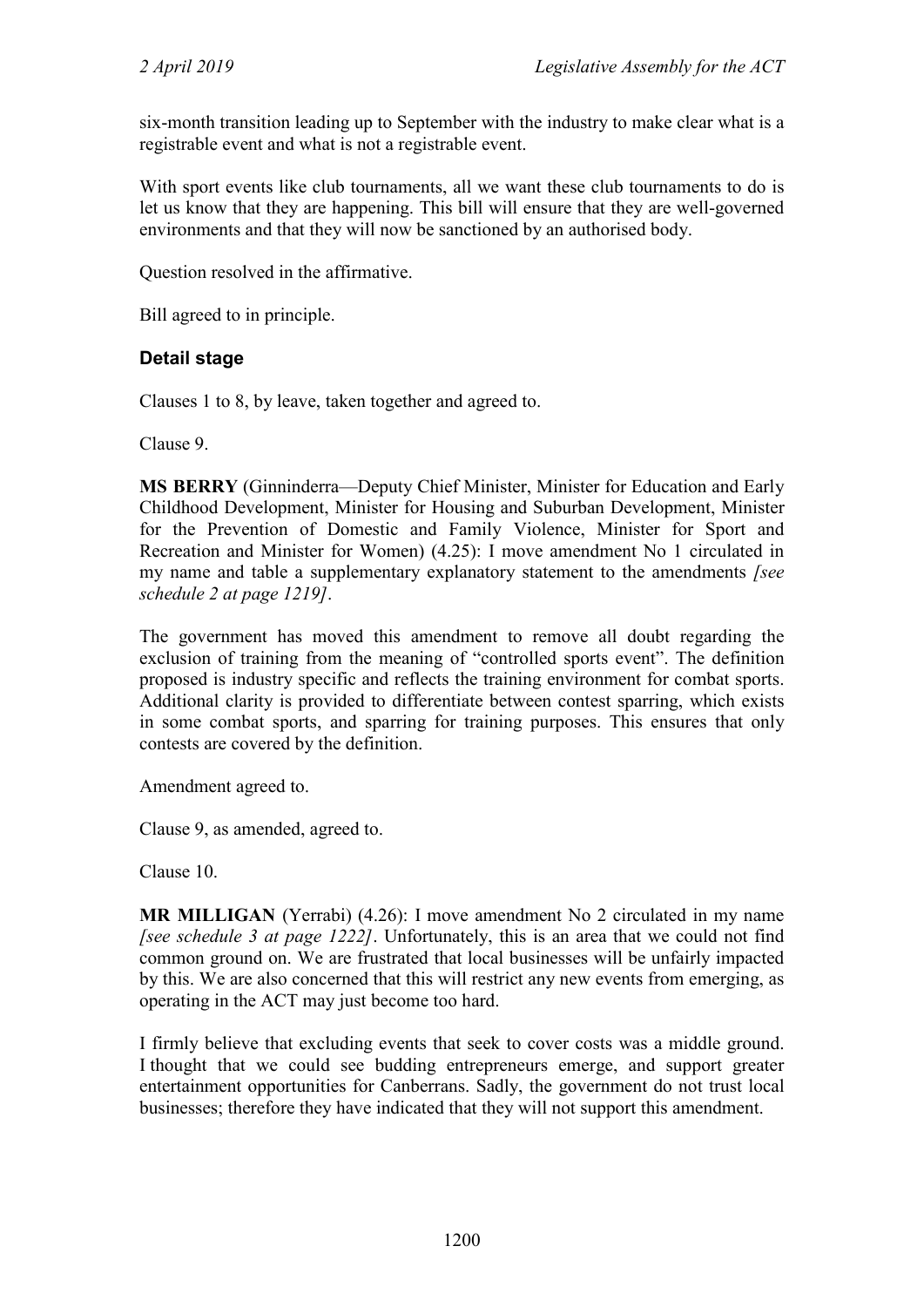**MS BERRY** (Ginninderra—Deputy Chief Minister, Minister for Education and Early Childhood Development, Minister for Housing and Suburban Development, Minister for the Prevention of Domestic and Family Violence, Minister for Sport and Recreation and Minister for Women) (4.27): The government does not support Mr Milligan's amendment. Defining commercial purpose by exclusion of those not reinvesting in the entity creates a loophole for commercial events to claim that they are reinvesting in their entity and therefore should be excluded from the definition for registrable events.

This amendment will create confusion as to what reinvestment is and will make it difficult for an organisation to prove it either way. This poses a risk for the integrity of the bill, in that the registrar will not be able to clearly define what is a registrable event, and what is not. Administrative appeals may increase as a result. Instead I propose to provide, as I said in my speech previously, detailed guidance material to the industry to help them determine where their event fits, with the guidance and support of administrators.

**MR RATTENBURY** (Kurrajong) (4.28): The Greens will not be supporting Mr Milligan's amendment where he seeks to add the words "that will not be reinvested in the entity". Minister Berry has already touched on our key concern. I think it creates a grey zone that is unhelpful to the bill, and on that basis we will not be able to support it.

Question put:

That the amendment be agreed to.

The Assembly voted—

Mr Coe Mr Milligan Ms J Burch Mr Pettersson Mrs Dunne Mr Wall Ms Cheyne Mr Ramsay<br>
Mr Hanson Ms Cody Mr Rattenbu Mrs Jones Mr Gentleman Mr Steel Mrs Kikkert Ms Le Couteur Ms Stephen-Smith

Ayes 9 Noes 12

Miss C Burch Ms Lawder Ms Berry Ms Orr

Mr Rattenbury

Amendment negatived.

Clause 10 agreed to.

Clauses 11 to 17, by leave, taken together and agreed to.

Clause 18.

**MS BERRY** (Ginninderra—Deputy Chief Minister, Minister for Education and Early Childhood Development, Minister for Housing and Suburban Development, Minister for the Prevention of Domestic and Family Violence, Minister for Sport and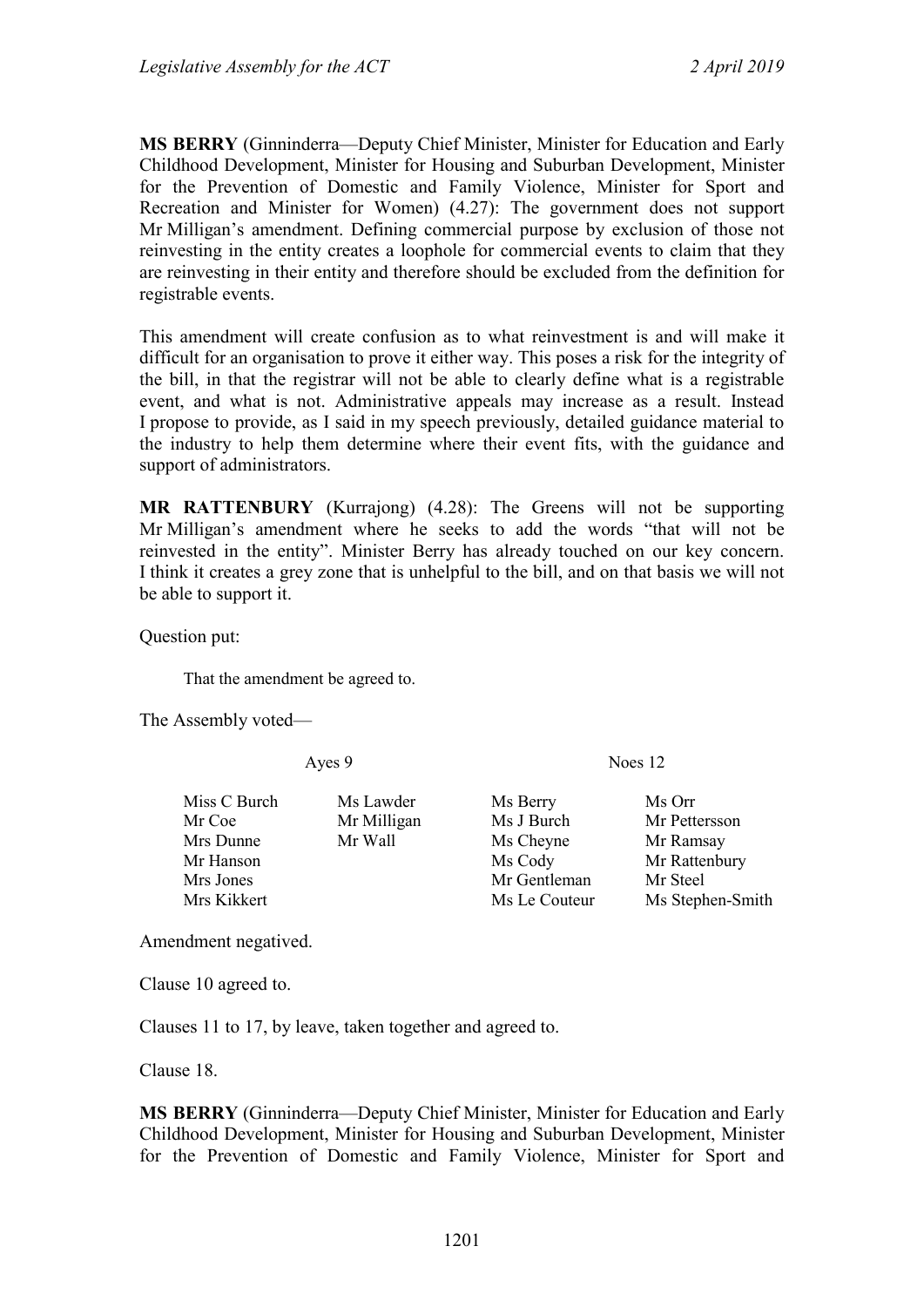Recreation and Minister for Women) (4.34): I move amendment No 2 circulated in my name *[see schedule 2 at page 1219]*. This amendment was developed through negotiation with the opposition and I understand that they are happy to support this amendment. I thank Mr Milligan and his staff for working with my office on this important legislation.

This amendment establishes an internal review mechanism for applicants to submit additional information to the controlled sports register to reconsider a decision not to grant registration as an official. The registrar must consider the application before providing a decision within 20 working days.

While an applicant can still apply to the ACT Civil and Administrative Appeals Tribunal for a reviewable decision the addition of this clause provides an alternative avenue and is likely to reduce the likelihood of this happening, thus reducing the administrative burden on the tribunal as well as the applicant.

**MR MILLIGAN** (Yerrabi) (4.35): I am pleased that the government has agreed to my suggestion to provide applicants with a statement of reasons. This at least creates an avenue for redress and supplying additional evidence without the need for ACAT action. I hope that this makes the process fairer and more balanced.

Amendment agreed to.

Clause 18, as amended, agreed to.

Clauses 19 to 21, by leave, taken together and agreed to.

Clause 22.

**MS BERRY** (Ginninderra—Deputy Chief Minister, Minister for Education and Early Childhood Development, Minister for Housing and Suburban Development, Minister for the Prevention of Domestic and Family Violence, Minister for Sport and Recreation and Minister for Women) (4.36): I move amendment No 3 circulated in my name *[see schedule 2 at page 1219]*. The opposition has worked with my office on this amendment and they are again happy to support it. This amendment establishes an internal review mechanism for registered officials to submit additional information to the controlled sports register to consider a decision to not grant registration renewal. The registrar must then consider the application and provide a decision within 20 days.

While an applicant can still apply to the ACT Civil and Administrative Appeals Tribunal for a reviewable decision the addition of this clause provides an alternative avenue and is likely to reduce the likelihood of this happening, thus reducing the administrative burden on the tribunal as well as the applicant.

As with other sections of the bill, the amendment now also includes a subclause regarding the disclosure of security sensitive information and thus sections 84 and 85 apply regarding the ACAT or court review and decision on security sensitive information and the handling of this information in order to protect the integrity of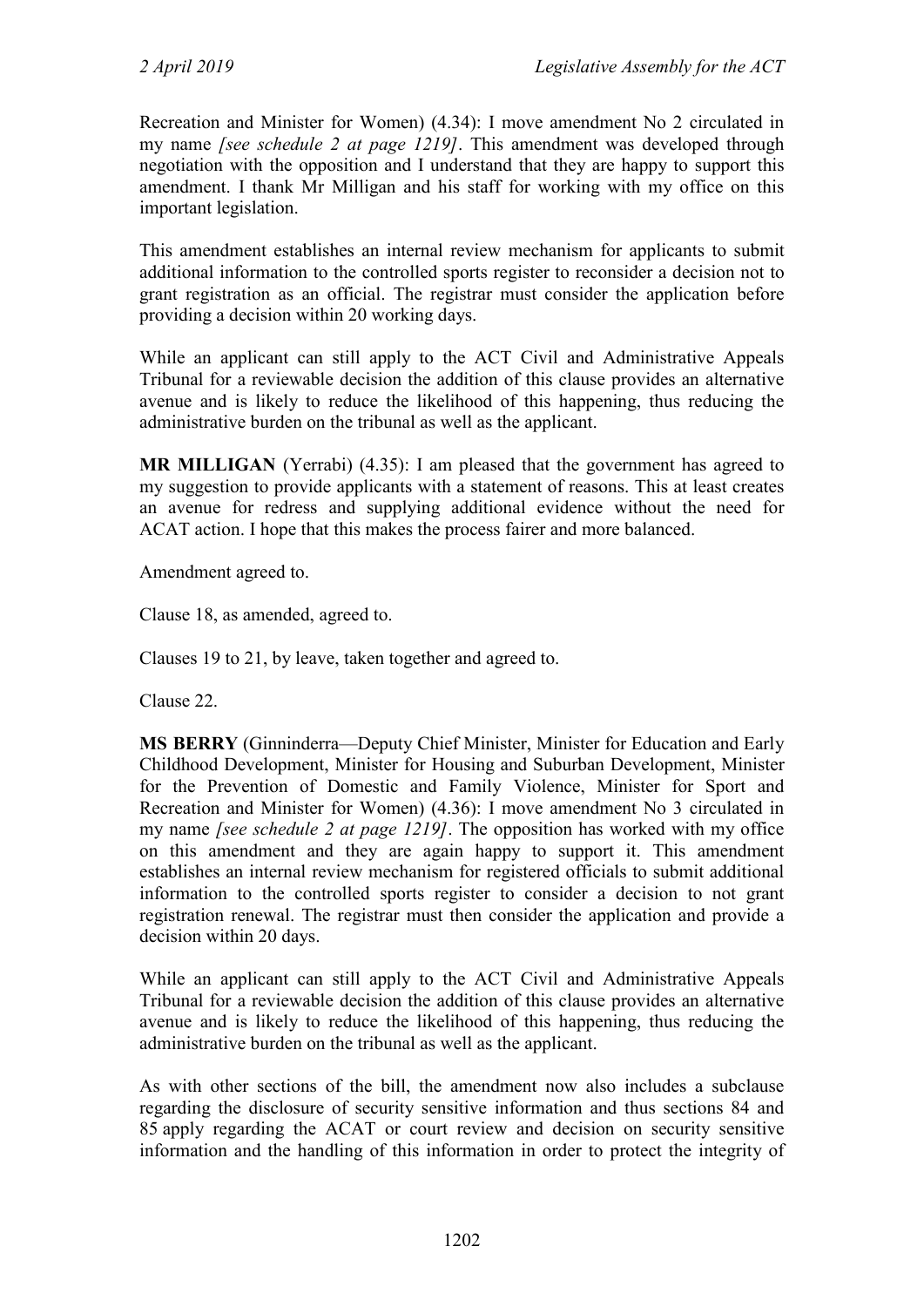law enforcement intelligence and not impact on larger intelligence operations. An explanation of the application of clauses relating to security sensitive information has been explored in detail in the explanatory statement.

**MR MILLIGAN** (Yerrabi) (4.37): This is an important change and I am pleased that the government has agreed to my suggestion to provide applicants with a statement of reasons.

Amendment agreed to.

Clause 22, as amended, agreed to.

Clause 23.

**MR MILLIGAN** (Yerrabi) (4.38): I move amendment No 7 circulated in my name *[see schedule 3 at page 1222]*. I am pleased the government has agreed to this amendment as it gives consistency and provides applicants time to respond. Providing 20 days should allow applicants to collect evidence and reports and get statements as required. Again, this should help provide better balance.

Amendment agreed to.

Clause 23, as amended, agreed to.

Clauses 24 to 26, by leave, taken together and agreed to.

Clause 27.

**MS BERRY** (Ginninderra—Deputy Chief Minister, Minister for Education and Early Childhood Development, Minister for Housing and Suburban Development, Minister for the Prevention of Domestic and Family Violence, Minister for Sport and Recreation and Minister for Women) (4.39): I move amendment No 4 circulated in my name *[see schedule 2 at page 1220]*. This amendment establishes an internal review mechanism for applicants to submit additional information to the controlled sports register to consider a decision not to grant registration as a contestant. The register must consider the application and provide a decision within 20 days.

While an applicant can still apply to the ACT Civil and Administrative Appeals Tribunal for a reviewable decision the addition of this clause provides an alternative avenue and is likely to reduce the likelihood of this happening, thus reducing the administrative burden on the tribunal as well as the applicant.

**MR MILLIGAN** (Yerrabi) (4.40): I am pleased the government has again agreed to my suggestion on the statement of reasons.

Amendment agreed to.

Clause 27, as amended, agreed to.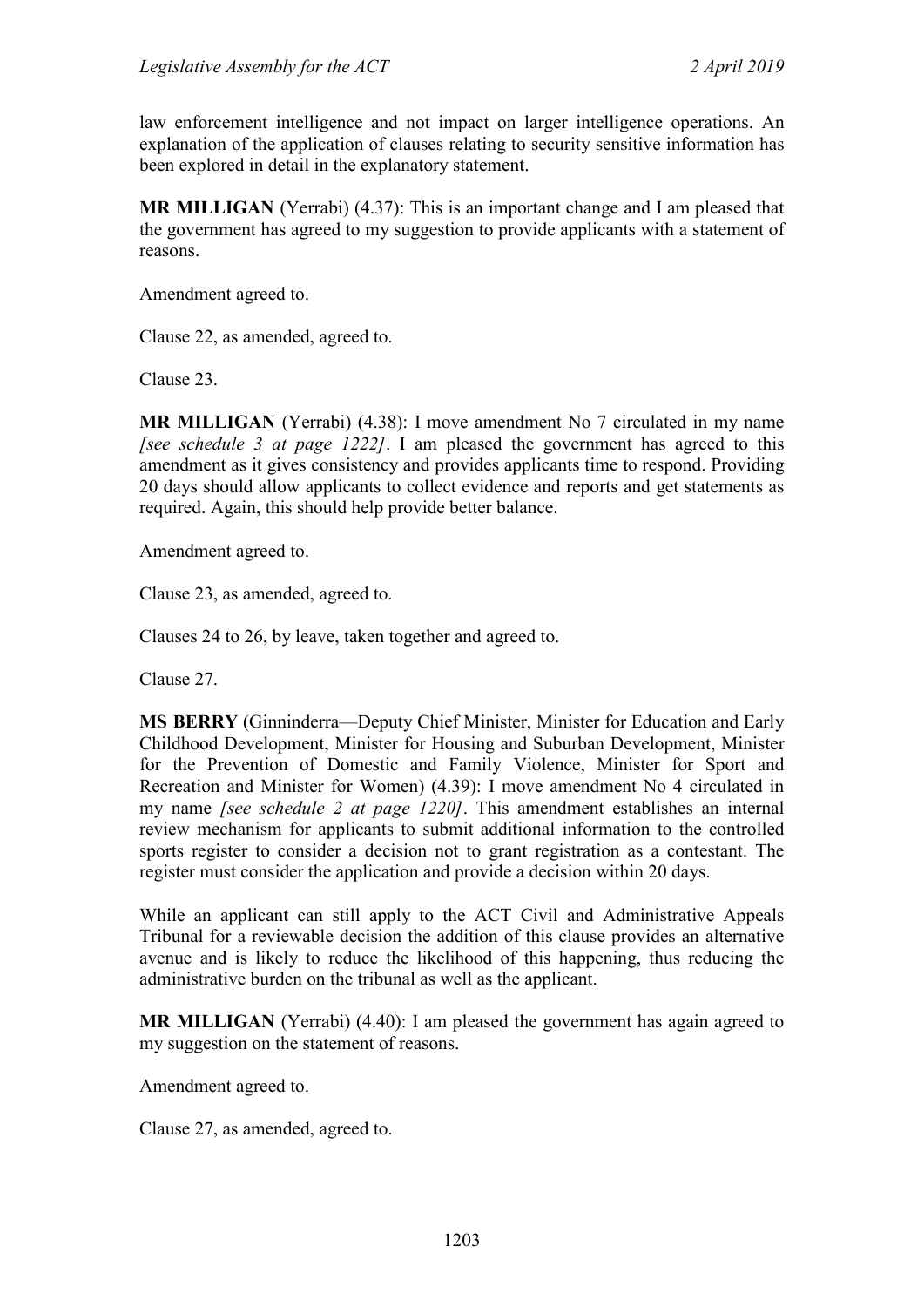Clauses 28 to 30, by leave, taken together and agreed to.

Clause 31.

**MS BERRY** (Ginninderra—Deputy Chief Minister, Minister for Education and Early Childhood Development, Minister for Housing and Suburban Development, Minister for the Prevention of Domestic and Family Violence, Minister for Sport and Recreation and Minister for Women) (4.41): I move amendment No 5 circulated in my name *[see schedule 2 at page 1221]*. The government has taken on board feedback from the opposition, which is reflected in our proposed amendment to this clause. This amendment establishes an internal review mechanism for registered contestants to submit additional information to the controlled sports registrar to reconsider a decision not to grant registration renewal. The registrar must then reconsider the application and provide a decision within 20 working days.

While an applicant can still apply to the ACT Civil and Administrative Appeals Tribunal for a reviewable decision the addition of this clause provides an alternative avenue and is likely to reduce the likelihood of this happening, thus reducing the administrative burden on the tribunal as well as the applicant.

As with other sections of the bill the amendment now also includes the subclause regarding the disclosure of security sensitive information, thus sections 84 and 85 apply regarding an ACAT or court review decision and on security sensitive information and the handling of this information in order to protect the integrity of law enforcement intelligence and not impact on larger intelligence operations. An explanation of the application of clauses relating to security sensitive information has been explored in detail in the explanatory statement.

Amendment agreed to.

Clause 31, as amended, agreed to.

Clause 32.

**MR MILLIGAN** (Yerrabi) (4.42): I move amendment No 13 circulated in my name *[see schedule 3 at page 1222]*. Once again this change is intended to provide applicants with sufficient time to gather evidence and supporting documentation. Again I am pleased that the government has agreed to this amendment.

**MS BERRY** (Ginninderra—Deputy Chief Minister, Minister for Education and Early Childhood Development, Minister for Housing and Suburban Development, Minister for the Prevention of Domestic and Family Violence, Minister for Sport and Recreation and Minister for Women) (4.43): The government supports this amendment along with previous amendments allowing 20 working days for contestants to submit information.

Amendment agreed to.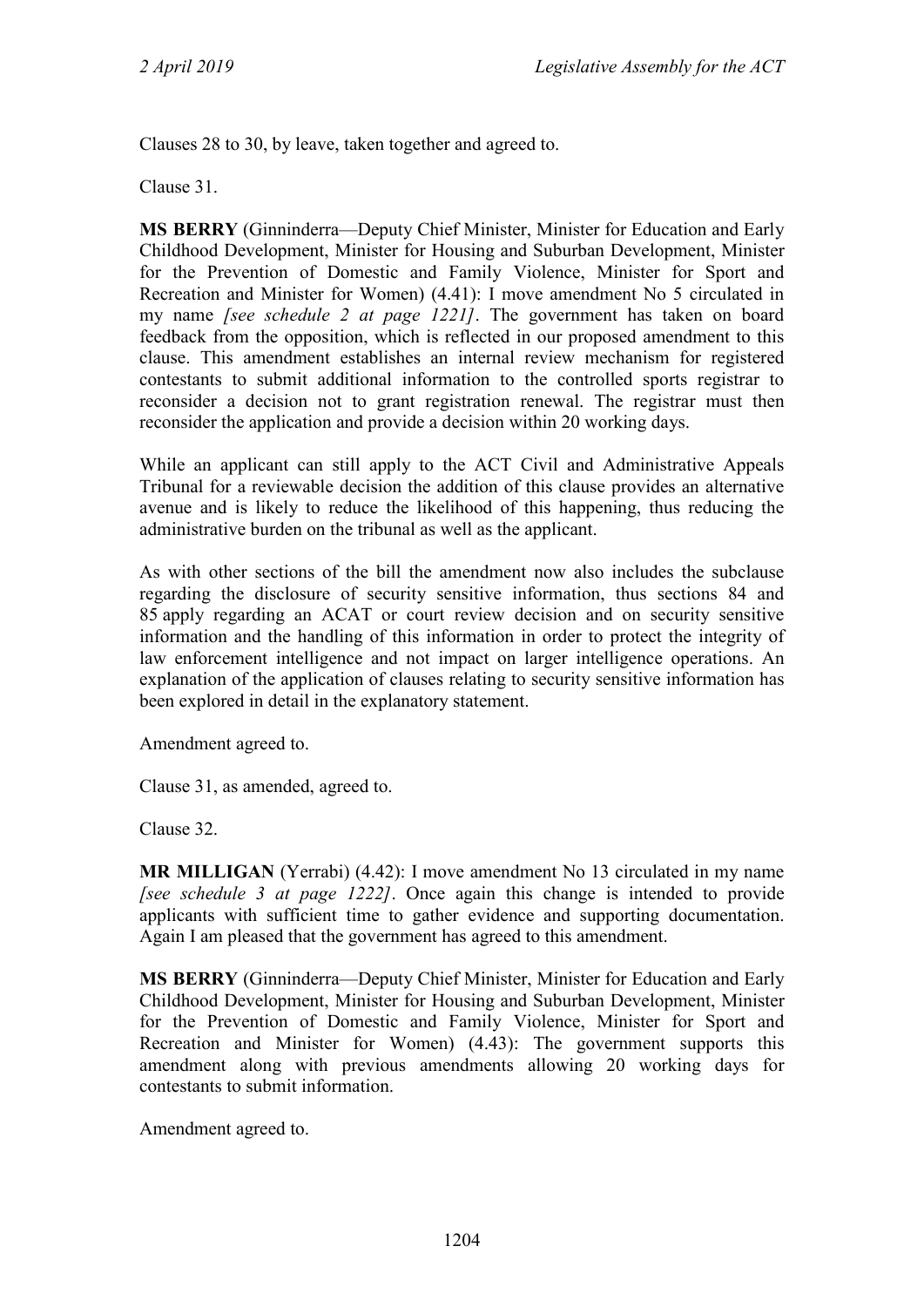Clause 32, as amended, agreed to.

Clauses 33 to 60, by leave, taken together and agreed to.

Clause 61.

**MR MILLIGAN** (Yerrabi) (4.44), by leave: I move amendments Nos 17 and 18 circulated in my name together *[see schedule 3 at page 1222]*. Unfortunately, this is another area where we could not find common ground. My intention is to exclude both events conducted by local clubs and low-risk activity. As it stands, non-registerable events have an administration burden and it is unfair to hinder local sporting groups and industry stakeholders from conducting their sport and recreation interests. Sadly, the government does not trust local businesses or sporting clubs and therefore have indicated they will not support this amendment.

I remain hopeful that the regulations will provide further clarity on this issue and that the process of applying for exemptions is not too much of a burden for local businesses and grassroots sport.

**MS BERRY** (Ginninderra—Deputy Chief Minister, Minister for Education and Early Childhood Development, Minister for Housing and Suburban Development, Minister for the Prevention of Domestic and Family Violence, Minister for Sport and Recreation and Minister for Women) (4.45): The government will not support these two amendments. In relation to the inclusion of local clubs the amendment as proposed would exclude the majority of sporting organisations from any notification requirements for non-registerable events, potentially impacting on the safety of contestants in the sector as the government would have no recourse to require compliance to the code of practice, any prescribed minimum age or minimum standards established, including through the inspection of events.

Whilst the government has sought in drafting this bill to minimise the compliance burden for these organisations we have prioritised safety and extending it to all those hosting contest events in combat sports. I note for local clubs affiliated with an approved controlled sports authority and hosting non-commercial events that their events will typically be non-registerable and thus require a notification only. I estimate that this process will take as little as one hour of their time to complete, yet this information is invaluable to ensuring the improved safety of these events and identifying the issues before they eventuate. This is about ensuring that these environments are well governed and sanctioned by an appropriate authority.

In relation to defining "low-risk activity", organisations can already apply to be exempt for light contact combat sports under section 8 of the bill. That exemption under section 8 will be valid for three years. Defining "low-risk activity" will undermine the light contact provisions already in the bill by essentially addressing the same issues.

**MR RATTENBURY** (Kurrajong) (4.47): As I outlined in my remarks during the in-principle stage of the debate we recognise that there are risks associated with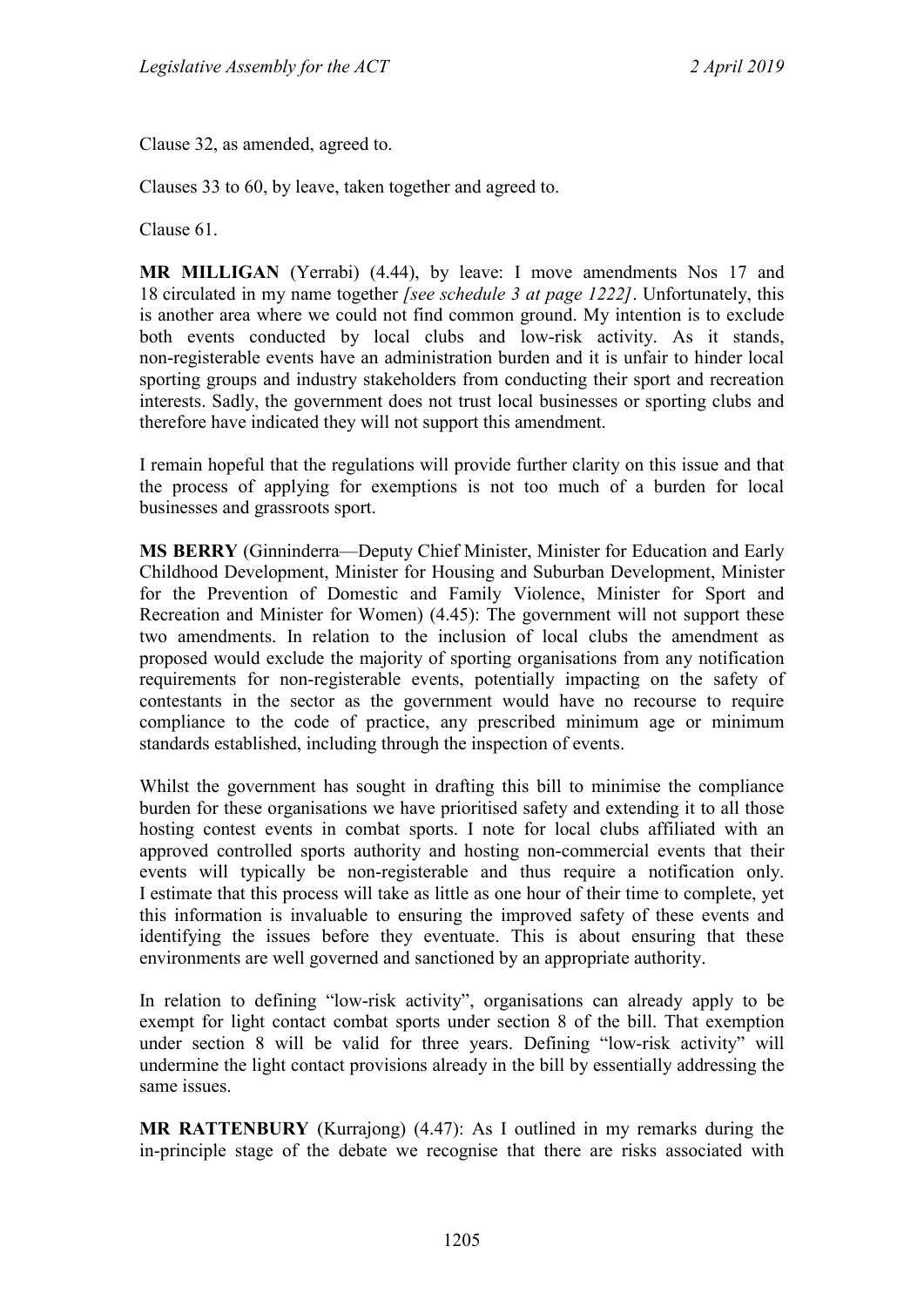combat sports and this bill seeks to create the right regulatory environment to ensure that those risks are assessed and, if necessary, addressed. The amendment put forward by Mr Milligan undoes the intent of some of that legislation. Whilst I understand the sentiment he is trying to bring forward he goes too far in seeking to create a degree of exemption that is not consistent with the construction of the rest of the bill. We will not be able to support these amendments.

Question put:

That the amendments be agreed to.

The Assembly voted—

Ayes 9 Noes 12

| Miss C Burch | Ms Lawder   | Ms Berry      | Ms Orr           |
|--------------|-------------|---------------|------------------|
| Mr Coe       | Mr Milligan | Ms J Burch    | Mr Pettersson    |
| Mrs Dunne    | Mr Wall     | Ms Cheyne     | Mr Ramsay        |
| Mr Hanson    |             | Ms Cody       | Mr Rattenbury    |
| Mrs Jones    |             | Mr Gentleman  | Mr Steel         |
| Mrs Kikkert  |             | Ms Le Couteur | Ms Stephen-Smith |

Amendments negatived.

Clause 61 agreed to.

Remainder of bill, by leave, taken as a whole and agreed to.

Bill, as amended, agreed to.

# **Retirement Villages Legislation Amendment Bill 2018**

Debate resumed from 29 November 2018, on motion by **Mr Rattenbury**:

That this bill be agreed to in principle.

**MS LAWDER** (Brindabella) (4.52): I rise today to address the government's Retirement Villages Legislation Amendment Bill 2018 and to indicate our general support for this bill. The bill implements a second tranche of recommendations which were made as a result of the extensive 2015-16 review of the Retirement Villages Act 2012. With extensive previous ACT reviews, I can see that debate on this bill has been delayed for some time, partly because of ongoing discussion, debate and concern amongst residents and members of the public about the capital maintenance guidelines. I am pleased that there has been quite an extensive consultation process, from what I have heard from stakeholders.

From the perspective of the stakeholders, the definition of capital maintenance and capital replacement in retirement villages was one of the key points to address, and to address satisfactorily. Residents fund capital maintenance through recurrent charges, while capital replacement is the responsibility of the owner. The bill attempts to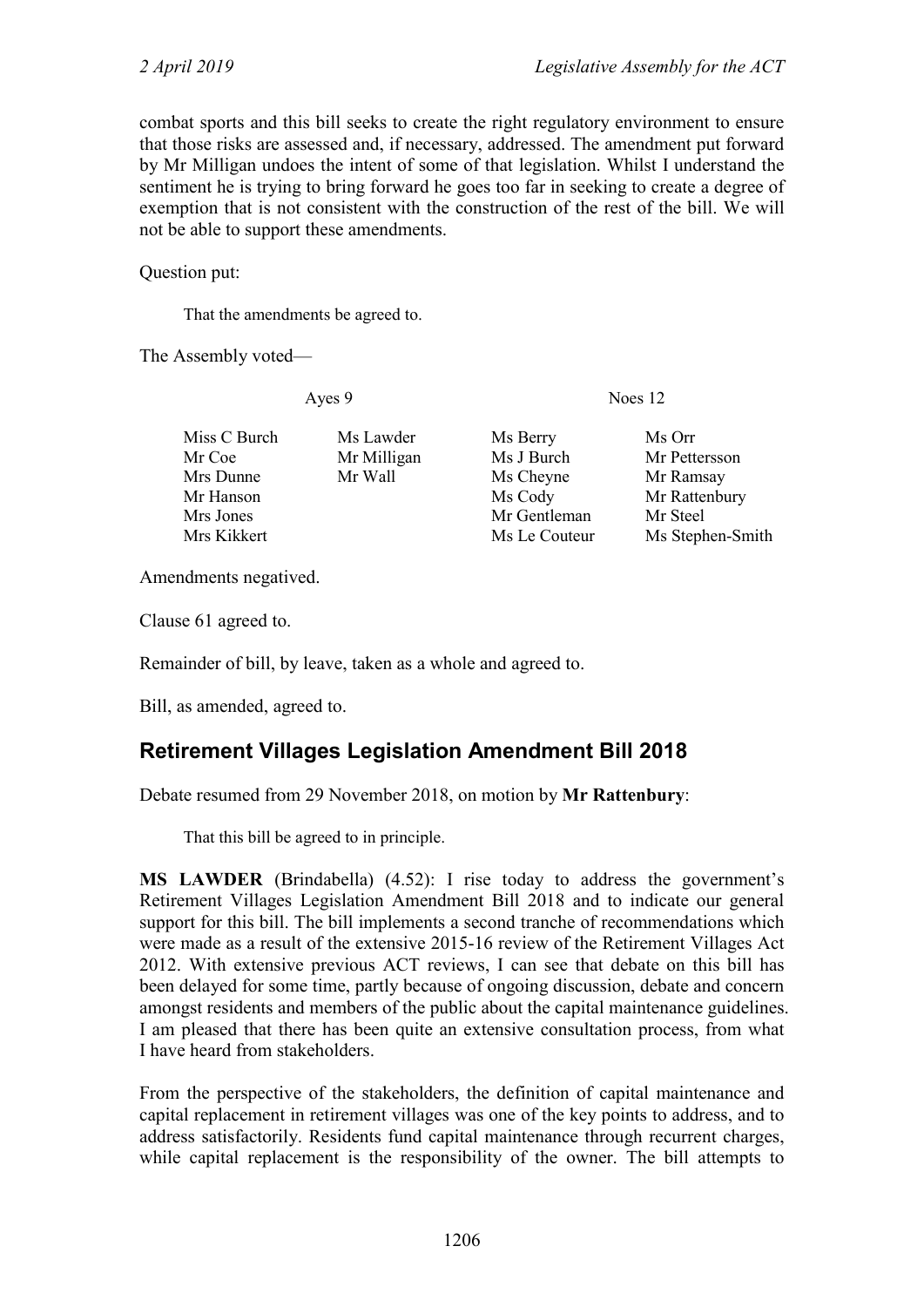define capital maintenance and capital replacement and creates a guidelines-making power which will allow the minister to make provision about the classification of, including the distinction between, capital maintenance and capital replacement.

The bill provides that, where multiple persons reside in a unit, only one person may vote on matters which require the operator to obtain the consent of residents, for example, annual budgets. This deals with the concern about an inequitable distribution of voting rights between sole occupiers and multiple occupants. However, individual retirement villages may vote by special resolution to move to a voting model of one vote per person.

There is still an optional conciliation process for residents of retirement villages seeking to resolve disputes with enforceable orders similar to ACAT. Other elements in the bill include contract of sale requirements for the sale of units in retirement villages, new consumer protection, time frames in which an operator must give notice to residents of an amendment to recurrent charges, and updated terminology. It streamlines administrative and budget processes for unit titled retirement villages.

I have had quite a bit of contact with and representation from individual residents, representatives of individual units, and organisations representing multiple complexes. One of the things that I think could be addressed in future iterations of the bill is about plain English.

There has been a difference of opinion between different individuals and groups, some of which has been based on perceived differences as to the best strategy to achieve improvements. There is a perception by some residents that the new provisions for the classification of capital maintenance and capital replacement are still not satisfactory. They would prefer to see the definitions in law and would like the bill to be rejected. In the end, I feel it is an issue of an equitable balance between the interests of owners and those of residents. The bill does move this difficult area forward. There is some Assembly oversight of the ministerial guidelines on capital and maintenance guidelines, which will be notifiable instruments.

The Retirement Village Residents Association have been involved in consultation and have indicated to me their general and overall satisfaction with the bill that we are looking at today. I commend the Retirement Village Residents Association for their work for quite some time on the stakeholder consultation group for this bill, especially, but not limited to, Alistair Christie and Pam Graudenz, who I know have put in many hours of work. In future iterations the different treatment of tenants and residents may need to be addressed, as indicated to me by some stakeholders.

We have a position of support, perhaps cautious support. We acknowledge that for some individuals there is remaining dissatisfaction. Of course, as with any bill passed in this area in this Assembly, we will maintain a keen interest in the effectiveness of the new provisions. It is likely that the act may undergo further revision as the impacts of the current changes are felt.

I thank the minister's office and the directorate for their briefing on this area, and all of the organisations and people who provided feedback to the directorate and to me on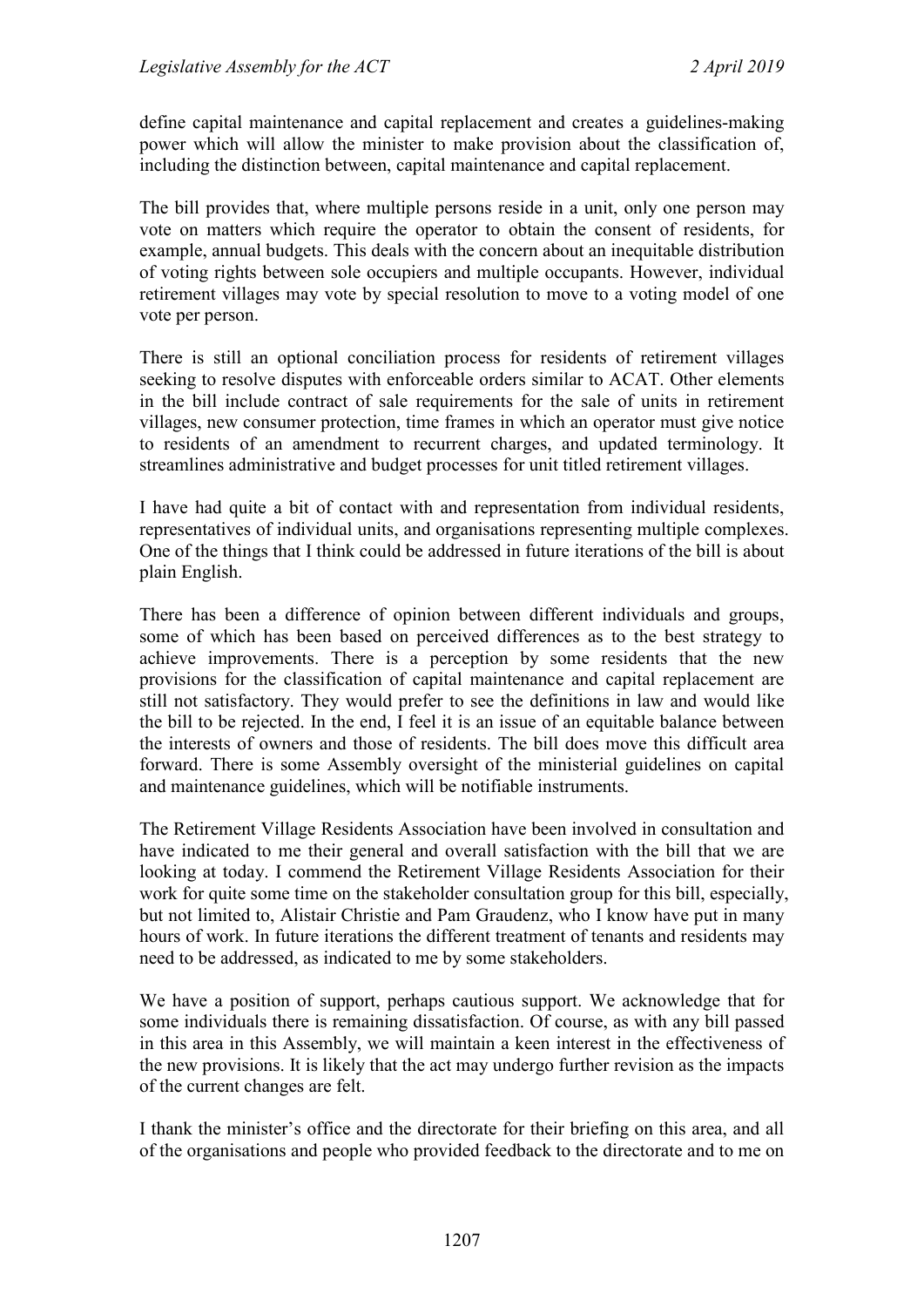the consultation process on this bill, and I thank Neil in my office for the work that he has put into it. Despite some perhaps minor comments in this area, we support the passing of this bill today.

**MR RATTENBURY** (Kurrajong—Minister for Climate Change and Sustainability, Minister for Corrections and Justice Health, Minister for Justice, Consumer Affairs and Road Safety and Minister for Mental Health) (4.58), in reply: I thank Ms Lawder for her observations on the bill. The ACT has over 30 retirement villages, so it is vital that our law provides sufficient protection for residents and clear guidance for operators.

As I said when I presented this bill, this legislation is a true collaborative effort. I again thank all the members of the retirement villages review advisory group, who have generously volunteered their time and expertise in developing the bill. The review advisory group is a body of key stakeholders, including the Retirement Village Residents Association, the ACT Property Council retirement living committee, the Council on the Ageing and the ACT Law Society's elder law committee. I also thank the residents and operators of ACT retirement villages, who have provided invaluable feedback on the proposed amendments, including those from the ACT's two unit title retirement villages, Araluen lifestyle village and Ridgecrest retirement village.

I will take this opportunity to provide a brief history of the Retirement Villages Act 2012. The act began regulating the territory's retirement villages in 2013. Before the act, retirement villages were governed by the former retirement villages industry code of practice, which was made under the Fair Trading Act 1992.

The Retirement Villages Act required that I review the act as soon as possible after its first two years of operation. Consultation on this review began in 2015, with a report on the review tabled in the Assembly in 2016. The review found that the act was generally working well but made a number of recommendations for improvement. The review report included first and second tranche recommendations.

The Assembly passed amendments in 2016 to give effect to the first tranche of recommendations. These included a new internal dispute resolution process for retirement villages, and requirements for operators to be more transparent about villages' fees and services and to seek the consent of residents for all proposed budget spending.

This bill amends The Retirement Villages Act and related legislation to give effect to the second tranche of recommendations. This bill also responds to the concerning reports of misconduct in retirement villages that were the subject of *Four Corners* and Fairfax media coverage in 2017. It does this by introducing a new enforceable conciliation process for resident complaints against operators.

The new enforceable conciliation process provides another avenue for residents who are seeking to resolve disputes with operators of retirement villages. The bill amends the Human Rights Commission Act 2005 to allow complaints to be progressed through the Human Rights Commission. The commission will try to resolve the complaint through conciliation. If the complaint is resolved, the parties will make a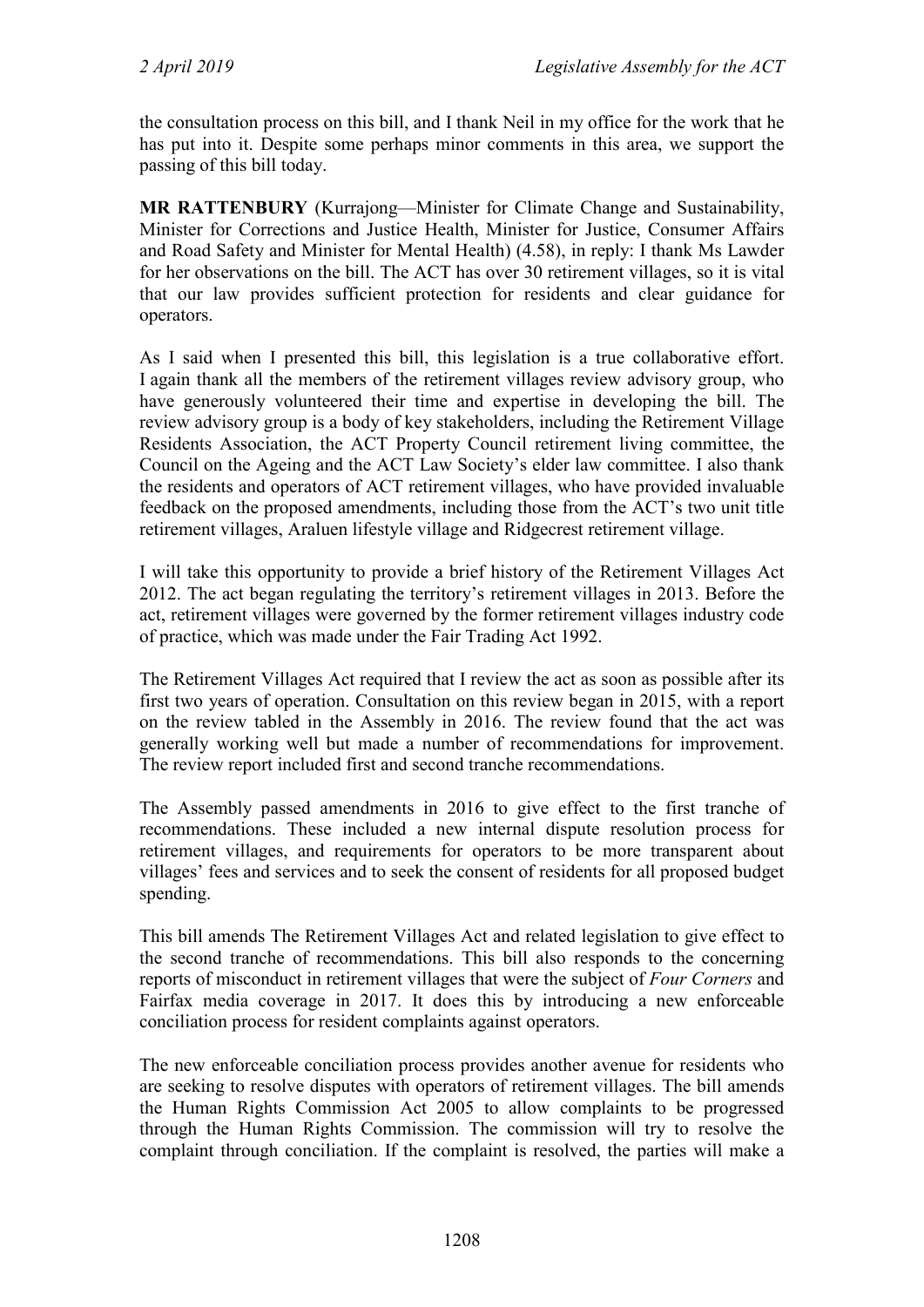written agreement. The Human Rights Commission will provide a written record of the agreement to the Civil and Administrative Tribunal. The terms of the agreement are then enforceable as an order of the tribunal.

The purpose of this change is to provide more options for residents. Under the current legislation, residents may choose to raise disputes with the retirement village's own internal dispute committee. Residents may also apply directly to ACAT for dispute resolution. The new process will complement rather than replace these options.

The bill also makes important changes to the voting arrangements in the Retirement Villages Act. Under the former code of practice, residents voted on a one vote per unit basis. The Retirement Villages Act changed this to one vote per person. During consultation the government heard different views on the voting issue, with some submissions favouring one vote per person and others suggesting a change to one vote per unit. The bill reaches what we consider to be an appropriate compromise by changing the default arrangement to one vote per unit. This is considered fairer in those villages where single people make equal financial contributions but receive a lesser voting share than a couple on the one vote per person basis. However, the bill also caters for villages in which residents prefer to have one vote per person. Village residents can restore the voting arrangement of one vote per person by passing a special resolution for any given matter.

When it comes to unit title villages, the bill streamlines the legislative framework applicable to them. As I said earlier, there are two unit title villages in the ACT. These villages are regulated by both the Retirement Villages Act and the Unit Titles (Management) Act 2011 and are subject to overlapping and duplicative requirements. For example, each requires separate committees of residents. Residents must also attend multiple meetings under each act but often consider the same issues and information. The current legislation does not allow these meetings to be combined. The bill proposes amendments that will make life easier for residents of these villages.

The executive committee of the owners corporation for a unit title retirement village will also serve as the residents committee under the Retirement Villages Act. The bill streamlines administrative and budgetary processes for unit title villages so that residents may receive and consider this information at the same time rather than in separate meetings. The bill also updates quorum requirements and requires voting in unit title villages to follow the process in the Unit Titles (Management) Act.

The bill will also reduce the cost burden of selling a unit in a unit title retirement village. Because the Civil Law (Sale of Residential Property) Act 2003 applies to the sale of these units, the seller is required to make certain reports available to the buyer, such as building reports. Residents and operators of unit title retirement villages have observed reports going stale before a buyer is found. This creates a cost burden for the seller, who may need to order multiple versions of the same report.

The bill amends the contract of sale requirements for unit title retirement villages to reduce this cost burden. It provides for sellers to prepare a full contract of sale once they have identified a buyer for their property. Time-sensitive and cost-sensitive documents, including the building and compliance inspection report, pest inspection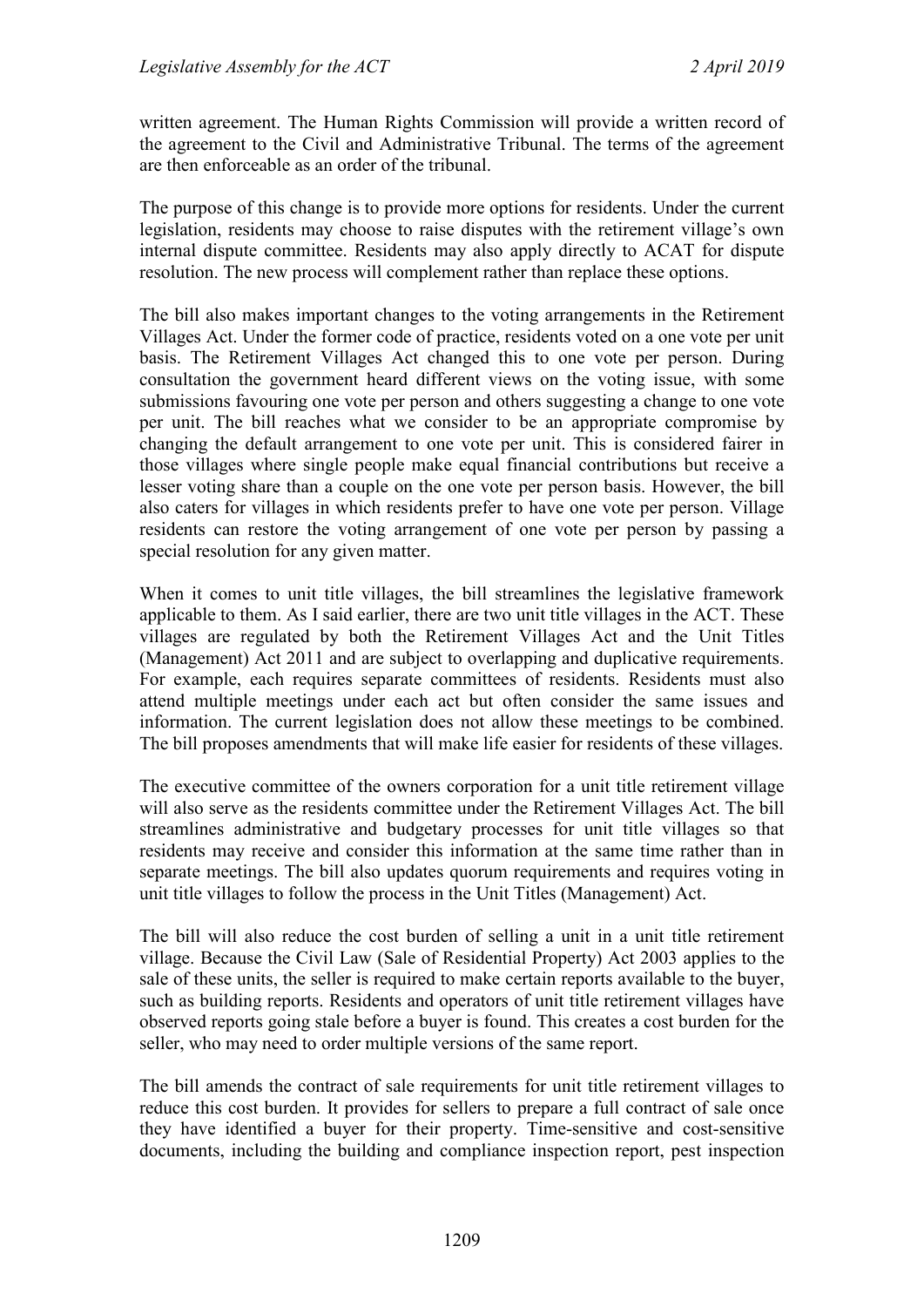report, lease conveyancing inquiry documents and energy efficiency rating statement will not need to be prepared until later in the process. Sellers are still obliged to do their due diligence, and buyers remain protected. The seller must make the latest stage documents available to the buyer no later than 14 days before the contract of sale is agreed.

As Ms Lawder has touched on, the bill also changes the definitions of capital maintenance and replacement. This issue featured prominently in the review. The government received multiple submissions seeking clarification of the terms "capital maintenance" and "capital replacement". This issue also arose in a 2017 inquiry into the New South Wales retirement village sector conducted by Kathryn Greiner AO. This inquiry found that more clarity was needed on funding arrangements for ongoing maintenance costs in retirement villages.

Under The Retirement Villages Act here in the territory, residents fund the maintenance of capital items through their recurrent charges, while operators fund the replacement of capital items. The distinction between the two concepts has led to disputes between residents and operators, and different villages interpret these terms differently. It is clear that the status quo is not acceptable. Residents and operators need certainty and consistency about who pays for what.

As I said when I introduced this bill, the devil is in the detail. The review advisory group and my directorate have considered this issue thoroughly. The government has conducted targeted consultation in requirement villages and considered a range of different scenarios. This bill is a result of that consideration. The bill makes two key improvements to capital maintenance and replacement.

First, the bill amends the definitions in the act. The definition of "capital item" is amended to clarify that a capital item includes any part of the item. The bill also amends the definition of "capital replacement" so that it does not include replacing a part of a capital item unless replacing the part substantially improves, adds to or alters the item. The effect of these amendments is that the definitions in the bill now recognise that the distinction between replacement and maintenance is one of fact and degree. Where a component is being replaced, whether this constitutes maintenance of the item or replacement of the item, depends on how integral the component part is to the item as a whole. This approach aligns with current case law on capital maintenance and replacement.

The second improvement in the bill is the creation of a guideline-making power. The bill provides for the minister to make guidelines about capital maintenance and replacement by signing a notifiable instrument. Our consultation has confirmed that residents and operators want the legislation to give more detail about particular scenarios for capital items, for example, whether replacing an element in your stove is capital maintenance or capital replacement. It is not practical to use an act to spell out every possible scenario. However, guidelines offer the flexibility to provide this level of detail and allow the government to move quickly to update these laws when necessary.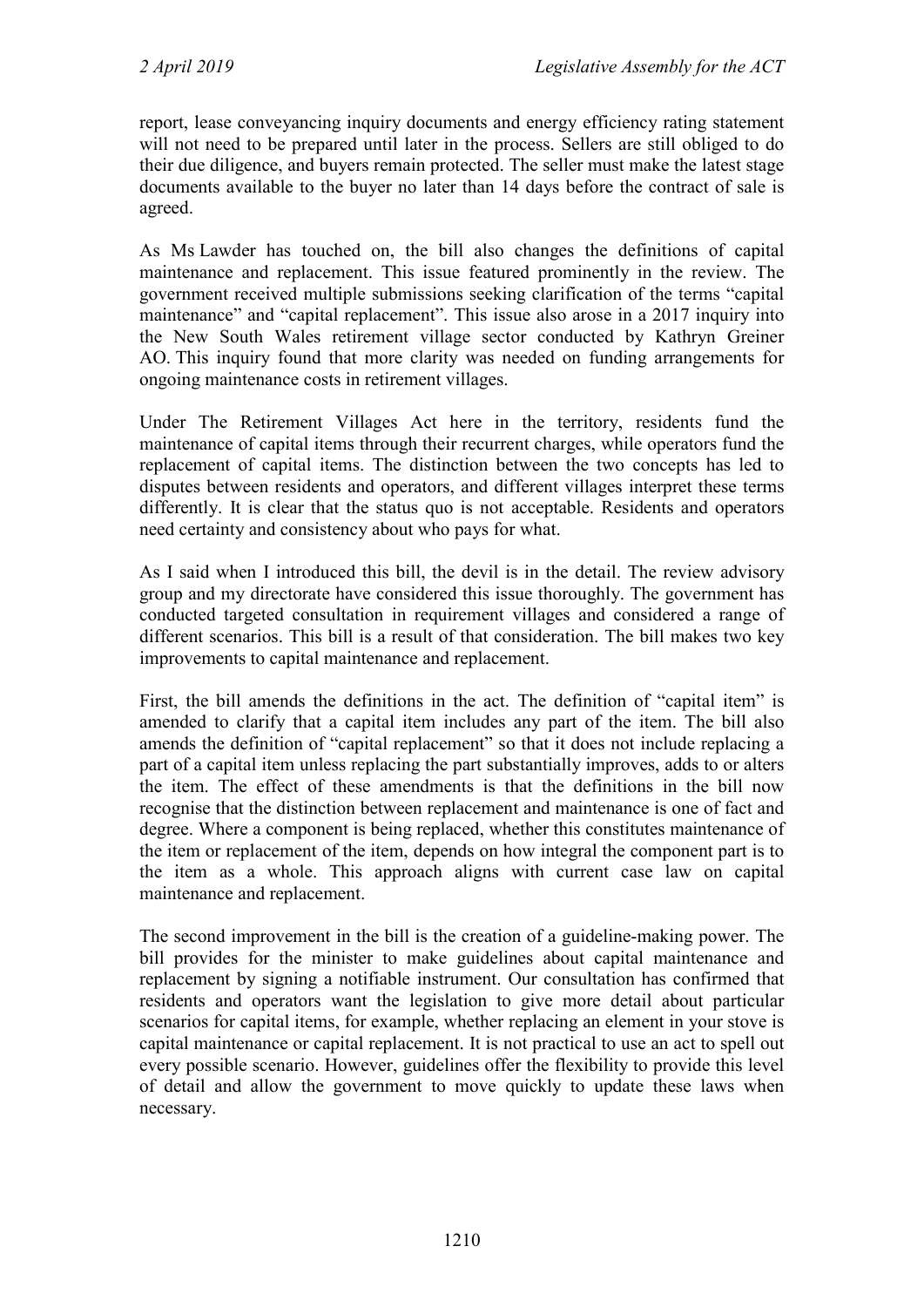These guidelines cannot be finally made by me unless and until the bill is passed. However, because of the strong interest in this aspect of the bill, I have arranged for the draft guidelines to be made public in advance of today's debate. They provide examples of commonly encountered capital maintenance and capital replacement issues to assist residents, village operators and other industry participants. To mention just a few examples, the draft guidelines deal with how to classify certain types of repairs to the village bus, swimming pools, gardens, kitchen equipment, furniture and floorcoverings.

I understand that the division of cost between residents and operators on capital maintenance and replacement is a significant issue and that some people have strong views about it. The bill does not make fundamental changes to the funding model for retirement villages. That was never its aim. The bill does make changes to improve the operation of the existing provisions and, in particular, to reduce the current levels of uncertainty about the difference between capital maintenance and replacement. While there may continue to be some different views, I am confident that we have heard, understood and, as far as possible, addressed the concerns in the community about these amendments. As I said before, doing nothing in this space was simply not an option.

I am pleased to note that the approach that the bill takes has the support of the Retirement Village Residents Association, who have worked tirelessly with my directorate to support the development of this solution. Like Ms Lawder, I particularly note the work of Pamela Graudenz and Alistair Christie. I thank them for their efforts to help us find a way through what has been an at times challenging discussion but one on which it is nonetheless very important to get the best outcome we can. I believe that the bill and the draft guidelines are fair and balanced and will assist residents and operators to understand their respective rights and obligations.

As I said at the outset, this bill is the culmination of a collaborative effort over several years between the government and the people who live and work in our retirement villages in the territory. It is part of the government's ongoing commitment to ensuring that everyone has access to secure housing that meets their needs and strengthens their sense of community. I am pleased to commend the bill to the Assembly.

Question resolved in the affirmative.

Bill agreed to in principle.

Leave granted to dispense with the detail stage.

Bill agreed to.

# **Adjournment**

### Motion (by **Mr Gentleman**) proposed:

That the Assembly do now adjourn.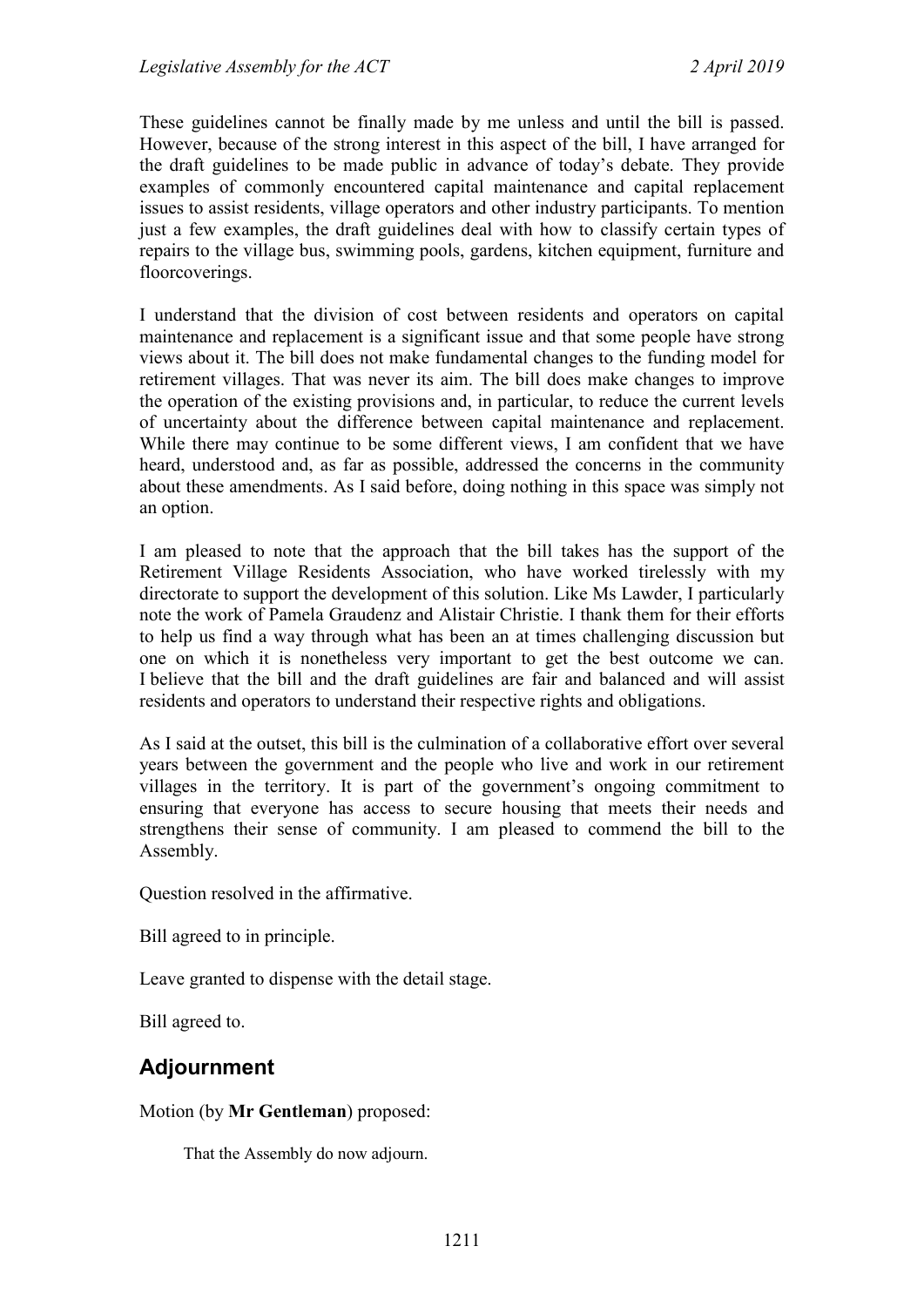## **Organ donation**

**MS CHEYNE** (Ginninderra) (5.11): I rise today to tell you about two remarkable people who tragically died last year, Rob and Emma. It is a great privilege and an honour to speak about who they were and their legacy. Rob was born in 1965 and grew up in Cootamundra. He was a school captain in both primary and high schools, with fiercely loyal friends. As you will hear, Rob is remembered for many things but his running ability was one of those things that stood out throughout his life and first became obvious in school. He held New South Wales state titles for the 1,500 and 3,000 metres and still holds the under-16s combined high school record for the 1,500 metres. He was offered a place at the AIS twice but turned the opportunities down because running was for his enjoyment.

Following his graduation from Sydney University in 1989 Rob joined the Australian Federal Police. It is understood that he still holds the record time for the 2.4-kilometre run of six minutes and 49 seconds. For much of his career in Canberra he was stationed at Belconnen police station and in the early years could be spotted with his sidekick, Constable Kenny.

During his career he was awarded the National Police Service Medal, the National Medal, the Commissioner's Group Citation for Conspicuous Conduct and the Australian Federal Police Service Medal with a 25-year clasp. The only criticism he received as a police officer was from one of his superintendents who advised him to get a bit of mongrel in him.

You probably have a sense now, Madam Speaker, that Rob excelled at anything he put his mind to. He was a sports fanatic and a valued trivia team member across almost every knowledge field. But two loves came together when he appeared on the televised sports trivia competition *Head 2 Head* in 2006 and won.

Despite all of Rob's achievements, he is remembered by all as a deeply humble man. This is in addition to being remembered as kind and patient, a loyal and generous friend and a man of integrity and of deep Christian faith. But he is most remembered for being loving and for being so loved. He is deeply missed.

Emma was born in Canberra in 1994. She was naturally gifted at some sports, competing at the ACT state championships for both swimming and high jump, with zero training. It was during school she emerged as a talented artist with a creative gift for visual art, exploring all mediums but being happiest sketching, having the images in her mind realised. Some of her work was selected to be displayed at the National Portrait Gallery, again underlining her creative talent.

Emma lived with a mental illness, which became apparent during her later years at school. She was supported by her loving family, who stood by her always, and a large network of loyal friends. The relationships she created and shared were meaningful and deeply felt, particularly with her sister Lauren. In addition to the lasting, treasured impact of her art, Emma is remembered for being kind, warm, wickedly funny, intelligent and compassionate. She too was loving and is so loved.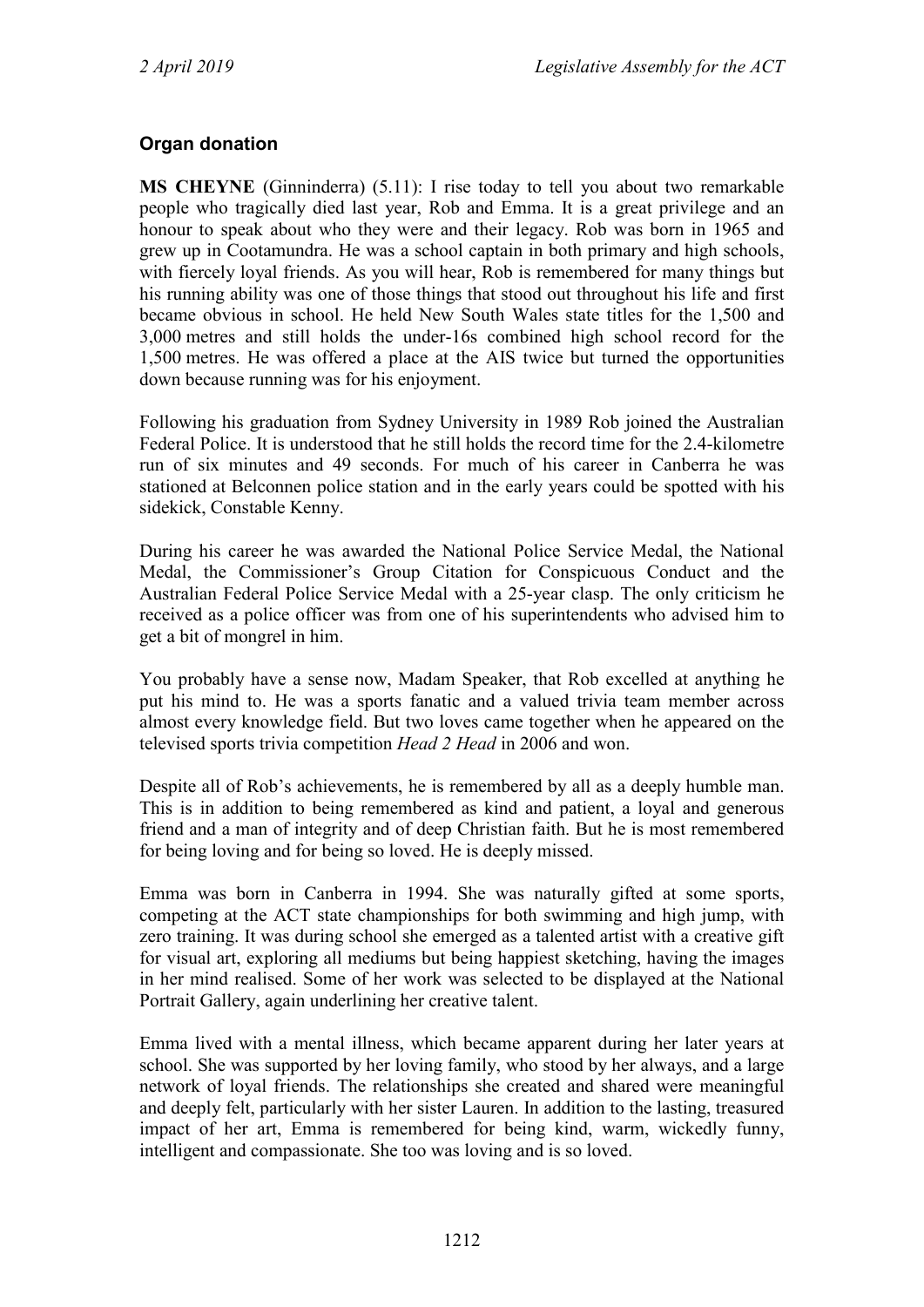Rob and Emma are father and daughter and, on their passing, Rob and Emma donated their organs. Of all the contributions we can make, perhaps one of the most, if not the most, generous is donating organs in the rare circumstances where it is possible. For both Rob and Emma, it was possible and for Rob and Emma's family, Jacqui, Joel and Lauren—Jacqui and Lauren who are here today—the decision was easy. In Jacqui's words, Rob and Emma were loving, compassionate and giving people and it also simply made good sense to donate their organs.

Knowing and learning more about Rob and Emma, I get the sense that they would be embarrassed to be acknowledged so publicly but would also want the conversation about organ donation to be a loud one. The reality is that organ donation does not make you miss a loved one any less. It does not take the hurt or the grief away. But it does save the lives of others and, in doing so, it honours the people who were generous and giving in their lives with the legacy of being generous and giving, like the life of Rob Caskie and like the life of Emma Caskie. Rest in peace.

## **World Autism Awareness Day**

**MS LE COUTEUR** (Murrumbidgee) (5.16): I rise today to talk about World Autism Awareness Day because it is today. It is also Go Yellow Day which raises awareness of females with autism. If I actually had any yellow clothing, which I do not, I would have worn some today.

I note that autism is not a disease or a psychological issue and it cannot be cured any more than someone with long arms or of extreme height or short height can be cured. It is a neurological development condition that means that some people's brains develop differently from others—some parts slower, some parts faster—and it affects every person differently. For example, some have low IQ, some have high IQ. Some may have language delays and some may already be reading by preschool age.

Autism is a spectrum, not a linear scale, which is one of the biggest misconceptions about autism. People are not more or less autistic than others; they simply have higher or lower functioning. People are autistic in different ways and may have different support needs or none at all. They simply see and understand and interact with the world differently.

It is most often identifiable by the different ways a person with autism may focus or give attention to something, having reactions to sensory input—such as an aversion to loud noise or bright lights—or the way a person thinks or processes information. For example, a person with autism is less likely to understand nuances in communication, tending to interpret the world very literally. These features simply mean that they connect with the world and words differently to neurotypical people.

From a young age, society teaches us all that to be different is a bad thing, and so many people with autism learn to hide their true selves, for fear of exclusion or discrimination. They mask and camouflage themselves in order to pass. This does not mean that people like this are no longer autistic; it means that they do not allow others to see their true selves. Some of them try to explain their differences only to find that they are not believed.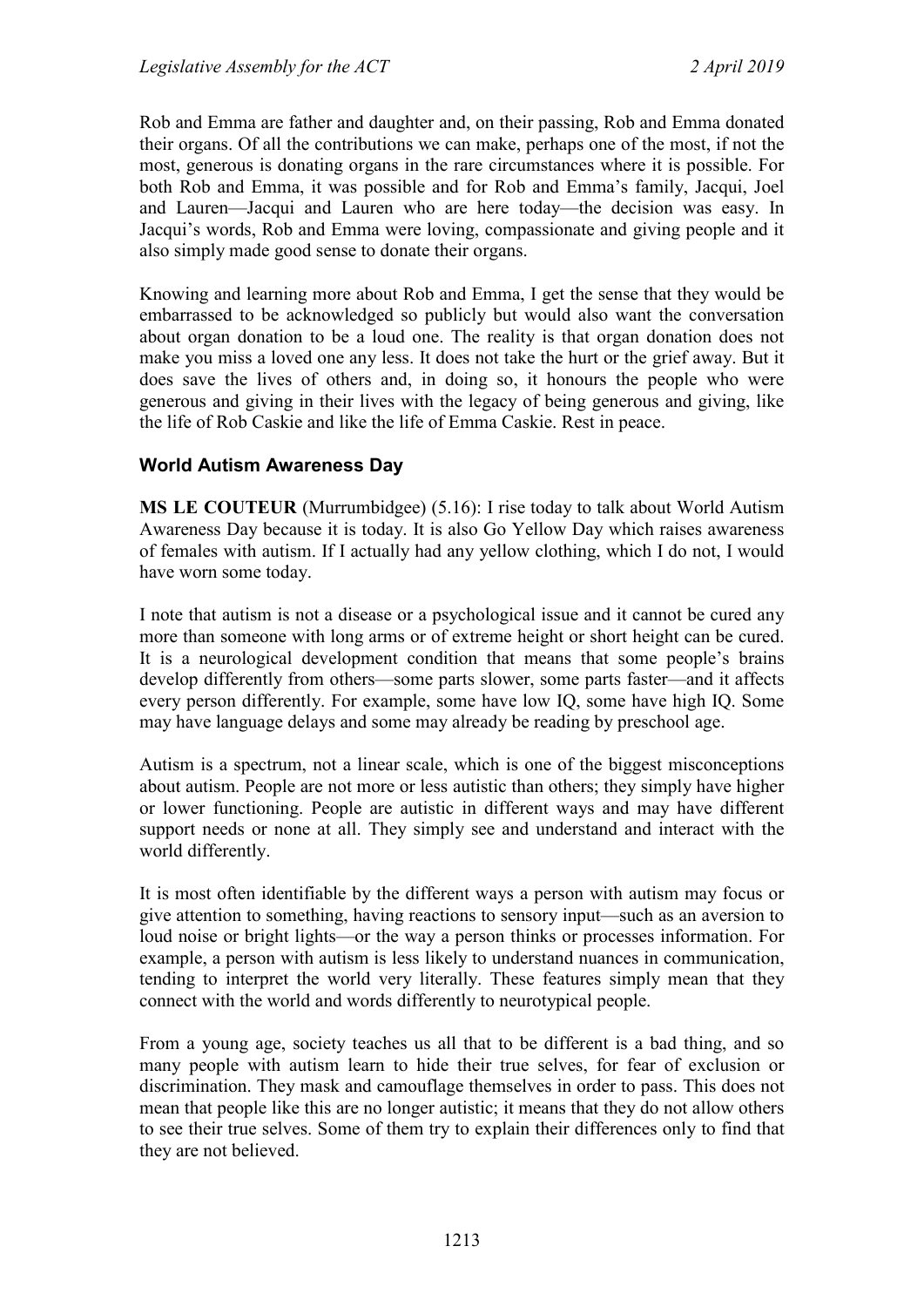We must remember that people with autism are not all the same as each other. They are an incredibly diverse community. What binds them is the experience of being the odd one out. They are all ages and every gender, in every culture and in every profession.

Ultimately, every person's brain is wired differently. These ones are not broken; they are simply different. Some everyday tasks may be difficult but many other things may not be; many other things may be a lot easier. We need to leave them be and to love them for who they are.

We should remember that being different is not always easy. People get bullied, left out and picked on but we can make a difference by engaging with people with autism, interacting with them and asking them to join in, or even letting them sit on the sidelines without judgement and expectation of their joining in because they are not comfortable doing so. We know that boys are far more likely than girls to be diagnosed with autism, although there is a debate as to whether or not its prevalence is higher in boys than in girls. We do know, however, that girls are better at hiding it.

The current obstacles facing girls and boys with autism are many and varied but they can be overcome with deeper knowledge, more effective support systems, open and honest communications between schools and families and strategies that encourage families and schools to work together towards positive outcomes because having a positive, validating, educational experience can help provide the foundations for them and, of course, all of us to thrive. And this is something that we must get better at.

## **Canberra Police Community Youth Club**

**MRS KIKKERT** (Ginninderra) (5.20): The Canberra Police Community Youth Club, PCYC, provides services for young people and their families across the ACT. They currently run recreation-based early intervention programs, such as Project Booyah, which incorporate adventure-based learning with social development, skills training, mentoring, caseworker literacy and numeracy education, and vocational qualifications. The club also provides crime prevention and reduction programs and youth crime diversion programs for vulnerable young people.

I rise today to thank executive manager Cheryl O'Donnell and her capable and enthusiastic staff for all that they do to help young people in our community. I have frequently been a guest at the PCYC and have seen firsthand the innovative and caring ways they work with youth to help them get their lives back on track. For example, 80 per cent of those who complete the Project Booyah program do not reoffend.

This program receives funding from the commonwealth government. As announced by Senator Seselja last week, it has been awarded enough money to run again in 2019. Many other PCYC programs, however, are partially or fully dependent on funds that can be raised locally. So when Cheryl asked me to help with their fundraiser this year, I had to say yes. But, to be perfectly honest, Madam Speaker, it took me a while to say yes.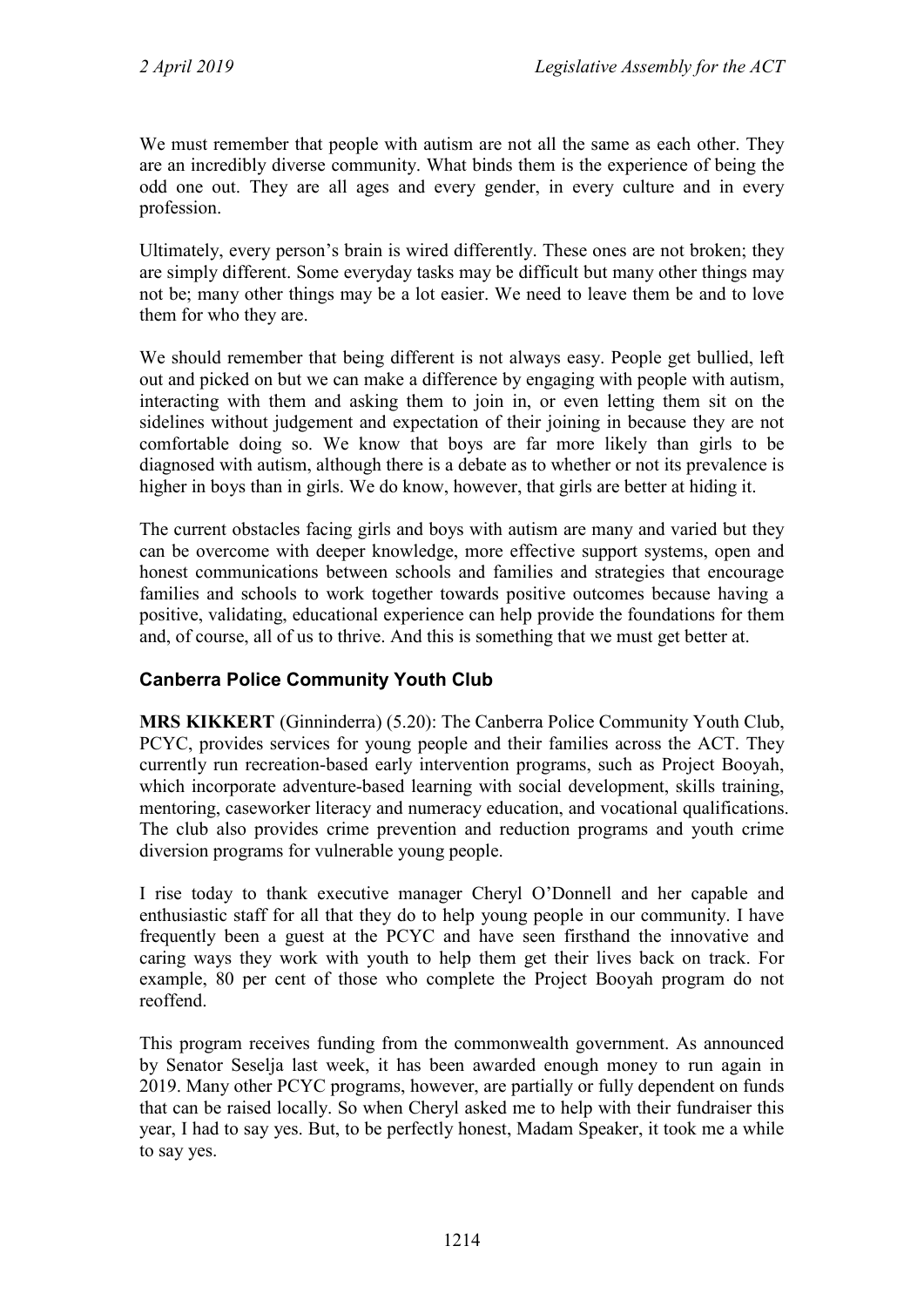The fundraiser was called "the PCYC plunge" and it consisted of abseiling down Lovett Tower, currently Canberra's tallest building. I strongly suspect that there is no one in this chamber who hates heights more than I do. But, as I said, it is impossible to say no to the PCYC and the good things they do. So I signed up. Because I like to share adventures with others, I decided to sponsor two additional participants.

I did this by inviting entrants to describe in 50 words or fewer what they had overcome in their youth that they never thought they could. It was my hope that these contributions would help inspire some of the PCYC youth. I am pleased that selective submissions will be published as a compilation for this purpose.

PCYC staff read all the submissions and then picked two winners to join us on the day for a 93-metre high descent down the tower. One winner was an experienced adrenaline junkie, but, like me, the other winner was terrified of heights. She was there, however, to celebrate a life filled with overcoming challenges. Having been removed from her birth parents, she grew up in a foster family here in ACT. Along the way she had been helped by many others. She brought two of these special people with her to the plunge: the chaplain from her school and a youth worker from Woden Community Service.

I have to admit that when I stood on the top of Lovett Tower and I looked down, I had to remind myself that I was doing this for the kids. Thankfully, I had great support at the top. This gave me the tools needed to successfully complete the abseil. I do not think I have ever been more grateful to find my feet on solid ground, though it took some time for my legs to stop shaking.

Madam Speaker, I am personally grateful to good people like school chaplains and youth workers who help make life easier for young people who find themselves in complicated situations. I am likewise grateful to all the people who donated in support of my plunge and all those who contribute funds to the PCYC to help keep their programs running.

Lastly, I again thank the people at PCYC for all that they do to strengthen our community by caring for and strengthening our youth. Like the support I found on the top of Lovett Tower, the staff at PCYC are there for kids who find themselves facing very difficult challenges in life—abuse, violence, drugs, criminal behaviour and so forth. I encourage all Canberrans to support Canberra PCYC and other organisations engaged in this important work of giving young people the tools they need for life.

## **Children and young people—out of home care**

**MS STEPHEN-SMITH** (Kurrajong—Minister for Aboriginal and Torres Strait Islander Affairs, Minister for Disability, Minister for Children, Youth and Families, Minister for Employment and Workplace Safety, Minister for Government Services and Procurement, Minister for Urban Renewal) (5.25): Earlier this year I spoke in the Assembly about the study tour I undertook in December. In my report I noted how some of the jurisdictions visited engaged with children and young people to ensure that their voices are heard. This is something I acknowledge we need to continue to improve upon in the ACT.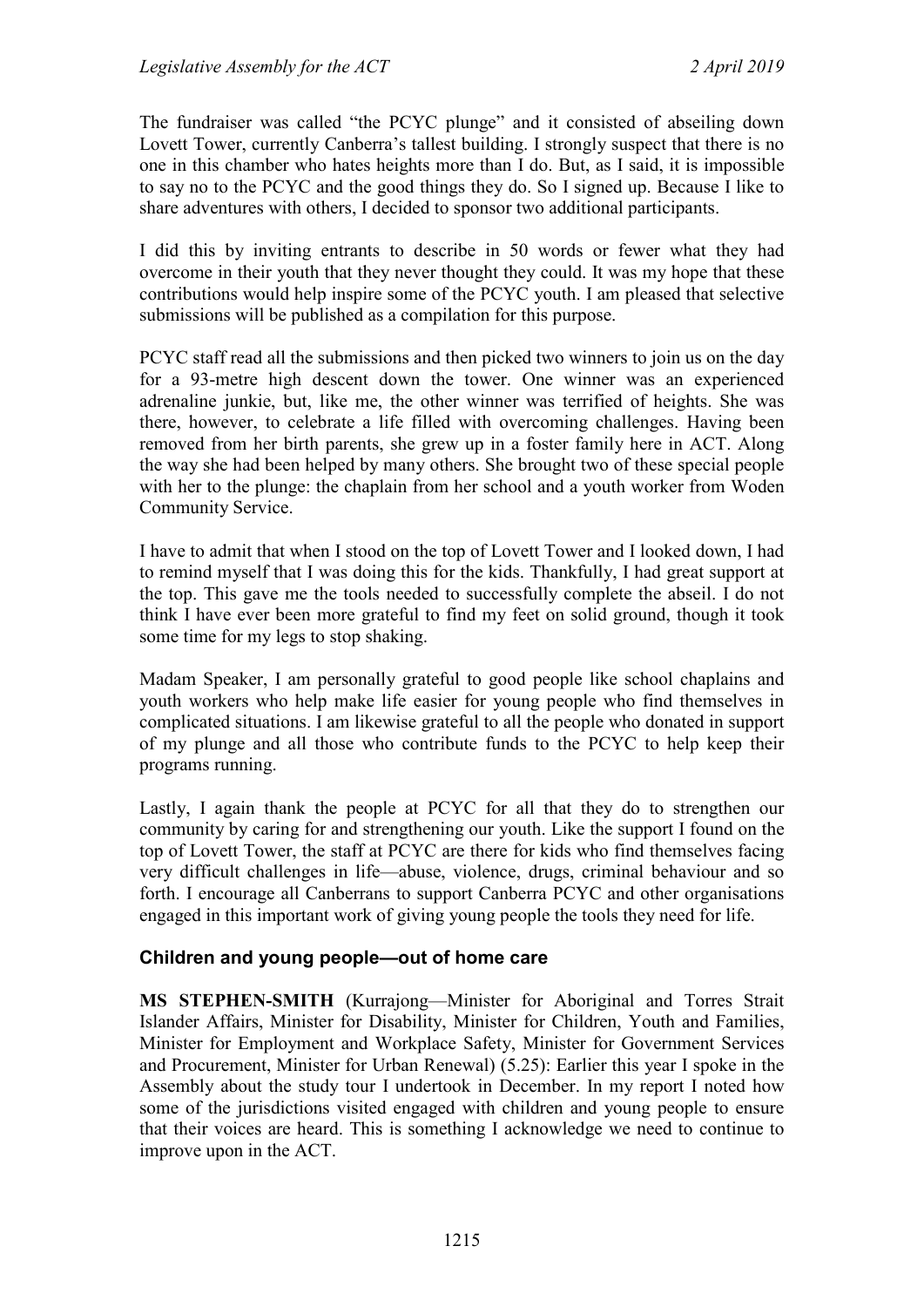I committed to improving on how we engage with and listen to children and young people, in particular those in out of home care. In November last year, I was fortunate to meet with a group of young people who are currently in care, or who had been in care, at a youth round table. They came together to discuss their experiences in the care system and to share ideas about how young people can be a bit more involved in decision-making.

In the last session of the day, young people with support shared the themes and priorities they had discussed, not only with me but also with senior staff from child and youth protection services and ACT Together, as well as with the Office of the Public Advocate and the Children and Young People Commissioner.

I am grateful to the young people for sharing their stories. Child and youth protection services and partner agencies work to hear the voices of children every single day, including through the use of Viewpoint and the involvement of children and young people in case planning.

However, the round table provided us with information about how we can empower and support young people to be better involved in the care system. The report from the round table released today emphasises the importance of ensuring that young people have the opportunity to be involved in decisions and understand what is happening in their lives, and why.

Feedback and insights from the youth round table will help to inform and shape future policies and practices. The governance group overseeing the implementation of A step up for our kids is actively considering the findings and recommendations in the report. As a first step, the Community Services Directorate is hosting a series of presentations on the findings with governance groups, child protection staff and executives to consider the feedback and policy implications.

Efforts will be focused on developing strategies and making improvements to our service system to better empower children and young people in care. We are currently refreshing the charter of rights for kids in care and developing new website content in recognition that clear, easily accessible information is a priority for young people.

The findings will also help to inform the rollout of a new client management system to better support children and young people's participation in decision-making. All children and young people have a right to participate in decision-making about their own lives. For children and young people to feel safe and secure, we recognise that they need to know why decisions have been made and what it really means for them. This message was also highlighted last week at the launch of the CREATE report *Out-of-home care in Australia: children and young people's views after 5 years of national standards*.

At the ACT launch it was a privilege to hear the messages of young people in out of home care and to hear from and speak with Dr Joseph McDowall, CREATE executive director of research. In particular, it was a privilege to be able to hear one young person's experience of transitioning to independence and how their understanding and attitude have evolved with the help of the dedicated staff that support them.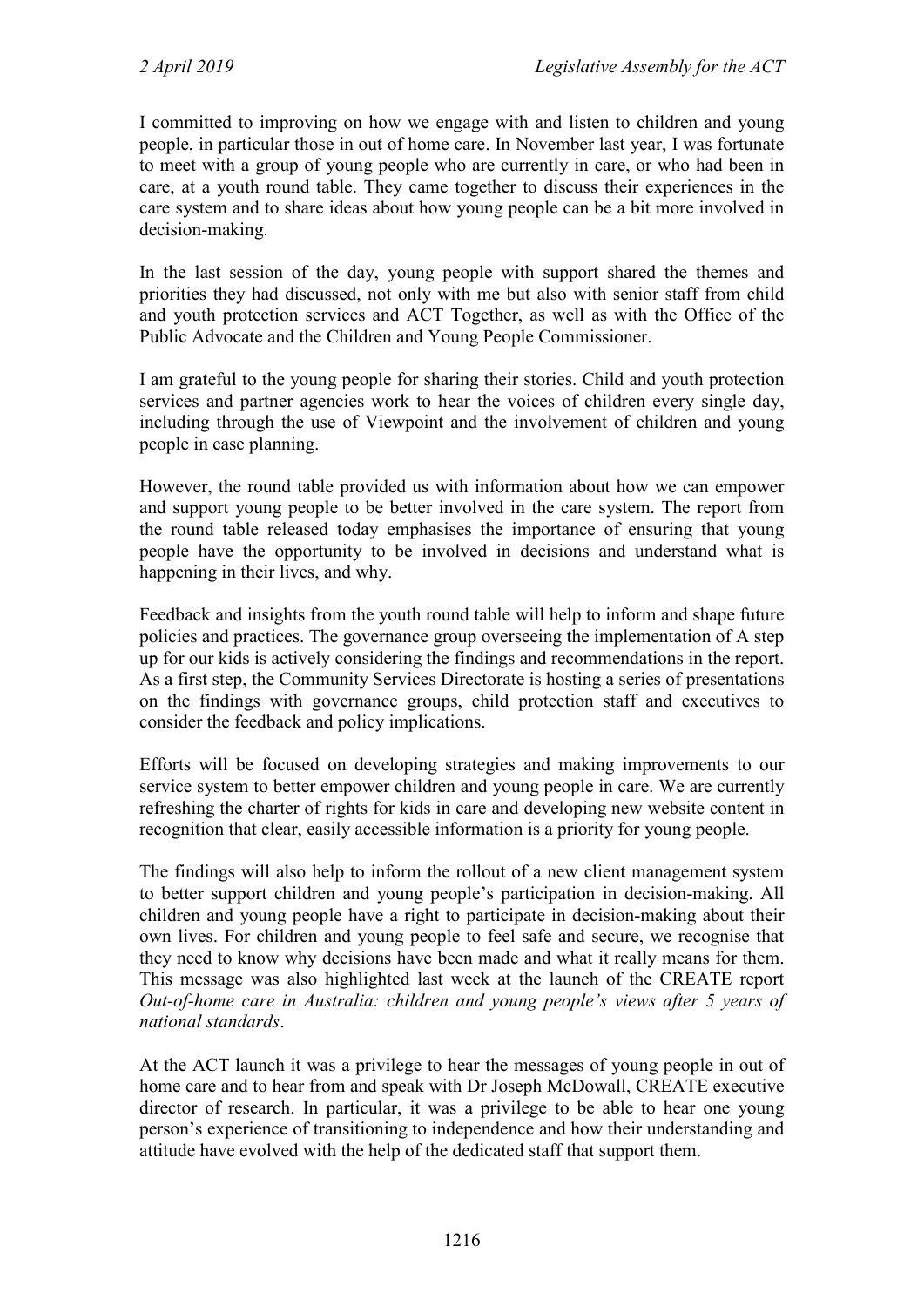The way this young person talked about the relationships they now have with their caseworker and with their Australian Childhood Foundation worker highlighted once again, as I said in my report on my trip, that it is all about relationships. Like the report of the round table, the CREATE report contains insights that also will contribute to our knowledge base and findings that will, of course, challenge how work is done in child and youth protection services.

While the questions and the methodology differ, the results highlight similar issues to those in the AIHW report *The views of children and young people in out-of-home care: Overview of indicator results from the second national survey, 2018*, also released in early March. I would like to thank CREATE for their work, in particular our tireless ACT office of Susan Pellegrino and Nicky Link.

I would also like to acknowledge the young people who participated in the two surveys and the round table, as well as those who shared their views in the talking practice forum last year. Thank you for taking the time to be involved, to share your experiences and to help us build a stronger system to keep young people safe. To those young people, I say that we have heard you and we will continue to work to improve the system that is there to support you.

Madam Speaker, with 30 seconds left I would like briefly to note a significant event this week. For those who may not yet have heard, tomorrow is our colleague Bec Cody's birthday. I wish her all the best for tomorrow. I know that there is nowhere she would rather be than in the chamber with all of us, not drinking cocktails with little umbrellas in them.

## **Ms Cody's birthday**

**MR GENTLEMAN** (Brindabella—Minister for the Environment and Heritage, Minister for Planning and Land Management, Minister for Police and Emergency Services and Minister assisting the Chief Minister on Advanced Technology and Space Industries) (5.29), in reply: I too rise to talk about the significant event tomorrow, Bec Cody's birthday. We will remind her that it was 14½ years ago that she first came to work for me in this place. Tongue firmly in cheek, happy 21st, Bec, and have a good day.

Question resolved in the affirmative.

## **The Assembly adjourned at 5.30 pm.**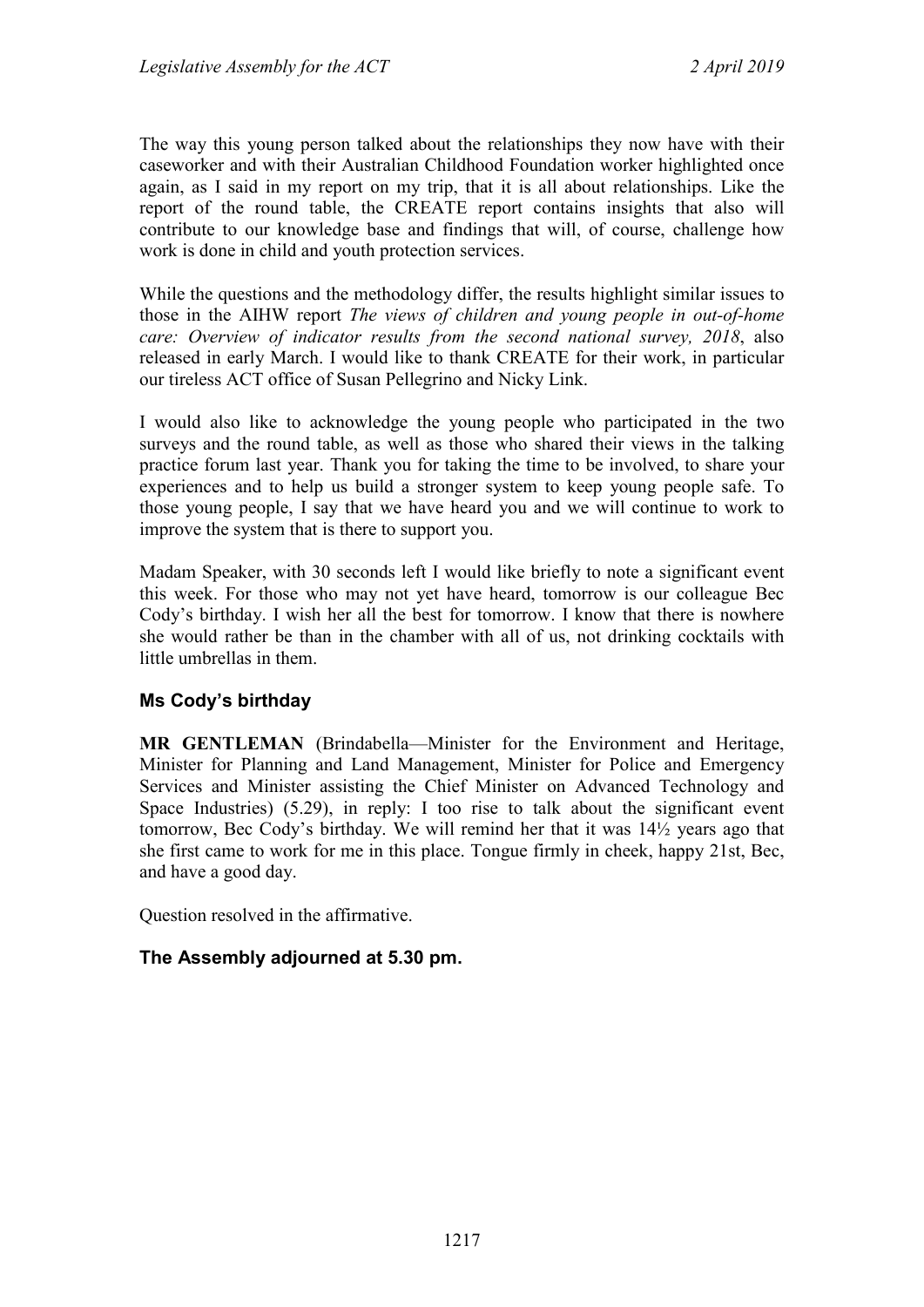# **Schedules of amendments**

## **Schedule 1**

## **Financial Management Amendment Bill 2019**

Amendments moved by Mr Coe

**1 Clause 2 Page 2, line 3—**

*omit clause 2, substitute*

#### **2 Commencement**

This Act commences on 1 July 2019.

*Note* The naming and commencement provisions automatically commence on the notification day (see Legislation Act, s 75 (1)).

#### **2**

#### **Proposed new clause 5A Page 2, line 16—**

*insert*

| 5A |        | <b>Assembly to be told about Treasurer's advance</b><br>New section $18C(2)$ (aa)                                                |  |  |
|----|--------|----------------------------------------------------------------------------------------------------------------------------------|--|--|
|    | insert |                                                                                                                                  |  |  |
|    | (aa)   | for a Treasurer's advance—a statement explaining why—                                                                            |  |  |
|    |        | the Treasurer's advance was required; and<br>(1)                                                                                 |  |  |
|    |        | the amount required for the Treasurer's advance was not provided<br>(11)<br>for by the appropriation for the financial year; and |  |  |

#### **4**

#### **Clause 6 Proposed new section 18G (2) (aa) and (ab) Page 4, line 26—**

*insert*

- (aa) for a capital works advance—a statement explaining why—
	- (i) the capital works advance was required; and
	- (ii) the amount required for the capital works advance was not provided for by the appropriation for the financial year; and
- (ab) for a reduction of the amount of a capital works advance—a statement explaining why—
	- (i) the capital works advance was not fully disbursed to the entity; and
	- (ii) the undisbursed amount is no longer required by the entity; and

## **Schedule 2**

## **Controlled Sports Bill 2018**

Amendments moved by the Minister for Sport and Recreation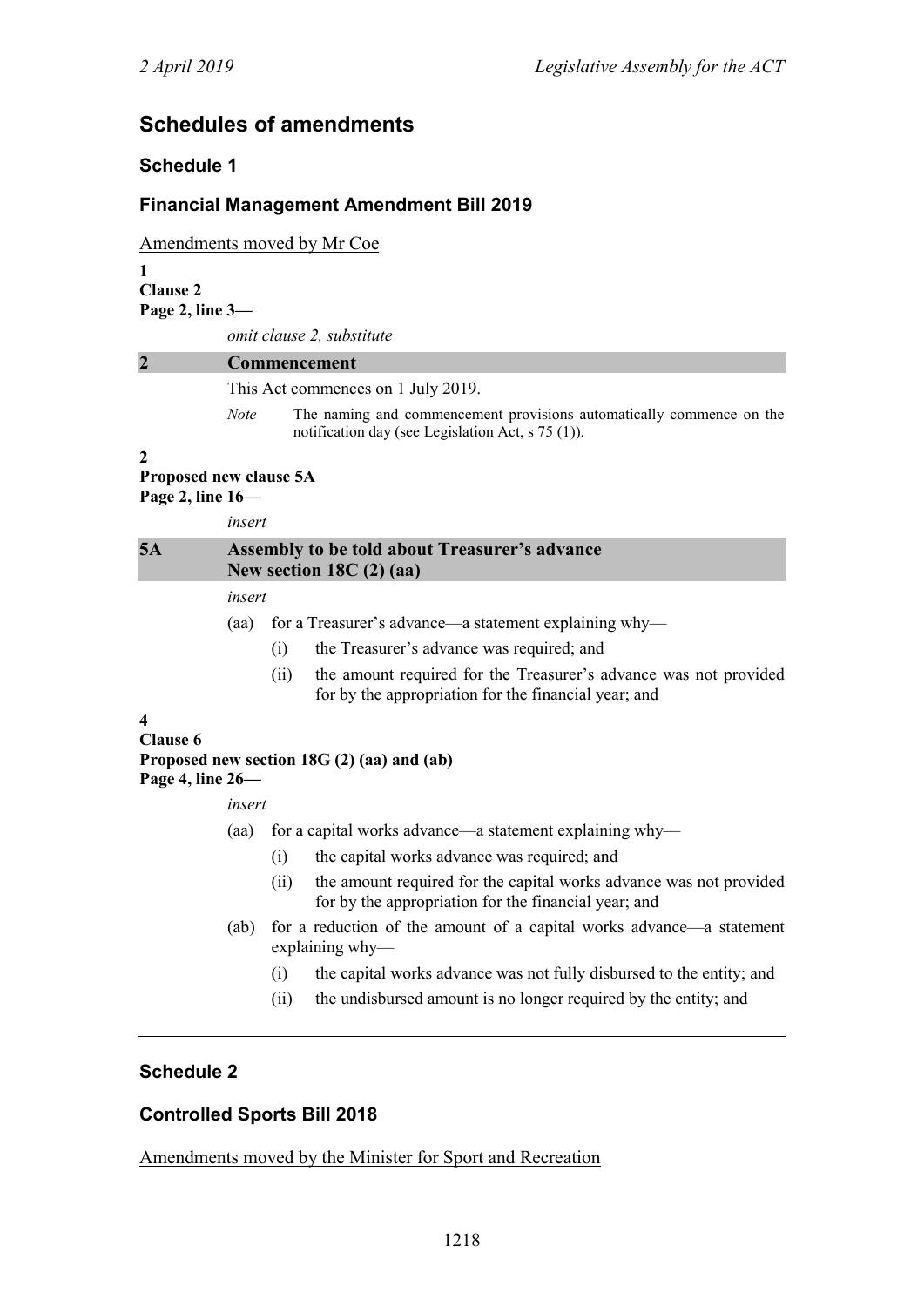| Page 6, line $1-$                                |  |  |
|--------------------------------------------------|--|--|
| omit clause 9, substitute                        |  |  |
| <b>Meaning of <i>controlled sports event</i></b> |  |  |
| In this Act:                                     |  |  |
| controlled sports event-                         |  |  |
|                                                  |  |  |

- (a) means an event involving a contest or exhibition of a controlled sport; but
- (b) does not include training.
- (2) In this section:

#### *training—*

- (a) means an activity undertaken by a person to—
	- (i) develop the person's fitness or a skill; or
	- (ii) prepare for a contest; and
- (b) includes sparring, other than at a contest.

**2**

**Clause 18 (4)**

## **Page 17, line 25—**

#### *omit clause 18 (4), substitute*

- (4) The registrar must, in writing—
	- (a) tell the applicant the registrar's decision under subsection (3); and
	- (b) for a decision under subsection  $(3)$  (b)—
		- (i) set out the reasons for the decision; and
		- (ii) state that the applicant may, within 20 working days after the day the registrar tells the applicant the decision, give additional information or documents to support the application.
	- *Note* The registrar must also give the applicant a reviewable decision notice in relation to the decision to refuse to register the applicant (see s 82).
- (4A) If the applicant gives the registrar additional information or documents under subsection  $(4)$  (b) (ii), the registrar must, within 20 working days after receiving the information or documents—
	- (a) reconsider the decision; and
	- (b) either—
		- (i) register the applicant; or
		- (ii) refuse to register the applicant; and
	- (c) tell the applicant, in writing, the registrar's decision; and
	- (d) if the registrar refuses to register the applicant—set out the reasons for the decision.
	- *Note* The registrar's decision to refuse to register an applicant is a reviewable decision (see s 81).

**3**

**Clause 22 (6) Page 20, line 6—**

*omit clause 22 (6), substitute*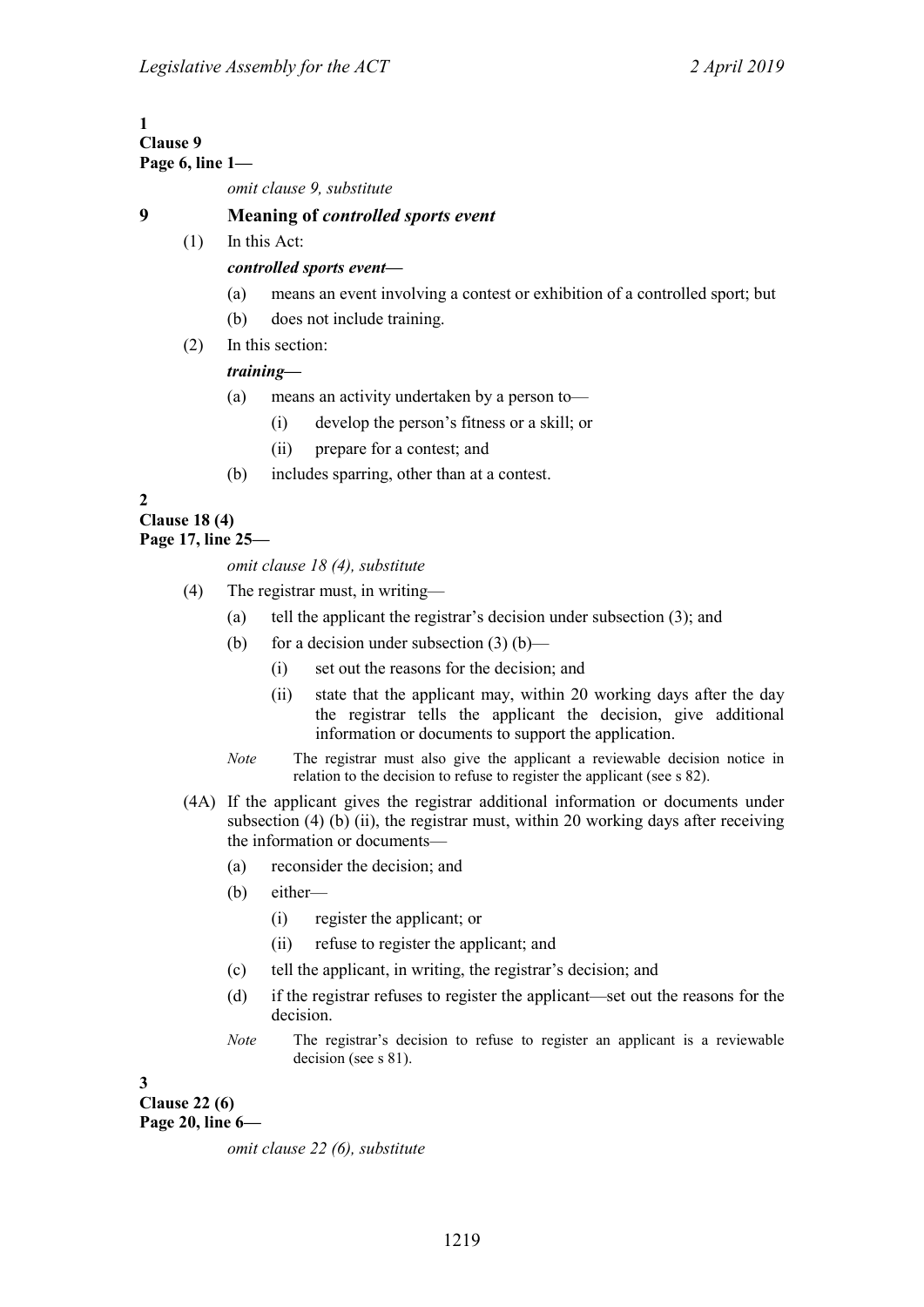- (6) The registrar must, in writing—
	- (a) tell the applicant the registrar's decision under subsection (5); and
	- (b) for a decision under subsection  $(5)$  (b)—
		- (i) set out the reasons for the decision; and
		- (ii) state that the applicant may, within 20 working days after the day the registrar tells the applicant the decision, give additional information or documents to support the application.
	- *Note* The registrar must also give the applicant a reviewable decision notice in relation to the decision to refuse to renew the applicant's registration (see s 82).
- (7) If the applicant gives the registrar additional information or documents under subsection  $(6)$   $(b)$   $(ii)$ , the registrar must, within 20 working days after receiving the information or documents—
	- (a) reconsider the decision; and
	- (b) either—
		- (i) register the applicant; or
		- (ii) refuse to register the applicant; and
	- (c) tell the applicant, in writing, the registrar's decision; and
	- (d) if the registrar refuses to register the applicant—set out the reasons for the decision.
	- *Note* The registrar's decision to refuse to renew an official's registration is a reviewable decision (see s 81).
- (8) The registrar is not required under this Act or any other territory law to give reasons for the registrar's decision to the extent that giving those reasons would disclose security sensitive information.
	- *Note 1 Security sensitive information*—see the dictionary.
	- *Note 2* If the registrar does not give reasons for the registrar's decision under s (8), and a person applies to the ACAT or the court for review of the registrar's decision, the registrar must apply to the ACAT or the court for a decision about whether the reasons disclose security sensitive information (see s 84).

#### **4**

**Clause 27 (4)**

**Page 26, line 14—**

*omit clause 27 (4), substitute*

- (4) The registrar must, in writing—
	- (a) tell the applicant the registrar's decision under subsection (3); and
	- (b) for a decision under subsection  $(3)$  (b)—
		- (i) set out the reasons for the decision; and
		- (ii) state that the applicant may, within 20 working days after the day the registrar tells the applicant the decision, give additional information or documents to support the application.
	- *Note* The registrar must also give the applicant a reviewable decision notice in relation to the decision to refuse to register the applicant (see s 82).
- (4A) If the applicant gives the registrar additional information or documents under subsection (4) (b) (ii), the registrar must, within 20 working days after receiving the information or documents—
	- (a) reconsider the decision; and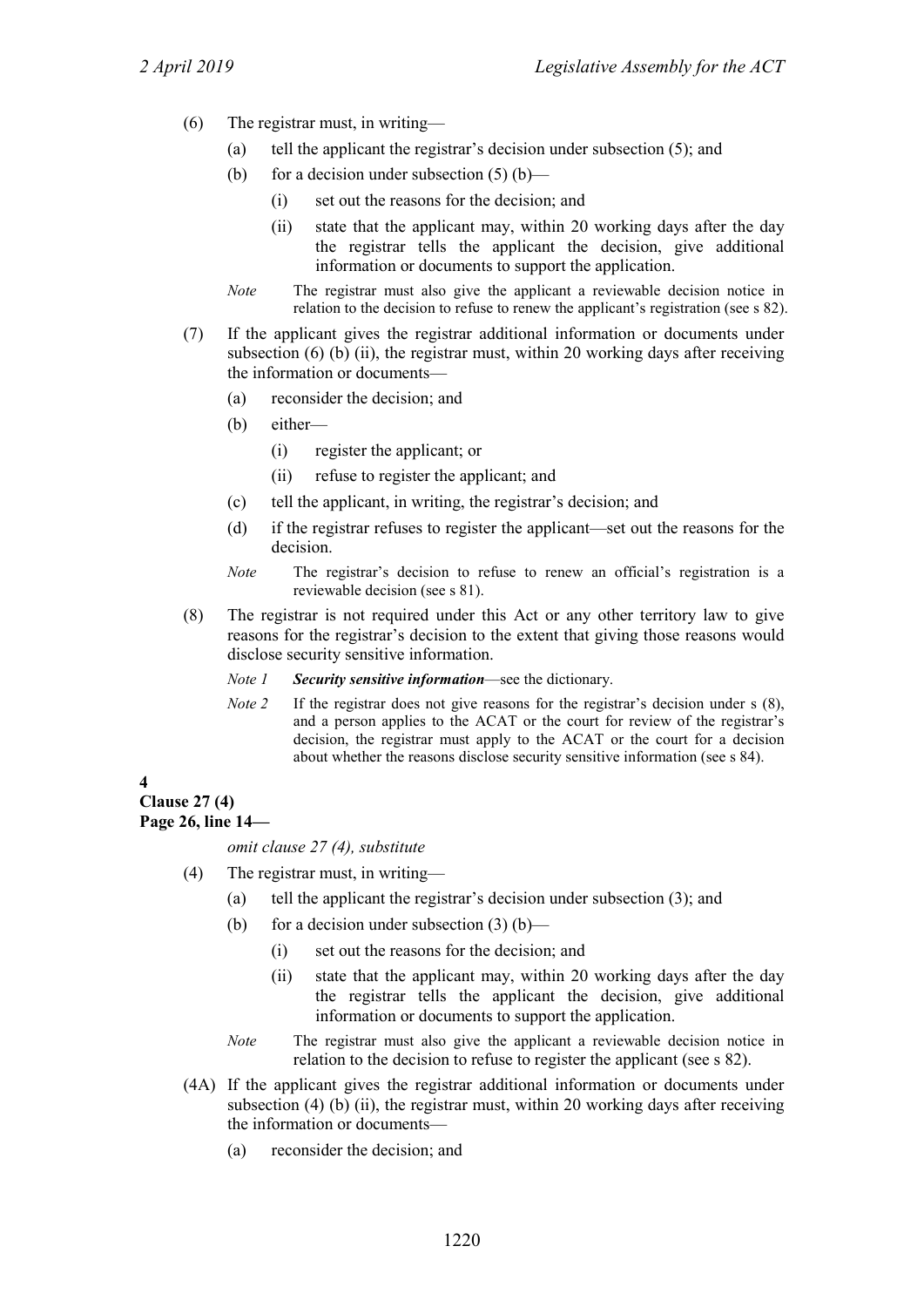- (b) either—
	- (i) register the applicant; or
	- (ii) refuse to register the applicant; and
- (c) tell the applicant, in writing, the registrar's decision; and
- (d) if the registrar refuses to register the applicant—set out the reasons for the decision.
- *Note* The registrar's decision to refuse to register an applicant is a reviewable decision (see s 81).

#### **5**

## **Clause 31 (6)**

#### **Page 30, line 1—**

#### *omit clause 31 (6), substitute*

- (6) The registrar must, in writing—
	- (a) tell the applicant the registrar's decision under subsection (5); and
	- (b) for a decision under subsection  $(5)$  (b)—
		- (i) set out the reasons for the decision; and
		- (ii) state that the applicant may, within 20 working days after the day the registrar tells the applicant the decision, give additional information or documents to support the application.
	- *Note* The registrar must also give the applicant a reviewable decision notice in relation to the decision to refuse to renew the applicant's registration (see s 82).
- (7) If the applicant gives the registrar additional information or documents under subsection (6) (b) (ii), the registrar must, within 20 working days after receiving the information or documents—
	- (a) reconsider the decision; and
	- (b) either—
		- (i) register the applicant; or
		- (ii) refuse to register the applicant; and
	- (c) tell the applicant, in writing, the registrar's decision; and
	- (d) if the registrar refuses to register the applicant—set out the reasons for the decision.
	- *Note* The registrar's decision to refuse to renew a contestant's registration is a reviewable decision (see s 81).
- (8) The registrar is not required under this Act or any other territory law to give reasons for the registrar's decision to the extent that giving those reasons would disclose security sensitive information.
	- *Note 1 Security sensitive information*—see the dictionary.
	- *Note 2* If the registrar does not give reasons for the registrar's decision under s (8), and a person applies to the ACAT or the court for review of the registrar's decision, the registrar must apply to the ACAT or the court for a decision about whether the reasons disclose security sensitive information (see s 84).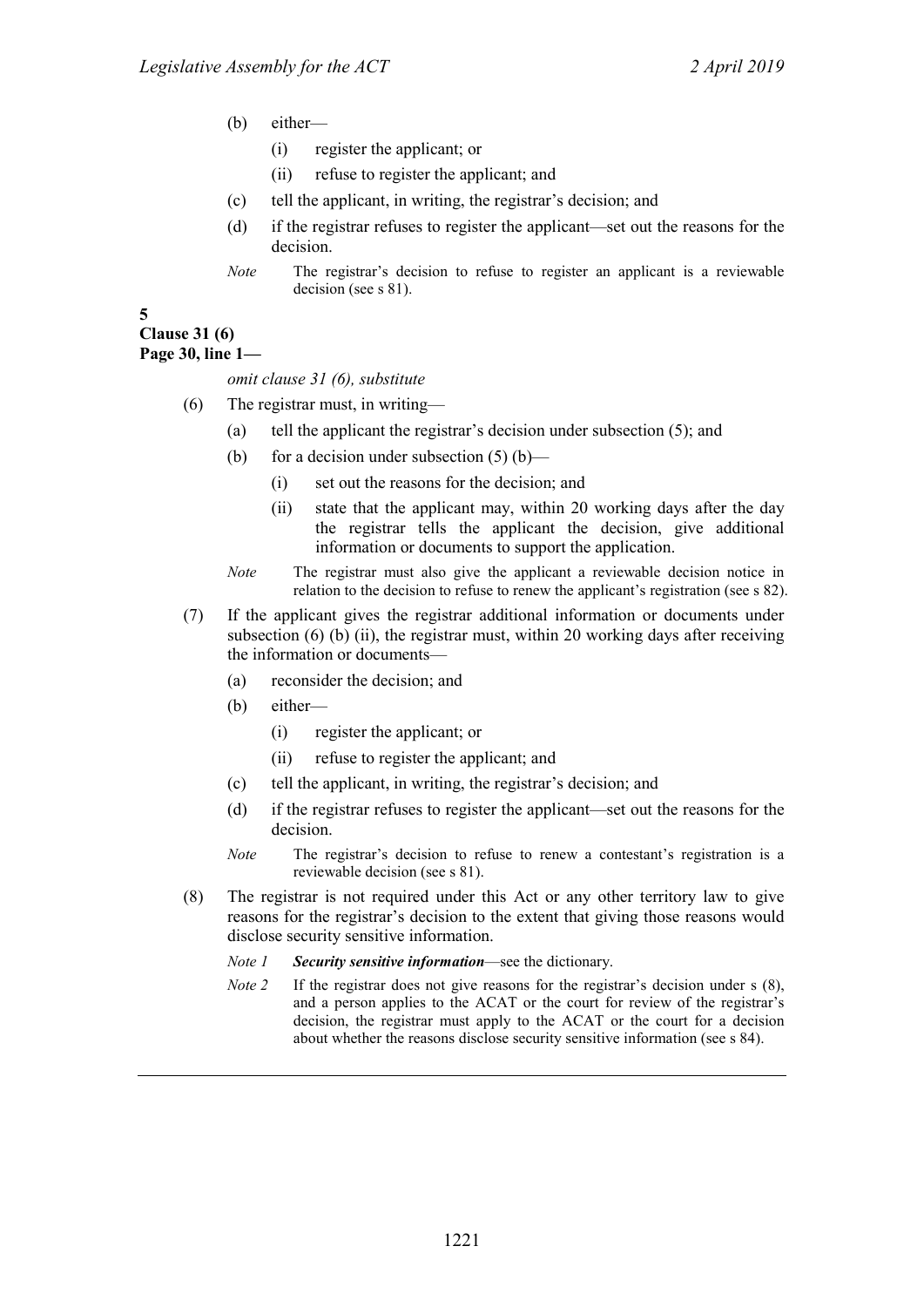## **Schedule 3**

### **Controlled Sports Bill 2018**

#### Amendments moved by Mr Milligan

**2**

### **Clause 10 (5), definition of** *commercial purpose* **Page 7, line 1—**

*omit the definition, substitute*

*commercial purpose*, in relation to an event, means holding the event as part of a business or otherwise with the intention of directly or indirectly making a profit that will not be reinvested in the entity.

**7**

**Clause 23 (3) (b) Page 21, line 13—**

*omit*

10 working days

*substitute*

20 working days (the *20-day period*)

**13**

**Clause 32 (4) (b) Page 31, line 10—**

*omit*

10 working days

*substitute*

20 working days (the *20-day period*)

**17**

**Clause 61 (2) Page 49, line 12—**

*omit clause 61 (2), substitute*

- (2) However, this division does not apply to an event—
	- (a) conducted by a local club; or
	- (b) that is a low risk activity; or
	- (c) declared by the Minister not to be a registrable event under section 10 (2).
	- *Note Registrable event*—see s 10.

**18**

**Clause 61 (3), proposed new definitions of** *local club* **and** *low risk activity* **Page 49, line 25—**

*insert*

*local club* means an organisation—

- $(a)$  that—
	- (i) is established for the sole purpose of conducting sports training and skills-based competitions; or
	- (ii) operates under the rules of, and is sanctioned by, an authorised controlled sports body; and